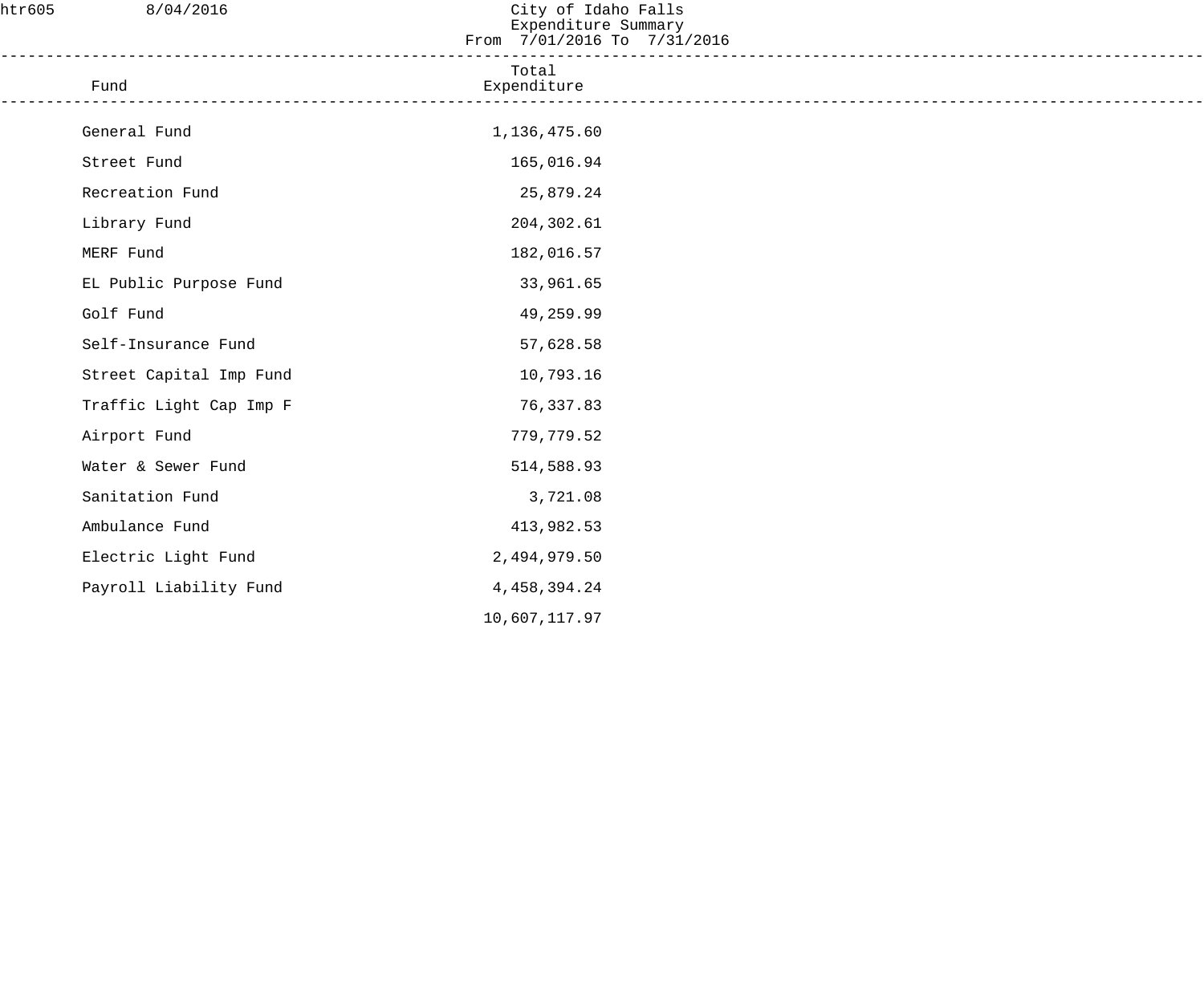## Htr603 8/04/16 City Of Idaho Falls Page 1 OPERATING EXPENSES PAID From 7/01/2016 To 7/31/2016

| Check<br>Number | Vendor<br>Name                        |            | Amount Description        | Fund |  |
|-----------------|---------------------------------------|------------|---------------------------|------|--|
|                 |                                       |            |                           |      |  |
| 0000078         | AMERICAN FUNDS SERVICE COMPANY 325.00 |            | 457 CONTRIBUTIONS 7-1-16  | 080  |  |
| 0000079         | VARIABLE ANNUITY LIFE                 | 10,626.15  | 457 CONTRIBUTIONS 7-1-16  | 080  |  |
| 0000079         | VARIABLE ANNUITY LIFE                 | 1,110.00   | 457 ROTH CONTR. 7-1-16    | 080  |  |
| 0000080         | AMERICAN INSURANCE SERVICE            | 2,279.95   | FSA CONTR. PAYDAY 7-1-16  | 080  |  |
| 0000080         | AMERICAN INSURANCE SERVICE            | 144.00     | FSA MON FEE PAYDAY 7-1-16 | 080  |  |
| 0000081         | DATAPATH FINANCIAL SERVICES, INC      | 3,509.61   | HSA EMPLOYEE--PYDY 070116 | 080  |  |
| 0000081         | DATAPATH FINANCIAL SERVICES, INC      | 1,000.00   | HSA EMPLOYER--PYDY 070116 | 080  |  |
| 0000082         | SCENIC FALLS FEDERAL CREDIT           | 53,166.54  | CREDIT UNION DED 070116   | 080  |  |
| 0000082         | SCENIC FALLS FEDERAL CREDIT           | 294.00     | MEA DUES FOR --- 070116   | 080  |  |
| 0000083         | UNITED WAY OF IDAHO FALLS             | 79.00      | UNITED WAY EMPLOYEE070116 | 080  |  |
| 0000084         | HRA VEBA TRUST                        | 10,765.76  | VEBA FOR PAYDAY 07012016  | 080  |  |
| 0000085         | DELTA DENTAL PLAN OF IDAHO INC        | 62, 235.52 | DENTAL INS. JUY 2016      | 080  |  |
| 0000086         | BLUE CROSS OF IDAHO                   | 788,514.91 | HEALTH INS FOR JULY 2016  | 080  |  |
| 0000087         | UNITED WAY OF IDAHO FALLS             | 79.00      | EMPLOYEE CONTR PYDY 71516 | 080  |  |
| 0000088         | AMERICAN FUNDS SERVICE COMPANY        | 325.00     | 457 CONTR FOR PYDY 71516  | 080  |  |
| 0000089         | AMERICAN INSURANCE SERVICE            | 2,279.95   | FSA ACC CONTR PYDY 71516  | 080  |  |
| 0000090         | DATAPATH FINANCIAL SERVICES, INC      | 3,509.61   | HSA CONTR PYDY 71516      | 080  |  |
| 0000091         | LINE CONSTRUCTION BENEFIT FUND        | 6,080.00   | IBEW EMPLOYEE HRA 071516  | 080  |  |
| 0000092         | VARIABLE ANNUITY LIFE                 | 10,626.15  | 457 CONTR<br>PYDY 071516  | 080  |  |
| 0000092         | VARIABLE ANNUITY LIFE                 | 1,110.00   | 457 ROTH PYDY 071516      | 080  |  |
| 0000093         | LINE CONSTRUCTION BENEFIT FUND        | 43,374.72  | ELTRIC HEALTH INS 071516  | 080  |  |
| 0000094         | SCENIC FALLS FEDERAL CREDIT           | 53,083.54  | CR UNION DED PYDY 7-15-16 | 080  |  |
| 0000095         | IDAHO FALLS CITY-PAYROLL              | 47,663.14  | WRKRS COMP PYDY 07152016  | 080  |  |
| 0000096         | WNEBCO                                | 2.60       | RLR PREMIUMS AUG 2016     | 080  |  |
| 0000097         | IDAHO FALLS FOP LODGE #6              | 2,580.00   | POLICE UNION DUES AUG2016 | 080  |  |
| 0000098         | LIFEMAP ASSURANCE COMPANY             | 3,017.20   | SPPLMNTL LIFE INS AUG2016 | 080  |  |
|                 |                                       |            |                           |      |  |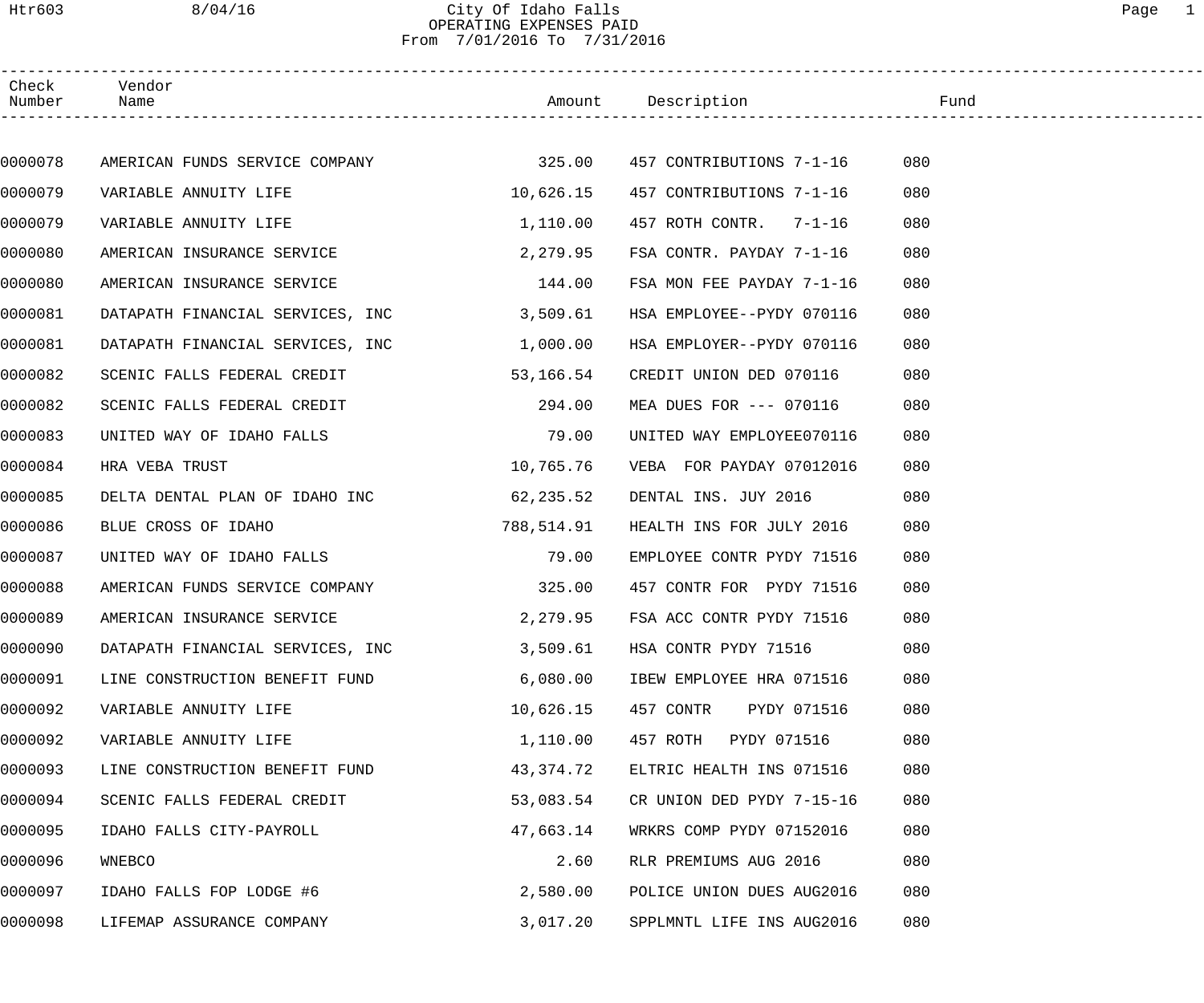### Htr603 8/04/16 City Of Idaho Falls Page 2 OPERATING EXPENSES PAID From 7/01/2016 To 7/31/2016

| Check<br>Number | Vendor<br>Name                        |            |                           |     |
|-----------------|---------------------------------------|------------|---------------------------|-----|
|                 |                                       |            |                           |     |
| 0000099         | IBEW LOCAL NO. 57                     | 3,286.73   | ELCTRC UNION DUES AUG2016 | 080 |
| 0000100         | INT'L ASSN OF FIREFIGHTERS            | 7,600.00   | FIREFIGHTERS DUES AUG2016 | 080 |
| 0000101         | LIFEMAP ASSURANCE COMPANY             | 11, 232.98 | EMPLOYEE LIFE INS AUG2016 | 080 |
| 0000102         | BLUE CROSS OF IDAHO                   | 793,104.81 | HEALTH INS FOR AUGUST2016 | 080 |
| 0000103         | AFLAC                                 | 11,354.02  | SEC.125 DEDCT JULY 2016   | 080 |
| 0000103         | AFLAC                                 | 1,533.00   | SHORT TERM INS JULY 2016  | 080 |
| 0000104         | SCENIC FALLS FEDERAL CREDIT 51,969.54 |            | CREDIT UNION DED 7-29-16  | 080 |
| 0000105         | UNITED WAY OF IDAHO FALLS             | 79.00      | UNITED WAY CONTR 7-29-16  | 080 |
| 0000106         | AMERICAN FUNDS SERVICE COMPANY        | 325.00     | 457 CONTR 7-29-16         | 080 |
| 0000107         | IDAHO NCPERS GROUP LIFE INS           | 1,376.00   | PERS LIFE INS AUGUST 2016 | 080 |
| 0000108         | AMERICAN INSURANCE SERVICE            | 2,279.95   | FSA CONTR FOR 7-29-16     | 080 |
| 0000109         | DATAPATH FINANCIAL SERVICES, INC      | 3,509.61   | HSA EMPLOYEE 7-29-16      | 080 |
| 0000109         | DATAPATH FINANCIAL SERVICES, INC      | 1,000.00   | HSA EMPLOYER 7-29-16      | 080 |
| 0000110         | VARIABLE ANNUITY LIFE                 | 10,661.15  | 457 CONTRIBUTIONS 7-29-16 | 080 |
| 0000110         | VARIABLE ANNUITY LIFE                 | 1,115.00   | 457 ROTH CNTRBTNS 7-29-16 | 080 |
| 0000111         | IDAHO FALLS CITY-PAYROLL              | 46,858.40  | WRKRS COMP FOR 7-29-16    | 080 |
| 0010026         | IDAHO STATE TAX COMMISSION            | 59,669.00  | STATE TAX W/H PYDY 070116 | 080 |
| 0010027         | IDAHO FALLS CITY-PAYROLL              | 131,469.40 | FED W/H PYDY 070116       | 080 |
| 0010027         | IDAHO FALLS CITY-PAYROLL              | 80,664.61  | FICA W/H PYDY 070116      | 080 |
| 0010027         | IDAHO FALLS CITY-PAYROLL              | 80,664.61  | FICA CITY PYDY 07012016   | 080 |
| 0010027         | IDAHO FALLS CITY-PAYROLL              | 23, 157.64 | MED W/H PYDY 07012016     | 080 |
| 0010027         | IDAHO FALLS CITY-PAYROLL              | 23,157.64  | MED CITY PYDY 07012016    | 080 |
| 0010028         | IDAHO FALLS CITY-PAYROLL              | 49,841.52  | WORKERS' COMP PYDY 070116 | 080 |
| 0010029         | IDAHO FALLS CITY-PAYROLL              | 2,924.36   | POLICE VEHICLE BNFT 07'16 | 080 |
| 0010030         | IDAHO FALLS CITY-PAYROLL              | 112,635.26 | PERS EMPLOYEE PYDY 070116 | 080 |
| 0010030         | IDAHO FALLS CITY-PAYROLL              | 190,099.89 | PERS CITY<br>PYDY 070116  | 080 |
|                 |                                       |            |                           |     |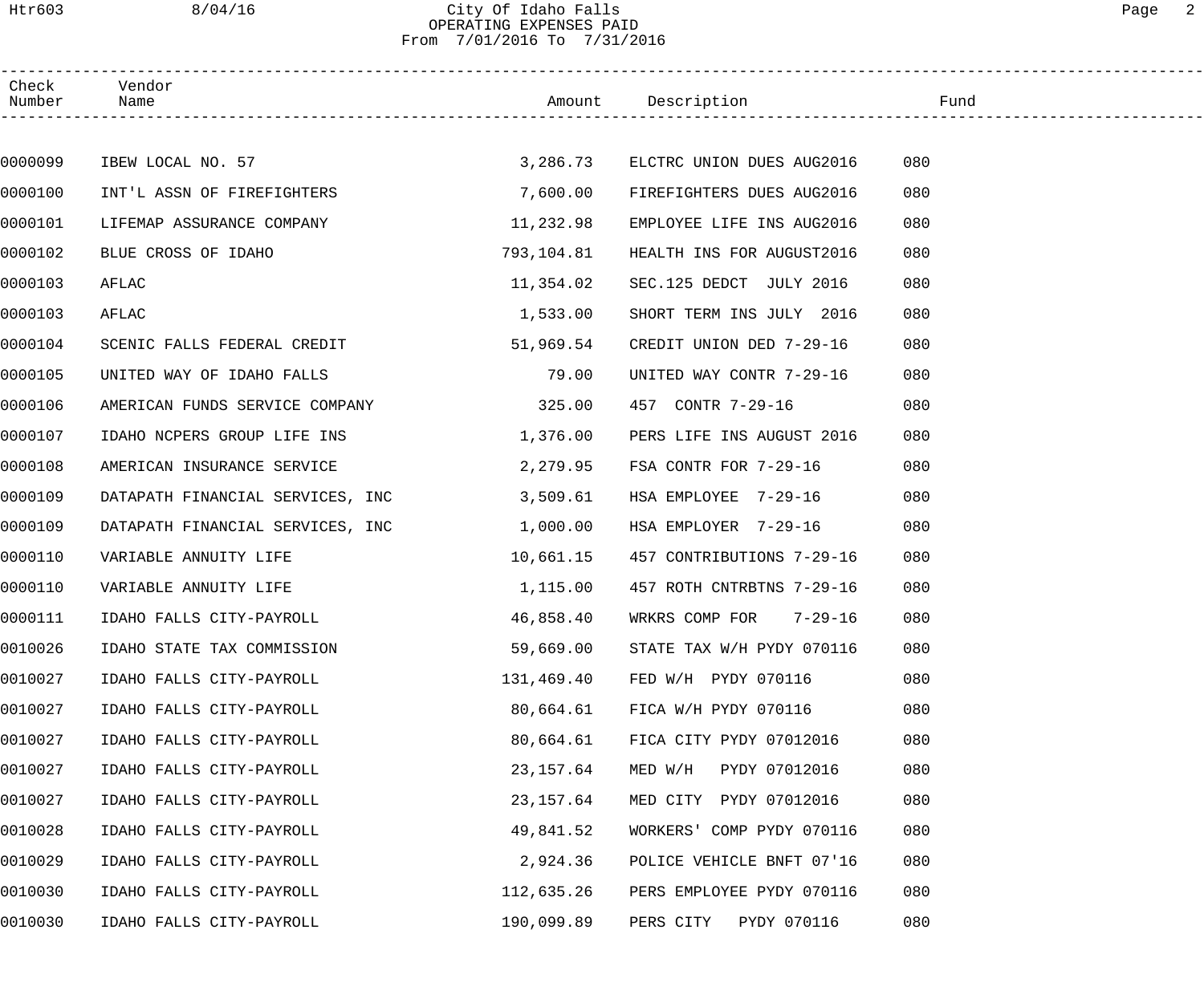## Htr603 8/04/16 City Of Idaho Falls Page 3 OPERATING EXPENSES PAID From 7/01/2016 To 7/31/2016

| Check<br>Number | Vendor<br>Name                 |             | Amount Description                       | Fund                    |
|-----------------|--------------------------------|-------------|------------------------------------------|-------------------------|
|                 |                                |             |                                          |                         |
| 0010030         | IDAHO FALLS CITY-PAYROLL       |             | 61,062.66    401K/FIRE DFFRD    401K     | 080                     |
| 0010030         | IDAHO FALLS CITY-PAYROLL       | 3,861.17    | PERSI LOAN PYDY 07012016                 | 080                     |
| 0010031         | INTERNAL REVENUE SERVICE       | 42,562.68   | ADDITIOANL TAX FORM941                   | 080                     |
| 0010032         | IDAHO STATE TAX COMMISSION     | 60,519.00   | STATE TAX W/H PYDY 71516                 | 080                     |
| 0010033         | IDAHO FALLS CITY-PAYROLL       | 133,174.88  | STATE TAX W/H PYDY 71516                 | 080                     |
| 0010033         | IDAHO FALLS CITY-PAYROLL       | 78,946.78   | FICA W/H PYDY 71516                      | 080                     |
| 0010033         | IDAHO FALLS CITY-PAYROLL       | 78,946.78   | FICA CITY PYDY 071516                    | 080                     |
| 0010033         | IDAHO FALLS CITY-PAYROLL       | 22,803.08   | MED W/H PYDY 071516                      | 080                     |
| 0010033         | IDAHO FALLS CITY-PAYROLL       | 22,803.08   | MED CITY PYDY 071516                     | 080                     |
| 0010033         | IDAHO FALLS CITY-PAYROLL       | 133,174.88- | Remove from bank code 00                 | 080                     |
| 0010033         | IDAHO FALLS CITY-PAYROLL       | 133,174.88  | To correct bank code to 0                | 080                     |
| 0010034         | IDAHO FALLS CITY-PAYROLL       | 111,609.58  | PERS EMPLOYEE 071516                     | 080                     |
| 0010034         | IDAHO FALLS CITY-PAYROLL       | 189,004.00  | PERS-CITY<br>071516                      | 080                     |
| 0010034         | IDAHO FALLS CITY-PAYROLL       | 61,295.76   | 401K/FIRE DFFRD 07152016                 | 080                     |
| 0010034         | IDAHO FALLS CITY-PAYROLL       | 3,861.17    | PERSI LOAN<br>07152016                   | 080                     |
| 0010035         | IDAHO STATE TAX COMMISSION     | 63,335.00   | STATE TAX $W/H$ 7-29-16                  | 080                     |
| 0010036         | IDAHO FALLS CITY-PAYROLL       | 139,425.06  | 7-29-16<br>FED<br>TAX W/H                | 080                     |
| 0010036         | IDAHO FALLS CITY-PAYROLL       | 80,860.24   | FICA TAX W/H<br>7-29-16                  | 080                     |
| 0010036         | IDAHO FALLS CITY-PAYROLL       | 80,860.24   | FICA-CITY W/H<br>$7 - 29 - 16$           | 080                     |
| 0010036         | IDAHO FALLS CITY-PAYROLL       | 23,460.08   | $7 - 29 - 16$<br>$MED -$<br>$_{\rm H/W}$ | 080                     |
| 0010036         | IDAHO FALLS CITY-PAYROLL       | 23,460.08   | MED-CITY W/H<br>$7 - 29 - 16$            | 080                     |
| 0010037         | IDAHO FALLS CITY-PAYROLL       | 111,553.18  | PERS EMPLOYEE<br>$7 - 29 - 16$           | 080                     |
| 0010037         | IDAHO FALLS CITY-PAYROLL       | 189,388.00  | PERS-CITY SHARE<br>7-29-16               | 080                     |
| 0010037         | IDAHO FALLS CITY-PAYROLL       | 62,390.10   | 401K/FIRE DFFRD 7-29-16                  | 080                     |
| 0010037         | IDAHO FALLS CITY-PAYROLL       | 3,861.17    | PERSI LOAN PYDY 7-29-16                  | 080                     |
| 0040198         | IDAHO FALLS (UTILITY), CITY OF | 40,121.45   | BOOK 97 FOR JUNE 2016                    | Non Departmental<br>001 |
|                 |                                |             |                                          |                         |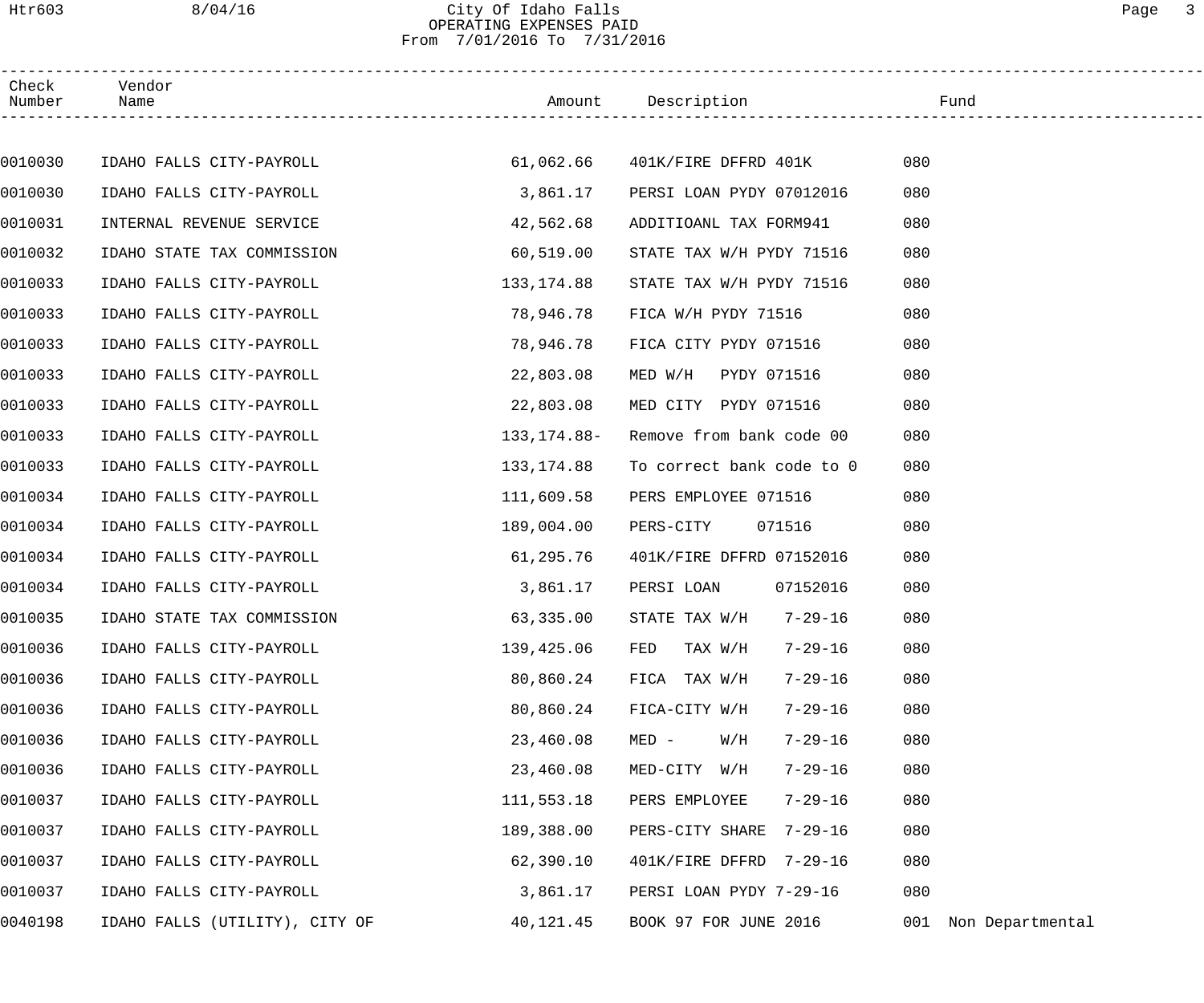## Htr603 8/04/16 City Of Idaho Falls Page 4 OPERATING EXPENSES PAID From 7/01/2016 To 7/31/2016

| Check<br>Number | Vendor<br>Name                       | Amount Description |                           | Fund                |  |
|-----------------|--------------------------------------|--------------------|---------------------------|---------------------|--|
|                 |                                      |                    |                           |                     |  |
| 0040198         | IDAHO FALLS (UTILITY), CITY OF 38.32 |                    | BOOK 97 FOR JUNE 2016     | 001 Parks           |  |
| 0040198         | IDAHO FALLS (UTILITY), CITY OF       | 508.93             | BOOK 97 FOR JUNE 2016     | 001 Cemeteries      |  |
| 0040198         | IDAHO FALLS (UTILITY), CITY OF       | 3,134.26           | BOOK 97 FOR JUNE 2016     | 010<br>Streets      |  |
| 0040198         | IDAHO FALLS (UTILITY), CITY OF       | 5,694.82           | BOOK 97 FOR JUNE 2016     | 060 Airport         |  |
| 0040198         | IDAHO FALLS (UTILITY), CITY OF       | 297.95             | BOOK 97 FOR JUNE 2016     | 061 Water           |  |
| 0040198         | IDAHO FALLS (UTILITY), CITY OF       | 111,985.50         | BOOK 97 FOR JUNE 2016     | 061 Water           |  |
| 0040198         | IDAHO FALLS (UTILITY), CITY OF       | 310.07             | BOOK 97 FOR JUNE 2016     | 061 Sewer           |  |
| 0040198         | IDAHO FALLS (UTILITY), CITY OF       | 13,409.16          | BOOK 97 FOR JUNE 2016     | 061<br>Sewer        |  |
| 0040198         | IDAHO FALLS (UTILITY), CITY OF       | 2,536.17           | BOOK 97 FOR JUNE 2016     | 061<br>Sewer        |  |
| 0040198         | IDAHO FALLS (UTILITY), CITY OF       | 5,807.01           | BOOK 97 FOR JUNE 2016     | 061<br>Sewer        |  |
| 0040198         | IDAHO FALLS (UTILITY), CITY OF       | 848.03             | BOOK 97 FOR JUNE 2016     | 064 Electric        |  |
| 0040198         | IDAHO FALLS (UTILITY), CITY OF       | 2,242.33           | BOOK 97 FOR JUNE 2016     | 064 Electric        |  |
| 0040198         | IDAHO FALLS (UTILITY), CITY OF       | 543.52             | BOOK 97 FOR JUNE 2016     | Sanitation<br>062   |  |
| 0040198         | IDAHO FALLS (UTILITY), CITY OF       | 4,867.25           | BOOK 97 FOR JUNE 2016     | 011 Recreation      |  |
| 0040198         | IDAHO FALLS (UTILITY), CITY OF       | 2,630.68           | BOOK 97 FOR JUNE 2016     | 012 Library         |  |
| 0040198         | IDAHO FALLS (UTILITY), CITY OF       | 243.90             | BOOK 97 FOR JUNE 2016     | 018 Golf Courses    |  |
| 0040198         | IDAHO FALLS (UTILITY), CITY OF       | 1,233.15           | BOOK 97 FOR JUNE 2016     | 018 Golf Courses    |  |
| 0040198         | IDAHO FALLS (UTILITY), CITY OF       | 1,675.34           | BOOK 97 FOR JUNE 2016     | 018<br>Golf Courses |  |
| 0040198         | IDAHO FALLS (UTILITY), CITY OF       | 107.63             | BOOK 97 FOR JUNE 2016     | Golf Courses<br>018 |  |
| 0040198         | IDAHO FALLS (UTILITY), CITY OF       | 1,962.75           | BOOK 97 FOR JUNE 2016     | Golf Courses<br>018 |  |
| 0040199         | BRAD CRAMER                          | 19.50              | TA#CS-7 TRVL RMBRSMNT     | 001                 |  |
| 0040200         | DAVE THUESON                         | 133.00             | TA#FD-231 TRVL RMBRSMNT   | 001                 |  |
| 0040201         | DAVE HANNEMAN                        | 294.24             | TA#FD-233 TRVL RMBRSMNT   | 001                 |  |
| 0040202         | REBECCA CASPER                       | 2,042.29           | TA#MO-143,146,147,IFP-750 | 001                 |  |
| 0040203         | BLOCK 22 LLC                         | 2,852.00           | TA#MO-147 + 10 LODGING    | 001                 |  |
| 0040204         | DANA BRIGGS                          | 11.88              | TA#MO-144 TRVL RMBRSMNT   | 001                 |  |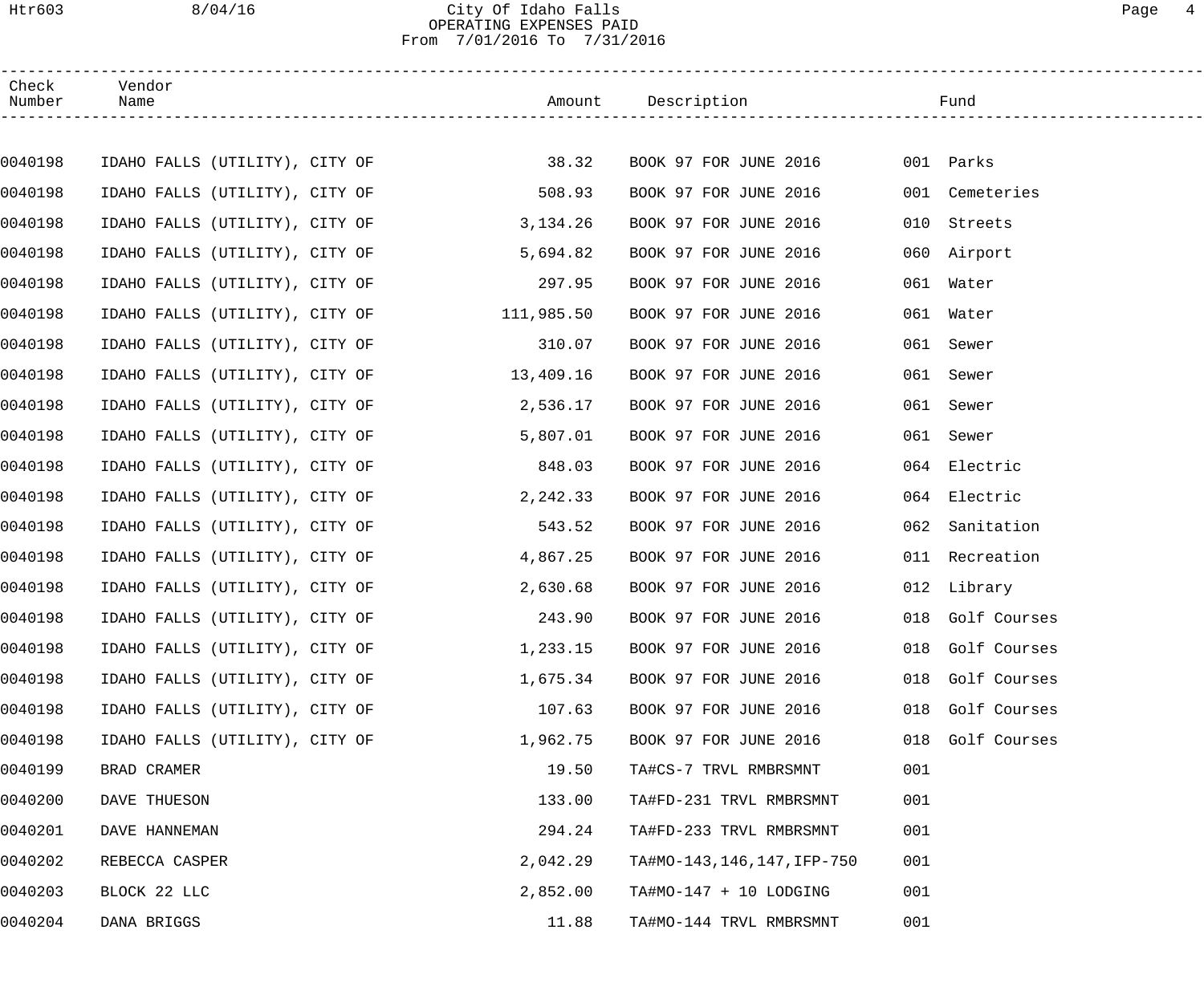#### Htr603 8/04/16 City Of Idaho Falls Page 5 OPERATING EXPENSES PAID From 7/01/2016 To 7/31/2016

| Check<br>Number | Vendor<br>Name                      |           | Amount Description           |     | Fund                   |
|-----------------|-------------------------------------|-----------|------------------------------|-----|------------------------|
|                 |                                     |           |                              |     |                        |
| 0040205         | RUBY TAYLOR                         | 283.00    | TA#MO-176 TRVL ADVANCE       | 001 |                        |
| 0040206         | DARIN MOULTON                       | 860.00    | TA#PD-527 TRVL ADVANCE       | 001 |                        |
| 0040207         | AICPA                               | 510.00    | DUES RENEWAL FY17 MH & SS    |     | 001 Finance            |
| 0040208         | IDAHO FALLS CITY/PETTY CASH         | 1,450.74  | REIMBURSE PETTY CASH         | 001 |                        |
| 0040209         | MICHELLE ZIEL-DINGMAN               | 56.00     | TA#CC-93 TRVL RMBRSMNT       | 001 |                        |
| 0040210         | PROFESSIONAL WILD HORSE RACERS ASSC | 150.00    | MEMBERSHIPS                  |     | 001 Parks              |
| 0040211         | CENTURYLINK                         | 847.13    | JUNE 19 2016 CHARGES         | 001 |                        |
| 0040212         | KIM BRYANT                          | 445.00    | TA#PL-55 TRVL ADVANCE        | 001 |                        |
| 0040213         | IDAHO STATE TAX COMMISSION          | 29,065.57 | ID SALES & USE TAX 06'16     | 001 |                        |
| 0040214         | SNAKE BITE RESTAURANT               | 500.00    | PROMOTION ITEMS              |     | 012 Library            |
| 0040215         | ENTERPRISE RENT-A-CAR               | 759.73    | TA#IFP746, MS168, AP38, CDS6 | 001 |                        |
| 0040216         | IDAHO FALLS CITY/PETTY CASH         | 1,660.53  | REIMBURSE PETTY CASH         | 001 |                        |
| 0040217         | DAVID M SMITH                       | 289.24    | TA#CC-97 TRVL RMBRSMNNT      | 001 |                        |
| 0040218         | KENNY MCOMBER                       | 289.24    | TA#MS-174 TRVL RMBRSMNT      | 001 |                        |
| 0040219         | NATIONAL TRUST FOR                  | 480.00    | TA#CDS-12 REGISTRATION       | 001 |                        |
| 0040220         | MARK REED                           | 749.00    | TA#IFP-771 TRVL ADVANCE      | 001 |                        |
| 0040221         | JUDAH SAMBO-MAHEKEYA                | 1,327.00  | TA#AP-39 TRVL ADVANCE        | 001 |                        |
| 0040222         | SETH KIRKPATRICK                    | 2,035.00  | TA#IFP-776 TRVL ADVANCE      | 001 |                        |
| 0040223         | NEIL J WALL                         | 595.00    | TEMPORARY EASEMENT PMT       |     | 042 Street Capital Imp |
| 0040224         | WELLS FARGO BANK                    | 12,055.49 | WELLS FARGO CC PMT JUNE16    | 001 |                        |
| 0040224         | WELLS FARGO BANK                    | 215.32    | WELLS FARGO CC PMT JUNE16    |     | 001 Mayor              |
| 0040224         | WELLS FARGO BANK                    | 240.00    | WELLS FARGO CC PMT JUNE16    |     | 001 Finance            |
| 0040224         | WELLS FARGO BANK                    | 149.00    | WELLS FARGO CC PMT JUNE16    |     | 001 General Services   |
| 0040224         | WELLS FARGO BANK                    | 175.48    | WELLS FARGO CC PMT JUNE16    | 001 | Police                 |
| 0040224         | WELLS FARGO BANK                    | 14.99     | WELLS FARGO CC PMT JUNE16    | 001 | Parks                  |
| 0040224         | WELLS FARGO BANK                    | 12.40     | WELLS FARGO CC PMT JUNE16    | 001 | Parks                  |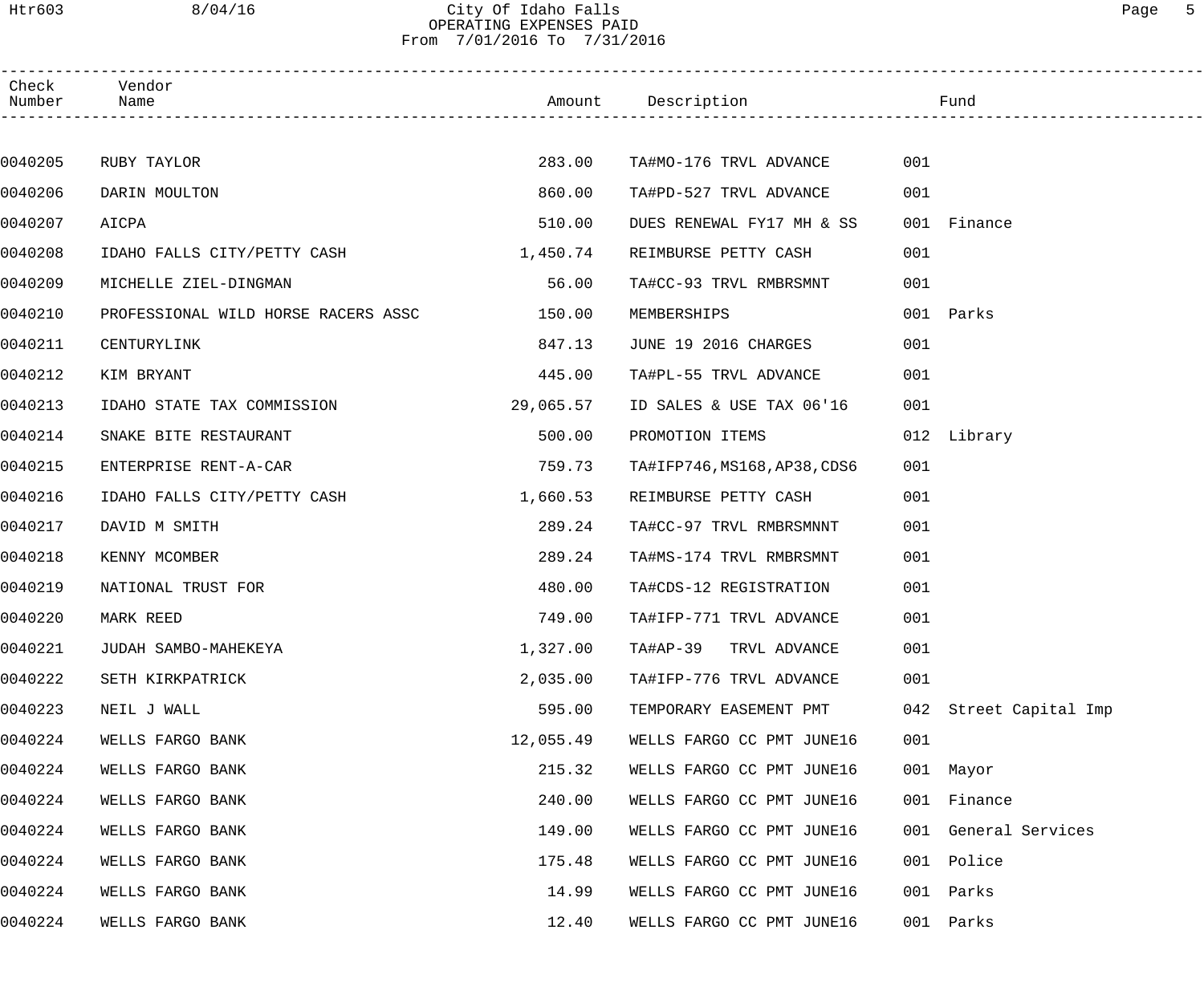#### Htr603 8/04/16 City Of Idaho Falls Page 6 OPERATING EXPENSES PAID From 7/01/2016 To 7/31/2016

| Check<br>Number | Vendor<br>Name                 |          |                           |     |                |
|-----------------|--------------------------------|----------|---------------------------|-----|----------------|
|                 |                                |          |                           |     |                |
| 0040224         | WELLS FARGO BANK               | 2,014.19 | WELLS FARGO CC PMT JUNE16 |     | 001 Parks      |
| 0040224         | WELLS FARGO BANK               | 1,953.00 | WELLS FARGO CC PMT JUNE16 |     | 001 Parks      |
| 0040224         | WELLS FARGO BANK               | 537.63   | WELLS FARGO CC PMT JUNE16 |     | 064 Electric   |
| 0040224         | WELLS FARGO BANK               | 150.00   | WELLS FARGO CC PMT JUNE16 |     | 062 Sanitation |
| 0040224         | WELLS FARGO BANK               | 109.76   | WELLS FARGO CC PMT JUNE16 |     | 011 Recreation |
| 0040224         | WELLS FARGO BANK               | 489.99   | WELLS FARGO CC PMT JUNE16 |     | 011 Recreation |
| 0040224         | WELLS FARGO BANK               | 140.14   | WELLS FARGO CC PMT JUNE16 |     | 012 Library    |
| 0040224         | WELLS FARGO BANK               | 2,131.67 | WELLS FARGO CC PMT JUNE16 |     | 012 Library    |
| 0040225         | BLOCK 22 LLC                   | 116.00   | TA#CC-98 LODGING          | 001 |                |
| 0040226         | <b>BARB EHARDT</b>             | 238.24   | TA#CC-98 TRVL RMBRSMNT    | 001 |                |
| 0040227         | IDAHO FALLS CITY/PETTY CASH    | 1,647.85 | REIMBURSE PETTY CASH      | 001 |                |
| 0040228         | BLAKE LUTHY                    | 112.03   | TA#FD-228 TRVL RMBRSMNT   | 001 |                |
| 0040229         | JAMES E. LEE --KOOKABURRA KAFE | 118.00   | RMBRSMNT ON ZOO PKG SALE  | 001 |                |
| 0040230         | MATTRESS FIRM, INC.            | 809.90   | FURNITURE                 |     | 001 Fire       |
| 0040231         | CENTURYLINK                    | 1,284.55 | (3)T1 LINES JULY 2016     | 001 |                |
| 0040232         | ENTERPRISE RENT A CAR          | 59.66    | TA#CDS-11 RENTAL CAR      | 001 |                |
| 0040233         | WID RITCHIE                    | 586.90   | TA#IFP-765 TRVL RMBRSMNT  | 001 |                |
| 0040234         | TRAVIS PRAIRIE                 | 4,087.34 | TA#IFP-764 & 763 RMBRSMNT | 001 |                |
| 0040235         | BOISE HOTEL MANAGEMENT, INC.   | 89.00    | TA#FD-226 LODGING         | 001 |                |
| 0040236         | DAVE COFFEY                    | 117.00   | TA#FD-226 TRVL RMBRSMNT   | 001 |                |
| 0040237         | REBECCA CASPER                 | 200.45   | TA#MO-149 TRVL RMBRSMNT   | 001 |                |
| 0040238         | IDAHO INDUSTRIAL COMMISSION    | 9,880.37 | WRKS'CMP TAX PRD 6-30-16  | 019 | Self-Insurance |
| 0040239         | CAMERON WARD                   | 1,005.00 | TA#MS-178 TRVL ADVANCE    | 001 |                |
| 0040240         | DEREK WOOD                     | 1,005.00 | TA#MS-177 TRVL ADVANCE    | 001 |                |
| 0040241         | IDAHO FALLS CITY/PETTY CASH    | 1,406.37 | REIMBURSE PETTY CASH      | 001 |                |
| 0040242         | <b>JAMES LARSEN</b>            | 92.00    | RMBRSMNT OF TESTING       |     | 061 Sewer      |
|                 |                                |          |                           |     |                |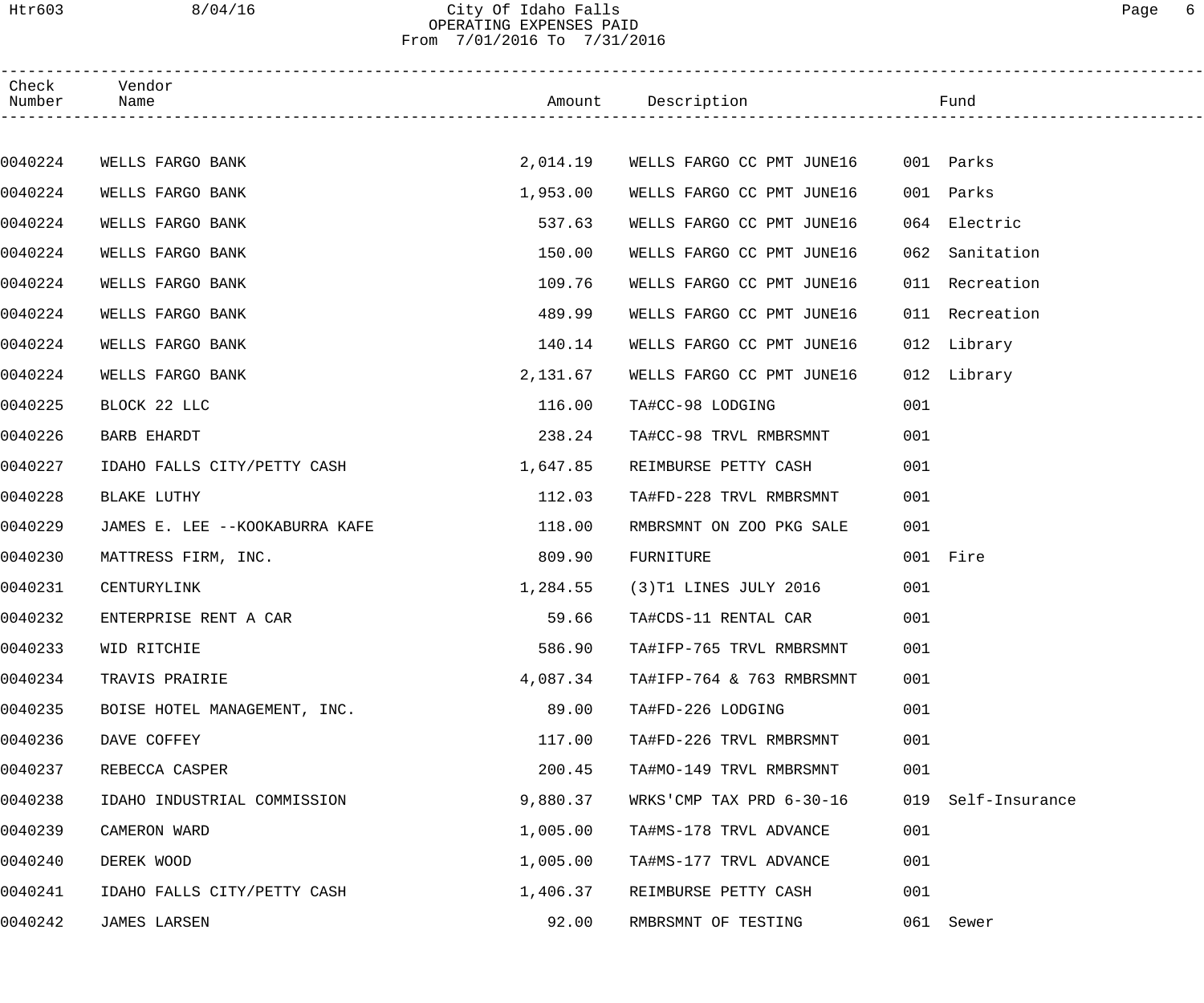## Htr603 8/04/16 City Of Idaho Falls Page 7 OPERATING EXPENSES PAID From 7/01/2016 To 7/31/2016

| Check<br>Number | Vendor<br>Name                          |            | Amount Description                 | Fund     |  |
|-----------------|-----------------------------------------|------------|------------------------------------|----------|--|
|                 |                                         |            |                                    |          |  |
| 0040243         | BILL ARSENAULT                          | 221.45     | RMBRSMNT OF PUBLICATIONS           | 001 Fire |  |
| 0040244         | FBI NATIONAL ACADEMY ASSOC.             | 378.00     | TA#PD-547 REGISTRATION             | 001      |  |
| 0040245         | BONNEVILLE POWER ADMIN.-IF              | 212,437.00 | BPA TRNSMSSN BLL JUNE2016          | 064      |  |
| 0040246         | BONNEVILLE POWER ADMIN.-IF 1,958,799.00 |            | BPA PWR BLL JUNE2016               | 064      |  |
| 0040247         | ED MAROHN                               | 165.24     | TA#IFP-761 TRVL RMBRSMNT           | 001      |  |
| 0040248         | GLADE PRESTWICH                         | 205.00     | RMBRSMNT FIRE INSPCTR TST          | 001 Fire |  |
| 0040249         | JACKIE FLOWERS                          | 224.63     | TA#IFP-772 & 789 RMBRSMNT          | 001      |  |
| 0040250         | REBECCA CASPER                          | 308.49     | TA#IFP-770 TRVL RMBRSMNT           | 001      |  |
| 0040251         | JOHN MARLEY                             | 320.00     | TA#PD-545 TRVL ADVANCET            | 001      |  |
| 0040252         | DANIEL JOSE                             | 611.00     | TA#CDS-9 TRVL ADVANCE              | 001      |  |
| 0040253         | <b>JASON COOPER</b>                     | 622.00     | TA#IFP-766 TRVL ADVANCE            | 001      |  |
| 0040254         | JEFF THOMASON                           | 679.00     | TA#LE-23 TRVL ADVANCE              | 001      |  |
| 0040255         | OLIVER LEWIS                            | 1,076.00   | TA#PD-548 TRVL ADVANCE             | 001      |  |
| 0040256         | COLBY SCHOLES                           | 1,831.00   | TA#IFP-760 TRVL ADVANCE            | 001      |  |
| 0040257         | IDAHO FALLS CITY/PETTY CASH             | 2,009.75   | REIMBURSE PETTY CASH               | 001      |  |
| 0040258         | IDAHO FALLS CITY/PETTY CASH             | 1,542.17   | REIMBURSE PETTY CASH               | 001      |  |
| 0040259         | BLOCK 22 LLC                            |            | 1,527.00 TA#IFP761,769,772,788,787 | 001      |  |
|                 |                                         |            |                                    |          |  |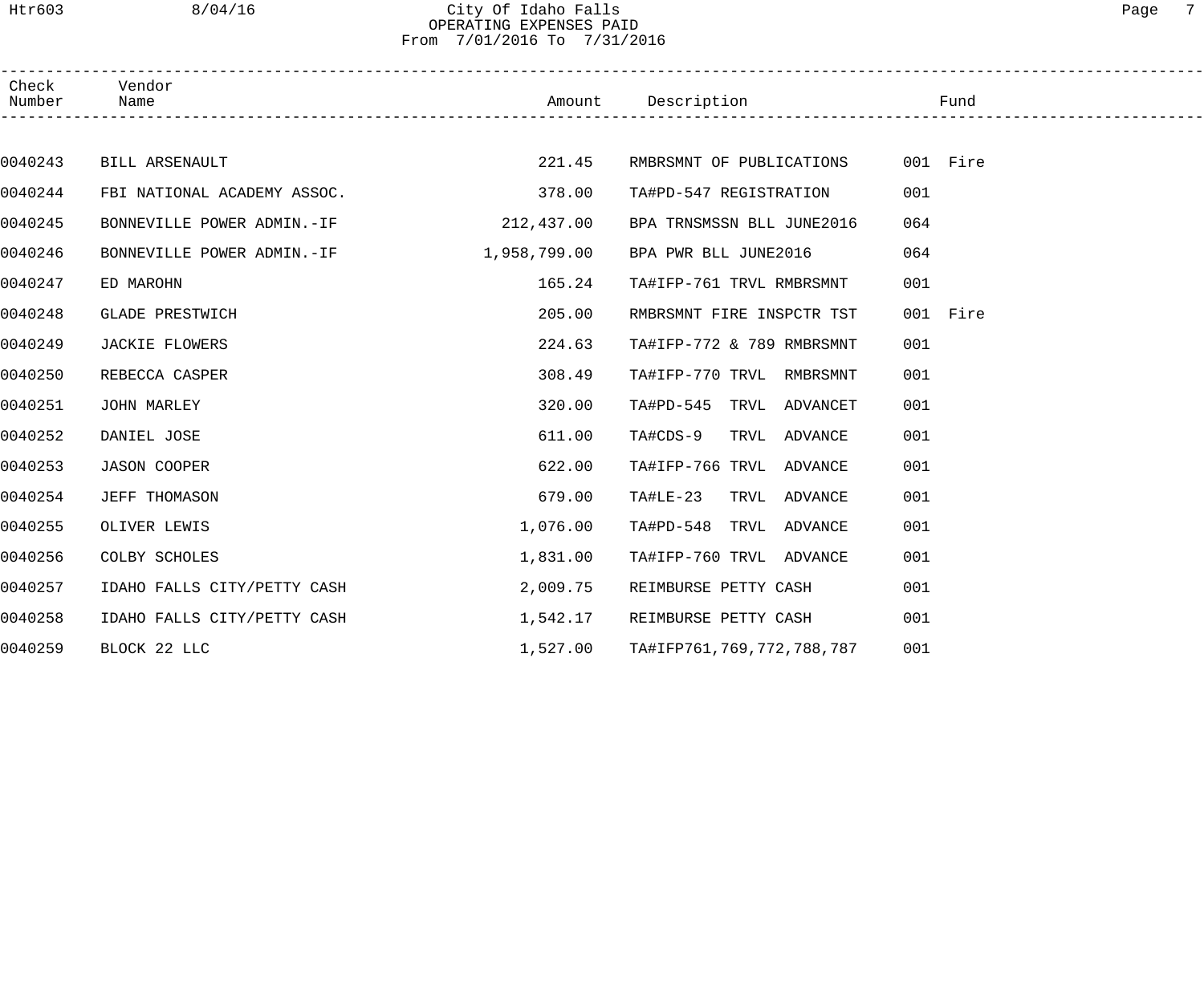## City Of Idaho Falls Summary of Operating Expenses By Fund From 7/01/2016 To 7/31/2016

------------------------------------------------------------------------------------------------------------------------------------

| $\mathbf{1}$ | General Fund            | 128,712.68      |
|--------------|-------------------------|-----------------|
| 10           | Street Fund             | 3, 134. 26      |
| 11           | Recreation Fund         | 5,467.00        |
| 12           | Library Fund            | 5,402.49        |
| 18           | Golf Fund               | 5,222.77        |
| 19           | Self-Insurance Fund     | 9,880.37        |
| 42           | Street Capital Imp Fund | 595.00          |
| 60           | Airport Fund            | 5,694.82        |
| 61           | Water & Sewer Fund      | 134,437.86      |
| 62           | Sanitation Fund         | 693.52          |
| 64           | Electric Light Fund     | 2, 174, 863.99  |
| 80           | Payroll Liability Fund  | 4, 458, 394. 24 |
|              |                         | 6,932,499.00    |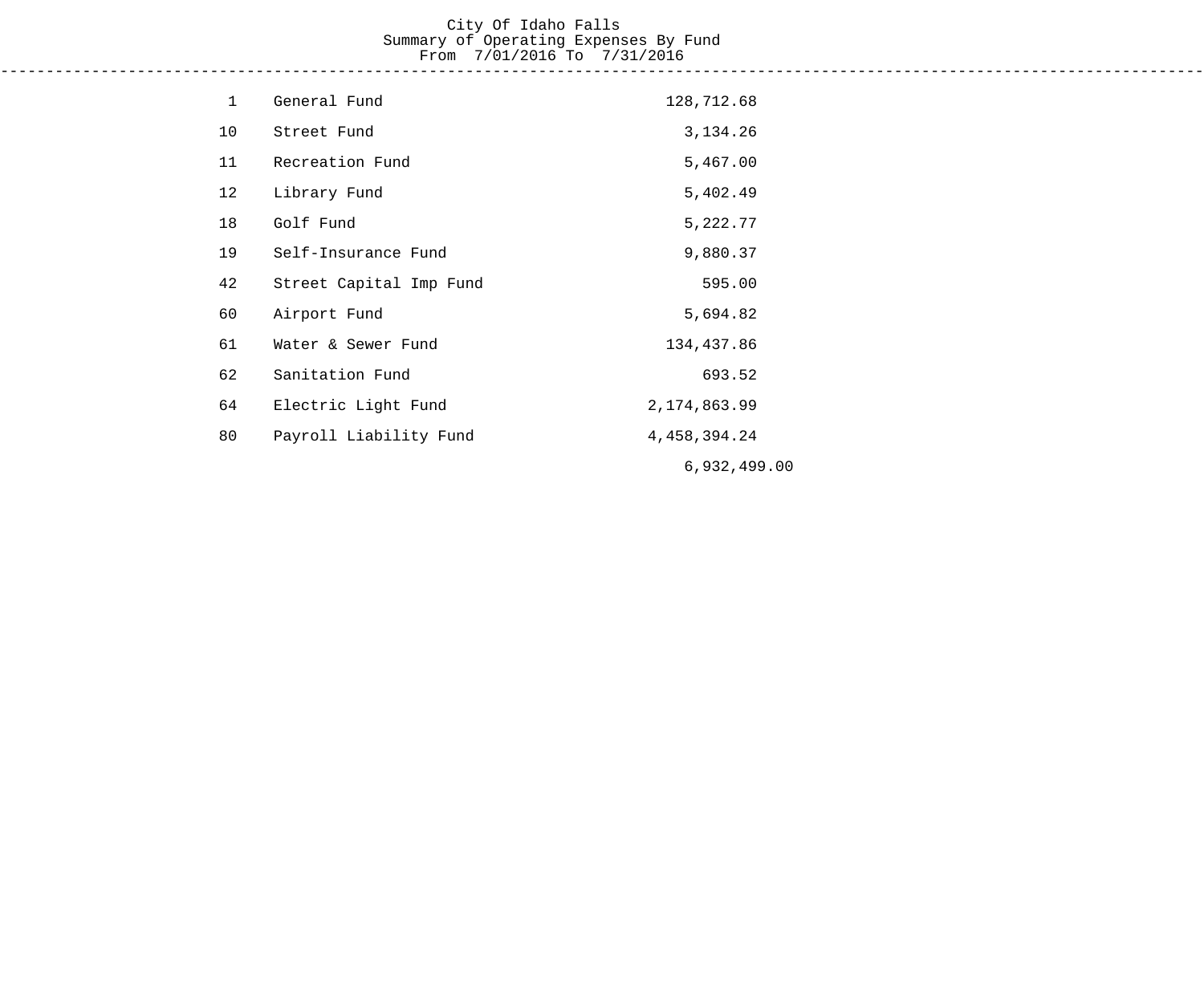### Htr606 8/04/16 City Of Idaho Falls Page 1 ELECTRONIC FUND TRANSFERS From 7/01/2016 To 7/31/2016

| Check<br>Number | Vendor<br>Name                 |           | Amount Description        |     | Fund                 |
|-----------------|--------------------------------|-----------|---------------------------|-----|----------------------|
|                 |                                |           |                           |     |                      |
| 0014304         | BATTERIES PLUS                 | 580.00    | EQ REPAIR AND MAINT       | 001 |                      |
| 0014305         | BEARING & INDUSTRIAL SALES INC | 73.36     | EQ REPAIR AND MAINT       |     | 001 General Services |
| 0014305         | BEARING & INDUSTRIAL SALES INC | 62.04     | EQ REPAIR AND MAINT       |     | 001 General Services |
| 0014305         | BEARING & INDUSTRIAL SALES INC | 8.06      | EQ REPAIR AND MAINT       |     | 001 General Services |
| 0014305         | BEARING & INDUSTRIAL SALES INC | 52.36     | FHP BELT, V-BELT          |     | 061 Sewer            |
| 0014305         | BEARING & INDUSTRIAL SALES INC | 117.96    | O-RINGS, GREASE GUNS      |     | 061 Sewer            |
| 0014305         | BEARING & INDUSTRIAL SALES INC | 9.44      | EQ REPAIR AND MAINT       |     | 001 General Services |
| 0014306         | BONNEVILLE BLUEPRINT SUPPLY    | 65.80     | WOOD STAKES               |     | 064 Electric         |
| 0014307         | BUG COMPANY, THE               | 22.75     | FEED/BEDDING (ANIMALS)    |     | 001 Parks            |
| 0014307         | BUG COMPANY, THE               | 31.37     | FREIGHT                   |     | 001 Parks            |
| 0014307         | BUG COMPANY, THE               | 22.75     | FEED/BEDDING (ANIMALS)    |     | 001 Parks            |
| 0014307         | BUG COMPANY, THE               | 31.37     | FREIGHT                   |     | 001 Parks            |
| 0014309         | CDW GOVERNMENT, INC.           | 6,672.46  | COMPUTERS, DP/WORD PROC.  | 063 | Ambulance            |
| 0014310         | CONRAD & BISCHOFF, INC.        | 16,052.81 | FUEL AND ADDITIVES        | 001 |                      |
| 0014310         | CONRAD & BISCHOFF, INC.        | 13,335.33 | FUEL AND ADDITIVES        | 001 |                      |
| 0014311         | D & S ELECTRICAL SUPPLY CO     | 20.94     | ELECTRICAL EQUIP/SUPPLIES |     | 001 General Services |
| 0014311         | D & S ELECTRICAL SUPPLY CO     | 8.40      | ELECTRICAL EQUIP/SUPPLIES |     | 001 General Services |
| 0014312         | DAVIES AQUA-CHEM SUPPLY CO.    | 631.32    | GASES / TREATMENTS        |     | 011 Recreation       |
| 0014313         | ELECTRICAL WHOLESALE SUPPLY CO | 151.79    | ELECTRICAL EQUIP/SUPPLIES |     | 001 General Services |
| 0014313         | ELECTRICAL WHOLESALE SUPPLY CO | 49.94     | ELECTRICAL EQUIP/SUPPLIES |     | 001 General Services |
| 0014313         | ELECTRICAL WHOLESALE SUPPLY CO | 196.59    | ELECTRICAL EQUIP/SUPPLIES |     | 001 General Services |
| 0014313         | ELECTRICAL WHOLESALE SUPPLY CO | $33.01-$  | ELECTRICAL EQUIP/SUPPLIES |     | 001 General Services |
| 0014314         | H-K CONTRACTORS, INC.          | 1,274.73  | ROAD/HWY MATERIAL ASPHALT |     | 010 Streets          |
| 0014314         | H-K CONTRACTORS, INC.          | 149.35    | ROAD/HWY MATERIAL ASPHALT | 010 | Streets              |
| 0014314         | H-K CONTRACTORS, INC.          | 107.89    | ROAD/HWY MATERIAL ASPHALT |     | 010 Streets          |
| 0014315         | INDUSTRIAL HOSE & FITTINGS INC | 246.43    | CPL10-159A (FIRE HOSE)    |     | 061 Sewer            |
|                 |                                |           |                           |     |                      |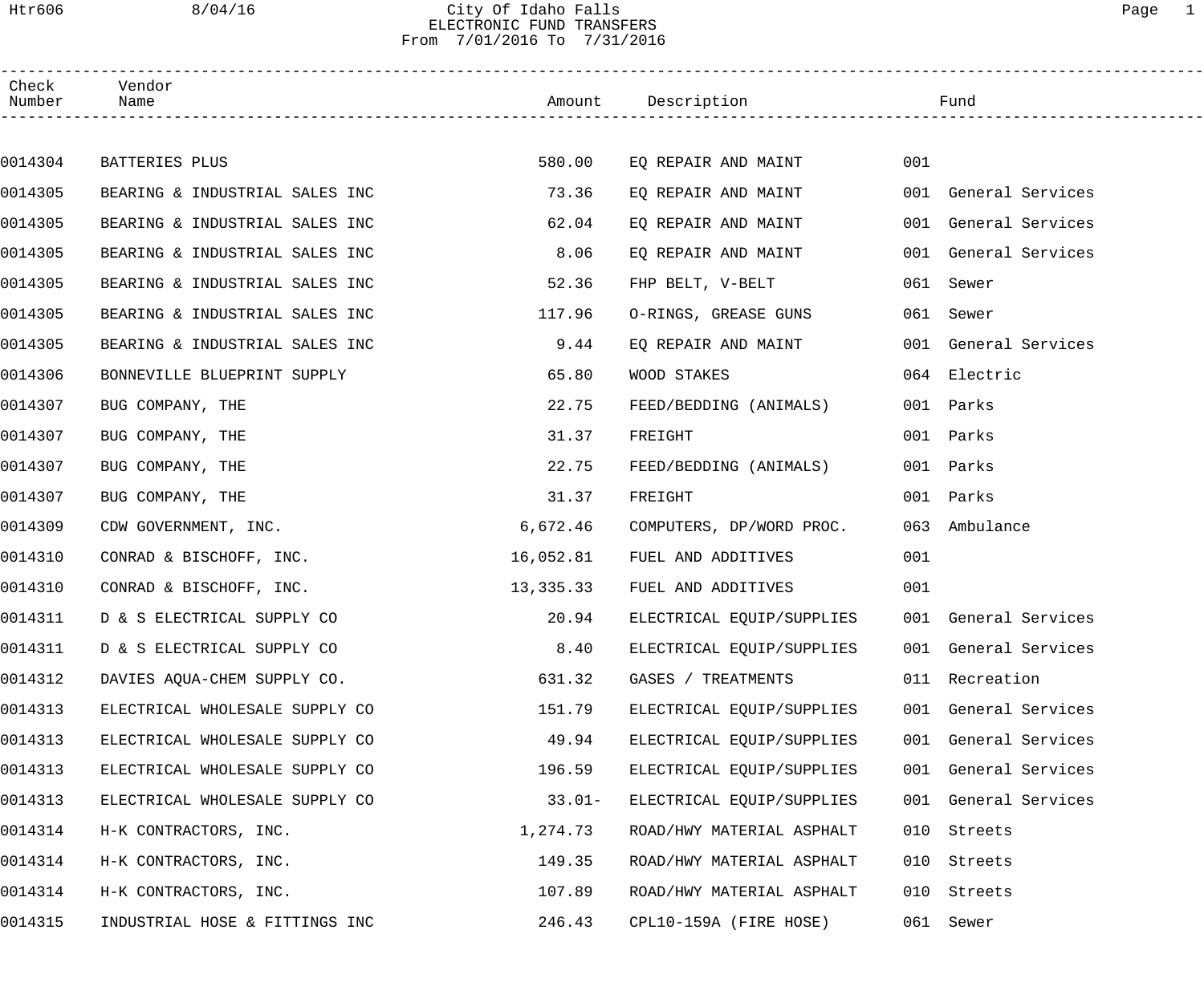#### Htr606 8/04/16 City Of Idaho Falls Page 2 ELECTRONIC FUND TRANSFERS From 7/01/2016 To 7/31/2016

| Check<br>Number | Vendor<br>Name             |           | Amount Description        |     | Fund                 |  |
|-----------------|----------------------------|-----------|---------------------------|-----|----------------------|--|
|                 |                            |           |                           |     |                      |  |
| 0014316         | INTERMOUNTAIN CLAIMS, INC. | 18,467.38 | ACCT REIMBURSEMENT        |     | 019 Self-Insurance   |  |
| 0014317         | JACK'S TIRE & OIL, INC.    | 10.00     | VEHICLE AND EQUIP. MAINT. |     | 001 General Services |  |
| 0014317         | JACK'S TIRE & OIL, INC.    | 40.00     | IND TUBE, JS8 TUBE        | 061 | Sewer                |  |
| 0014318         | KNOX COMPANY               | 60.00     | FREIGHT                   | 063 | Ambulance            |  |
| 0014318         | KNOX COMPANY               | 2,672.00  | AMBULANCE SUPPLIES        | 063 | Ambulance            |  |
| 0014319         | MIDWEST TAPE, LLC          | 44.99     | AUDIOVISUAL/PUBLICATION   |     | 012 Library          |  |
| 0014319         | MIDWEST TAPE, LLC          | 134.96    | AUDIOVISUAL/PUBLICATION   |     | 012 Library          |  |
| 0014319         | MIDWEST TAPE, LLC          | 34.99     | AUDIOVISUAL/PUBLICATION   |     | 012 Library          |  |
| 0014319         | MIDWEST TAPE, LLC          | 78.36     | AUDIOVISUAL/PUBLICATION   |     | 012 Library          |  |
| 0014319         | MIDWEST TAPE, LLC          | 104.96    | AUDIOVISUAL/PUBLICATION   |     | 012 Library          |  |
| 0014319         | MIDWEST TAPE, LLC          | 29.99     | AUDIOVISUAL/PUBLICATION   |     | 012 Library          |  |
| 0014319         | MIDWEST TAPE, LLC          | 59.97     | AUDIOVISUAL/PUBLICATION   |     | 012 Library          |  |
| 0014319         | MIDWEST TAPE, LLC          | 24.99     | AUDIOVISUAL/PUBLICATION   |     | 012 Library          |  |
| 0014319         | MIDWEST TAPE, LLC          | 19.98     | AUDIOVISUAL/PUBLICATION   |     | 012 Library          |  |
| 0014319         | MIDWEST TAPE, LLC          | 234.94    | AUDIOVISUAL/PUBLICATION   |     | 012 Library          |  |
| 0014319         | MIDWEST TAPE, LLC          | 129.97    | AUDIOVISUAL/PUBLICATION   |     | 012 Library          |  |
| 0014319         | MIDWEST TAPE, LLC          | 870.78    | AUDIOVISUAL/PUBLICATION   |     | 012 Library          |  |
| 0014319         | MIDWEST TAPE, LLC          | 415.88    | AUDIOVISUAL/PUBLICATION   |     | 012 Library          |  |
| 0014319         | MIDWEST TAPE, LLC          | 9.99      | AUDIOVISUAL/PUBLICATION   | 012 | Library              |  |
| 0014319         | MIDWEST TAPE, LLC          | 9.99      | AUDIOVISUAL/PUBLICATION   |     | 012 Library          |  |
| 0014319         | MIDWEST TAPE, LLC          | 26.98     | AUDIOVISUAL/PUBLICATION   |     | 012 Library          |  |
| 0014319         | MIDWEST TAPE, LLC          | 39.99     | AUDIOVISUAL/PUBLICATION   | 012 | Library              |  |
| 0014319         | MIDWEST TAPE, LLC          | 449.91    | AUDIOVISUAL/PUBLICATION   | 012 | Library              |  |
| 0014319         | MIDWEST TAPE, LLC          | 309.90    | AUDIOVISUAL/PUBLICATION   |     | 012 Library          |  |
| 0014319         | MIDWEST TAPE, LLC          | 255.89    | AUDIOVISUAL/PUBLICATION   | 012 | Library              |  |
| 0014319         | MIDWEST TAPE, LLC          | 66.34     | AUDIOVISUAL/PUBLICATION   |     | 012 Library          |  |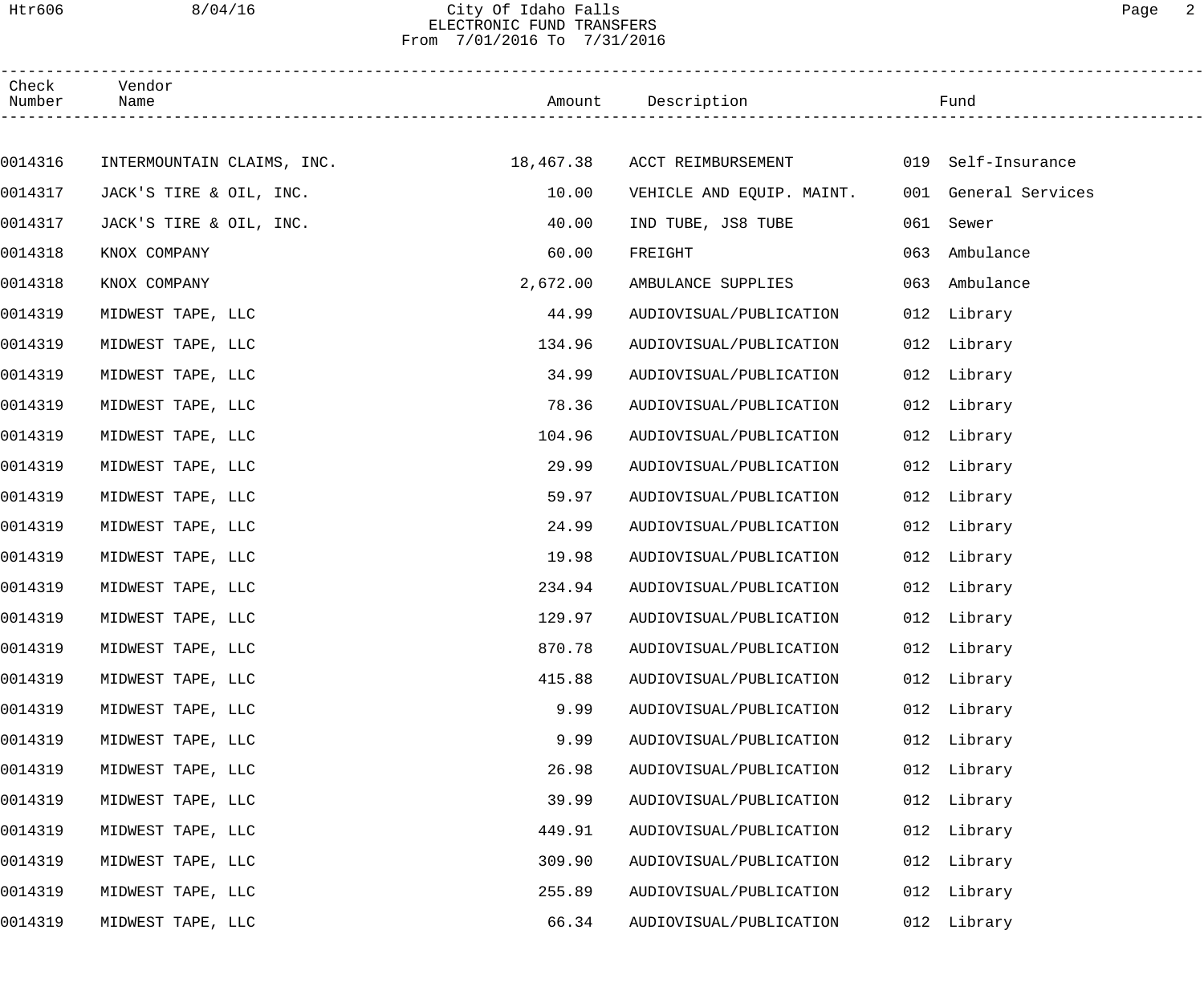#### Htr606 8/04/16 City Of Idaho Falls Page 3 ELECTRONIC FUND TRANSFERS From 7/01/2016 To 7/31/2016

| Check<br>Number | Vendor<br>Name    |        | Amount Description      | Fund           |  |
|-----------------|-------------------|--------|-------------------------|----------------|--|
|                 |                   |        |                         |                |  |
| 0014319         | MIDWEST TAPE, LLC | 63.98  | AUDIOVISUAL/PUBLICATION | 012 Library    |  |
| 0014319         | MIDWEST TAPE, LLC | 24.99  | AUDIOVISUAL/PUBLICATION | 012 Library    |  |
| 0014319         | MIDWEST TAPE, LLC | 59.97  | AUDIOVISUAL/PUBLICATION | 012 Library    |  |
| 0014319         | MIDWEST TAPE, LLC | 19.98  | AUDIOVISUAL/PUBLICATION | 012 Library    |  |
| 0014319         | MIDWEST TAPE, LLC | 591.11 | AUDIOVISUAL/PUBLICATION | 012 Library    |  |
| 0014319         | MIDWEST TAPE, LLC | 15.99  | AUDIOVISUAL/PUBLICATION | 012 Library    |  |
| 0014319         | MIDWEST TAPE, LLC | 23.98  | AUDIOVISUAL/PUBLICATION | 012 Library    |  |
| 0014319         | MIDWEST TAPE, LLC | 100.95 | AUDIOVISUAL/PUBLICATION | 012 Library    |  |
| 0014319         | MIDWEST TAPE, LLC | 37.55  | AUDIOVISUAL/PUBLICATION | 012 Library    |  |
| 0014319         | MIDWEST TAPE, LLC | 99.98  | AUDIOVISUAL/PUBLICATION | 012 Library    |  |
| 0014319         | MIDWEST TAPE, LLC | 5.59   | AUDIOVISUAL/PUBLICATION | 012 Library    |  |
| 0014319         | MIDWEST TAPE, LLC | 638.68 | AUDIOVISUAL/PUBLICATION | 012 Library    |  |
| 0014319         | MIDWEST TAPE, LLC | 46.97  | AUDIOVISUAL/PUBLICATION | 012 Library    |  |
| 0014319         | MIDWEST TAPE, LLC | 45.98  | AUDIOVISUAL/PUBLICATION | 012 Library    |  |
| 0014319         | MIDWEST TAPE, LLC | 63.96  | AUDIOVISUAL/PUBLICATION | 012 Library    |  |
| 0014319         | MIDWEST TAPE, LLC | 144.29 | AUDIOVISUAL/PUBLICATION | 012 Library    |  |
| 0014319         | MIDWEST TAPE, LLC | 315.09 | AUDIOVISUAL/PUBLICATION | 012 Library    |  |
| 0014319         | MIDWEST TAPE, LLC | 70.35  | AUDIOVISUAL/PUBLICATION | 012 Library    |  |
| 0014319         | MIDWEST TAPE, LLC | 37.57  | AUDIOVISUAL/PUBLICATION | Library<br>012 |  |
| 0014319         | MIDWEST TAPE, LLC | 148.70 | AUDIOVISUAL/PUBLICATION | 012 Library    |  |
| 0014319         | MIDWEST TAPE, LLC | 264.93 | AUDIOVISUAL/PUBLICATION | 012 Library    |  |
| 0014319         | MIDWEST TAPE, LLC | 101.12 | AUDIOVISUAL/PUBLICATION | Library<br>012 |  |
| 0014319         | MIDWEST TAPE, LLC | 139.97 | AUDIOVISUAL/PUBLICATION | Library<br>012 |  |
| 0014319         | MIDWEST TAPE, LLC | 369.91 | AUDIOVISUAL/PUBLICATION | 012 Library    |  |
| 0014319         | MIDWEST TAPE, LLC | 248.28 | AUDIOVISUAL/PUBLICATION | Library<br>012 |  |
| 0014319         | MIDWEST TAPE, LLC | 211.90 | AUDIOVISUAL/PUBLICATION | 012<br>Library |  |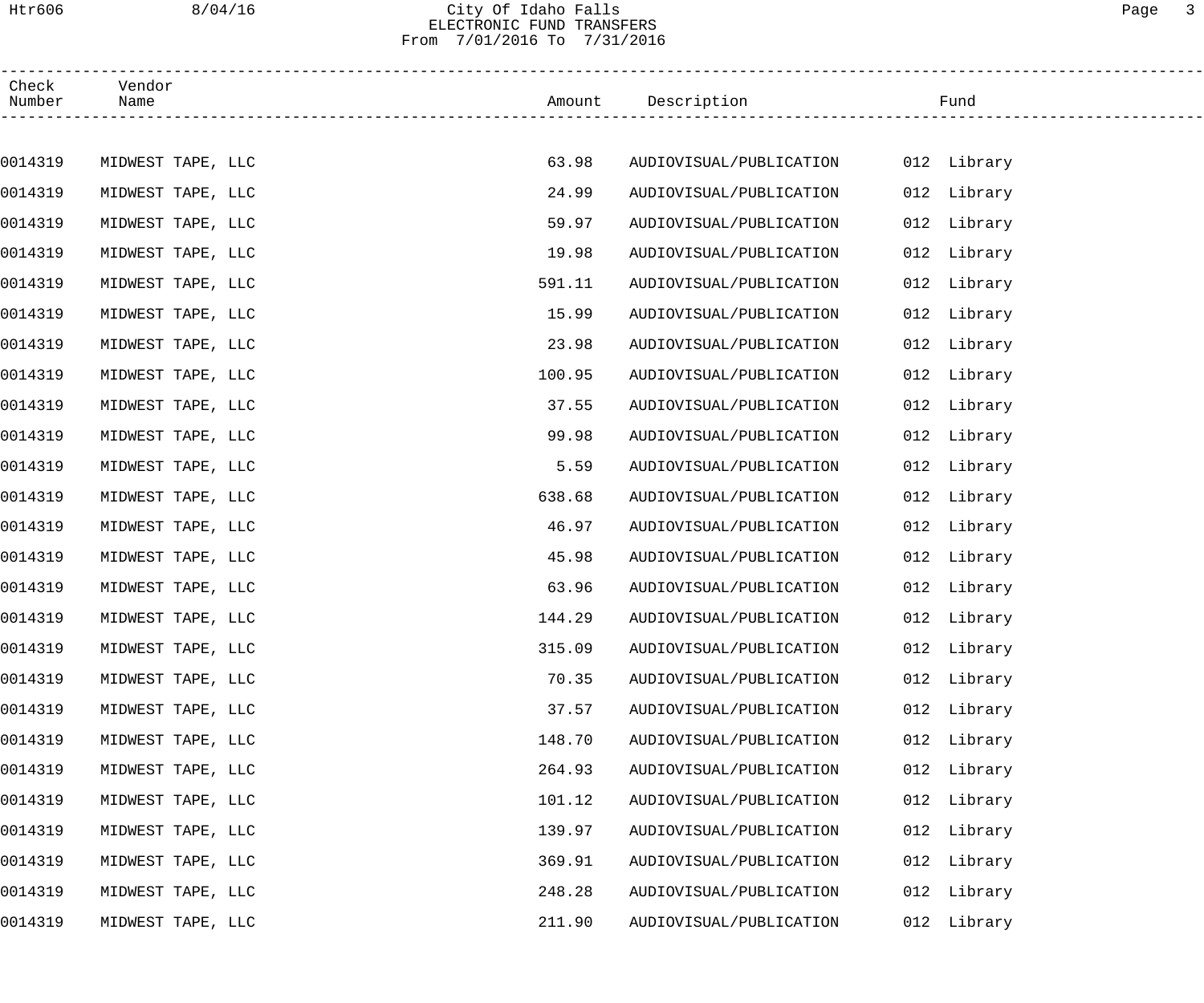### Htr606 8/04/16 City Of Idaho Falls Page 4 ELECTRONIC FUND TRANSFERS From 7/01/2016 To 7/31/2016

| Check<br>Number | Vendor<br>Name               |            | Amount Description        |     | Fund                 |
|-----------------|------------------------------|------------|---------------------------|-----|----------------------|
|                 |                              |            |                           |     |                      |
| 0014319         | MIDWEST TAPE, LLC            | 137.53     | AUDIOVISUAL/PUBLICATION   |     | 012 Library          |
| 0014320         | MORGAN CONSTRUCTION, INC.    | 252,086.96 | CONSTRUCTION JOB/CONTRACT |     | 001 Fire             |
| 0014321         | PORTER'S OFFICE PRODUCTS     | 114.59     | OFFICE SUPPLIES, GENERAL  |     | 060 Airport          |
| 0014321         | PORTER'S OFFICE PRODUCTS     | 149.26     | OFFICE SUPPLIES, GENERAL  |     | 060 Airport          |
| 0014322         | RECREONICS, INC.             | 2,489.76   | AQUATIC/WATER PRODUCTS    |     | 011 Recreation       |
| 0014322         | RECREONICS, INC.             | 385.73     | FREIGHT                   |     | 011 Recreation       |
| 0014323         | ROCKY MOUNTAIN TURF & IND.   | 126.66     | EQ REPAIR AND MAINT       |     | 001 General Services |
| 0014323         | ROCKY MOUNTAIN TURF & IND.   | 14.43      | FREIGHT                   |     | 001 General Services |
| 0014323         | ROCKY MOUNTAIN TURF & IND.   | 52.18      | EQ REPAIR AND MAINT       |     | 001 General Services |
| 0014323         | ROCKY MOUNTAIN TURF & IND.   | 138.50     | EQ REPAIR AND MAINT       |     | 001 General Services |
| 0014323         | ROCKY MOUNTAIN TURF & IND.   | 11.77      | FREIGHT                   |     | 001 General Services |
| 0014323         | ROCKY MOUNTAIN TURF & IND.   | 181.88     | EQ REPAIR AND MAINT       |     | 001 General Services |
| 0014323         | ROCKY MOUNTAIN TURF & IND.   | 58.89      | FREIGHT                   |     | 001 General Services |
| 0014323         | ROCKY MOUNTAIN TURF & IND.   | $250.00 -$ | TRADE-IN EQUIP/SURPLUS    |     | 014 Merf             |
| 0014323         | ROCKY MOUNTAIN TURF & IND.   | 38,880.00  | EQUIPMENT-LRG & TURF      |     | 014 Merf             |
| 0014323         | ROCKY MOUNTAIN TURF & IND.   | $250.00 -$ | TRADE-IN EQUIP/SURPLUS    |     | 014 Merf             |
| 0014323         | ROCKY MOUNTAIN TURF & IND.   | 399.00     | EQUIPMENT-LRG & TURF      |     | 001 Parks            |
| 0014324         | SHOPKO, LLC                  | 303.11     | BUILDING SUP/REPR/MAINT.  | 001 | Police               |
| 0014325         | SNAKE RIVER PRINTING COMPANY | 475.00     | PRINTING                  | 001 | Non Departmental     |
| 0014325         | SNAKE RIVER PRINTING COMPANY | 240.31     | PRINTING                  | 001 | Non Departmental     |
| 0014326         | STAN'S PAINT CLINIC, INC.    | 69.30      | ROLLER FRAMES, ROLLER COV |     | 001 Parks            |
| 0014327         | TACOMA SCREW PRODUCTS, INC.  | 107.03     | 3" SNATCH BLOCK 5/16"-3/8 |     | 061 Sewer            |
| 0014328         | TETON COMMUNICATIONS, INC.   | 10,269.70  | RADIO & COMMUNICATION     |     | 001 Fire             |
| 0014329         | TYNDALE COMPANY, INC.        | 169.40     | CLOTHING & APPAREL        |     | 064 Electric         |
| 0014329         | TYNDALE COMPANY, INC.        | 154.40     | CLOTHING & APPAREL        |     | 064 Electric         |
| 0014329         | TYNDALE COMPANY, INC.        | 149.20     | CLOTHING & APPAREL        |     | 064 Electric         |
|                 |                              |            |                           |     |                      |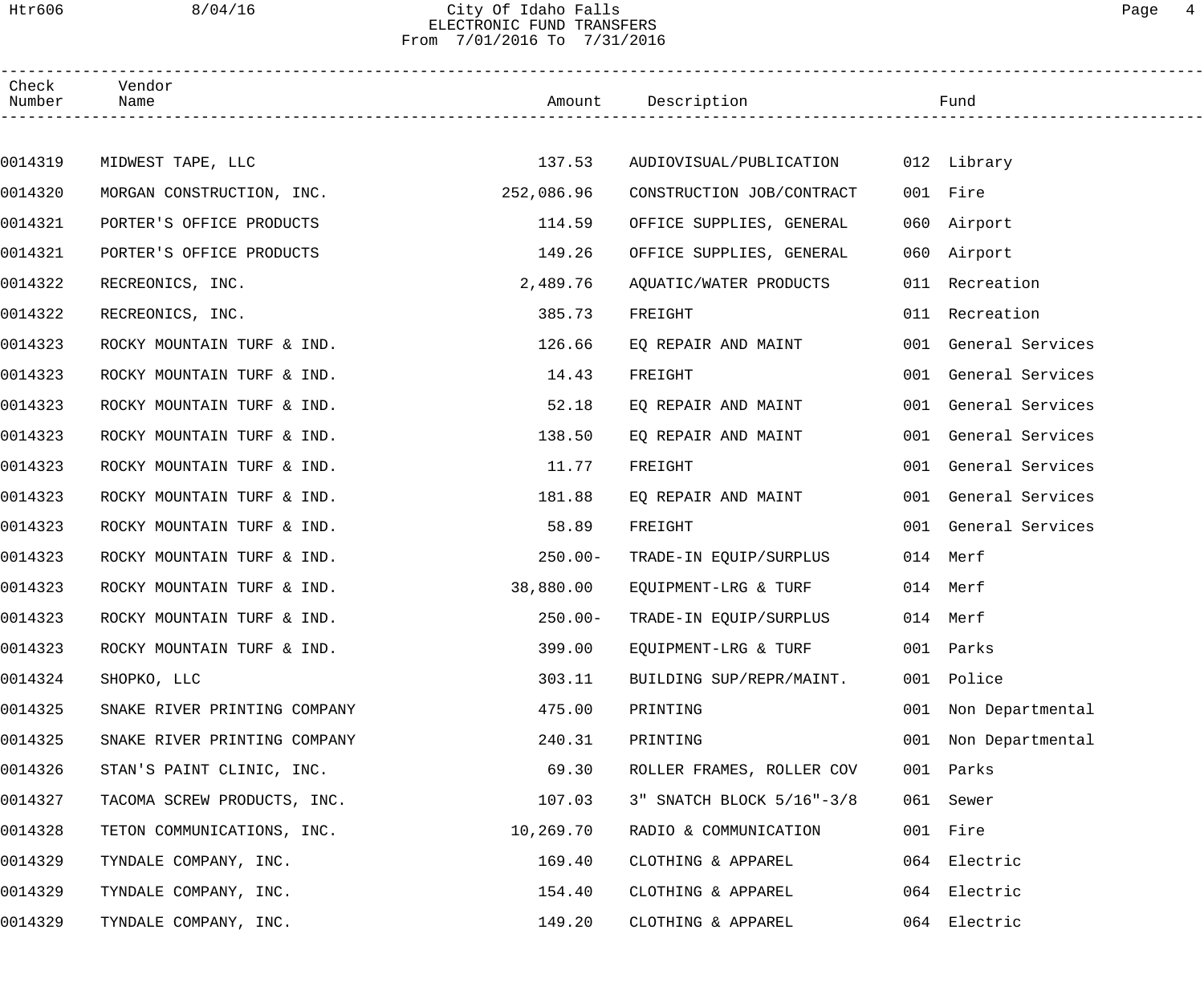## Htr606 8/04/16 City Of Idaho Falls Page 5 ELECTRONIC FUND TRANSFERS From 7/01/2016 To 7/31/2016

| Check<br>Number | Vendor<br>Name                 |           | Amount Description        |     | Fund                 |  |
|-----------------|--------------------------------|-----------|---------------------------|-----|----------------------|--|
|                 |                                |           |                           |     |                      |  |
| 0014329         | TYNDALE COMPANY, INC. 125.20   |           | CLOTHING & APPAREL        |     | 064 Electric         |  |
| 0014330         | VALCOM (VLCM)                  | 1,348.01  | COMPUTERS, DP/WORD PROC.  |     | 001 Public Works     |  |
| 0014331         | BEARING & INDUSTRIAL SALES INC | 16.96     | V-BELTS                   |     | 064 Electric         |  |
| 0014332         | CAL RANCH STORES               | 53.42     | FASTNERS/WASHERS          |     | 062 Sanitation       |  |
| 0014332         | CAL RANCH STORES               | 299.99    | BARREL/BARN FAN           | 062 | Sanitation           |  |
| 0014332         | CAL RANCH STORES               | 447.91    | WEED SPRAY                | 010 | Streets              |  |
| 0014332         | CAL RANCH STORES               | .99       | FLY SWATTER PLASTIC       |     | 061 Water            |  |
| 0014332         | CAL RANCH STORES               | 17.98     | FLY STICK FLY CATCHER     |     | 061 Water            |  |
| 0014332         | CAL RANCH STORES               | 1.15      | BOLTS, HEX CARRIAGE FLAT  |     | 001 Parks            |  |
| 0014332         | CAL RANCH STORES               | 21.48     | EXT LOOPS, CRIPM TOOL     |     | 001 Parks            |  |
| 0014332         | CAL RANCH STORES               | 13.27     | PARKS & RECREATION MISC.  |     | 001 Parks            |  |
| 0014332         | CAL RANCH STORES               | 39.49     | NUTS & BOLTS / CONTAINERS |     | 062 Sanitation       |  |
| 0014333         | CARL'S PRESSURE WASHERS, INC.  | 267.64    | PRESSURE WASH ANIMAL SERV |     | 001 Police           |  |
| 0014334         | CONRAD & BISCHOFF, INC.        | 18,054.90 | FUEL AND ADDITIVES        | 001 |                      |  |
| 0014334         | CONRAD & BISCHOFF, INC.        | 12,714.02 | FUEL AND ADDITIVES        | 001 |                      |  |
| 0014334         | CONRAD & BISCHOFF, INC.        | 101.43    | FUEL AND ADDITIVES        |     | 001 General Services |  |
| 0014335         | D & S ELECTRICAL SUPPLY CO     | 503.00    | HARDWARE                  | 064 |                      |  |
| 0014336         | H-K CONTRACTORS, INC.          | 1,089.41  | ROAD/HWY MATERIAL ASPHALT |     | 010 Streets          |  |
| 0014336         | H-K CONTRACTORS, INC.          | 473.52    | ROAD/HWY MATERIAL ASPHALT |     | 010 Streets          |  |
| 0014338         | HARVEY, DAVE                   | 375.00    | CONTRACTED OFFICIALS      |     | 011 Recreation       |  |
| 0014339         | IDAHO BUSINESS SYSTEMS, INC.   | 68.00     | MAINTENANCE CONTRACT-EQ   |     | 061 Sewer            |  |
| 0014339         | IDAHO BUSINESS SYSTEMS, INC.   | 114.00    | MAINTENANCE CONTRACT-EQ   | 061 | Sewer                |  |
| 0014339         | IDAHO BUSINESS SYSTEMS, INC.   | 67.00     | MAINTENANCE CONTRACT-EQ   |     | 001 Cemeteries       |  |
| 0014339         | IDAHO BUSINESS SYSTEMS, INC.   | 67.00     | MAINTENANCE CONTRACT-EQ   |     | 001 Parks            |  |
| 0014339         | IDAHO BUSINESS SYSTEMS, INC.   | 39.77     | MAINTENANCE CONTRACT-EQ   |     | 001 Police           |  |
| 0014339         | IDAHO BUSINESS SYSTEMS, INC.   | 67.00     | MAINTENANCE CONTRACT-EQ   |     | 001 General Services |  |
|                 |                                |           |                           |     |                      |  |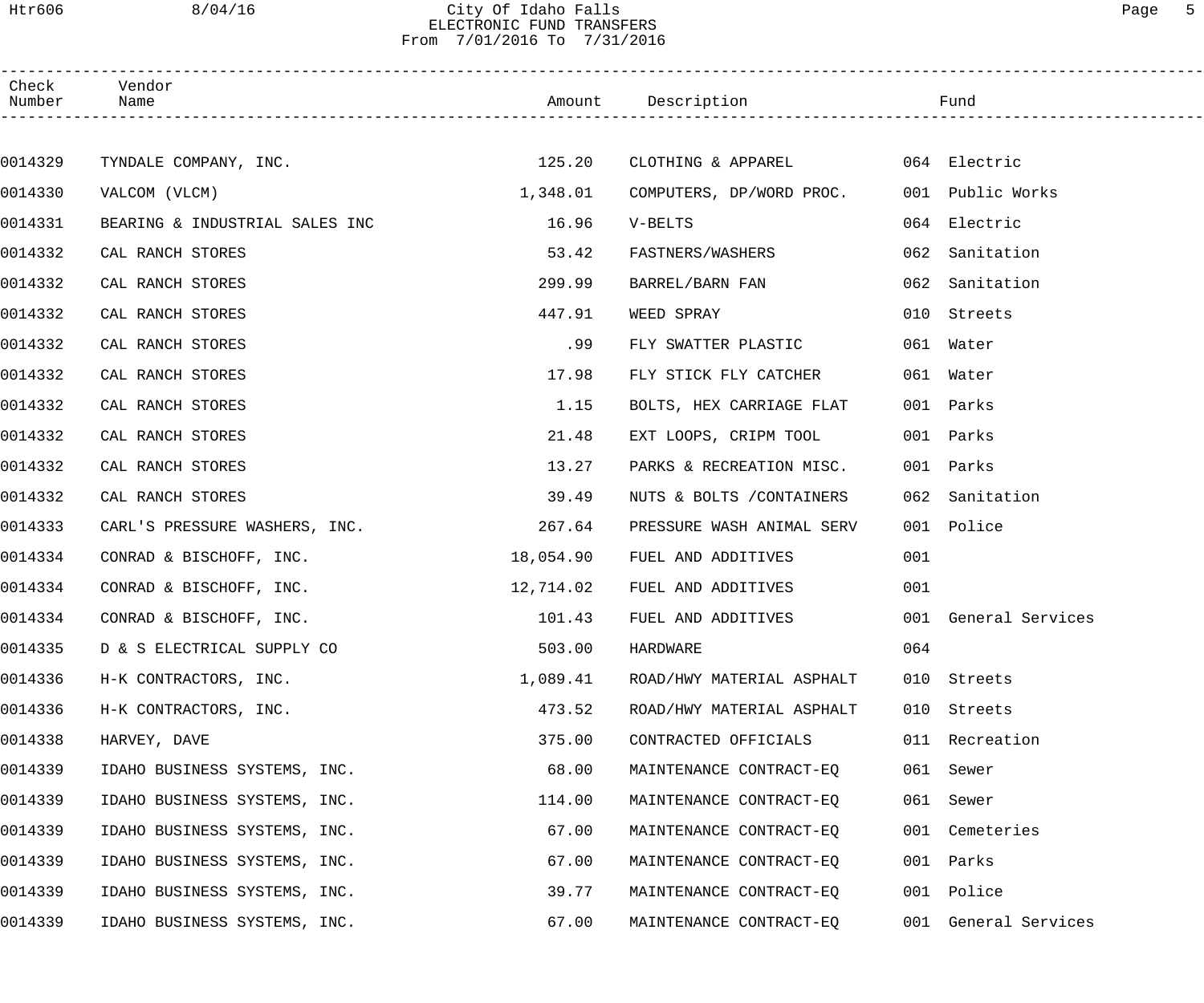## Htr606 8/04/16 City Of Idaho Falls Page 6 ELECTRONIC FUND TRANSFERS From 7/01/2016 To 7/31/2016

| Check<br>Number | Vendor<br>Name               |          | Amount Description        |     | Fund                 |  |
|-----------------|------------------------------|----------|---------------------------|-----|----------------------|--|
|                 |                              |          |                           |     |                      |  |
| 0014339         | IDAHO BUSINESS SYSTEMS, INC. | 67.00    | MAINTENANCE CONTRACT-EQ   |     | 001 General Services |  |
| 0014339         | IDAHO BUSINESS SYSTEMS, INC. | 63.75    | MAINTENANCE CONTRACT-EQ   |     | 001 General Services |  |
| 0014339         | IDAHO BUSINESS SYSTEMS, INC. | 67.00    | MAINTENANCE CONTRACT-EO   |     | 001 General Services |  |
| 0014339         | IDAHO BUSINESS SYSTEMS, INC. | 184.22   | MAINTENANCE CONTRACT-EQ   |     | 001 Non Departmental |  |
| 0014339         | IDAHO BUSINESS SYSTEMS, INC. | 107.00   | MAINTENANCE CONTRACT-EQ   |     | 001 Fire             |  |
| 0014339         | IDAHO BUSINESS SYSTEMS, INC. | 82.04    | MAINTENANCE CONTRACT-EQ   |     | 061 Water            |  |
| 0014339         | IDAHO BUSINESS SYSTEMS, INC. | 224.35   | MAINTENANCE CONTRACT-EQ   |     | 001 Parks            |  |
| 0014339         | IDAHO BUSINESS SYSTEMS, INC. | 3.09     | MAINTENANCE CONTRACT-EQ   |     | 001 Treasurer        |  |
| 0014339         | IDAHO BUSINESS SYSTEMS, INC. | 579.00   | OFFICE MACHINES & ACCESS. |     | 001 Treasurer        |  |
| 0014340         | JACK'S TIRE & OIL, INC.      | 107.00   | VEHICLE AND EQUIP. MAINT. |     | 001 General Services |  |
| 0014340         | JACK'S TIRE & OIL, INC.      | 75.00    | VEHICLE AND EQUIP. MAINT. |     | 001 General Services |  |
| 0014340         | JACK'S TIRE & OIL, INC.      | 97.95    | VEHICLE AND EQUIP. MAINT. |     | 001 General Services |  |
| 0014340         | JACK'S TIRE & OIL, INC.      | 140.00   | GARAGE SHOP SUPPLIES      |     | 001 General Services |  |
| 0014340         | JACK'S TIRE & OIL, INC.      | 2,442.56 | EQ REPAIR AND MAINT       |     | 001 General Services |  |
| 0014340         | JACK'S TIRE & OIL, INC.      | 2,514.96 | EQ REPAIR AND MAINT       |     | 001 General Services |  |
| 0014340         | JACK'S TIRE & OIL, INC.      | 17.50    | VEHICLE AND EQUIP. MAINT. |     | 001 General Services |  |
| 0014340         | JACK'S TIRE & OIL, INC.      | 75.00    | EQ REPAIR AND MAINT       |     | 001 General Services |  |
| 0014340         | JACK'S TIRE & OIL, INC.      | 75.00    | VEHICLE AND EQUIP. MAINT. |     | 001 General Services |  |
| 0014340         | JACK'S TIRE & OIL, INC.      | 75.00    | VEHICLE AND EQUIP. MAINT. |     | 001 General Services |  |
| 0014341         | K/M SERVICE COMPANY          | 1,320.00 | CONSTRUCTION JOB/CONTRACT |     | 064 Electric         |  |
| 0014342         | KENYON REFRIGERATION, LLC    | 3,711.69 | APPLIANCES                |     | 001 General Services |  |
| 0014343         | METROQUIP, INC.              | 8,425.79 | EQ REPAIR AND MAINT       | 001 |                      |  |
| 0014343         | METROQUIP, INC.              | 473.14   | EQ REPAIR AND MAINT       |     | 001 General Services |  |
| 0014343         | METROQUIP, INC.              | 81.33    | FREIGHT                   |     | 001 General Services |  |
| 0014344         | MINERT & ASSOCIATES, INC     | 65.00    | DRUG SCREEN MAY 2016      | 062 | Sanitation           |  |
| 0014344         | MINERT & ASSOCIATES, INC     | 65.00    | DRUG SCREEN MAY 2016      |     | 061 Water            |  |
|                 |                              |          |                           |     |                      |  |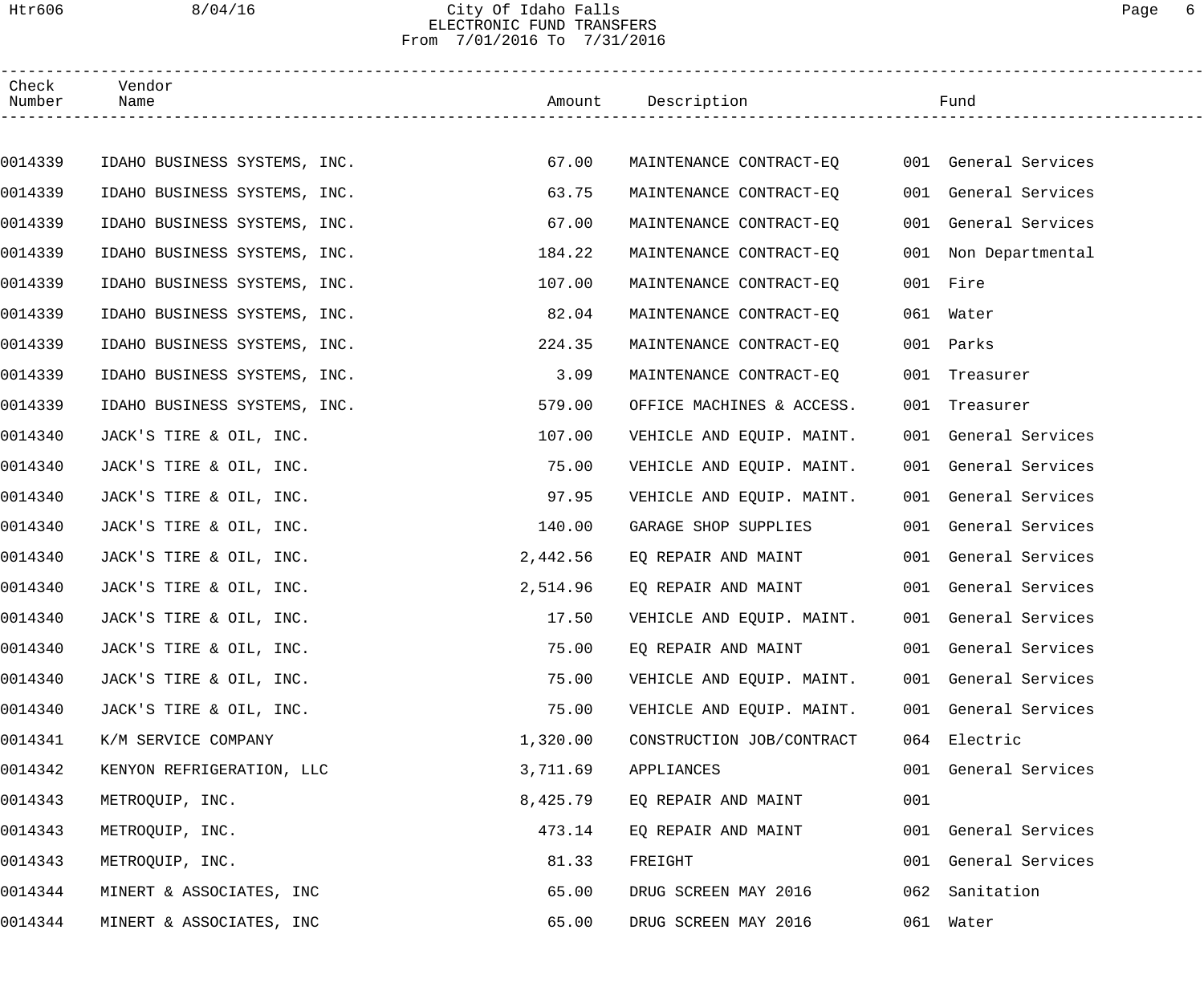### Htr606 8/04/16 City Of Idaho Falls Page 7 ELECTRONIC FUND TRANSFERS From 7/01/2016 To 7/31/2016

| Check<br>Number | Vendor<br>Name                 |          | Amount Description        |     | Fund                 |
|-----------------|--------------------------------|----------|---------------------------|-----|----------------------|
|                 |                                |          |                           |     |                      |
| 0014344         | MINERT & ASSOCIATES, INC       | 170.00   | DRUG SCREEN MAY 2016      |     | 010 Streets          |
| 0014344         | MINERT & ASSOCIATES, INC       | 170.00   | DRUG SCREEN MAY 2016      |     | 064 Electric         |
| 0014344         | MINERT & ASSOCIATES, INC       | 65.00    | DRUG SCREEN JUNE 2016     |     | 001 Non Departmental |
| 0014344         | MINERT & ASSOCIATES, INC       | 65.00    | DRUG SCREEN JUNE 2016     | 062 | Sanitation           |
| 0014344         | MINERT & ASSOCIATES, INC       | 65.00    | DRUG SCREEN JUNE 2016     |     | 064 Electric         |
| 0014345         | ONE CALL LOCATORS, LTD         | 8,545.02 | SERVICES/MISCELLANEOUS    |     | 064 Electric         |
| 0014345         | ONE CALL LOCATORS, LTD         | 405.12   | SERVICES/MISCELLANEOUS    |     | 064 Electric         |
| 0014346         | PARAMOUNT SUPPLY COMPANY, INC. | 300.00   | METER-WATER               | 061 |                      |
| 0014347         | PORTER'S OFFICE PRODUCTS       | 1,056.24 | FURNITURE                 |     | 001 Parks            |
| 0014347         | PORTER'S OFFICE PRODUCTS       | 96.66    | OFFICE SUPPLIES           |     | 001 Parks            |
| 0014349         | ROBERTSON SUPPLY, INC.         | 14.67    | PLUMBING EQUIP/SUPPLIES   |     | 001 General Services |
| 0014349         | ROBERTSON SUPPLY, INC.         | 15.14    | PLUMBING EQUIP/SUPPLIES   |     | 001 General Services |
| 0014349         | ROBERTSON SUPPLY, INC.         | 52.96    | PLUMBING EQUIP/SUPPLIES   |     | 001 General Services |
| 0014350         | ROCKY MOUNTAIN TURF & IND.     | 188.06   | EO REPAIR AND MAINT       | 001 |                      |
| 0014350         | ROCKY MOUNTAIN TURF & IND.     | 4,239.34 | FUEL AND ADDITIVES        | 001 |                      |
| 0014350         | ROCKY MOUNTAIN TURF & IND.     | 1,059.48 | EQ REPAIR AND MAINT       | 001 |                      |
| 0014350         | ROCKY MOUNTAIN TURF & IND.     | 393.94   | EQ REPAIR AND MAINT       | 001 |                      |
| 0014350         | ROCKY MOUNTAIN TURF & IND.     | 742.50   | EQ REPAIR AND MAINT       |     | 001 General Services |
| 0014350         | ROCKY MOUNTAIN TURF & IND.     | 152.18   | FREIGHT                   |     | 001 General Services |
| 0014350         | ROCKY MOUNTAIN TURF & IND.     | 454.05   | EQ REPAIR AND MAINT       |     | 001 General Services |
| 0014350         | ROCKY MOUNTAIN TURF & IND.     | 30.66    | FREIGHT                   |     | 001 General Services |
| 0014351         | SHADOW TRACKERS                | 1,708.00 | PROFESSIONAL/PERSONAL SRV |     | 001 Non Departmental |
| 0014352         | SHOPKO, LLC                    | 338.11   | OPTICAL EQUIP & SUPPLIES  |     | 061 Sewer            |
| 0014353         | SIXEL CONSULTING GROUP, INC.   | 1,666.00 | PROFESSIONAL/PERSONAL SRV | 060 | Airport              |
| 0014354         | SNAKE RIVER PRINTING COMPANY   | 585.00   | PRINTING                  | 001 | Non Departmental     |
| 0014355         | SOLID WASTE SYSTEMS            | 38.26    | EQ REPAIR AND MAINT       | 001 |                      |
|                 |                                |          |                           |     |                      |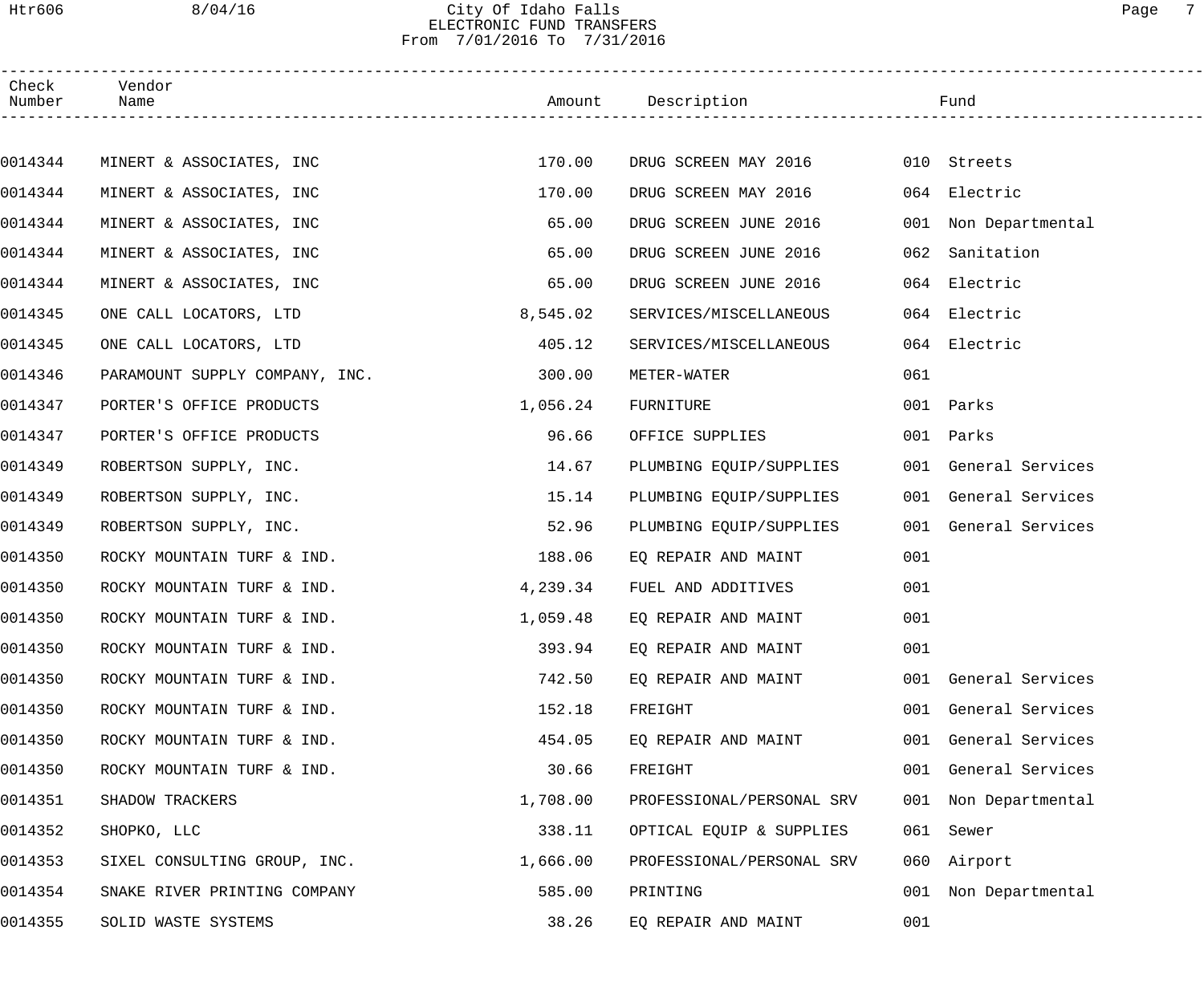## Htr606 8/04/16 City Of Idaho Falls Page 8 ELECTRONIC FUND TRANSFERS From 7/01/2016 To 7/31/2016

| Check<br>Number | Vendor<br>Name                 |          | Amount Description                       | Fund                 |  |
|-----------------|--------------------------------|----------|------------------------------------------|----------------------|--|
|                 |                                |          |                                          |                      |  |
| 0014356         | TACOMA SCREW PRODUCTS, INC.    | 10.39    | EQ REPAIR AND MAINT 001 General Services |                      |  |
| 0014356         | TACOMA SCREW PRODUCTS, INC.    | 467.39   | TOOLS                                    | 018 Golf Courses     |  |
| 0014357         | TETON COMMUNICATIONS, INC.     | 499.85   | POLICE EQUIP & SUPPLIES                  | 001 Police           |  |
| 0014357         | TETON COMMUNICATIONS, INC.     | 408.50   | POLICE EQUIP & SUPPLIES                  | 001 Police           |  |
| 0014357         | TETON COMMUNICATIONS, INC.     | 46.50    | POLICE EQUIP & SUPPLIES                  | 001 Police           |  |
| 0014357         | TETON COMMUNICATIONS, INC.     | 80.00    | POLICE EQUIP & SUPPLIES                  | 001 Police           |  |
| 0014357         | TETON COMMUNICATIONS, INC.     | 546.79   | POLICE EQUIP & SUPPLIES                  | 001 Police           |  |
| 0014357         | TETON COMMUNICATIONS, INC.     | 336.50   | POLICE EQUIP & SUPPLIES                  | 001 Police           |  |
| 0014357         | TETON COMMUNICATIONS, INC.     | 166.50   | POLICE EQUIP & SUPPLIES                  | 001 Police           |  |
| 0014357         | TETON COMMUNICATIONS, INC.     | 9,602.55 | RADIO & COMMUNICATION                    | 001 Police           |  |
| 0014358         | THATCHER COMPANY               | 2,664.00 | PROFESSIONAL/PERSONAL SRV                | 061 Water            |  |
| 0014358         | THATCHER COMPANY               | 6,540.00 | GASES / TREATMENTS                       | 061 Sewer            |  |
| 0014358         | THATCHER COMPANY               | 3,630.79 | GASES / TREATMENTS                       | 061 Sewer            |  |
| 0014359         | VALERIO, JAMES                 | 136.00   | CONTRACTED OFFICIALS                     | 011 Recreation       |  |
| 0014360         | WEB IMPAKT                     | 120.00   | GENERAL WEBSITE SUPPORT (                | 001 Data Processing  |  |
| 0014361         | 3H CONSTRUCTION, LLC           |          | 114,815.01 CONSTRUCTION JOB/CONTRACT     | 001 Parks            |  |
| 0014362         | 4IMPRINT, INC.                 | 59.84    | FREIGHT                                  | 012 Library          |  |
| 0014362         | 4IMPRINT, INC.                 | 55.00    | MISCELLANEOUS PRODUCTS                   | 012 Library          |  |
| 0014362         | 4IMPRINT, INC.                 | 821.75   | PROMOTION ITEMS                          | 012 Library          |  |
| 0014363         | ACTION COLLECTION SERVICE, INC | 17.59    | SERVICES/MISCELLANEOUS                   | 001 Treasurer        |  |
| 0014363         | ACTION COLLECTION SERVICE, INC | 7,058.91 | SERVICES/MISCELLANEOUS                   | 001 Treasurer        |  |
| 0014364         | AMERICAN DIVERSITY BUSINESS    | 362.50   | PRINTING                                 | 001 General Services |  |
| 0014365         | BATTERIES PLUS                 | 330.48   | ELECTRONIC EQUIPMENT                     | 001 Police           |  |
| 0014366         | BEARING & INDUSTRIAL SALES INC | 52.40    | BEARINGS                                 | 001 General Services |  |
| 0014366         | BEARING & INDUSTRIAL SALES INC | 27.06    | SLEEVES AND FREIGHT                      | 001 General Services |  |
| 0014367         | CAL RANCH STORES               | 748.50   | POLICE EQUIP & SUPPLIES                  | 001 Police           |  |
|                 |                                |          |                                          |                      |  |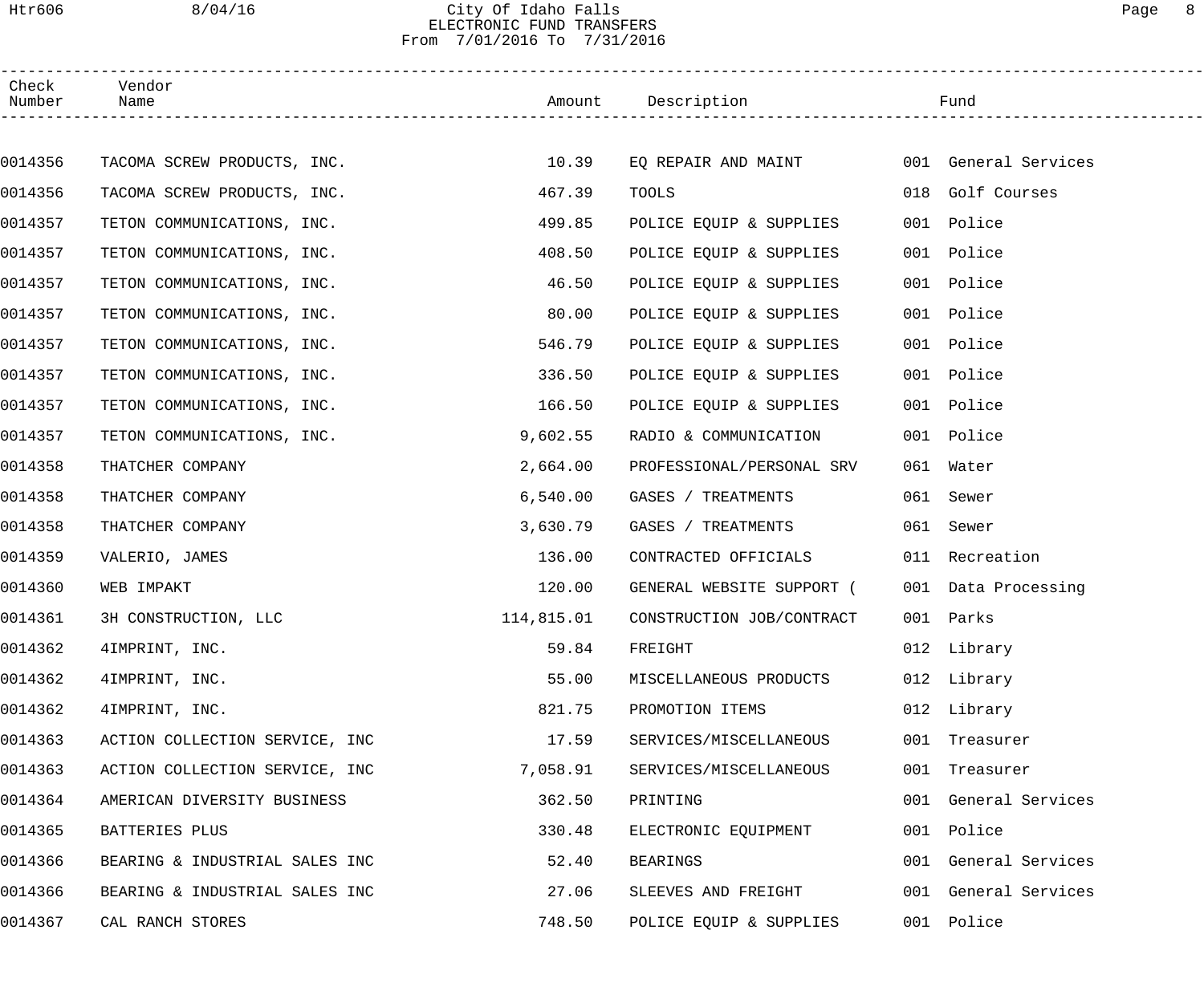## Htr606 8/04/16 City Of Idaho Falls Page 9 ELECTRONIC FUND TRANSFERS From 7/01/2016 To 7/31/2016

| Check<br>Number | Vendor<br>Name                 |            |                                      |     |                           |
|-----------------|--------------------------------|------------|--------------------------------------|-----|---------------------------|
|                 |                                |            |                                      |     |                           |
| 0014367         | CAL RANCH STORES               | 15.96      | PROPANE TANKS - TRAFFIC 064 Electric |     |                           |
| 0014368         | CONRAD & BISCHOFF, INC.        | 14,249.90  | FUEL AND ADDITIVES                   | 001 |                           |
| 0014368         | CONRAD & BISCHOFF, INC.        | 13,039.17  | FUEL AND ADDITIVES                   | 001 |                           |
| 0014369         | DAVIES AQUA-CHEM SUPPLY CO.    | 34.95      | GASES / TREATMENTS                   |     | 011 Recreation            |
| 0014369         | DAVIES AQUA-CHEM SUPPLY CO.    | 11.53      | AQUATIC/WATER PRODUCTS               |     | 011 Recreation            |
| 0014370         | DIG LINE, INC.                 | 404.11     | SERVICES/MISCELLANEOUS               |     | 061 Water                 |
| 0014370         | DIG LINE, INC.                 | 404.11     | SERVICES/MISCELLANEOUS               |     | 061 Sewer                 |
| 0014370         | DIG LINE, INC.                 | 808.22     | SERVICES/MISCELLANEOUS               |     | 064 Electric              |
| 0014371         | ELECTRICAL WHOLESALE SUPPLY CO | 106.43     | 3/0 BREAKER                          |     | 064 Electric              |
| 0014372         | FALLS PRINTING COMPANY, LLC    | 936.00     | PRINTING                             |     | 001 Parks                 |
| 0014373         | H-K CONTRACTORS, INC.          | 251.75     | ROAD/HWY MATERIAL ASPHALT            | 010 | Streets                   |
| 0014373         | H-K CONTRACTORS, INC.          | 23,301.50  | CONSTRUCTION JOB/CONTRACT            | 010 | Streets                   |
| 0014373         | H-K CONTRACTORS, INC.          | 23,301.50  | CONSTRUCTION JOB/CONTRACT            |     | 046 Traffic Light Cap Imp |
| 0014373         | H-K CONTRACTORS, INC.          | 132,310.00 | CONSTRUCTION JOB/CONTRACT            |     | 061 Water                 |
| 0014373         | H-K CONTRACTORS, INC.          | 23,301.50  | CONSTRUCTION JOB/CONTRACT            |     | 061 Sewer                 |
| 0014373         | H-K CONTRACTORS, INC.          | 59,900.00  | CONSTRUCTION JOB/CONTRACT            |     | 061 Sewer                 |
| 0014373         | H-K CONTRACTORS, INC.          | 2,500.00   | DEDUCTIBLE/SOUND WALL                |     | 010 Streets               |
| 0014373         | H-K CONTRACTORS, INC.          | 1,246.91   | ROAD/HWY MATERIAL ASPHALT            | 010 | Streets                   |
| 0014374         | HENRY SCHEIN, INC.             | 23.77      | AMBULANCE SUPPLIES                   | 063 | Ambulance                 |
| 0014374         | HENRY SCHEIN, INC.             | 26.78      | AMBULANCE SUPPLIES                   | 063 | Ambulance                 |
| 0014374         | HENRY SCHEIN, INC.             | 289.80     | AMBULANCE SUPPLIES                   | 063 | Ambulance                 |
| 0014374         | HENRY SCHEIN, INC.             | 2,408.76   | AMBULANCE SUPPLIES                   | 063 | Ambulance                 |
| 0014374         | HENRY SCHEIN, INC.             | 769.89     | AMBULANCE SUPPLIES                   | 063 | Ambulance                 |
| 0014374         | HENRY SCHEIN, INC.             | 1,568.46   | AMBULANCE SUPPLIES                   | 063 | Ambulance                 |
| 0014374         | HENRY SCHEIN, INC.             | 493.96     | AMBULANCE SUPPLIES                   | 063 | Ambulance                 |
| 0014374         | HENRY SCHEIN, INC.             | 493.96     | AMBULANCE SUPPLIES                   | 063 | Ambulance                 |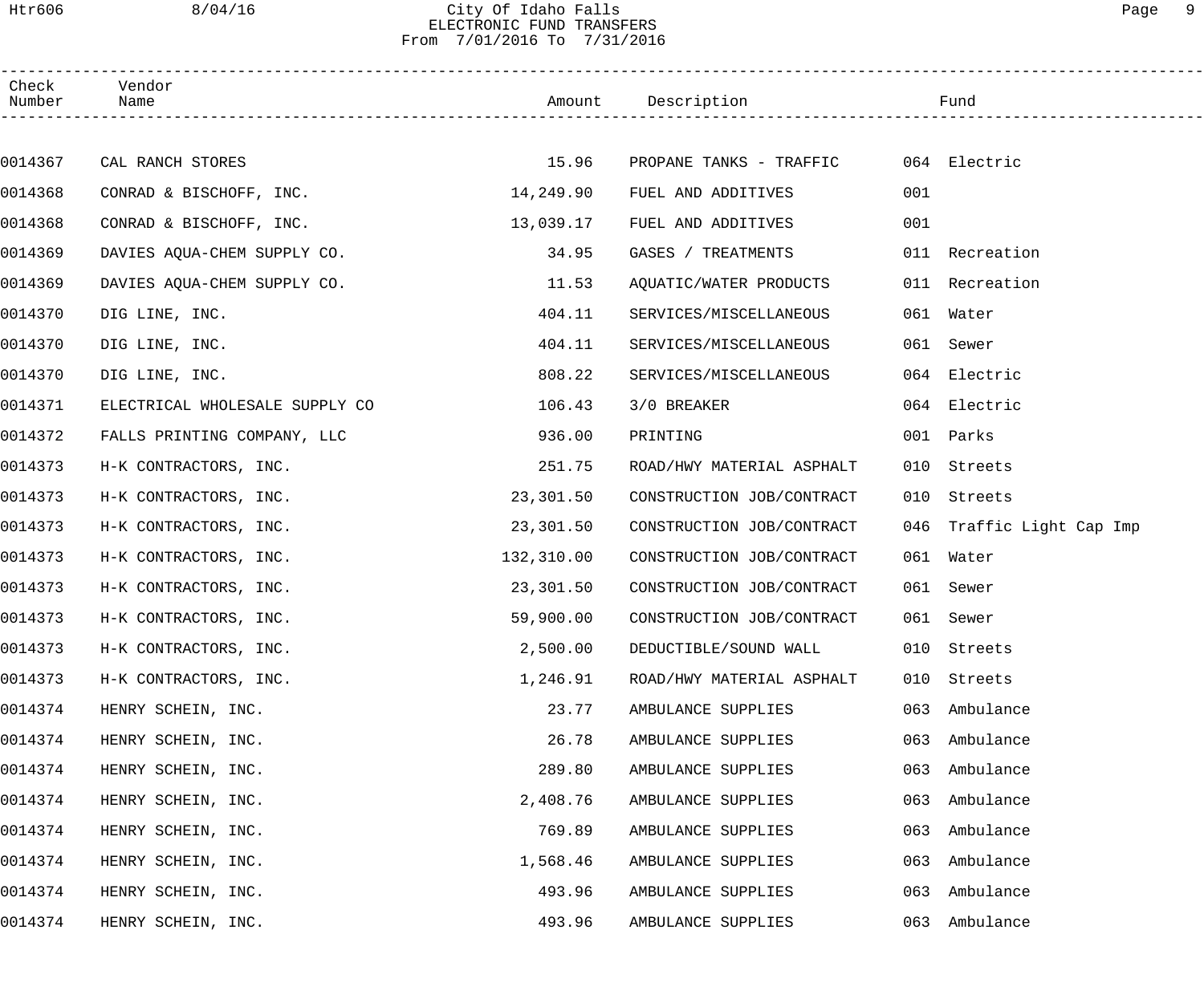#### Htr606 8/04/16 City Of Idaho Falls Page 10 ELECTRONIC FUND TRANSFERS From 7/01/2016 To 7/31/2016

| Check<br>Number | Vendor<br>Name                     |           | Amount Description        |     | Fund                     |
|-----------------|------------------------------------|-----------|---------------------------|-----|--------------------------|
|                 |                                    |           |                           |     |                          |
| 0014374         | HENRY SCHEIN, INC.                 | 156.62    | AMBULANCE SUPPLIES        |     | 063 Ambulance            |
| 0014375         | HERCULES INDUSTRIES, INC.          | 3,020.00  | HARDWARE MISCELLANEOUS    |     | 064 Electric             |
| 0014376         | IDAHO TRAVERTINE CORPORATION       | 369.50    | SAND                      |     | 018 Golf Courses         |
| 0014377         | INDUSTRIAL HOSE & FITTINGS INC     | 72.77     | EQ REPAIR AND MAINT       |     | 001 General Services     |
| 0014378         | INTERMOUNTAIN CLAIMS, INC.         | 24,480.83 | ACCT RFND 6/27/16-7/10/16 | 019 | Self-Insurance           |
| 0014379         | JACK'S TIRE & OIL, INC.            | 10.00     | VEHICLE AND EQUIP. MAINT. |     | 001 General Services     |
| 0014379         | JACK'S TIRE & OIL, INC.            | 90.00     | EQ REPAIR AND MAINT       |     | 001 General Services     |
| 0014379         | JACK'S TIRE & OIL, INC.            | 315.98    | EQ REPAIR AND MAINT       |     | 001 General Services     |
| 0014379         | JACK'S TIRE & OIL, INC.            | 75.00     | VEHICLE AND EQUIP. MAINT. |     | 001 General Services     |
| 0014379         | JACK'S TIRE & OIL, INC.            | 157.00    | VEHICLE AND EQUIP. MAINT. |     | 001 General Services     |
| 0014379         | JACK'S TIRE & OIL, INC.            | 35.00     | VEHICLE AND EQUIP. MAINT. |     | 001 General Services     |
| 0014379         | JACK'S TIRE & OIL, INC.            | 35.00     | VEHICLE AND EQUIP. MAINT. |     | 001 General Services     |
| 0014379         | JACK'S TIRE & OIL, INC.            | 107.00    | VEHICLE AND EQUIP. MAINT. |     | 001 General Services     |
| 0014380         | LASER XPRESS                       | 100.00    | TONER CARTRIDGES BROTHER  |     | 063 Ambulance            |
| 0014381         | METROQUIP, INC.                    | 672.48    | EQ REPAIR AND MAINT       | 001 |                          |
| 0014382         | MISKIN'S PROFESSIONAL CLEANING LLC | 3,517.00  | PROFESSIONAL/PERSONAL SRV |     | 064 Electric             |
| 0014384         | PORTER'S OFFICE PRODUCTS           | 126.18    | OFFICE SUPPLIES, GENERAL  |     | 001 General Services     |
| 0014384         | PORTER'S OFFICE PRODUCTS           | 67.08     | OFFICE SUPPLIES, GENERAL  |     | 001 General Services     |
| 0014385         | ROCKY MOUNTAIN TURF & IND.         | 788.75    | EQ REPAIR AND MAINT       |     | 001 General Services     |
| 0014385         | ROCKY MOUNTAIN TURF & IND.         | 58.60     | FREIGHT                   | 001 | General Services         |
| 0014385         | ROCKY MOUNTAIN TURF & IND.         | 24.44     | EQ REPAIR AND MAINT       |     | 001 General Services     |
| 0014385         | ROCKY MOUNTAIN TURF & IND.         | 11.19     | FREIGHT                   |     | 001 General Services     |
| 0014386         | SCHNEIDER ELECTRIC                 | 11,985.00 | VACUUM DEAD TANK CIRCUIT  | 064 | Electric                 |
| 0014387         | SPECIALTY CONSTRUCTION SUPPLY LLC  | 82.40     | HARD HATS (5)             | 001 | Public Works Engineering |
| 0014387         | SPECIALTY CONSTRUCTION SUPPLY LLC  | 40.00     | LARGE SAFETY VESTS (2)    | 001 | Public Works Engineering |
| 0014387         | SPECIALTY CONSTRUCTION SUPPLY LLC  | 60.00     | EXTRA LARGE SAFETY VESTS  | 001 | Public Works Engineering |
|                 |                                    |           |                           |     |                          |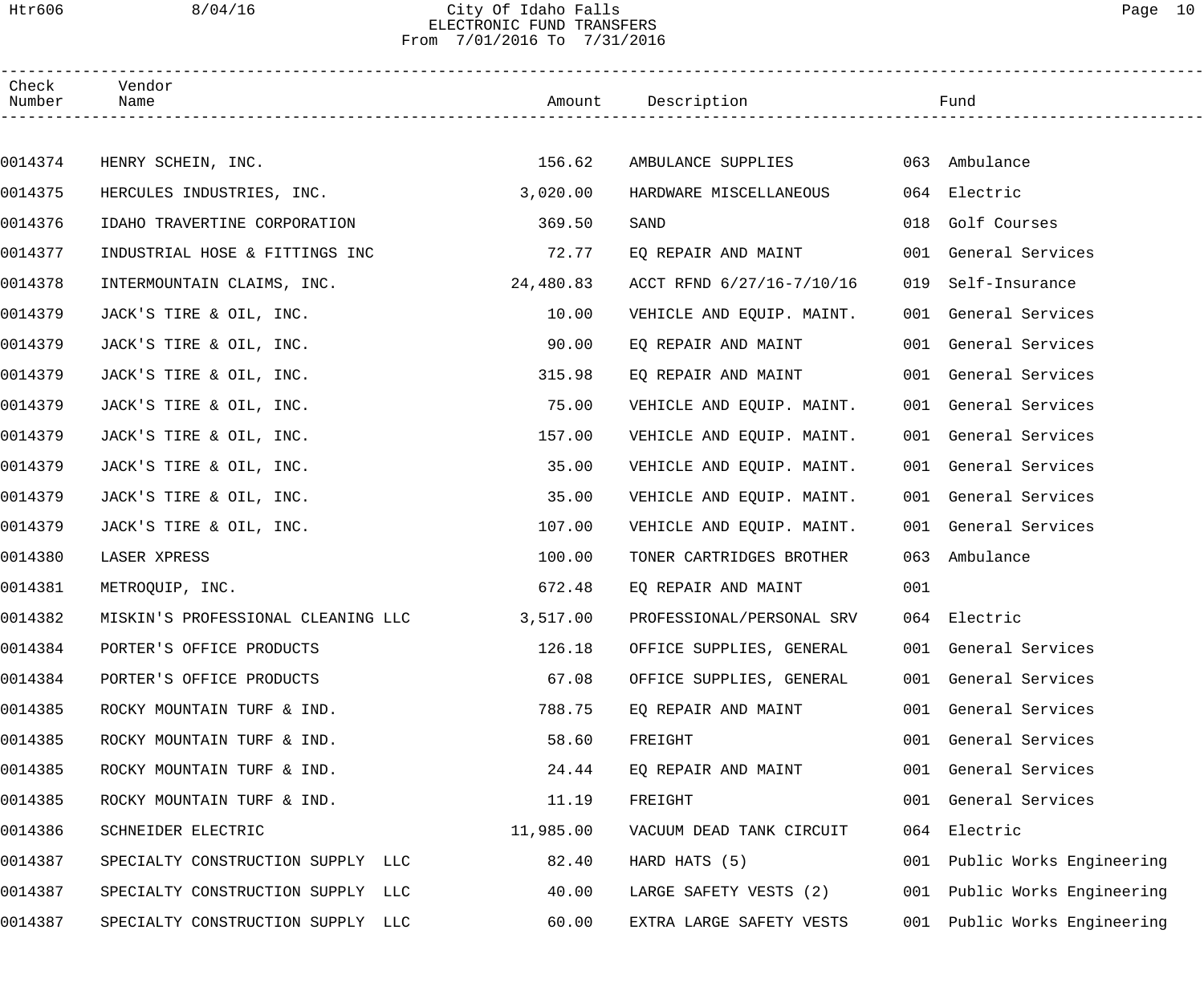## Htr606 8/04/16 City Of Idaho Falls Page 11 ELECTRONIC FUND TRANSFERS From 7/01/2016 To 7/31/2016

| Check<br>Number | Vendor<br>Name                 |          | Amount Description        |     | Fund                 |  |
|-----------------|--------------------------------|----------|---------------------------|-----|----------------------|--|
|                 |                                |          |                           |     |                      |  |
| 0014388         | STAN'S PAINT CLINIC, INC.      | 28.44    | PAINTING-EQUIP & PRODUCTS |     | 001 General Services |  |
| 0014388         | STAN'S PAINT CLINIC, INC.      | 32.35    | PAINTING-EQUIP & PRODUCTS |     | 001 General Services |  |
| 0014388         | STAN'S PAINT CLINIC, INC.      | 28.44    | PAINTING-EQUIP & PRODUCTS |     | 001 General Services |  |
| 0014388         | STAN'S PAINT CLINIC, INC.      | 221.55   | PAINTING-EQUIP & PRODUCTS |     | 001 General Services |  |
| 0014388         | STAN'S PAINT CLINIC, INC.      | 6.68     | PAINTING-EQUIP & PRODUCTS |     | 001 General Services |  |
| 0014389         | SYRINGA NETWORKS, LLC          | 450.00   | ETHERNET-INTERNET/JUL2016 | 001 |                      |  |
| 0014390         | TACOMA SCREW PRODUCTS, INC.    | 10.79    | GARAGE SHOP SUPPLIES      |     | 001 General Services |  |
| 0014390         | TACOMA SCREW PRODUCTS, INC.    | 9.94     | GARAGE SHOP SUPPLIES      |     | 001 General Services |  |
| 0014390         | TACOMA SCREW PRODUCTS, INC.    | 28.64    | GARAGE SHOP SUPPLIES      |     | 001 General Services |  |
| 0014390         | TACOMA SCREW PRODUCTS, INC.    | .67      | EQ REPAIR AND MAINT       |     | 001 General Services |  |
| 0014390         | TACOMA SCREW PRODUCTS, INC.    | 10.39    | CAP SCREWS                |     | 061 Sewer            |  |
| 0014390         | TACOMA SCREW PRODUCTS, INC.    | 296.34   | TOOLS, WRENCHES, SNIPS, P | 018 | Golf Courses         |  |
| 0014391         | TETON CLINICAL PHARMACY, INC.  | 144.19   | AMBULANCE SUPPLIES        | 063 | Ambulance            |  |
| 0014392         | TOP HAT, INC.                  | 2,500.00 | ACCIDENT REPAIRS, FLEET   |     | 001 General Services |  |
| 0014393         | VALCOM (VLCM)                  | 426.99   | COMPUTERS, DP/WORD PROC.  |     | 060 Airport          |  |
| 0014393         | VALCOM (VLCM)                  | 119.00   | ELITE 8300 MXL3340Y43 AC  |     | 001 Data Processing  |  |
| 0014393         | VALCOM (VLCM)                  | 11.25    | SHIPPING & HANDLING       |     | 001 Data Processing  |  |
| 0014394         | WESTERN STATES AUTOMATION      | 1,061.00 | WASTE WATER TREATMENT     |     | 061 Sewer            |  |
| 0014395         | XCELL ENGINEERING, LC          | 4,007.50 | PROFESSIONAL/PERSONAL SRV |     | 064 Electric         |  |
| 0014395         | XCELL ENGINEERING, LC          | 800.00   | PROFESSIONAL/PERSONAL SRV |     | 064 Electric         |  |
| 0014396         | ALIAH DVM, RHONDA              | 77.86    | VET CONSULTING/TREATMENT  |     | 001 Parks            |  |
| 0014396         | ALIAH DVM, RHONDA              | 3,150.00 | VET CONSULTING/TREATMENT  | 001 | Parks                |  |
| 0014397         | B'S PORTABLE TOILETS           | 61.54    | SERVICES/MISCELLANEOUS    | 018 | Golf Courses         |  |
| 0014397         | B'S PORTABLE TOILETS           | 158.08   | SERVICES/MISCELLANEOUS    | 018 | Golf Courses         |  |
| 0014398         | BATTERIES PLUS                 | 74.88    | BATTERIES AA              |     | 001 Fire             |  |
| 0014399         | BEARING & INDUSTRIAL SALES INC | 43.02    | <b>BELTS</b>              |     | 064 Electric         |  |
|                 |                                |          |                           |     |                      |  |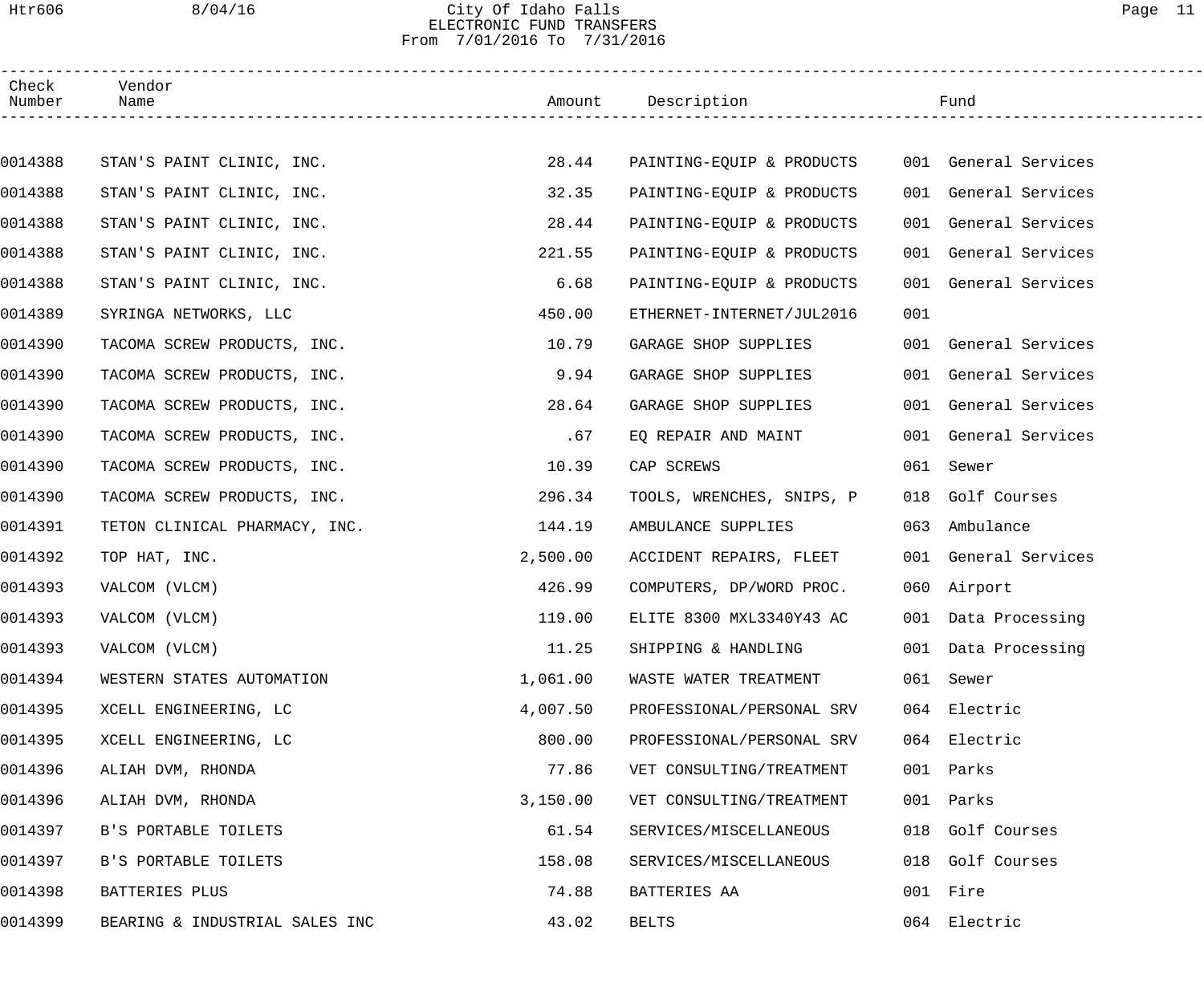## Htr606 8/04/16 City Of Idaho Falls Page 12 ELECTRONIC FUND TRANSFERS From 7/01/2016 To 7/31/2016

| Check<br>Number | Vendor<br>Name                 |           | Amount Description                 |     | Fund                 |  |
|-----------------|--------------------------------|-----------|------------------------------------|-----|----------------------|--|
|                 |                                |           |                                    |     |                      |  |
| 0014400         | CAL RANCH STORES               | 14.99     | PARKS & RECREATION MISC. 001 Parks |     |                      |  |
| 0014400         | CAL RANCH STORES               | 62.18     | LYNCH PIN, PRESTO PINS, B          |     | 001 Parks            |  |
| 0014400         | CAL RANCH STORES               | 68.30     | S HOOKS AND GRADE 70 CHAI          |     | 001 Parks            |  |
| 0014401         | CAP, LLC                       | 22,460.80 | CONCRETE                           |     | 010 Streets          |  |
| 0014401         | CAP, LLC                       | 5,743.90  | CONCRETE                           |     | 010 Streets          |  |
| 0014402         | CDW GOVERNMENT, INC.           | 9,165.72  | COMPUTERS, DP/WORD PROC.           |     | 001 Police           |  |
| 0014403         | CONRAD & BISCHOFF, INC.        | 605.42    | FUEL AND ADDITIVES                 | 001 |                      |  |
| 0014403         | CONRAD & BISCHOFF, INC.        | 14,082.33 | FUEL AND ADDITIVES                 | 001 |                      |  |
| 0014403         | CONRAD & BISCHOFF, INC.        | 11,206.80 | FUEL AND ADDITIVES                 | 001 |                      |  |
| 0014403         | CONRAD & BISCHOFF, INC.        | 37.54     | FUEL AND ADDITIVES                 |     | 001 General Services |  |
| 0014403         | CONRAD & BISCHOFF, INC.        | 504.93    | FUEL AND ADDITIVES                 |     | 001 General Services |  |
| 0014403         | CONRAD & BISCHOFF, INC.        | 3,448.50  | FUEL AND ADDITIVES                 |     | 064 Electric         |  |
| 0014404         | D & S ELECTRICAL SUPPLY CO     | 20.94     | ELECTRICAL EQUIP/SUPPLIES          |     | 001 General Services |  |
| 0014405         | EBSCO PUBLISHING               | 6,772.00  | AUDIOVISUAL/PUBLICATION            |     | 012 Library          |  |
| 0014406         | ELECTRICAL WHOLESALE SUPPLY CO | 681.84    | ELECTRICAL EQUIP/SUPPLIES          |     | 001 General Services |  |
| 0014406         | ELECTRICAL WHOLESALE SUPPLY CO | 85.71     | ELECTRICAL EQUIP/SUPPLIES          |     | 001 General Services |  |
| 0014406         | ELECTRICAL WHOLESALE SUPPLY CO | 50.41     | ELECTRICAL EQUIP/SUPPLIES          |     | 001 General Services |  |
| 0014406         | ELECTRICAL WHOLESALE SUPPLY CO | 115.75    | ELECTRICAL EQUIP/SUPPLIES          | 001 | General Services     |  |
| 0014406         | ELECTRICAL WHOLESALE SUPPLY CO | 18.45     | ELECTRICAL EQUIP/SUPPLIES          | 001 | General Services     |  |
| 0014406         | ELECTRICAL WHOLESALE SUPPLY CO | 533.73    | ELECTRICAL EQUIP/SUPPLIES          | 001 | General Services     |  |
| 0014406         | ELECTRICAL WHOLESALE SUPPLY CO | 70.09     | ELECTRICAL EQUIP/SUPPLIES          | 001 | General Services     |  |
| 0014406         | ELECTRICAL WHOLESALE SUPPLY CO | 125.86    | ELECTRICAL EQUIP/SUPPLIES          | 001 | General Services     |  |
| 0014406         | ELECTRICAL WHOLESALE SUPPLY CO | 171.51    | ELECTRICAL EQUIP/SUPPLIES          | 001 | General Services     |  |
| 0014406         | ELECTRICAL WHOLESALE SUPPLY CO | 35.99     | ELECTRICAL EQUIP/SUPPLIES          | 001 | General Services     |  |
| 0014406         | ELECTRICAL WHOLESALE SUPPLY CO | 187.98    | ELECTRICAL EQUIP/SUPPLIES          | 001 | General Services     |  |
| 0014406         | ELECTRICAL WHOLESALE SUPPLY CO | 388.74    | ELECTRICAL EQUIP/SUPPLIES          | 001 | General Services     |  |
|                 |                                |           |                                    |     |                      |  |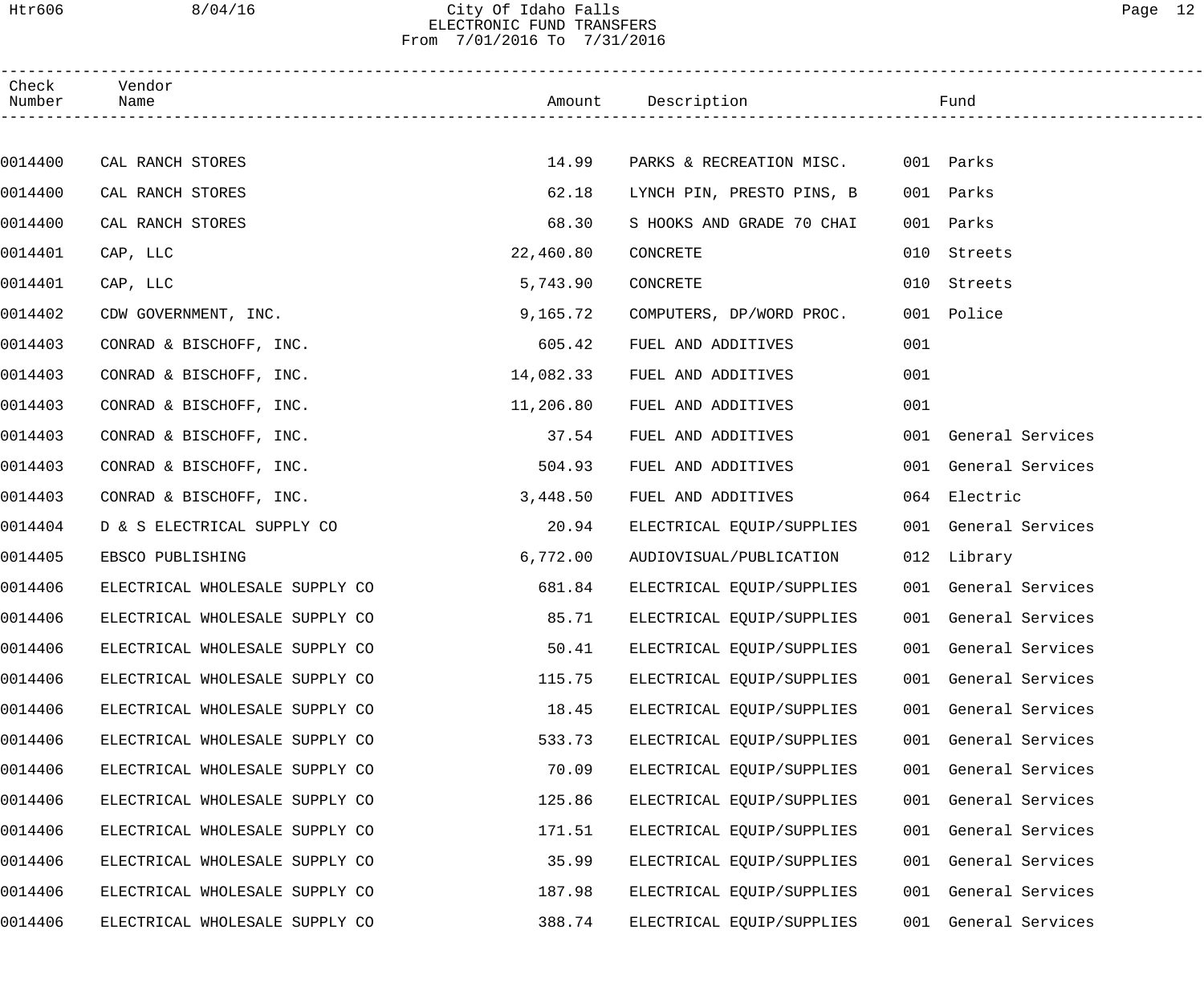### Htr606 8/04/16 City Of Idaho Falls Page 13 ELECTRONIC FUND TRANSFERS From 7/01/2016 To 7/31/2016

| Check<br>Number | Vendor<br>Name                 |          | Amount Description        |     | Fund                 |  |
|-----------------|--------------------------------|----------|---------------------------|-----|----------------------|--|
|                 |                                |          |                           |     |                      |  |
| 0014407         | FALLS PRINTING COMPANY, LLC    | 873.60   | PRINTING                  |     | 064 Electric         |  |
| 0014408         | FOREMOST PROMOTIONS            | 570.00   | FIRE DEPARTMENT MISC.     |     | 001 Fire             |  |
| 0014408         | FOREMOST PROMOTIONS            | 32.80    | FREIGHT                   |     | 001 Fire             |  |
| 0014409         | H-K CONTRACTORS, INC.          | 672.45   | ROAD/HWY MATERIAL ASPHALT |     | 010 Streets          |  |
| 0014409         | H-K CONTRACTORS, INC.          | 270.15   | ROAD/HWY MATERIAL ASPHALT | 010 | Streets              |  |
| 0014409         | H-K CONTRACTORS, INC.          | 1,026.21 | ROAD/HWY MATERIAL ASPHALT | 010 | Streets              |  |
| 0014409         | H-K CONTRACTORS, INC.          | 134.40   | ROAD/HWY MATERIAL ASPHALT | 010 | Streets              |  |
| 0014410         | HENRY SCHEIN, INC.             | 131.25   | AMBULANCE SUPPLIES        | 063 | Ambulance            |  |
| 0014410         | HENRY SCHEIN, INC.             | 51.90    | AMBULANCE SUPPLIES        | 063 | Ambulance            |  |
| 0014410         | HENRY SCHEIN, INC.             | 49.38    | AMBULANCE SUPPLIES        | 063 | Ambulance            |  |
| 0014410         | HENRY SCHEIN, INC.             | 9,496.84 | AMBULANCE SUPPLIES        | 063 | Ambulance            |  |
| 0014411         | INDUSTRIAL HOSE & FITTINGS INC | 6.46     | PARKS & RECREATION MISC.  |     | 001 Parks            |  |
| 0014411         | INDUSTRIAL HOSE & FITTINGS INC | 17.44    | PARKS & RECREATION MISC.  |     | 001 Parks            |  |
| 0014411         | INDUSTRIAL HOSE & FITTINGS INC | 400.17   | PARKS & RECREATION MISC.  |     | 001 Parks            |  |
| 0014411         | INDUSTRIAL HOSE & FITTINGS INC | 12.92    | PARKS & RECREATION MISC.  |     | 001 Parks            |  |
| 0014411         | INDUSTRIAL HOSE & FITTINGS INC | 13.98    | PARKS & RECREATION MISC.  |     | 001 Parks            |  |
| 0014412         | JACK'S TIRE & OIL, INC.        | 2,442.56 | EQ REPAIR AND MAINT       |     | 001 General Services |  |
| 0014412         | JACK'S TIRE & OIL, INC.        | 10.00    | VEHICLE AND EQUIP. MAINT. |     | 001 General Services |  |
| 0014412         | JACK'S TIRE & OIL, INC.        | 10.00    | VEHICLE AND EQUIP. MAINT. |     | 001 General Services |  |
| 0014412         | JACK'S TIRE & OIL, INC.        | 10.00    | VEHICLE AND EQUIP. MAINT. |     | 001 General Services |  |
| 0014412         | JACK'S TIRE & OIL, INC.        | 48.00    | VEHICLE AND EQUIP. MAINT. |     | 001 General Services |  |
| 0014412         | JACK'S TIRE & OIL, INC.        | 75.00    | VEHICLE AND EQUIP. MAINT. |     | 001 General Services |  |
| 0014412         | JACK'S TIRE & OIL, INC.        | 105.00   | VEHICLE AND EQUIP. MAINT. |     | 001 General Services |  |
| 0014412         | JACK'S TIRE & OIL, INC.        | 65.00    | VEHICLE AND EQUIP. MAINT. |     | 001 General Services |  |
| 0014412         | JACK'S TIRE & OIL, INC.        | 40.00    | VEHICLE AND EQUIP. MAINT. |     | 001 General Services |  |
| 0014412         | JACK'S TIRE & OIL, INC.        | 59.95    | VEHICLE AND EQUIP. MAINT. |     | 001 General Services |  |
|                 |                                |          |                           |     |                      |  |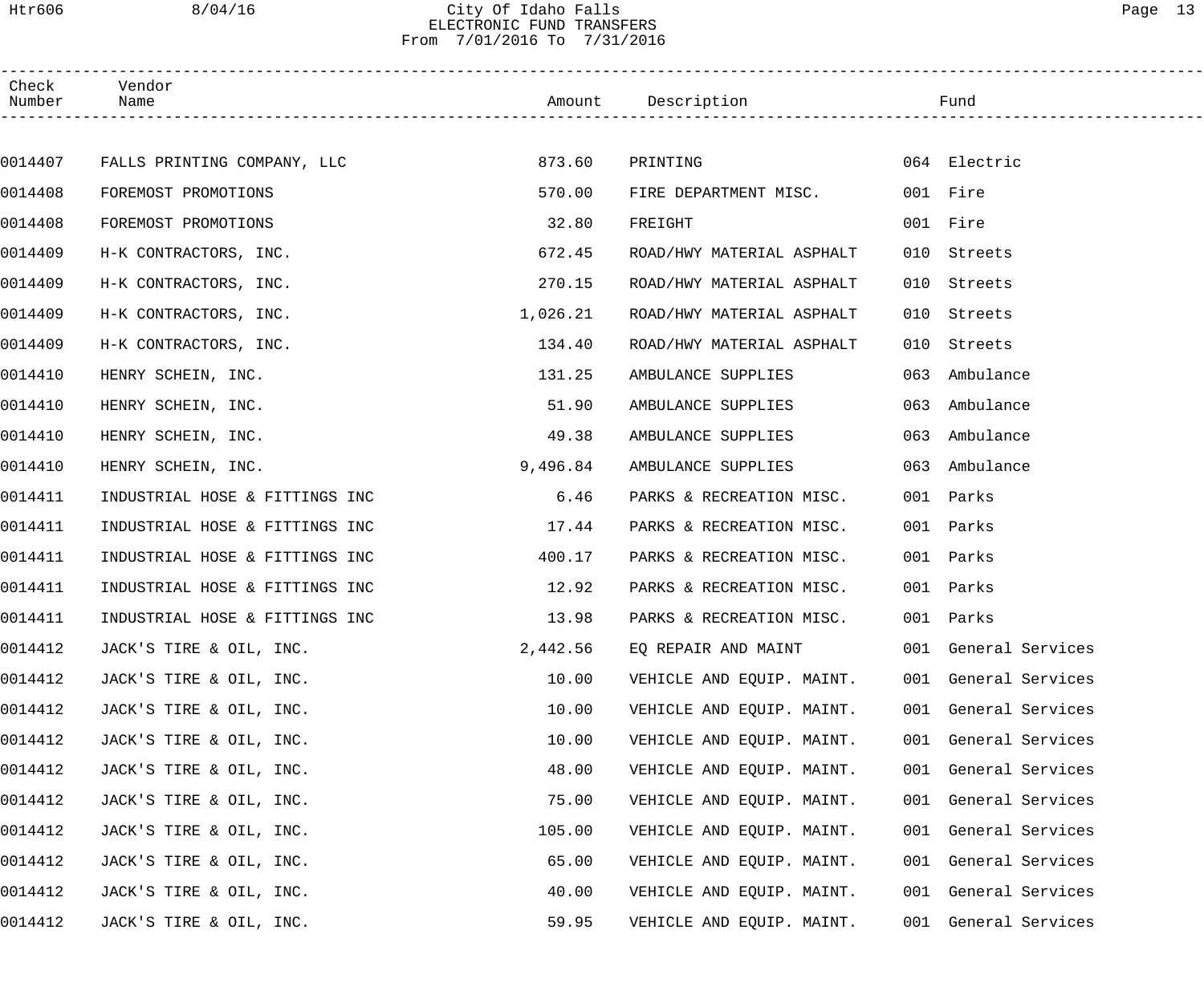#### Htr606 8/04/16 City Of Idaho Falls Page 14 ELECTRONIC FUND TRANSFERS From 7/01/2016 To 7/31/2016

| Check<br>Number | Vendor<br>Name                  |          | Amount Description        |     | Fund                 |  |
|-----------------|---------------------------------|----------|---------------------------|-----|----------------------|--|
|                 |                                 |          |                           |     |                      |  |
| 0014412         | JACK'S TIRE & OIL, INC.         | 80.00    | EQ REPAIR AND MAINT       |     | 001 General Services |  |
| 0014412         | JACK'S TIRE & OIL, INC.         | 80.00    | EQ REPAIR AND MAINT       |     | 001 General Services |  |
| 0014412         | JACK'S TIRE & OIL, INC.         | 5.00     | VEHICLE AND EQUIP. MAINT. |     | 001 General Services |  |
| 0014413         | K/M SERVICE COMPANY             | 9,500.00 | CONSTRUCTION JOB/CONTRACT |     | 064 Electric         |  |
| 0014413         | K/M SERVICE COMPANY             | 1,400.00 | CONSTRUCTION JOB/CONTRACT |     | 064 Electric         |  |
| 0014413         | K/M SERVICE COMPANY             | 500.00   | CONSTRUCTION JOB/CONTRACT |     | 064 Electric         |  |
| 0014414         | LASER XPRESS                    | 35.00    | TONER CARTRIDGE, BORTHER  | 063 | Ambulance            |  |
| 0014415         | MATERIALS TESTING & INSPECTION  | 268.60   | PROFESSIONAL/PERSONAL SRV |     | 001 Fire             |  |
| 0014416         | MCLAUGHLIN YOUNG EMPLOYEE SRVCS | 1,108.01 | PROFESSIONAL/PERSONAL SRV |     | 001 Non Departmental |  |
| 0014417         | METROQUIP, INC.                 | 2,773.21 | EQ REPAIR AND MAINT       |     | 001 General Services |  |
| 0014418         | MIDWEST TAPE, LLC               | 24.99    | AUDIOVISUAL/PUBLICATION   |     | 012 Library          |  |
| 0014418         | MIDWEST TAPE, LLC               | 9.59     | AUDIOVISUAL/PUBLICATION   |     | 012 Library          |  |
| 0014418         | MIDWEST TAPE, LLC               | 79.98    | AUDIOVISUAL/PUBLICATION   |     | 012 Library          |  |
| 0014418         | MIDWEST TAPE, LLC               | 39.99    | AUDIOVISUAL/PUBLICATION   |     | 012 Library          |  |
| 0014418         | MIDWEST TAPE, LLC               | 39.99    | AUDIOVISUAL/PUBLICATION   |     | 012 Library          |  |
| 0014418         | MIDWEST TAPE, LLC               | 159.98   | AUDIOVISUAL/PUBLICATION   |     | 012 Library          |  |
| 0014418         | MIDWEST TAPE, LLC               | 219.95   | AUDIOVISUAL/PUBLICATION   |     | 012 Library          |  |
| 0014418         | MIDWEST TAPE, LLC               | 69.97    | AUDIOVISUAL/PUBLICATION   |     | 012 Library          |  |
| 0014418         | MIDWEST TAPE, LLC               | 38.38    | AUDIOVISUAL/PUBLICATION   |     | 012 Library          |  |
| 0014418         | MIDWEST TAPE, LLC               | 63.98    | AUDIOVISUAL/PUBLICATION   |     | 012 Library          |  |
| 0014418         | MIDWEST TAPE, LLC               | 35.18    | AUDIOVISUAL/PUBLICATION   |     | 012 Library          |  |
| 0014418         | MIDWEST TAPE, LLC               | 79.54    | AUDIOVISUAL/PUBLICATION   |     | 012 Library          |  |
| 0014418         | MIDWEST TAPE, LLC               | 39.99    | AUDIOVISUAL/PUBLICATION   |     | 012 Library          |  |
| 0014418         | MIDWEST TAPE, LLC               | 84.99    | AUDIOVISUAL/PUBLICATION   |     | 012 Library          |  |
| 0014418         | MIDWEST TAPE, LLC               | 348.95   | AUDIOVISUAL/PUBLICATION   |     | 012 Library          |  |
| 0014418         | MIDWEST TAPE, LLC               | 39.99    | AUDIOVISUAL/PUBLICATION   |     | 012 Library          |  |
|                 |                                 |          |                           |     |                      |  |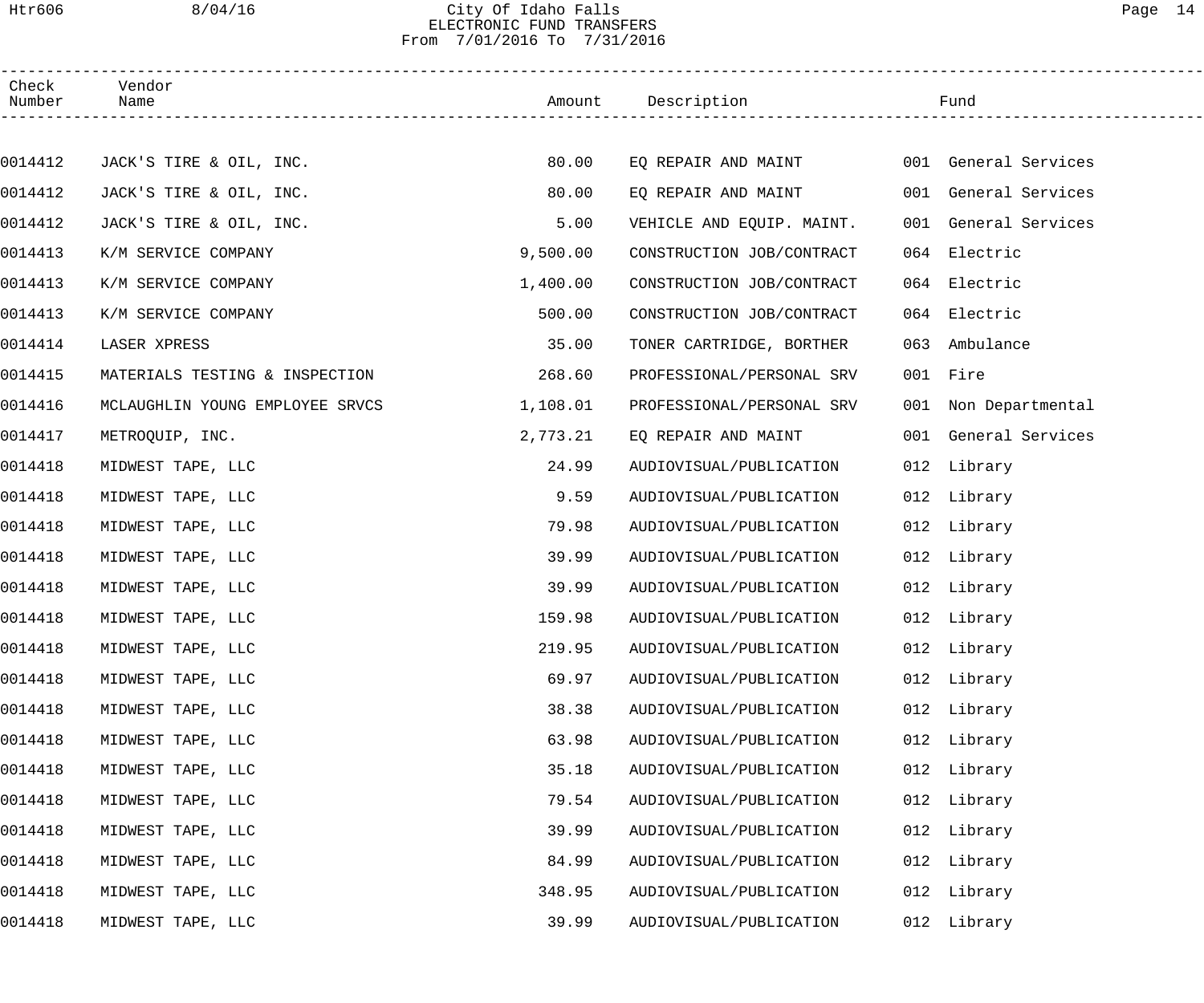## Htr606 8/04/16 City Of Idaho Falls Page 15 ELECTRONIC FUND TRANSFERS From 7/01/2016 To 7/31/2016

| Check<br>Number | Vendor<br>Name              |           | Amount Description       |     | Fund                         |
|-----------------|-----------------------------|-----------|--------------------------|-----|------------------------------|
|                 |                             |           |                          |     |                              |
| 0014418         | MIDWEST TAPE, LLC           | 34.99     | AUDIOVISUAL/PUBLICATION  |     | 012 Library                  |
| 0014418         | MIDWEST TAPE, LLC           | 29.99     | AUDIOVISUAL/PUBLICATION  |     | 012 Library                  |
| 0014418         | MIDWEST TAPE, LLC           | 109.95    | AUDIOVISUAL/PUBLICATION  |     | 012 Library                  |
| 0014418         | MIDWEST TAPE, LLC           | 83.95     | AUDIOVISUAL/PUBLICATION  |     | 012 Library                  |
| 0014418         | MIDWEST TAPE, LLC           | 10.39     | AUDIOVISUAL/PUBLICATION  |     | 012 Library                  |
| 0014419         | NEW PIG CORPORATION         | 534.60    | CUSTODIAL SUPPLIES/EQUIP | 064 | Electric                     |
| 0014419         | NEW PIG CORPORATION         | $80.19 -$ | ELEC/IF POWER            |     | 064 Electric                 |
| 0014419         | NEW PIG CORPORATION         | 80.88     | FREIGHT                  |     | 064 Electric                 |
| 0014420         | NUMBER ONE PRINTING & SIGN  | 31.53     | INSPECTION SHEETS        |     | 061 Sewer                    |
| 0014421         | PORTER'S OFFICE PRODUCTS    | 1,318.00  | OFFICE SUPPLIES, GENERAL |     | 001 Public Works Engineering |
| 0014421         | PORTER'S OFFICE PRODUCTS    | 10.98     | PAPER                    | 001 | Public Works Engineering     |
| 0014421         | PORTER'S OFFICE PRODUCTS    | 94.44     | RCPT BOOKS               |     | 001 Parks                    |
| 0014421         | PORTER'S OFFICE PRODUCTS    | 165.38    | OFFICE SUPPLIES          |     | 001 Parks                    |
| 0014421         | PORTER'S OFFICE PRODUCTS    | 746.42    | OFFICE SUPPLIES, GENERAL |     | 061 Sewer                    |
| 0014423         | ROCKY MOUNTAIN TURF & IND.  | 544.97    | EQ REPAIR AND MAINT      | 001 |                              |
| 0014423         | ROCKY MOUNTAIN TURF & IND.  | 1,958.55  | FUEL AND ADDITIVES       | 001 |                              |
| 0014424         | SHOPKO, LLC                 | 213.13    | OPTICAL EQUIP & SUPPLIES |     | 001 Parks                    |
| 0014425         | SILVER CREEK SUPPLY, LLC    | 168.40    | SEWER DEPARTMENT         |     | 061 Sewer                    |
| 0014425         | SILVER CREEK SUPPLY, LLC    | 432.00    | WASTE WATER TREATMENT    |     | 061 Sewer                    |
| 0014427         | T AND T LAWN SERVICES, LLC  | 341.50    | SERVICES/MISCELLANEOUS   |     | 012 Library                  |
| 0014427         | T AND T LAWN SERVICES, LLC  | 596.45    | SERVICES/MISCELLANEOUS   |     | 012 Library                  |
| 0014428         | T. J. SPORTS                | 40.00     | SERVICES/MISCELLANEOUS   | 001 | Parks                        |
| 0014429         | TACOMA SCREW PRODUCTS, INC. | 81.95     | HARDWARE MISCELLANEOUS   | 001 | General Services             |
| 0014429         | TACOMA SCREW PRODUCTS, INC. | 64.99     | HARDWARE MISCELLANEOUS   | 001 | General Services             |
| 0014429         | TACOMA SCREW PRODUCTS, INC. | 33.53     | HARDWARE MISCELLANEOUS   |     | 001 General Services         |
| 0014429         | TACOMA SCREW PRODUCTS, INC. | $81.95 -$ | HARDWARE MISCELLANEOUS   | 001 | General Services             |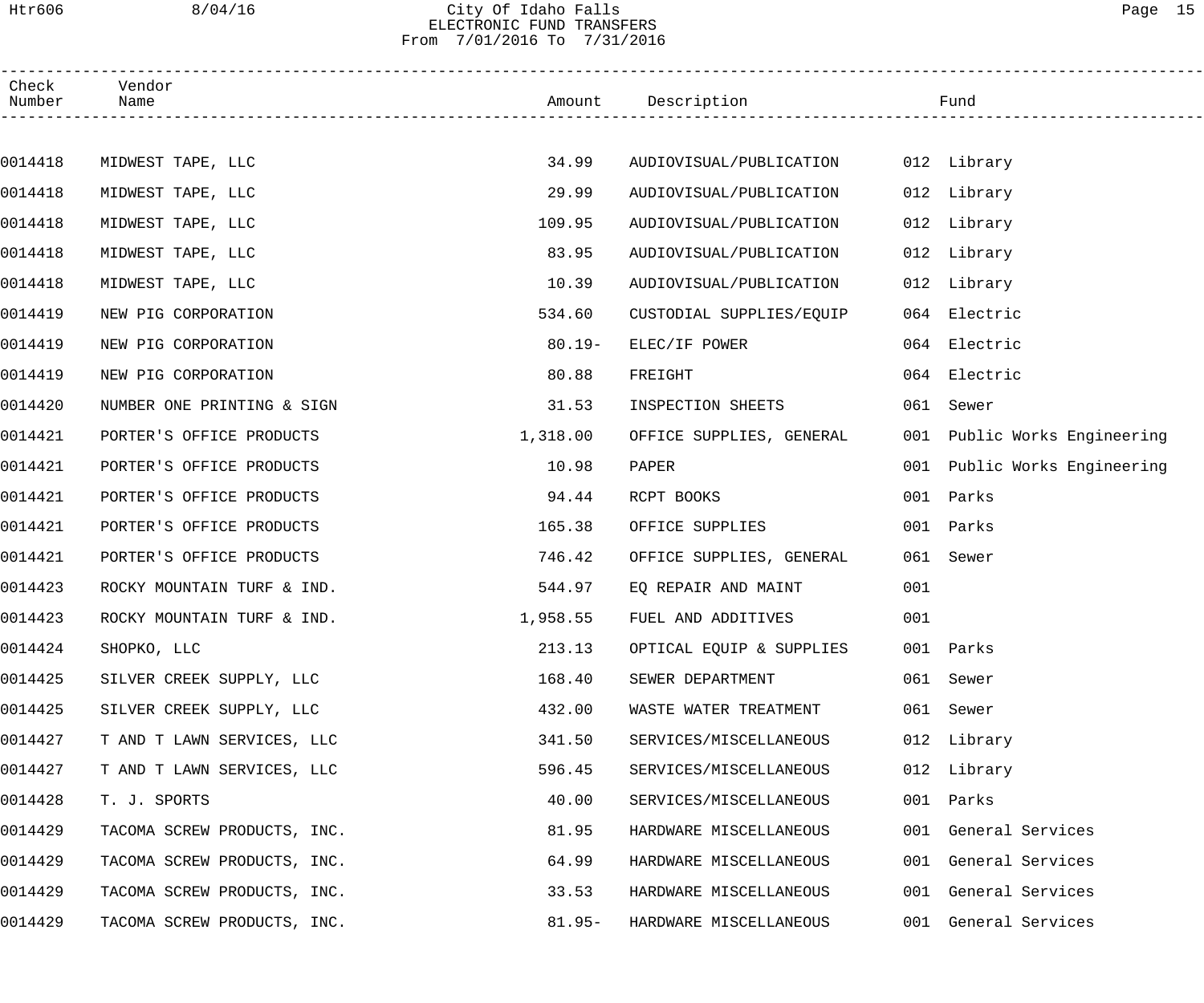## Htr606 8/04/16 City Of Idaho Falls Page 16 ELECTRONIC FUND TRANSFERS From 7/01/2016 To 7/31/2016

| Check<br>Number | Vendor<br>Name                |            | Amount Description        |     | Fund                 |
|-----------------|-------------------------------|------------|---------------------------|-----|----------------------|
|                 |                               |            |                           |     |                      |
| 0014429         | TACOMA SCREW PRODUCTS, INC.   | 14.67      | MISCELLANEOUS PRODUCTS    |     | 001 General Services |
| 0014429         | TACOMA SCREW PRODUCTS, INC.   | .51        | HARDWARE MISCELLANEOUS    |     | 001 General Services |
| 0014429         | TACOMA SCREW PRODUCTS, INC.   | 1.91       | HARDWARE MISCELLANEOUS    |     | 001 General Services |
| 0014429         | TACOMA SCREW PRODUCTS, INC.   | 11.83      | HARDWARE MISCELLANEOUS    |     | 001 General Services |
| 0014429         | TACOMA SCREW PRODUCTS, INC.   | 7.51       | MISCELLANEOUS PRODUCTS    |     | 001 General Services |
| 0014429         | TACOMA SCREW PRODUCTS, INC.   | 2.79       | STEEL HEX CAP SCREWS      |     | 001 Parks            |
| 0014430         | TARGHEE REG PUBLIC TRANS AUTH | 27,450.00  | MISCELLANEOUS PRODUCTS    |     | 001 Non Departmental |
| 0014430         | TARGHEE REG PUBLIC TRANS AUTH | 27,450.00  | MISCELLANEOUS PRODUCTS    |     | 001 Non Departmental |
| 0014431         | TETON COMMUNICATIONS, INC.    | 483.21     | SEWER DEPARTMENT          | 061 | Sewer                |
| 0014431         | TETON COMMUNICATIONS, INC.    | 112.00     | FREIGHT                   | 063 | Ambulance            |
| 0014431         | TETON COMMUNICATIONS, INC.    | 3,418.52   | RADIO & COMMUNICATION     | 063 | Ambulance            |
| 0014432         | THATCHER COMPANY              | 1,332.00   | GASES / TREATMENTS        |     | 061 Water            |
| 0014432         | THATCHER COMPANY              | 6,540.00   | GASES / TREATMENTS        |     | 061 Sewer            |
| 0014433         | TMC CONTRACTORS               | 741,335.36 | CONSTRUCTION JOB/CONTRACT |     | 060 Airport          |
| 0014434         | TYNDALE COMPANY, INC.         | 129.60     | CLOTHING & APPAREL        |     | 064 Electric         |
| 0014434         | TYNDALE COMPANY, INC.         | 71.60      | CLOTHING & APPAREL        |     | 064 Electric         |
| 0014435         | VALCOM (VLCM)                 | 495.72     | COMPUTERS, DP/WORD PROC.  |     | 001 Treasurer        |
| 0014435         | VALCOM (VLCM)                 | 426.99     | COMPUTERS, DP/WORD PROC.  |     | 001 Treasurer        |
| 0014435         | VALCOM (VLCM)                 | 2,765.32   | COMPUTERS, DP/WORD PROC.  |     | 001 Finance          |
| 0014435         | VALCOM (VLCM)                 | 704.50     | COMPUTERS, DP/WORD PROC.  |     | 001 Finance          |
| 0014435         | VALCOM (VLCM)                 | 4,044.03   | COMPUTERS, DP/WORD PROC.  |     | 001 Finance          |
| 0014435         | VALCOM (VLCM)                 | 3,271.10   | MAINTENANCE CONTRACT-EQ   |     | 001 Data Processing  |
| 0014436         | WEST COAST PAPER SOLUTIONS    | 111.00     | PAPER                     |     | 012 Library          |
|                 |                               |            |                           |     |                      |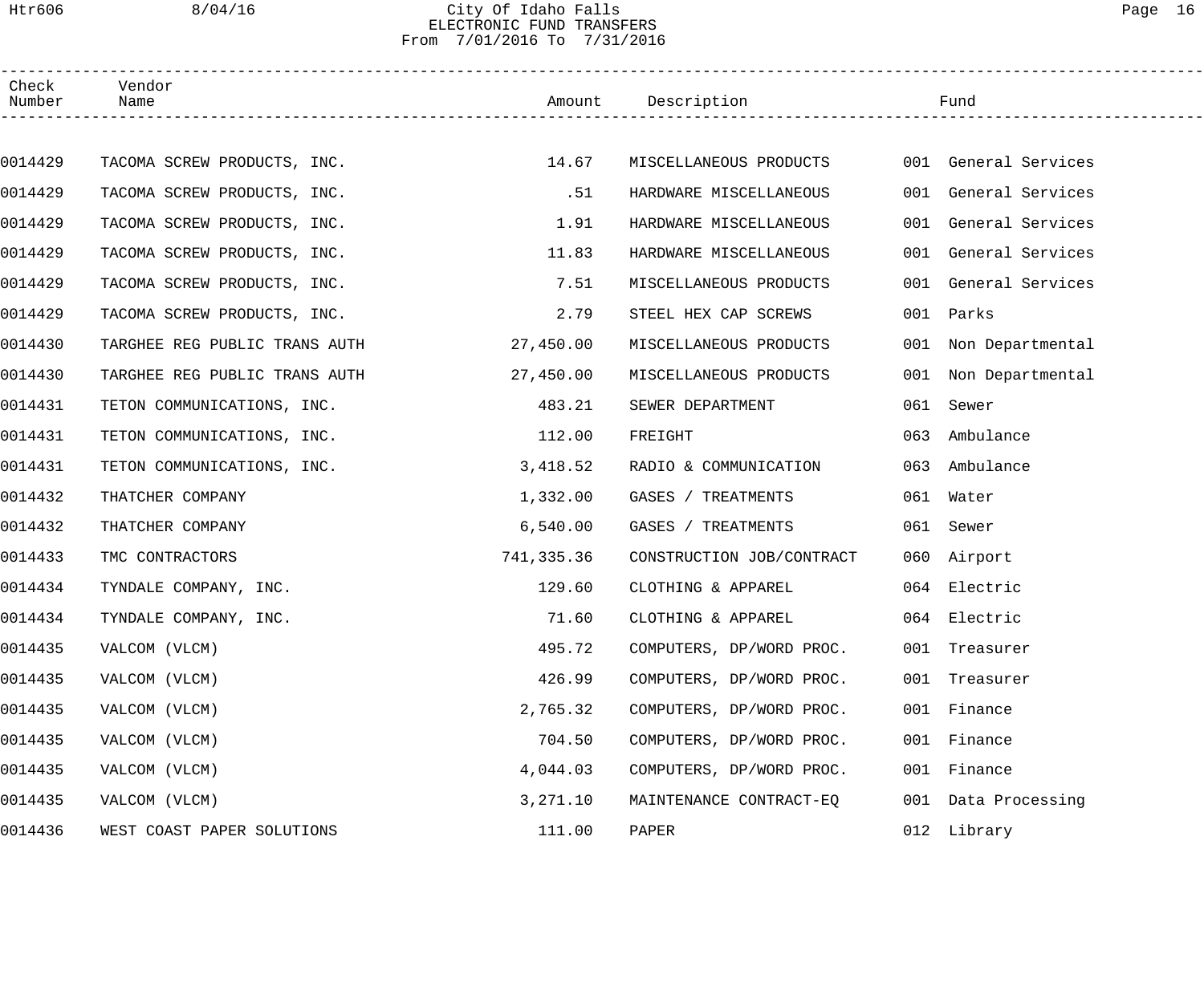## City Of Idaho Falls Summary of Electronic Transfers by Fund From 7/01/2016 To 7/31/2016

------------------------------------------------------------------------------------------------------------------------------------

| $\mathbf{1}$ | General Fund            | 648,918.38   |
|--------------|-------------------------|--------------|
| 10           | Street Fund             | 61,320.88    |
| 11           | Recreation Fund         | 4,064.29     |
| 12           | Library Fund            | 17,785.30    |
| 14           | MERF Fund               | 38,380.00    |
| 18           | Golf Fund               | 1,352.85     |
| 19           | Self-Insurance Fund     | 42,948.21    |
| 46           | Traffic Light Cap Imp F | 23,301.50    |
| 60           | Airport Fund            | 743,692.20   |
| 61           | Water & Sewer Fund      | 241,509.36   |
| 62           | Sanitation Fund         | 522.90       |
| 63           | Ambulance Fund          | 29, 175.54   |
| 64           | Electric Light Fund     | 52,450.82    |
|              |                         | 1,905,422.23 |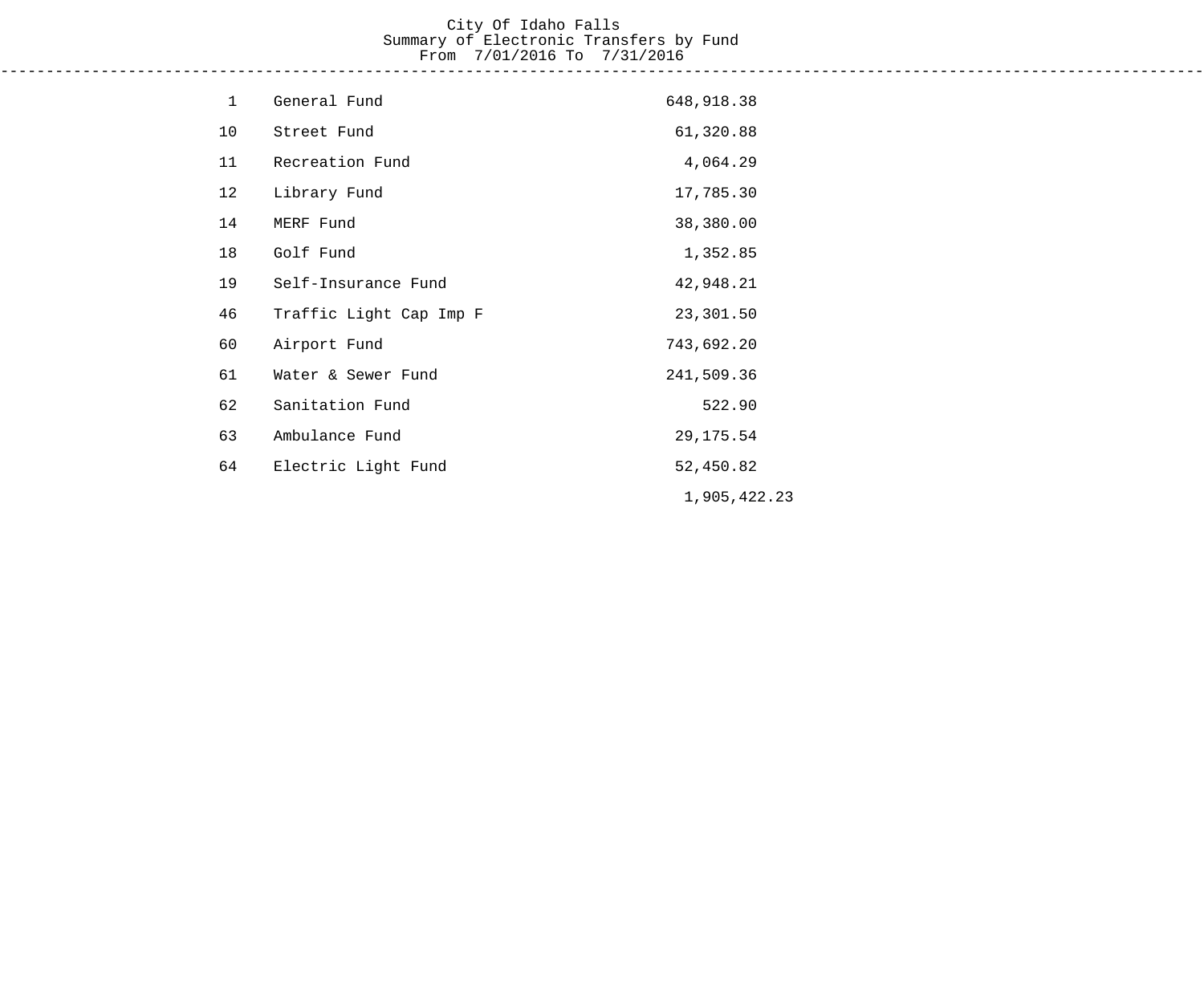## Htr604 8/04/2016 City Of Idaho Falls Page 1 Accounts Payable For 7/08/2016

| Check Vendor<br>Number Name          |           | Amount Description                                                                                                                                                                                                                                                                                                                                                                                                                                                                    | Fund                                                                 |
|--------------------------------------|-----------|---------------------------------------------------------------------------------------------------------------------------------------------------------------------------------------------------------------------------------------------------------------------------------------------------------------------------------------------------------------------------------------------------------------------------------------------------------------------------------------|----------------------------------------------------------------------|
| 0200767 ACUSHNET COMPANY             | 1,142.79  | 93.07 INVENTORY AS REQUESTED BY PINECREST GOLF 018 Golf Courses<br>130.71 INVENTORY AS REQUESTED BY PINECREST GOLF 018 Golf Courses<br>203.85 INVENTORY AS REQUESTED BY PINECREST GOLF 018 Golf Courses<br>407.92 INVENTORY AS REQUESTED BY SAGE LAKES GOL 018 Golf Courses<br>307.24 INVENTORY AS REQUESTED BY SAGE LAKES GOL 018 Golf Courses                                                                                                                                       |                                                                      |
| 0200768 ADVANTAGE EYE CENTERS, INC.  | 541.48    | 303.49 OPTICAL EQUIP & SUPPLIES 6010 Streets<br>237.99 OPTICAL EQUIP & SUPPLIES                                                                                                                                                                                                                                                                                                                                                                                                       | 064 Electric                                                         |
| 0200769 AIRGAS USA, LLC              | 368.94    | 216.43 PURCHASE OF OXYGEN SUPPLIES FOR CITY AMB 063 Ambulance<br>143.51 PURCHASE OF OXYGEN SUPPLIES FOR CITY AMB 063 Ambulance<br>9.00 PURCHASE OF OXYGEN SUPPLIES FOR CITY AMB 063 Ambulance                                                                                                                                                                                                                                                                                         |                                                                      |
| 0200770 AIRSIDE SOLUTIONS, INC       |           | 2, 232.22 AIRPORT MAINTENANCE                                                                                                                                                                                                                                                                                                                                                                                                                                                         | 060 Airport                                                          |
| 0200771 ALAN CLARK CONSTRUCTION, LLC | 60,470.00 | 7,870.00 REIMBURSEMENTS<br>52,600.00 CONSTRUCTION JOB/CONTRACT                                                                                                                                                                                                                                                                                                                                                                                                                        | 001 Planning & Building<br>001 General Services                      |
| 0200772 ALPHAGRAPHICS OF IDAHO FALLS | 3,439.37  | 1,073.59 PURCHASE OF MATERIALS FOR I.F. PUBLIC LI 012 Library<br>2,365.78 PURCHASE OF MATERIALS FOR I.F. PUBLIC LI 012 Library                                                                                                                                                                                                                                                                                                                                                        |                                                                      |
| 0200773 ALSCO (AMERICAN LINEN DIV)   | 937.92    | 227.63 LAUNDRY/CLOTHING REPAIRS FOR IDAHO FALLS 001 General Services<br>194.86 LAUNDRY/CLOTHING REPAIRS FOR IDAHO FALLS 001 General Services<br>215.58 LAUNDRY/CLOTHING REPAIRS FOR IDAHO FALLS 001 General Services<br>183.06 LAUNDRY/CLOTHING REPAIRS FOR IDAHO FALLS 001 General Services<br>18.39 SUPPLIES AS REQUESTED BY PINECREST GOLF 018 Golf Courses<br>47.51 LAUNDRY SERVICE FOR SEWER DEPARTMENT<br>46.25 LAUNDRY SERVICE FOR SEWER DEPARTMENT<br>4.64 CLOTHING & APPAREL | 061 Sewer<br>061 Sewer<br>064 Electric                               |
| 0200774 AMAZING TROPHIES AND GIFTS   |           | 337.50 TROPHIES                                                                                                                                                                                                                                                                                                                                                                                                                                                                       | 011 Recreation                                                       |
| 0200775 AMAZON.COM - CITY PURCHASES  | 470.28    | 32.99 AQUATIC/WATER PRODUCTS<br>9.49 FREIGHT<br>329.79 OFFICE MACHINES & ACCESS.<br>98.01 AQUATIC/WATER PRODUCTS                                                                                                                                                                                                                                                                                                                                                                      | 011 Recreation<br>011 Recreation<br>011 Recreation<br>011 Recreation |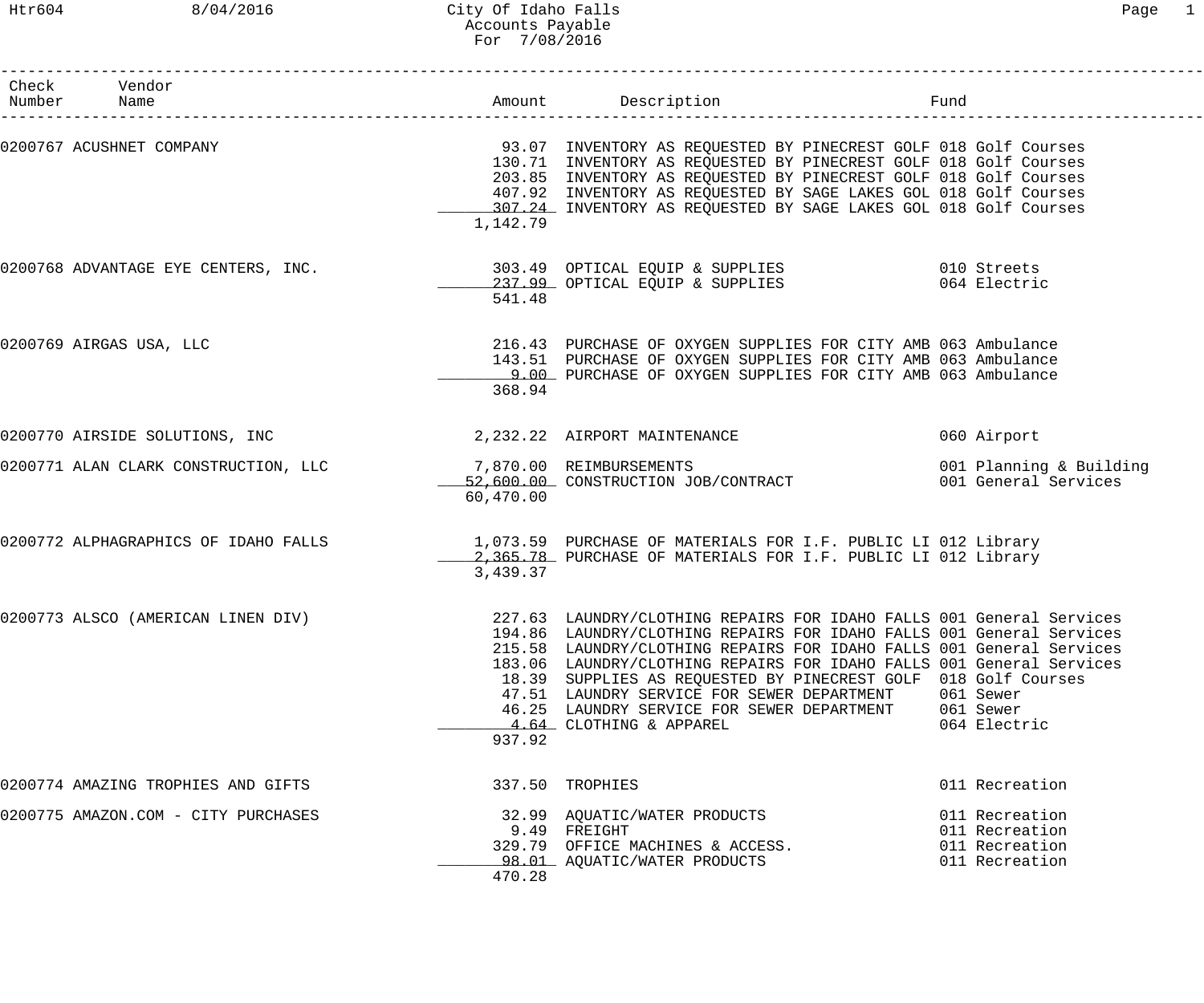| Check Vendor<br>Number Name                                 |            | Amount Description                                                                                                                                                                                                | Fund                        |
|-------------------------------------------------------------|------------|-------------------------------------------------------------------------------------------------------------------------------------------------------------------------------------------------------------------|-----------------------------|
|                                                             |            | 0200776 AMERICAN EQUIPMENT, INC. 1,000.00 SERVICES/MISCELLANEOUS 001 General Services                                                                                                                             |                             |
|                                                             |            | 0200777 ARCHITECTURAL BUILDING SUPPLY 29.25 MISCELLANEOUS PURCHASES AS REQUESTED BY 001 General Services                                                                                                          |                             |
| 0200778 ART MUSEUM OF EASTERN IDAHO<br>500.00 ELEC/IF POWER |            |                                                                                                                                                                                                                   | 064 Electric                |
| 0200779 BLACKER'S, INC.                                     |            | 1,378.00 APPLIANCE PRGM/PRICE                                                                                                                                                                                     | 015 Elect Light Public Purp |
| 0200780 BONNEVILLE COUNTY                                   |            | 550.00 IDAHOAN PARKING/JULY 2016                                                                                                                                                                                  | 001                         |
| 0200781 BRAUN NORTHWEST, INC.                               | 283,914.00 | 70,978.50 EQUIPMENT-LRG & TURF<br>70,978.50 EQUIPMENT-LRG & TURF 063 Ambulance<br>70,978.50 EQUIPMENT-LRG & TURF 063 Ambulance<br>70,978.50 EQUIPMENT-LRG & TURF 063 Ambulance                                    |                             |
| 0200782 BRIDGESTONE GOLF, INC.                              |            | 360.84 INVENTORY AS REQUESTED BY SAGE LAKES GOL 018 Golf Courses                                                                                                                                                  |                             |
| 0200783 BROADWAY FORD, INC.                                 | 129.53     | 44.62 PARTS AND MINOR SUBLET REPAIRS AS REQUES 001 General Services<br>64.69 PARTS AND MINOR SUBLET REPAIRS AS REQUES 001 General Services<br>20.22 PARTS AND MINOR SUBLET REPAIRS AS REQUES 001 General Services |                             |
| 0200784 CABLE ONE, INC.                                     |            | 75.81 INTERNET FOR THE IDAHO FALLS PUBLIC LIBR 012 Library                                                                                                                                                        |                             |
| 0200785 CAL RANCH STORES                                    | 159.63     | 79.98 SUPPLIES AS REQUESTED BY ZOO PERSONNEL 001 Parks<br>15.69 SUPPLIES AS REQUESTED BY ZOO PERSONNEL 001 Parks<br>39.47 SUPPLIES AS REQUESTED BY ZOO PERSONNEL<br>24.49 CRIMP BRUSH                             | 001 Parks<br>001 Parks      |
| 0200786 CALLAWAY GOLF SALES COMPANY                         | 1,528.60   | 373.68 INVENTORY AS REQUESTED BY PINECREST GOLF 018 Golf Courses<br>258.67 INVENTORY AS REQUESTED BY SAGE LAKES GOL 018 Golf Courses<br>896.25 INVENTORY AS REQUESTED BY SAGE LAKES GOL 018 Golf Courses          |                             |
| 0200787 CAMERON WARD                                        |            | 199.00 REIMBURSE CLASS                                                                                                                                                                                            | 001 Data Processing         |
| 0200788 CLASSY THREADS                                      |            | 279.48 VARIOUS CLOTHING ITEMS FO                                                                                                                                                                                  | 060 Airport                 |
| 0200789 CLUB INCORPORATED                                   |            | 467.18 REIMBURSEMENTS                                                                                                                                                                                             | 001 Planning & Building     |
| 0200790 COBRA PUMA GOLF, INC.                               |            | 106.62 INVENTORY AS REQUESTED BY SAND CREEK GOL 018 Golf Courses                                                                                                                                                  |                             |
| 0200791 CODALE ELECTRIC SUPPLY, INC.                        |            | 526.00 HARDWARE                                                                                                                                                                                                   | 064                         |
| 0200792 COTTONWOOD VETERINARY CLINIC                        |            | 85.00 SPAY/NEUTER SERVICES                                                                                                                                                                                        | 001                         |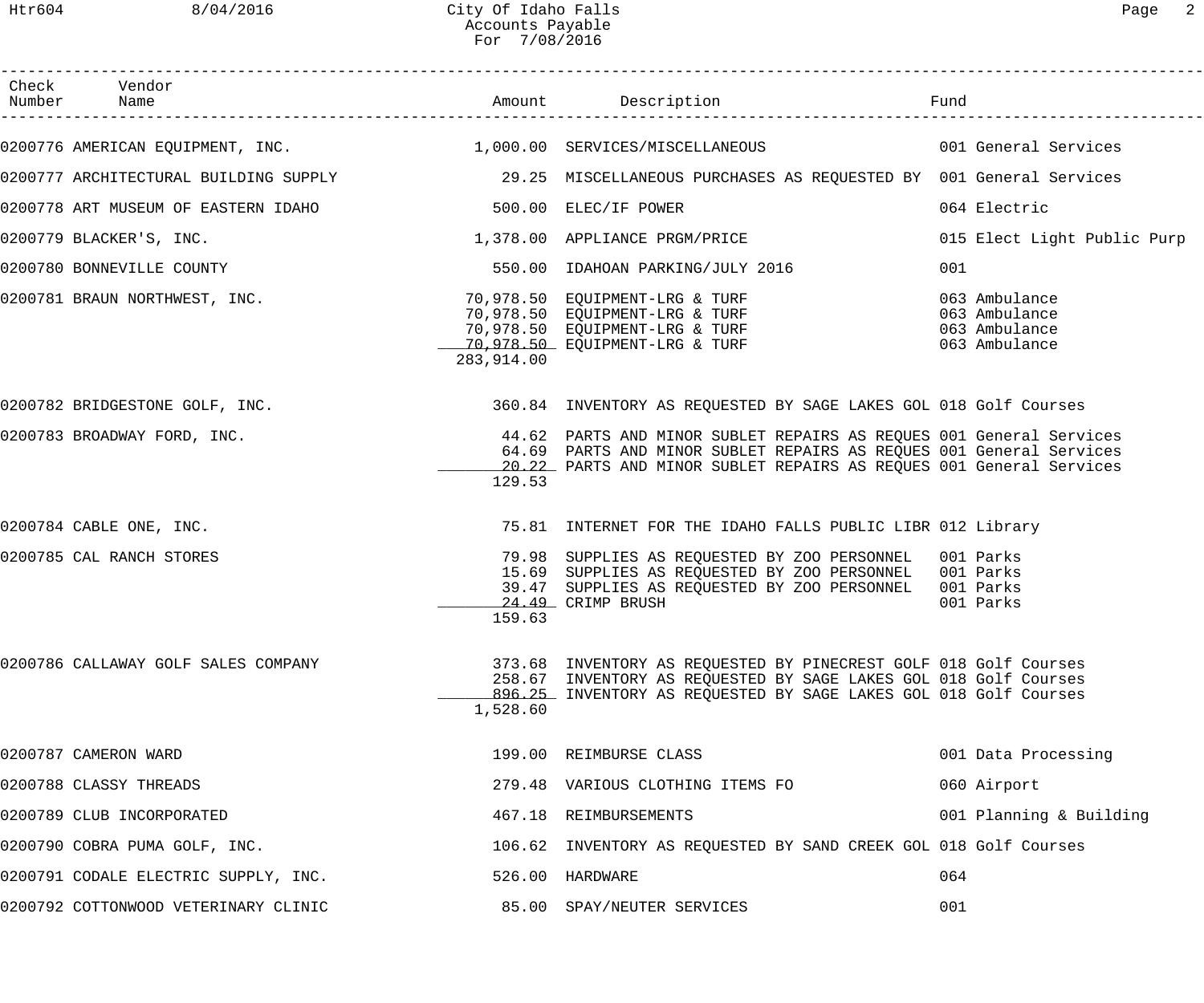#### Htr604 8/04/2016 City Of Idaho Falls Page 3 Accounts Payable For 7/08/2016

| Check Vendor<br>Number Name                                                                   |           | Amount Description                                                                                                                                                                                                                                                                            | Fund                                                                                |
|-----------------------------------------------------------------------------------------------|-----------|-----------------------------------------------------------------------------------------------------------------------------------------------------------------------------------------------------------------------------------------------------------------------------------------------|-------------------------------------------------------------------------------------|
| 0200793 COUNTRYSIDE VET. HOSPITAL PLLC <a>&gt; 95.00<br/> 95.00<br/> SPAY/NEUTER SERVICES</a> | 325.00    | 115.00 SPAY/NEUTER SERVICES<br>85.00 SPAY/NEUTER SERVICES<br>30.00 SPAY/NEUTER SERVICES                                                                                                                                                                                                       | 001<br>001<br>001<br>001                                                            |
| 0200794 CRW SYSTEMS, INC.                                                                     | 43,487.50 | 40,287.50 COMPUTERS, DP/WORD PROC.<br>2,500.00 COMPUTERS, DP/WORD PROC. 001 Public Works Engineering<br>350.00 COMPUTERS, DP/WORD PROC.<br>350.00 COMPUTERS, DP/WORD PROC.                                                                                                                    | 061 Water<br>061 Sewer                                                              |
| 0200795 DENNINGS SHOWKASE                                                                     | 2,754.94  | 634.94 APPLIANCE PRGM/PEARSON 634.94 APPLIANCE PRGM/PEARSON<br>2,120.00 APPLIANCE PRGM/MILTON                                                                                                                                                                                                 | 015 Elect Light Public Purp                                                         |
| 0200796 DESERT MOUNTAIN CORP                                                                  |           | 2,524.65 ROAD/HWY MATERIAL ASPHALT 610 Streets                                                                                                                                                                                                                                                |                                                                                     |
| 0200797 DIRECT AUTOMOTIVE DISTRIBUTING                                                        | 753.44    | 397.21 PARTS AS REQUESTED BY CITY OF IDAHO FALL 001 General Services<br>398.11 PARTS AS REQUESTED BY CITY OF IDAHO FALL 001 General Services<br>386.60- PARTS AS REQUESTED BY CITY OF IDAHO FALL 001 General Services<br>344.72 PARTS AS REQUESTED BY CITY OF IDAHO FALL 001 General Services |                                                                                     |
| 0200798 DOMINO'S PIZZA - DBA                                                                  |           | 15.78 PIZZA AND DELIVERY CHARGES FOR BIRTHDAY 011 Recreation                                                                                                                                                                                                                                  |                                                                                     |
| 0200799 DYNA SYSTEMS                                                                          | 1,261.89  | 7.73 HARDWARE MISCELLANEOUS<br>343.34 GARAGE SHOP SUPPLIES<br>19.11 GARAGE SHOP SUPPLIES<br>891.71 AIRPORT MAINTENANCE                                                                                                                                                                        | 001 General Services<br>001 General Services<br>001 General Services<br>060 Airport |
| 0200800 DYNAMIC BRANDS                                                                        | 136.95    | 11.95 INVENTORY AS REQUESTED BY PINECREST GOLF 018 Golf Courses<br>125.00 INVENTORY AS REQUESTED BY PINECREST GOLF 018 Golf Courses                                                                                                                                                           |                                                                                     |
| 0200801 EAGLE ROCK HYDRAULIC SERVICE                                                          |           | 15,383.52 EQ REPAIR AND MAINT                                                                                                                                                                                                                                                                 | 001                                                                                 |
| 0200802 ENERGY LABORATORIES, INC.                                                             |           | 567.00 LABORATORY ANALYSIS AT WASTEWATER TREATM 061 Sewer                                                                                                                                                                                                                                     |                                                                                     |
| 0200803 EVCO HOUSE OF HOSE - IDAHO                                                            |           | 4.59 PARTS AS REQUESTED BY CITY OF IDAHO FALL 001 General Services<br>166.22 PARTS AS REQUESTED BY CITY OF IDAHO FALL 001 General Services<br>72.16 PARTS AS REQUESTED BY CITY OF IDAHO FALL 001 General Services<br>4.43 PARTS AS REQUESTED BY CITY OF IDAHO FALL 001 General Services       |                                                                                     |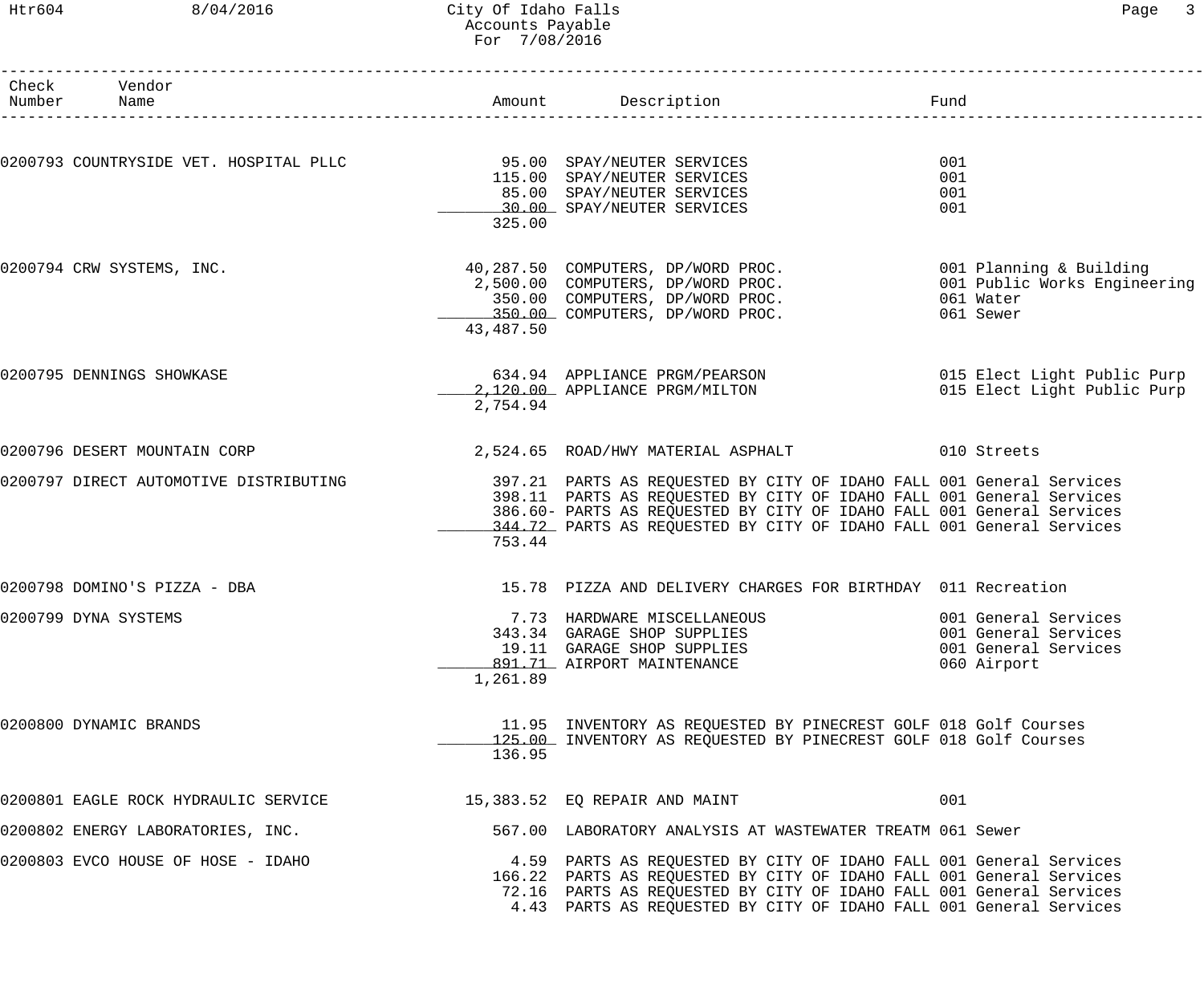## Htr604 8/04/2016 City Of Idaho Falls Page 4 Accounts Payable For 7/08/2016

| Check | Vendor<br>Number Name                                                                                                         |        |                                                                                                                                                                                                                                                                                                                                                                                                                                                                                                                                                                                                                                                                                                                                                                                                                              | Fund     |             |
|-------|-------------------------------------------------------------------------------------------------------------------------------|--------|------------------------------------------------------------------------------------------------------------------------------------------------------------------------------------------------------------------------------------------------------------------------------------------------------------------------------------------------------------------------------------------------------------------------------------------------------------------------------------------------------------------------------------------------------------------------------------------------------------------------------------------------------------------------------------------------------------------------------------------------------------------------------------------------------------------------------|----------|-------------|
|       |                                                                                                                               |        |                                                                                                                                                                                                                                                                                                                                                                                                                                                                                                                                                                                                                                                                                                                                                                                                                              |          |             |
|       |                                                                                                                               | 247.40 |                                                                                                                                                                                                                                                                                                                                                                                                                                                                                                                                                                                                                                                                                                                                                                                                                              |          |             |
|       | 0200804 EVOLUTION DESIGN, INC.                                    130.00 PROFESSIONAL/PERSONAL SRV                  001 Parks |        |                                                                                                                                                                                                                                                                                                                                                                                                                                                                                                                                                                                                                                                                                                                                                                                                                              |          |             |
|       | 0200805 FALLS PLUMBING SUPPLY, INC. 2008 1991.13 MISCELLANEOUS PLUMBING SUPPLIES FOR BLDG 001 General Services                | 588.97 | 18.17 MISCELLANEOUS PLUMBING SUPPLIES FOR BLDG 001 General Services<br>4.97 MISCELLANEOUS PLUMBING SUPPLIES FOR BLDG 001 General Services<br>153.28 MISCELLANEOUS PLUMBING SUPPLIES FOR BLDG 001 General Services<br>65.74 MISCELLANEOUS PLUMBING SUPPLIES FOR BLDG 001 General Services<br>49.86 MISCELLANEOUS PLUMBING SUPPLIES FOR BLDG 001 General Services<br>48.15 MISCELLANEOUS PLUMBING SUPPLIES FOR BLDG 001 General Services<br>7.10 MISCELLANEOUS PLUMBING SUPPLIES FOR BLDG 001 General Services<br>20.85 MISCELLANEOUS PLUMBING SUPPLIES FOR BLDG 001 General Services<br>10.26 FITTINGS PER INV 665087 061 Water<br>130.22 NODE 200 CONTROLLER<br>5.75 9 VOLT BATTERY<br>21.40 DC LATCHING SOL 800 000 000 000 000 000 000 001<br>21.40 DC LATCHING SOL 061 Water<br>19.09 REG VALVE BOX EXT 16 X 11 061 Water |          |             |
|       | 0200806 FALLS WATER COMPANY                                                                                                   |        | 61.67 WATER SERVICE FOR FIRE STATION #2                                                                                                                                                                                                                                                                                                                                                                                                                                                                                                                                                                                                                                                                                                                                                                                      | 001 Fire |             |
|       |                                                                                                                               |        |                                                                                                                                                                                                                                                                                                                                                                                                                                                                                                                                                                                                                                                                                                                                                                                                                              |          |             |
|       | 0200807 FEDERAL EXPRESS CORP                                                                                                  | 92.63  | 17.07 EXPRESS MAIL/JUNE 2016<br>33.48 EXPRESS MAIL/JUNE 2016                                   001 Public Works Engineering<br>42.08 EXPRESS MAIL/JUNE 2016                            001 Public Works Engineering                                                                                                                                                                                                                                                                                                                                                                                                                                                                                                                                                                                                          |          |             |
|       | 0200808 FLEETPRIDE, INC.                                                                                                      | 662.45 | 370.72 PARTS AS REQUESTED BY CITY OF IDAHO FALL 001 General Services<br>16.00 PARTS AS REQUESTED BY CITY OF IDAHO FALL 001 General Services<br>169.42 PARTS AS REQUESTED BY CITY OF IDAHO FALL 001 General Services<br>106.31 PARTS AS REQUESTED BY CITY OF IDAHO FALL 001 General Services                                                                                                                                                                                                                                                                                                                                                                                                                                                                                                                                  |          |             |
|       | 0200809 FLIGHTVIEW, INC.                                                                                                      |        | 1,100.00 PROFESSIONAL/PERSONAL SRV                                                                                                                                                                                                                                                                                                                                                                                                                                                                                                                                                                                                                                                                                                                                                                                           |          | 060 Airport |
|       | 0200810 FOOD SERVICES OF AMERICA                                                                                              | 751.95 | 174.06 ANIMAL FOOD AND REQUIRED SUPPLIES FOR ZO 001 Parks<br>195.09 ANIMAL FOOD AND REQUIRED SUPPLIES FOR ZO 001 Parks<br>236.42 ANIMAL FOOD AND REQUIRED SUPPLIES FOR ZO 001 Parks<br>146.38 ANIMAL FOOD AND REQUIRED SUPPLIES FOR ZO 001 Parks                                                                                                                                                                                                                                                                                                                                                                                                                                                                                                                                                                             |          |             |
|       | 0200811 FREIGHTLINER OF UTAH                                                                                                  |        | 32.40- PARTS AS REQUESTED BY CITY OF IDAHO FALL 001 General Services<br>11.06- PARTS AS REQUESTED BY CITY OF IDAHO FALL 001 General Services<br>175.07 PARTS AS REQUESTED BY CITY OF IDAHO FALL 001 General Services<br>153.82 PARTS AS REQUESTED BY CITY OF IDAHO FALL 001 General Services<br>480.86 PARTS AS REQUESTED BY CITY OF IDAHO FALL 001 General Services                                                                                                                                                                                                                                                                                                                                                                                                                                                         |          |             |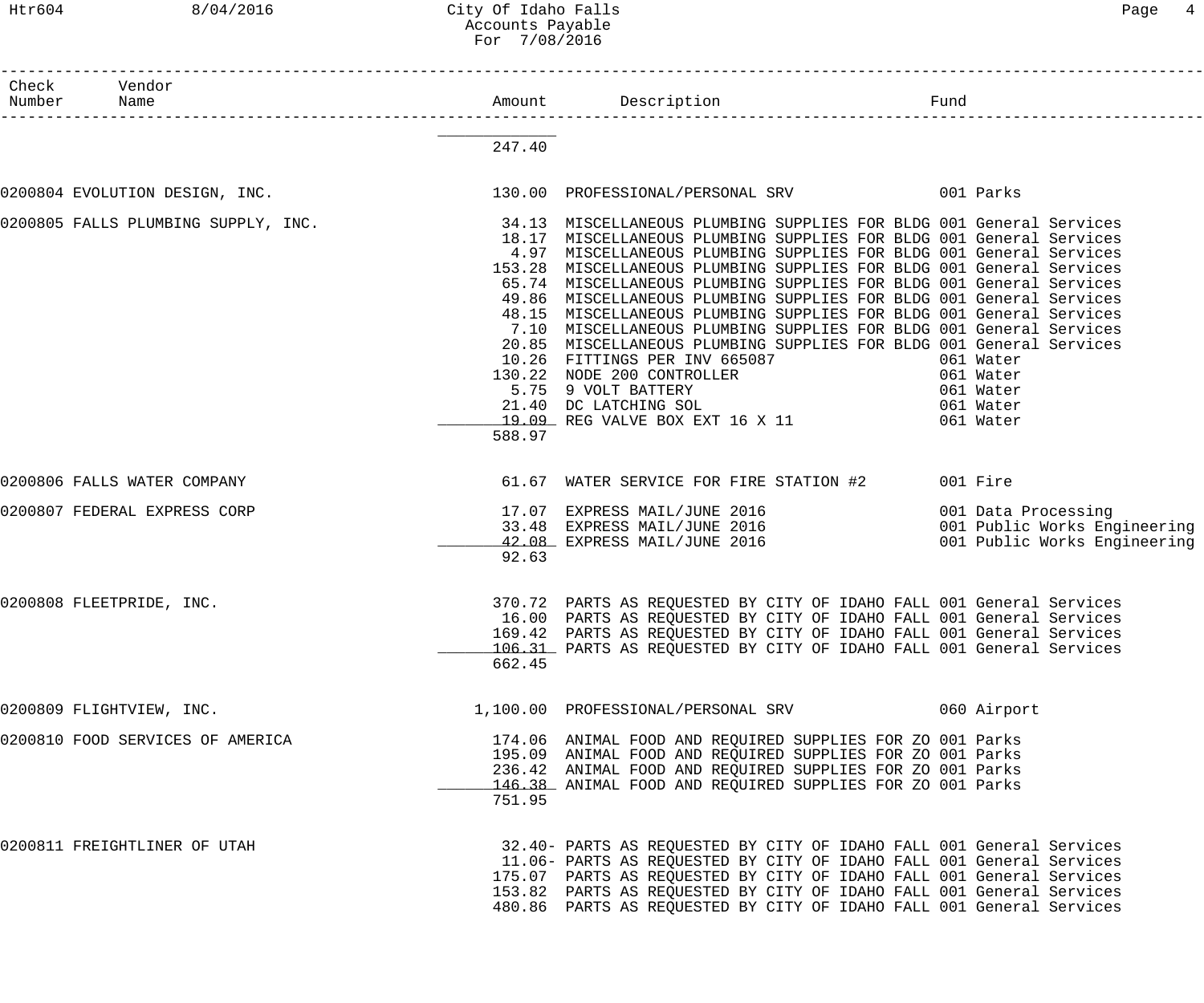# Htr604 8/04/2016 City Of Idaho Falls Communications of Page 5 Accounts Payable For 7/08/2016

|                    |                                     | FOL 7/08/2016                                                                                           |                                                                                                                                                                                                                                                                                                                                                                                                                                                                                                                                                           |                                                                                                                                                                                                                                                                                  |
|--------------------|-------------------------------------|---------------------------------------------------------------------------------------------------------|-----------------------------------------------------------------------------------------------------------------------------------------------------------------------------------------------------------------------------------------------------------------------------------------------------------------------------------------------------------------------------------------------------------------------------------------------------------------------------------------------------------------------------------------------------------|----------------------------------------------------------------------------------------------------------------------------------------------------------------------------------------------------------------------------------------------------------------------------------|
| Check<br>Number    | Vendor<br>Name                      | Amount                                                                                                  | Description                                                                                                                                                                                                                                                                                                                                                                                                                                                                                                                                               | Fund                                                                                                                                                                                                                                                                             |
|                    |                                     | 766.29                                                                                                  |                                                                                                                                                                                                                                                                                                                                                                                                                                                                                                                                                           |                                                                                                                                                                                                                                                                                  |
| 0200812 GOHIGH LLC |                                     | 3,261.53                                                                                                | 41.53 FREIGHT<br>1,981.59 PROMOTION ITEMS<br>1,238.41 PROMOTION ITEMS                                                                                                                                                                                                                                                                                                                                                                                                                                                                                     | 018 Golf Courses<br>018 Golf Courses<br>018 Golf Courses                                                                                                                                                                                                                         |
|                    | 0200813 GUSTAVE A. LARSON COMPANY   | 82.52                                                                                                   | 52.54 HVAC SUPPLIES AS REQUESTED BY BUILDING M 001 General Services<br>29.98 HVAC SUPPLIES AS REQUESTED BY BUILDING M 001 General Services                                                                                                                                                                                                                                                                                                                                                                                                                |                                                                                                                                                                                                                                                                                  |
|                    | 0200814 HARBOR FREIGHT - STORE #332 |                                                                                                         | 107.98 AIR HOSE AND ELECTRIC PLA                                                                                                                                                                                                                                                                                                                                                                                                                                                                                                                          | 001 General Services                                                                                                                                                                                                                                                             |
|                    | 0200815 HARRIS COMPUTER CORPORATION | 20,097.38                                                                                               | 10,097.38 TRAVEL/LODGING<br>10,000.00 COMPUTERS, DP/WORD PROC.                                                                                                                                                                                                                                                                                                                                                                                                                                                                                            | 014 Merf<br>014 Merf                                                                                                                                                                                                                                                             |
|                    | 0200816 HARRIS PUBLISHING           | 600.00                                                                                                  | 250.00 PROMOTION ITEMS<br>250.00 PROMOTION ITEMS<br>100.00 ELEC/IF POWER                                                                                                                                                                                                                                                                                                                                                                                                                                                                                  | 001 Parks<br>001 Parks<br>064 Electric                                                                                                                                                                                                                                           |
|                    | 0200817 HENRY SCHEIN, INC.          | 1,211.94                                                                                                | 841.47 PURCHASE OF DRUGS AND SUPPLIES FOR CITY 063 Ambulance<br>_370.47_ PURCHASE OF DRUGS AND SUPPLIES FOR CITY 063 Ambulance                                                                                                                                                                                                                                                                                                                                                                                                                            |                                                                                                                                                                                                                                                                                  |
| 0200818 HOME DEPOT |                                     | 41.25<br>4.88<br>5.97<br>19.97<br>229.20<br>83.70<br>70.90<br>118.60<br>49.98<br>44.97<br>20.58<br>5.38 | PARKS & RECREATION MISC.<br>27.24 LUMBER & RELATED PRODUCTS<br>36.21 PARKS & RECREATION MISC.<br>7.94 PARKS & RECREATION MISC.<br>CUSTODIAL SUPPLIES/EQUIP<br>PARKS & RECREATION MISC.<br>PARKS & RECREATION MISC.<br>PARKS & RECREATION MISC.<br>PARKS & RECREATION MISC.<br>PLYWOOD, HOSES AND CONCRE<br>CLEANING SUPPLIES FOR SWE<br>34.97 RIDGID EXTENSION CORD<br>DEFENDER IPHONE CASE<br>INDUSTRIAL HOSE<br>19.94 INDOOR MOUNTING TAPE<br>5.71 SELF DRILLING SCREWS<br>9.82 SHARP POINT SCREWS (2 SIZ<br>WIRE STRIPERS<br>OLD ENGLISH SCRATCH COVER | 001 Parks<br>001 Parks<br>001 Parks<br>001 Parks<br>001 Parks<br>001 Parks<br>001 Parks<br>001 Parks<br>001 Parks<br>001 General Services<br>010 Streets<br>060 Airport<br>060 Airport<br>060 Airport<br>060 Airport<br>060 Airport<br>060 Airport<br>060 Airport<br>060 Airport |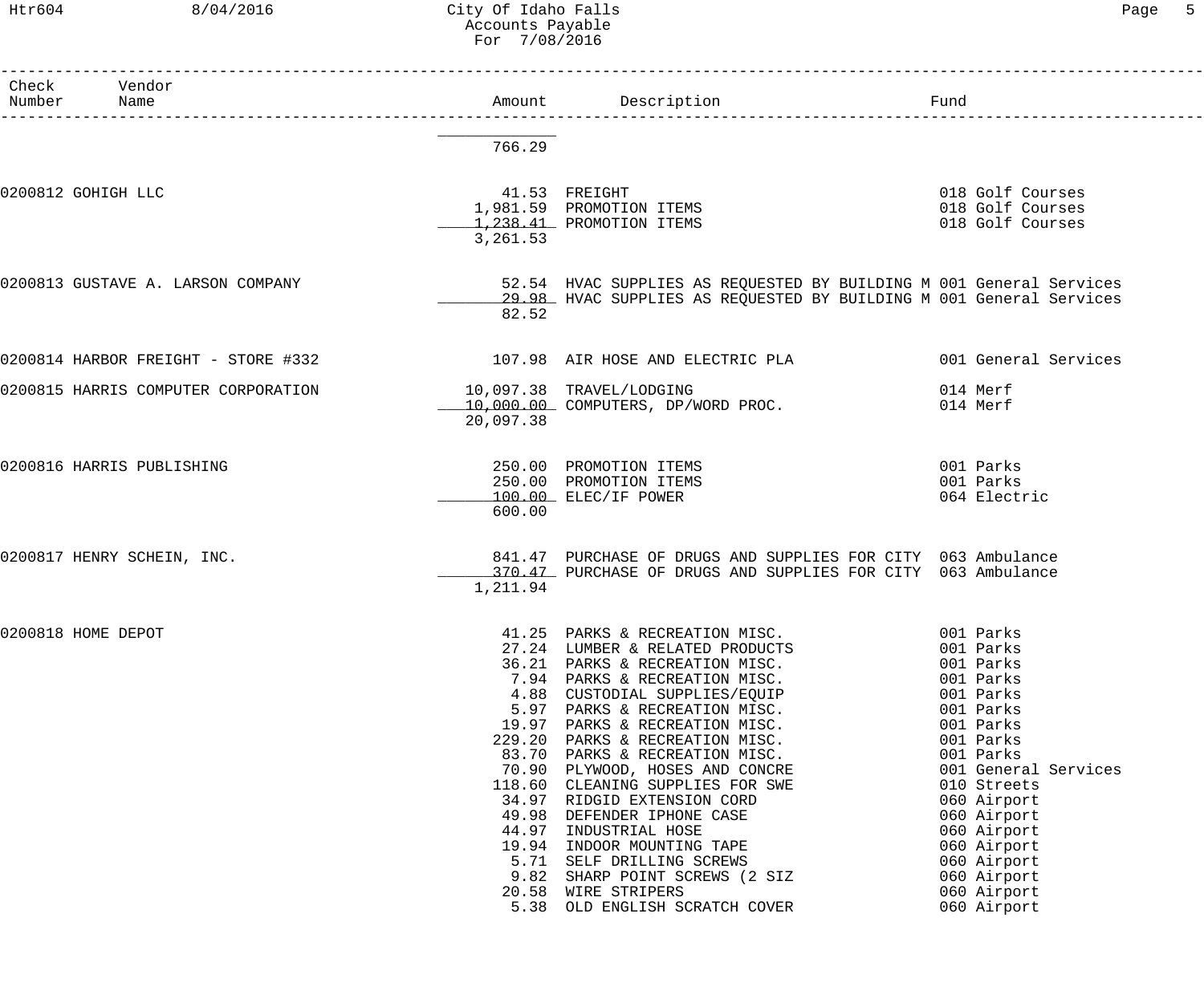Htr604 8/04/2016 City Of Idaho Falls Page 6 Accounts Payable For 7/08/2016

| Check Vendor<br>Number Name           |          | Amount Description                                                                                                                                                                                                                                                                                                                                                                                                                                                                                                                                                                    | Fund       |                                                                                                                          |
|---------------------------------------|----------|---------------------------------------------------------------------------------------------------------------------------------------------------------------------------------------------------------------------------------------------------------------------------------------------------------------------------------------------------------------------------------------------------------------------------------------------------------------------------------------------------------------------------------------------------------------------------------------|------------|--------------------------------------------------------------------------------------------------------------------------|
|                                       |          | ______________________________                                                                                                                                                                                                                                                                                                                                                                                                                                                                                                                                                        |            |                                                                                                                          |
| 0200818 HOME DEPOT                    | 858.21   | 21.00 CONCRETE                                                                                                                                                                                                                                                                                                                                                                                                                                                                                                                                                                        |            | 062 Sanitation                                                                                                           |
| 0200819 HONNEN EQUIPMENT COMPANY      | 636.70   | 308.72 PARTS AND MINOR SUBLET REPAIRS AS REQUES 001 General Services<br>261.87 PARTS AND MINOR SUBLET REPAIRS AS REQUES 001 General Services<br>43.15 PARTS AND MINOR SUBLET REPAIRS AS REQUES 001 General Services<br>22.96 PARTS AND MINOR SUBLET REPAIRS AS REQUES 001 General Services                                                                                                                                                                                                                                                                                            |            |                                                                                                                          |
| 0200820 HOWARD EQUIPMENT & SUPPLY     | 1,445.95 | 50.34 PURCHASE OF ANIMAL FOOD AND SUPPLIES FOR 001 Parks<br>1,395.61 PURCHASE OF ANIMAL FOOD AND SUPPLIES FOR 001 Parks                                                                                                                                                                                                                                                                                                                                                                                                                                                               |            |                                                                                                                          |
| 0200821 HUGHES FIRE EQUIPMENT, INC.   | 70.99    | 17.00 PARTS AS REQUESTED BY CITY OF IDAHO FALL 001 General Services<br>53.99 PARTS AS REOUESTED BY CITY OF IDAHO FALL 001 General Services                                                                                                                                                                                                                                                                                                                                                                                                                                            |            |                                                                                                                          |
| 0200822 IDAHO FALLS PETERBILT         | 406.24   | 338.28 EQ REPAIR AND MAINT<br>67.96 EQ REPAIR AND MAINT                                                                                                                                                                                                                                                                                                                                                                                                                                                                                                                               | 001<br>001 |                                                                                                                          |
| 0200823 INTERMOUNTAIN CLAIMS, INC.    |          | 4,800.00 PROFESSIONAL/PERSONAL SRV 019 Self-Insurance                                                                                                                                                                                                                                                                                                                                                                                                                                                                                                                                 |            |                                                                                                                          |
| 0200824 KEY-LINE AUTOMOTIVE WAREHOUSE | 142.82   | 7.78 PARTS AS REQUESTED BY CITY OF IDAHO FALL 001 General Services<br>263.01 PARTS AS REQUESTED BY CITY OF IDAHO FALL 001 General Services<br>45.00 PARTS AS REQUESTED BY CITY OF IDAHO FALL 001 General Services<br>30.00 PARTS AS REQUESTED BY CITY OF IDAHO FALL 001 General Services<br>48.39 PARTS AS REQUESTED BY CITY OF IDAHO FALL 001 General Services<br>293.01- PARTS AS REQUESTED BY CITY OF IDAHO FALL 001 General Services<br>37.15 PARTS AS REQUESTED BY CITY OF IDAHO FALL 001 General Services<br>4.50 PARTS AS REQUESTED BY CITY OF IDAHO FALL 001 General Services |            |                                                                                                                          |
| 0200825 LIFELOC TECHNOLOGIES, INC.    |          | 221.58 BUILDING SUP/REPR/MAINT.                                                                                                                                                                                                                                                                                                                                                                                                                                                                                                                                                       |            | 001 Police                                                                                                               |
| 0200826 LOWE'S-CONSERVATION LOAN ACCT | 5,746.72 | 1,609.19 APPLIANCE PRGM/OWEN<br>2,096.33 APPLIANCE PRGM/TROESCHER<br>1,609.19 APPLIANCE PRGM/DANSIE<br>432.01 APPLIANCE PRGM/MORTENSEN                                                                                                                                                                                                                                                                                                                                                                                                                                                |            | 015 Elect Light Public Purp<br>015 Elect Light Public Purp<br>015 Elect Light Public Purp<br>015 Elect Light Public Purp |
| 0200827 MIICOR CONSULTING, INC.       |          | 262.91 PRINTER RIBBONS                                                                                                                                                                                                                                                                                                                                                                                                                                                                                                                                                                |            | 001 Data Processing                                                                                                      |
| 0200828 MILLIMAN CONSULTANTS          |          | 495.00 ELEC/IF POWER                                                                                                                                                                                                                                                                                                                                                                                                                                                                                                                                                                  |            | 064 Electric                                                                                                             |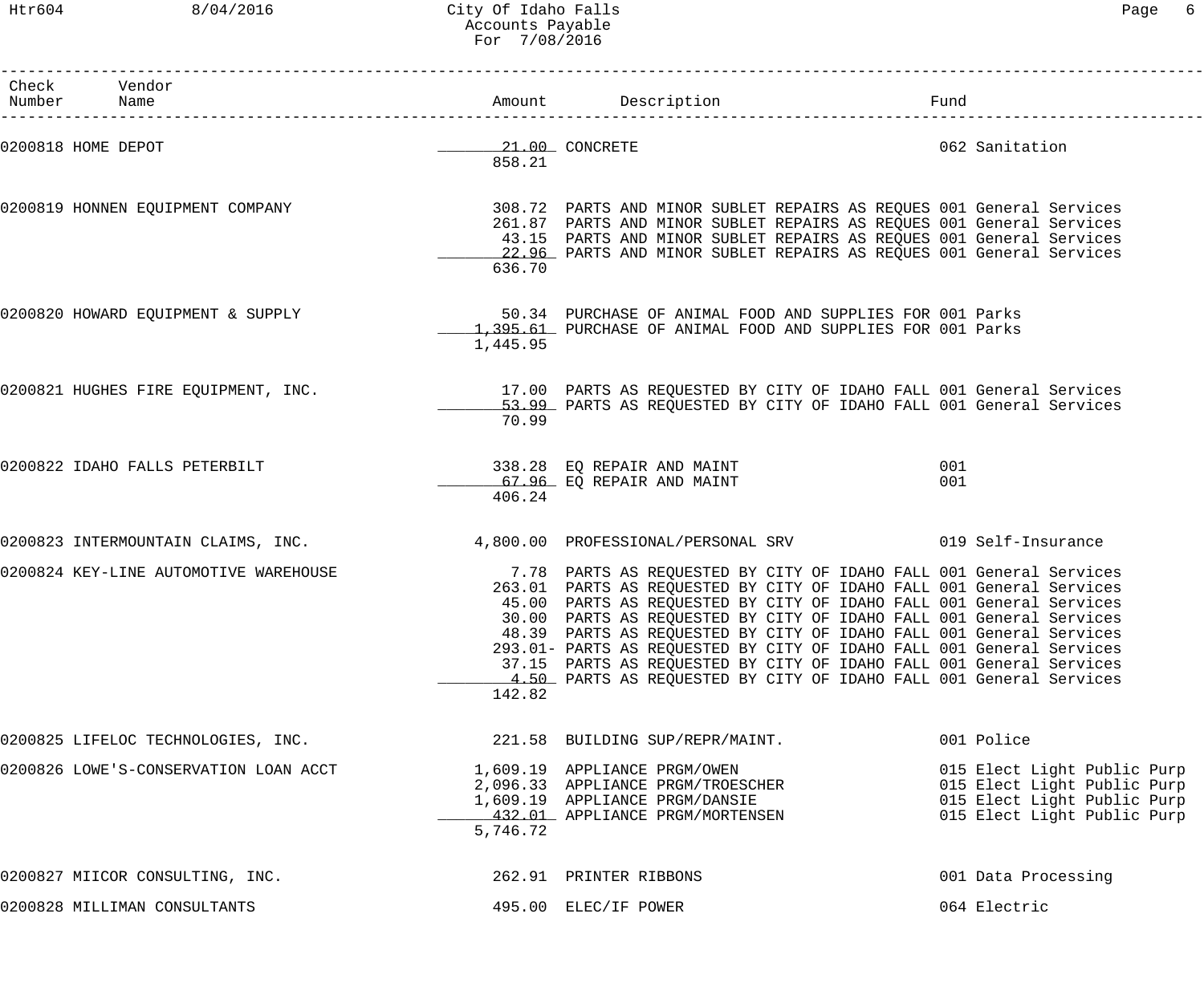## Htr604 8/04/2016 City Of Idaho Falls Page 7 Accounts Payable For 7/08/2016

| Check Vendor                          |          |                                                                                                                                                                                                                                                                                                                                                                                                                                                                                                                                                                                                                                                                                                                                                                                                                                                                                                                                                                                                                                                                                                                                                                                                                                                                                                                         |                  |
|---------------------------------------|----------|-------------------------------------------------------------------------------------------------------------------------------------------------------------------------------------------------------------------------------------------------------------------------------------------------------------------------------------------------------------------------------------------------------------------------------------------------------------------------------------------------------------------------------------------------------------------------------------------------------------------------------------------------------------------------------------------------------------------------------------------------------------------------------------------------------------------------------------------------------------------------------------------------------------------------------------------------------------------------------------------------------------------------------------------------------------------------------------------------------------------------------------------------------------------------------------------------------------------------------------------------------------------------------------------------------------------------|------------------|
|                                       |          |                                                                                                                                                                                                                                                                                                                                                                                                                                                                                                                                                                                                                                                                                                                                                                                                                                                                                                                                                                                                                                                                                                                                                                                                                                                                                                                         |                  |
|                                       |          | 0200829 MOUNTAIN VALLEY FLOOR MATS LLC 19.60 FLOOR MAT SERVICE FOR THE AQUATIC CENTER 011 Recreation                                                                                                                                                                                                                                                                                                                                                                                                                                                                                                                                                                                                                                                                                                                                                                                                                                                                                                                                                                                                                                                                                                                                                                                                                    |                  |
|                                       |          | 0200830 MUSSELMAN EQUIPMENT CO., INC. 1,282.74 VEHICLE AND EQUIP. MAINT. 001 General Services                                                                                                                                                                                                                                                                                                                                                                                                                                                                                                                                                                                                                                                                                                                                                                                                                                                                                                                                                                                                                                                                                                                                                                                                                           |                  |
|                                       | 393.80   | 0200831 MWI VETERINARY SUPPLY COMPANY 138.40- VETERINARY SUPPLIES FOR TAUTPHAUS PARK Z 001 Parks<br>46.67 VETERINARY SUPPLIES FOR TAUTPHAUS PARK Z 001 Parks<br>485.53 VETERINARY SUPPLIES FOR TAUTPHAUS PARK Z 001 Parks                                                                                                                                                                                                                                                                                                                                                                                                                                                                                                                                                                                                                                                                                                                                                                                                                                                                                                                                                                                                                                                                                               |                  |
| 0200832 NAPA AUTO PARTS               | 552.95   | 5.29 PARTS AS REQUESTED BY CITY OF IDAHO FALL 001 General Services<br>324.08 PARTS AS REQUESTED BY CITY OF IDAHO FALL 001 General Services<br>21.45 PARTS AS REQUESTED BY CITY OF IDAHO FALL 001 General Services<br>177.79- PARTS AS REQUESTED BY CITY OF IDAHO FALL 001 General Services<br>17.33 PARTS AS REQUESTED BY CITY OF IDAHO FALL 001 General Services<br>85.00 PARTS AS REQUESTED BY CITY OF IDAHO FALL 001 General Services<br>20.14 PARTS AS REQUESTED BY CITY OF IDAHO FALL 001 General Services<br>45.29 PARTS AS REQUESTED BY CITY OF IDAHO FALL 001 General Services<br>88.98 PARTS AS REQUESTED BY CITY OF IDAHO FALL 001 General Services<br>45.29 PARTS AS REQUESTED BY CITY OF IDAHO FALL 001 General Services<br>7.49 PARTS AS REQUESTED BY CITY OF IDAHO FALL 001 General Services<br>4.61 PARTS AS REQUESTED BY CITY OF IDAHO FALL 001 General Services<br>6.84 PARTS AS REQUESTED BY CITY OF IDAHO FALL 001 General Services<br>2.71- PARTS AS REQUESTED BY CITY OF IDAHO FALL 001 General Services<br>8.58 PARTS AS REQUESTED BY CITY OF IDAHO FALL 001 General Services<br>12.40 PARTS AS REQUESTED BY CITY OF IDAHO FALL 001 General Services<br>35.69 PARTS AS REQUESTED BY CITY OF IDAHO FALL 001 General Services<br>4.99 PARTS AS REQUESTED BY CITY OF IDAHO FALL 001 General Services |                  |
| 0200833 NIKE GOLF                     |          | 1,088.70 INVENTORY AS REQUESTED BY PINECREST GOLF 018 Golf Courses                                                                                                                                                                                                                                                                                                                                                                                                                                                                                                                                                                                                                                                                                                                                                                                                                                                                                                                                                                                                                                                                                                                                                                                                                                                      |                  |
| 0200834 NORTHERN POWER EQUIPMENT, LLC | 1,651.00 | 351.00 HARDWARE<br>1,300.00 TRANSFORMERS                                                                                                                                                                                                                                                                                                                                                                                                                                                                                                                                                                                                                                                                                                                                                                                                                                                                                                                                                                                                                                                                                                                                                                                                                                                                                | 064<br>064       |
| 0200835 ONE SEED VENTURES, LLC        |          | 836.76 PARKS & RECREATION MISC.                                                                                                                                                                                                                                                                                                                                                                                                                                                                                                                                                                                                                                                                                                                                                                                                                                                                                                                                                                                                                                                                                                                                                                                                                                                                                         | 018 Golf Courses |
| 0200836 PAPA TOM'S PIZZA              |          | 96.17 PIZZA - YOUTH RALLY                                                                                                                                                                                                                                                                                                                                                                                                                                                                                                                                                                                                                                                                                                                                                                                                                                                                                                                                                                                                                                                                                                                                                                                                                                                                                               | 064 Electric     |
| 0200837 PEST CONTROL SERVICES, INC.   |          | 130.00 SERVICES/MISCELLANEOUS                                                                                                                                                                                                                                                                                                                                                                                                                                                                                                                                                                                                                                                                                                                                                                                                                                                                                                                                                                                                                                                                                                                                                                                                                                                                                           | 064 Electric     |
| 0200838 PING GOLF COMPANY, INC.       | 1,525.03 | 59.21 INVENTORY AS REQUESTED BY PINECREST GOLF 018 Golf Courses<br>302.57 INVENTORY AS REQUESTED BY PINECREST GOLF 018 Golf Courses<br>63.13 INVENTORY AS REQUESTED BY PINECREST GOLF 018 Golf Courses<br>744.96 INVENTORY AS REQUESTED BY SAGE LAKES GOL 018 Golf Courses<br>355.16 INVENTORY AS REQUESTED BY SAGE LAKES GOL 018 Golf Courses                                                                                                                                                                                                                                                                                                                                                                                                                                                                                                                                                                                                                                                                                                                                                                                                                                                                                                                                                                          |                  |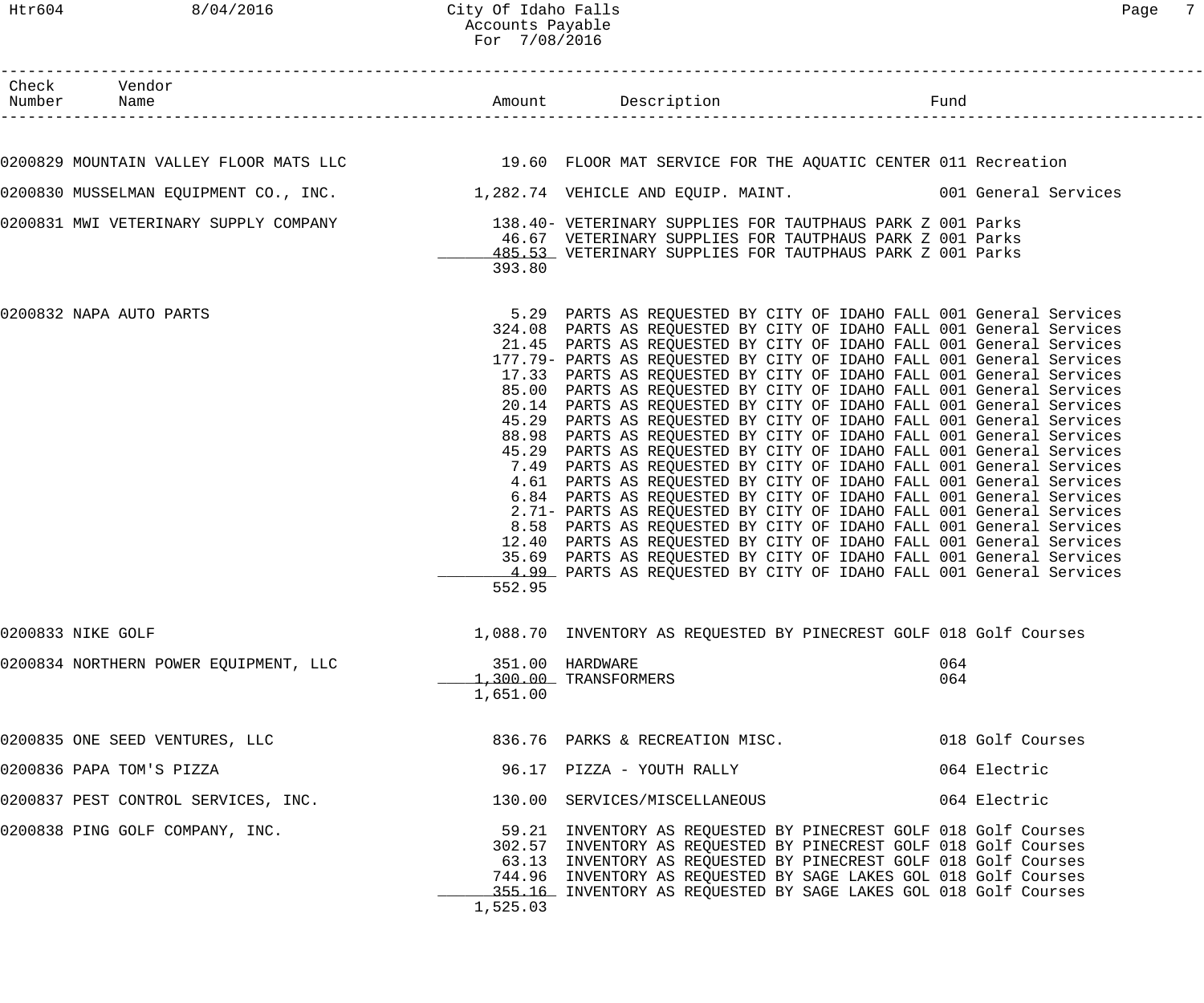| Page |  |
|------|--|
|------|--|

| Check Vendor<br>Number Name        |           |                                                                                                                                                                                                                                                                                        |                                                                                                       |
|------------------------------------|-----------|----------------------------------------------------------------------------------------------------------------------------------------------------------------------------------------------------------------------------------------------------------------------------------------|-------------------------------------------------------------------------------------------------------|
| 0200839 PIPECO, INC.               | 316.53    | 127.54 18/6-500 WIRE 6 STRAND 600 Airport<br>167.26 POLY PIPE<br>3.28 PINCH CLAMP<br>1.30 MALE ADAPTER<br>13.47 PVC BALL VALVE<br>1.43 TEE PVC SSS 2 INCH<br>1.03 PLUG PVC MIPT<br>13.47 PVC BALL VALVE<br>1.03 PLUG PVC MIPT<br>1.22 BUSHING PVC SF                                   | 060 Airport<br>060 Airport<br>060 Airport<br>060 Airport<br>060 Airport<br>060 Airport<br>060 Airport |
|                                    | 156.03    | 0200840 PLATT ELECTRIC / REXEL, INC. 29.53 MISCELLANEOUS ELECTRICAL SUPPLIES FOR BL 001 General Services<br>27.86 MISCELLANEOUS ELECTRICAL SUPPLIES FOR BL 001 General Services<br>98.64 HARDWARE                                                                                      | 064                                                                                                   |
| 0200841 POCKETEC, INC.             | 49.60     | 7.95 FREIGHT<br>41.65 RESALE ITEMS                                                                                                                                                                                                                                                     | 018 Golf Courses<br>018 Golf Courses                                                                  |
| 0200842 PRO RENTALS/PRO EQUIP, LLC |           | 476.96 HEDGE TRIMMER                                                                                                                                                                                                                                                                   | 062 Sanitation                                                                                        |
| 0200843 RON SAYER DODGE, INC.      |           | 124.56 PARTS AND MINOR SUBLET REPAIRS AS REQUES 001 General Services                                                                                                                                                                                                                   |                                                                                                       |
| 0200844 RON'S TIRE INC.            |           | 13,919.00 EQUIPMENT-LRG & TURF                                                                                                                                                                                                                                                         | 061 Sewer                                                                                             |
| 0200845 RUSH TRUCK CENTERS, INC.   | 1,252.89  | 34.70 PARTS AS REQUESTED BY CITY OF IDAHO FALL 001 General Services<br>8.19 PARTS AS REQUESTED BY CITY OF IDAHO FALL 001 General Services<br>8.50 PARTS AS REQUESTED BY CITY OF IDAHO FALL 001 General Services<br>1,151.50 EQ REPAIR AND MAINT 6001 General Services<br>50.00 FREIGHT | 001 General Services                                                                                  |
| 0200846 SCHWEITZER ENGINEERING     |           | 95.00 HARDWARE MISCELLANEOUS                                                                                                                                                                                                                                                           | 064 Electric                                                                                          |
| 0200847 SCOTT STODDARD             |           | 836.00 CURB&GUTTER/S STODDARD                                                                                                                                                                                                                                                          | 010 Streets                                                                                           |
| 0200848 SEARS ROEBUCK & COMPANY    |           | 1,218.99 APPLIANCE PRGM/GUITIERREZ                                                                                                                                                                                                                                                     | 015 Elect Light Public Purp                                                                           |
| 0200849 SIX MILE ENGINEERING, PA   | 37,436.33 | 9,254.41 PROFESSIONAL/PERSONAL SRV<br>28,181.92 PROFESSIONAL/PERSONAL SRV                                                                                                                                                                                                              | 046 Traffic Light Cap Imp<br>046 Traffic Light Cap Imp                                                |
| 0200850 SKYLINE ANIMAL HOSPITAL    | 200.00    | 105.00 SPAY/NEUTER SERVICES<br>95.00 SPAY/NEUTER SERVICES                                                                                                                                                                                                                              | 001<br>001                                                                                            |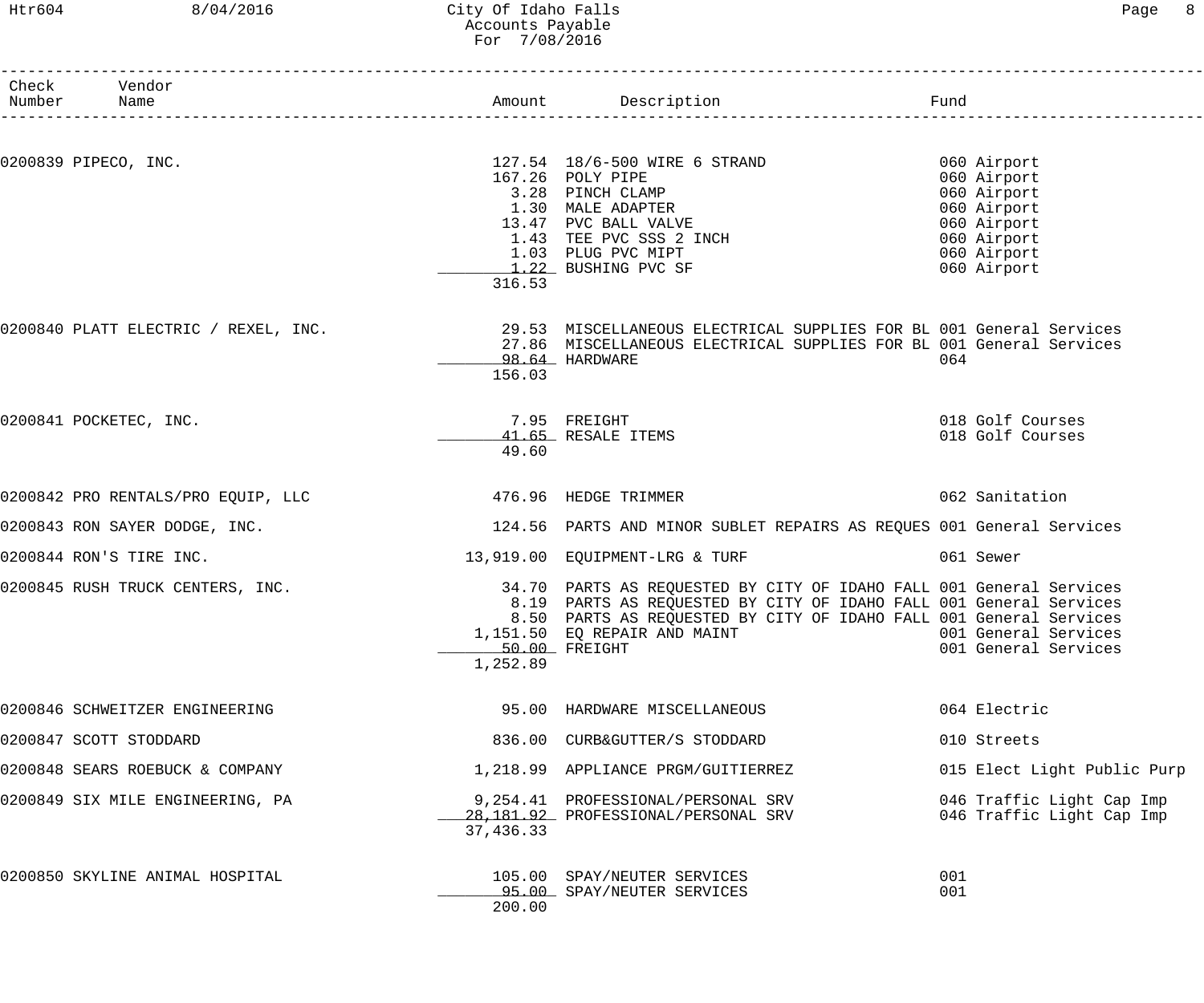#### Htr604 8/04/2016 City Of Idaho Falls Page 9 Accounts Payable For 7/08/2016

|               | Check Vendor<br>Number Name         |          | Amount Description Description Pund                                                                                          |                                              |
|---------------|-------------------------------------|----------|------------------------------------------------------------------------------------------------------------------------------|----------------------------------------------|
|               |                                     | 118.78   | $22.18$ FREIGHT                                                                                                              | 001 General Services<br>001 General Services |
|               | 0200852 STEVE ZEMAN                 |          | 550.00 CURB&GUTTER/STEVE ZEMAN                                                                                               | 010 Streets                                  |
|               | 0200853 STRYKER MEDICAL             | 1,409.76 | 704.88 EQUIPMENT-LRG & TURF<br>704.88 EQUIPMENT-LRG & TURF                                                                   | 063 Ambulance<br>063 Ambulance               |
|               | 0200854 SUBURBAN PROPANE GAS CORP.  |          | 51.00 AIRPORT MAINTENANCE                                                                                                    | 060 Airport                                  |
|               | 0200855 SUNGARD PUBLIC SECTOR, INC. | 2,000.00 | 1,000.00 COMPUTERS, DP/WORD PROC.<br>$1,000.00$ COMPUTERS, DP/WORD PROC.                                                     | 001 Parks<br>001 Parks                       |
|               | 0200856 SUNNYSIDE GARDENS           |          | 58.04 NURSERY STOCK & SUPPLIES 064 Electric                                                                                  |                                              |
|               | 0200857 TETON CLEANERS AND LAUNDRY  | 60.00    | 18.00 LAUNDRY SERVICE FOR CITY OF IDAHO FALLS 062 Sanitation<br>42.00 LAUNDRY SERVICE FOR CITY OF IDAHO FALLS 062 Sanitation |                                              |
|               | 0200858 TETON MICROBIOLOGY LAB      | 306.00   | 270.00 LABORATORY ANALYSIS FOR WATER SAMPLES 061 Water<br>36.00 LABORATORY ANALYSIS FOR WATER SAMPLES 061 Water              |                                              |
|               | 0200859 THOMPSON, REBECCA           |          | 150.00 PROFESSIONAL/PERSONAL SRV 6001 Planning & Building                                                                    |                                              |
|               | 0200860 TOUR EDGE GOLF MFG., INC.   |          | 495.90 INVENTORY AS REQUESTED BY SAGE LAKES GOL 018 Golf Courses                                                             |                                              |
| 0200861 UAMPS |                                     |          | 22,863.00 A&G/ESG/INCENTIVE-MAY2016                                                                                          | 015 Elect Light Public Purp                  |
| 0200862 ULINE |                                     |          | 45.81 BUILDING SUP/REPR/MAINT.                                                                                               | 001 Police                                   |
|               | 0200863 UNITED PARCEL SERVICE       |          | 57.17 SHIPPING SERVICE FOR TAUTPHAUS PARK ZOO 001 Parks                                                                      |                                              |
|               | 0200864 VERNON LIBRARY SUPPLIES     | 354.56   | 22.11 FREIGHT<br>332.45 MISCELLANEOUS PRODUCTS                                                                               | 012 Library<br>012 Library                   |
|               | 0200865 VERNON STEEL, INC.          |          | 830.90 FABRICATION MATERIAL/NEW 662 Sanitation                                                                               |                                              |
|               | 0200866 WATER GEAR, INC.            |          | 38.24 MISCELLANEOUS SUPPLIES FOR THE AQUATIC C 011 Recreation                                                                |                                              |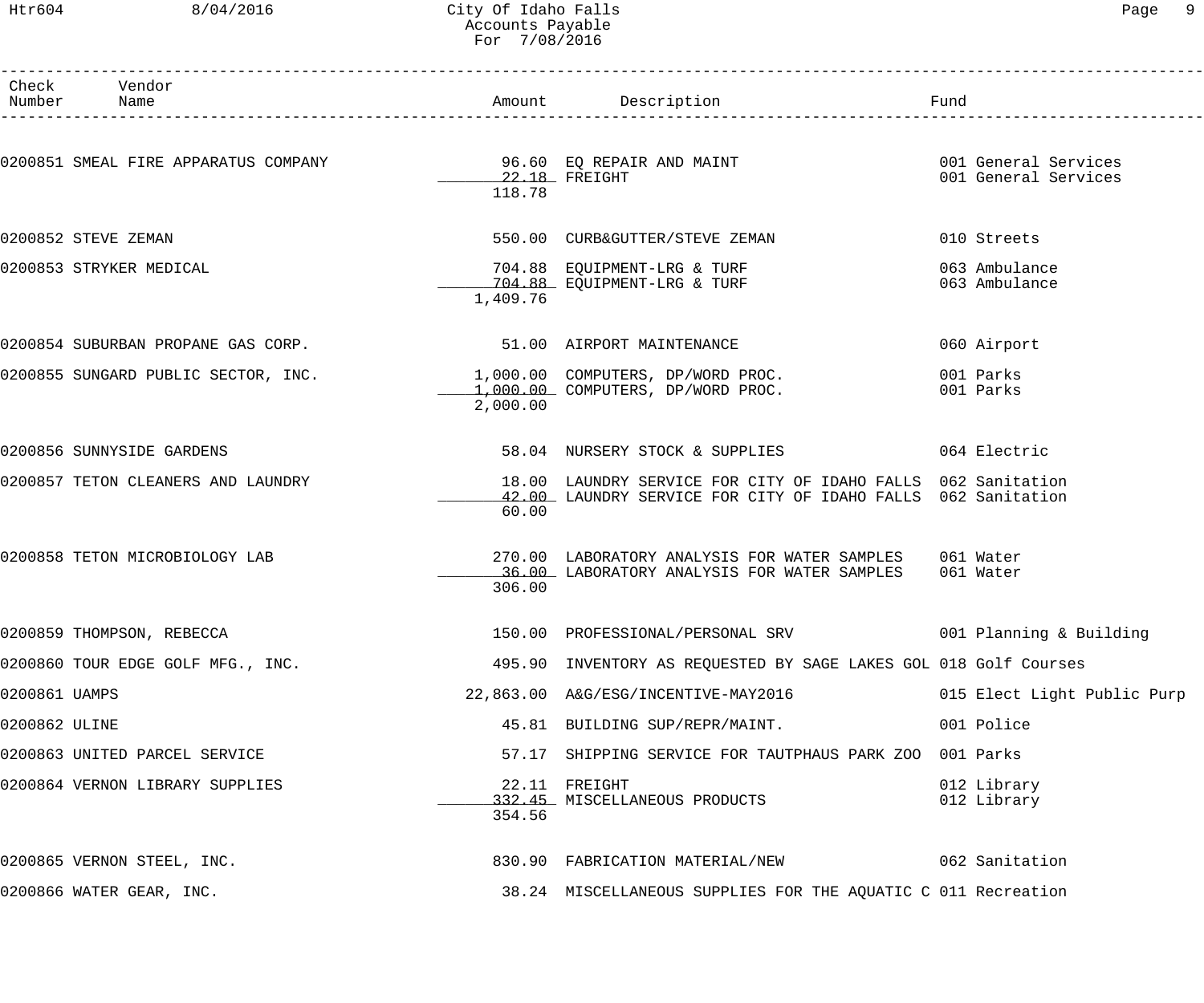| Check<br>Number | Vendor<br>Name                            | Amount   | Description                                                      | Fund                   |
|-----------------|-------------------------------------------|----------|------------------------------------------------------------------|------------------------|
| 0200867 WESCO   |                                           |          | 86.39 HARDWARE                                                   | 064                    |
|                 | 0200868 WESTERN RECORDS DESTRUCTION, INC. |          | 81.00 SHREDDING SERVICES FOR IDAHO FALLS ZOO                     | 001 Parks              |
|                 | 0200869 WITTMAN ENTERPRISES, LLC          |          | 19,102.65 MONTHLY CHARGES FOR AMBULANCE BILLING SE 063 Ambulance |                        |
|                 | 0200870 YELLOWSTONE LUMBER, LLC           |          | 147.92 GRIP STRIP, CHINKING AND                                  | 001 General Services   |
|                 | 0200871 2W LIVESTOCK EQUIPMENT LTD        | 8,515.00 | 650.00 FREIGHT<br>7,865.00 PARKS & RECREATION MISC.              | 001 Parks<br>001 Parks |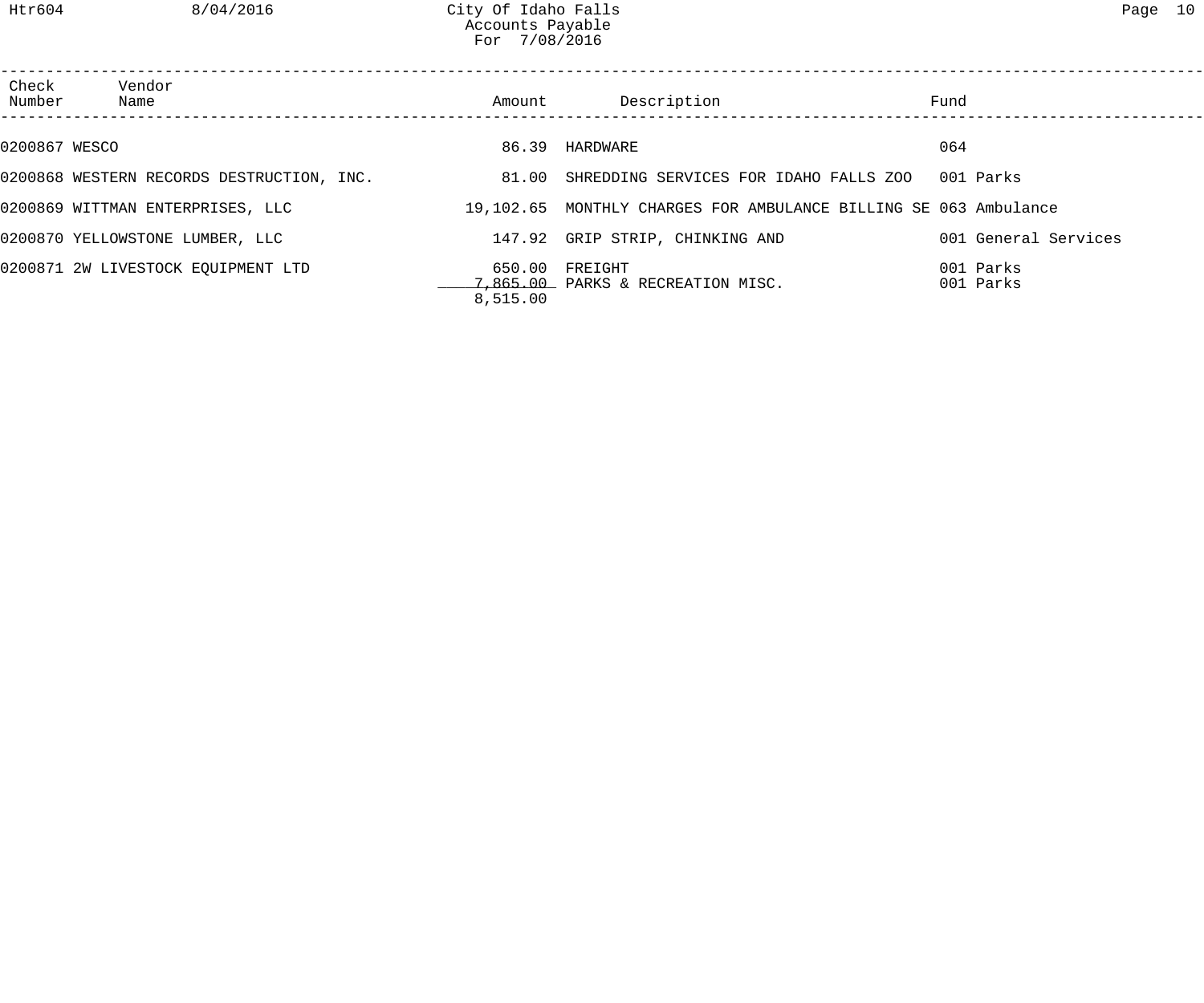| Htr604      | 8/04/2016                            | City Of Idaho Falls<br>Accounts Payable<br>For 7/15/2016 |                                                                                                                                                                                                                                                                                |      |                              | Page 11 |  |
|-------------|--------------------------------------|----------------------------------------------------------|--------------------------------------------------------------------------------------------------------------------------------------------------------------------------------------------------------------------------------------------------------------------------------|------|------------------------------|---------|--|
| Number Name | Check Vendor                         |                                                          |                                                                                                                                                                                                                                                                                | Fund |                              |         |  |
|             | 0200872 A-1 RENTAL, INC.             | 115.00                                                   | 50.00 RENTAL<br>65.00 PORT-A-POTTY SERVICE FOR SAND CREEK GOLF 018 Golf Courses                                                                                                                                                                                                |      |                              |         |  |
|             | 0200873 ACUSHNET COMPANY             |                                                          | 38.08 INVENTORY AS NEEDED BY SAND CREEK GOLF C 018 Golf Courses                                                                                                                                                                                                                |      |                              |         |  |
|             |                                      |                                                          | 0200874 AIRFIELD GUIDANCESIGN MFG, INC $2,218.00$ LED POWER ASSEMBLY/MODULE                                                                                                                                                                                                    |      | 060 Airport                  |         |  |
|             | 0200875 ALPHAGRAPHICS OF IDAHO FALLS |                                                          | 549.07 PRINTING                                                                                                                                                                                                                                                                |      | 001 Parks                    |         |  |
|             | 0200876 ALSCO (AMERICAN LINEN DIV)   | 289.69                                                   | 91.26 WEEKLY DELIVERY AND CHANGE OUT OF ENTRAN 060 Airport<br>91.26 WEEKLY DELIVERY AND CHANGE OUT OF ENTRAN 060 Airport<br>53.87 LAUNDRY SERVICE FOR SEWER DEPARTMENT 061 Sewer<br>50.98 LAUNDRY SERVICE FOR SEWER DEPARTMENT 061 Sewer<br>2.32 CLOTHING & APPAREL 064 Electr |      | 064 Electric                 |         |  |
|             | 0200877 AMAZON.COM - CITY PURCHASES  | 189.08                                                   | 174.50 COMPUTERS, DP/WORD PROC.                             001 Data Processing<br>6.99 HARDWARE MISCELLANEOUS                              064 Electric<br>7.59 HARDWARE MISCELLANEOUS                                                                                        |      | 064 Electric                 |         |  |
|             |                                      |                                                          | 0200878 AMAZON.COM CREDIT-LIBRARY 6.1 (1997) 5,472.02 PURCHASE OF MATERIALS FOR THE I.F. PUBLI 012 Library                                                                                                                                                                     |      |                              |         |  |
|             | 0200879 ANTHONY MANZANARES           | 495.00                                                   | CURB&GUTTER/MANZANARES                                                                                                                                                                                                                                                         |      | 010 Streets                  |         |  |
|             | 0200880 ATS INLAND NW, LLC           |                                                          | 3,708.00 AIRPORT MAINTENANCE                                                                                                                                                                                                                                                   |      | 060 Airport                  |         |  |
|             | 0200881 AUTO TRIM DESIGN / TRIM LINE |                                                          | 79.95 PARTS AND MINOR SUBLET REPAIRS AS REQUES 001 General Services                                                                                                                                                                                                            |      |                              |         |  |
|             | 0200882 BAIRD, JEFF                  |                                                          | 120.00 CONTRACTED OFFICIALS                                                                                                                                                                                                                                                    |      | 011 Recreation               |         |  |
|             | 0200883 BALL STORAGE & ICE, LLC      | 62.50 FOOD<br>68.75 FOOD<br>131.25                       |                                                                                                                                                                                                                                                                                |      | 064 Electric<br>064 Electric |         |  |
|             | 0200884 BARR, BRANDON                | 330.00                                                   | CONTRACTED OFFICIALS                                                                                                                                                                                                                                                           |      | 011 Recreation               |         |  |
|             | 0200885 BERRY, RICHARD               | 400.00                                                   | CONTRACTED OFFICIALS                                                                                                                                                                                                                                                           |      | 011 Recreation               |         |  |
|             | 0200886 BESERIS, TIM                 |                                                          | 428.00 CONTRACTED OFFICIALS                                                                                                                                                                                                                                                    |      | 011 Recreation               |         |  |
|             |                                      |                                                          |                                                                                                                                                                                                                                                                                |      |                              |         |  |

0200887 BILL SCOUTEN 594.00 CURB&GUTTER/BILL SCOUTEN 010 Streets 0200888 BONNEVILLE METRO PLANNING ORG 4,463.50 PROFESSIONAL/PERSONAL SRV 001 Non Departmental 0200889 BRADY INDUSTRIES LLC 714.40 AIRPORT MAINTENANCE 060 Airport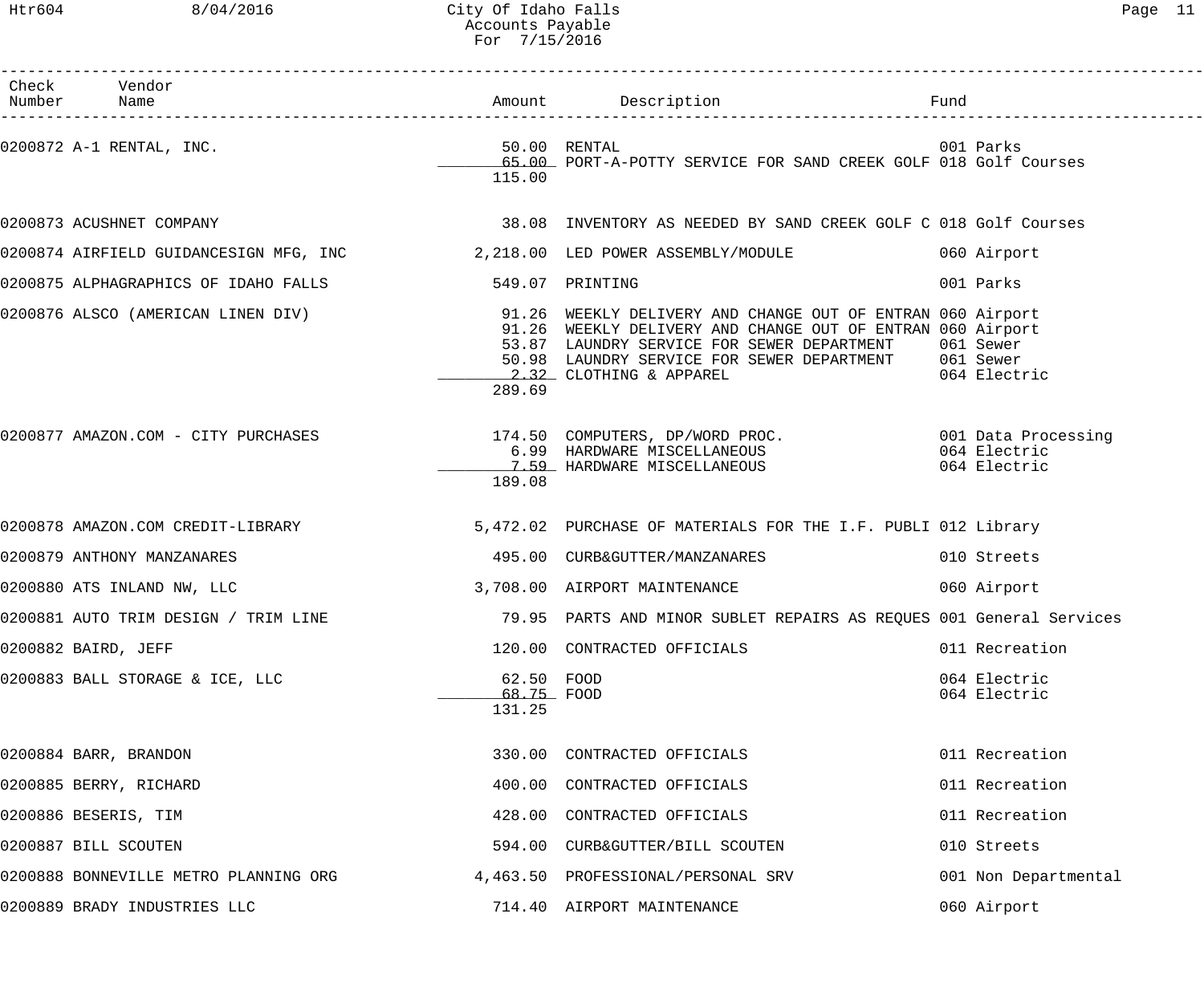# Htr604 8/04/2016 City Of Idaho Falls Page 12 Accounts Payable For 7/15/2016

| Check Vendor<br>Number Name<br>Amount Description<br>Fund<br>0200890 BRADY'S, INC. 2008 2010 12:30 12:40 12:40 12:40 12:40 12:40 12:40 12:40 12:40 12:40 12:40 12:40 12:40<br>011 Recreation<br>638.00 CURB&GUTTER/B NORDSTROM 638.00 Streets<br>0200891 BRIAN NORDSTROM<br>0200892 BROADWAY FORD, INC.<br>79.95 PARTS AND MINOR SUBLET REPAIRS AS REQUES 001 General Services<br>300.00 CONTRACTED OFFICIALS<br>0200893 BROWN, TRACY<br>011 Recreation<br>90.00 TUB CONCRETE<br>77.50 TUB NON SHRINK, FIBERMESH<br>0200894 BURNS CONCRETE, INC.<br>061 Sewer<br>061 Sewer<br>167.50<br>0200895 BUTTARS, BERK<br>352.00 CONTRACTED OFFICIALS 6011 Recreation<br>0200896 C & B OPERATIONS, LLC<br>336.00 NOZZLES FOR PINECREST 018 Golf Courses<br>0200897 CALLAWAY GOLF SALES COMPANY 107.34 INVENTORY AS REQUESTED BY SAND CREEK GOL 018 Golf Courses<br>0200898 CALLBACK STAFFING SOLUTIONS LLC<br>219.24 SERVICES FOR STAFFING PROGRAM FOR FIRE D 063 Ambulance<br>171.00 VEHICLE AND EQUIP. MAINT. 001 General Services<br>0200899 CELLCO PARTNERSHIP<br>0200900 CINTAS CORPORATION NO. 2<br>101.32 FIRST AID SUPPLIES<br>001 General Services<br>250.00 TRAINING-PERSONNEL<br>0200901 CITY OF REXBURG<br>001 Police<br>0200902 COBRA PUMA GOLF, INC.<br>105.99 INVENTORY AS REQUESTED BY SAND CREEK GOL 018 Golf Courses<br>189.99 INVENTORY AS REQUESTED BY SAND CREEK GOL 018 Golf Courses<br>295.98<br>0200903 CODALE ELECTRIC SUPPLY, INC.<br>064<br>1,200.00 HARDWARE<br>064<br>2,100.88 CONDUCTOR<br>560.30 HARDWARE<br>064<br>3,289.75 HARDWARE<br>064<br>420.00 HARDWARE<br>064<br>1,154.50 HARDWARE<br>064<br>34.04 HARDWARE<br>064<br>807.00 SUBSTATIONS<br>064<br>206.88 HARDWARE<br>064<br>262.00 HARDWARE<br>064<br>1,260.00 TOOLS, HAND POWER/NONPOWER<br>064 Electric<br>11,295.35<br>500.00 MEMBERSHIPS<br>0200904 CONNECTSHARE SOUTHEAST IDAHO<br>001 Non Departmental<br>011 Recreation<br>0200905 CONTRERAS, ALEXIS<br>550.00 CONTRACTED OFFICIALS |  |  |  |
|----------------------------------------------------------------------------------------------------------------------------------------------------------------------------------------------------------------------------------------------------------------------------------------------------------------------------------------------------------------------------------------------------------------------------------------------------------------------------------------------------------------------------------------------------------------------------------------------------------------------------------------------------------------------------------------------------------------------------------------------------------------------------------------------------------------------------------------------------------------------------------------------------------------------------------------------------------------------------------------------------------------------------------------------------------------------------------------------------------------------------------------------------------------------------------------------------------------------------------------------------------------------------------------------------------------------------------------------------------------------------------------------------------------------------------------------------------------------------------------------------------------------------------------------------------------------------------------------------------------------------------------------------------------------------------------------------------------------------------------------------------------------------------------------------------------------------------------------------------------------------------------------------------------------------------------------------------------------------|--|--|--|
|                                                                                                                                                                                                                                                                                                                                                                                                                                                                                                                                                                                                                                                                                                                                                                                                                                                                                                                                                                                                                                                                                                                                                                                                                                                                                                                                                                                                                                                                                                                                                                                                                                                                                                                                                                                                                                                                                                                                                                            |  |  |  |
|                                                                                                                                                                                                                                                                                                                                                                                                                                                                                                                                                                                                                                                                                                                                                                                                                                                                                                                                                                                                                                                                                                                                                                                                                                                                                                                                                                                                                                                                                                                                                                                                                                                                                                                                                                                                                                                                                                                                                                            |  |  |  |
|                                                                                                                                                                                                                                                                                                                                                                                                                                                                                                                                                                                                                                                                                                                                                                                                                                                                                                                                                                                                                                                                                                                                                                                                                                                                                                                                                                                                                                                                                                                                                                                                                                                                                                                                                                                                                                                                                                                                                                            |  |  |  |
|                                                                                                                                                                                                                                                                                                                                                                                                                                                                                                                                                                                                                                                                                                                                                                                                                                                                                                                                                                                                                                                                                                                                                                                                                                                                                                                                                                                                                                                                                                                                                                                                                                                                                                                                                                                                                                                                                                                                                                            |  |  |  |
|                                                                                                                                                                                                                                                                                                                                                                                                                                                                                                                                                                                                                                                                                                                                                                                                                                                                                                                                                                                                                                                                                                                                                                                                                                                                                                                                                                                                                                                                                                                                                                                                                                                                                                                                                                                                                                                                                                                                                                            |  |  |  |
|                                                                                                                                                                                                                                                                                                                                                                                                                                                                                                                                                                                                                                                                                                                                                                                                                                                                                                                                                                                                                                                                                                                                                                                                                                                                                                                                                                                                                                                                                                                                                                                                                                                                                                                                                                                                                                                                                                                                                                            |  |  |  |
|                                                                                                                                                                                                                                                                                                                                                                                                                                                                                                                                                                                                                                                                                                                                                                                                                                                                                                                                                                                                                                                                                                                                                                                                                                                                                                                                                                                                                                                                                                                                                                                                                                                                                                                                                                                                                                                                                                                                                                            |  |  |  |
|                                                                                                                                                                                                                                                                                                                                                                                                                                                                                                                                                                                                                                                                                                                                                                                                                                                                                                                                                                                                                                                                                                                                                                                                                                                                                                                                                                                                                                                                                                                                                                                                                                                                                                                                                                                                                                                                                                                                                                            |  |  |  |
|                                                                                                                                                                                                                                                                                                                                                                                                                                                                                                                                                                                                                                                                                                                                                                                                                                                                                                                                                                                                                                                                                                                                                                                                                                                                                                                                                                                                                                                                                                                                                                                                                                                                                                                                                                                                                                                                                                                                                                            |  |  |  |
|                                                                                                                                                                                                                                                                                                                                                                                                                                                                                                                                                                                                                                                                                                                                                                                                                                                                                                                                                                                                                                                                                                                                                                                                                                                                                                                                                                                                                                                                                                                                                                                                                                                                                                                                                                                                                                                                                                                                                                            |  |  |  |
|                                                                                                                                                                                                                                                                                                                                                                                                                                                                                                                                                                                                                                                                                                                                                                                                                                                                                                                                                                                                                                                                                                                                                                                                                                                                                                                                                                                                                                                                                                                                                                                                                                                                                                                                                                                                                                                                                                                                                                            |  |  |  |
|                                                                                                                                                                                                                                                                                                                                                                                                                                                                                                                                                                                                                                                                                                                                                                                                                                                                                                                                                                                                                                                                                                                                                                                                                                                                                                                                                                                                                                                                                                                                                                                                                                                                                                                                                                                                                                                                                                                                                                            |  |  |  |
|                                                                                                                                                                                                                                                                                                                                                                                                                                                                                                                                                                                                                                                                                                                                                                                                                                                                                                                                                                                                                                                                                                                                                                                                                                                                                                                                                                                                                                                                                                                                                                                                                                                                                                                                                                                                                                                                                                                                                                            |  |  |  |
|                                                                                                                                                                                                                                                                                                                                                                                                                                                                                                                                                                                                                                                                                                                                                                                                                                                                                                                                                                                                                                                                                                                                                                                                                                                                                                                                                                                                                                                                                                                                                                                                                                                                                                                                                                                                                                                                                                                                                                            |  |  |  |
|                                                                                                                                                                                                                                                                                                                                                                                                                                                                                                                                                                                                                                                                                                                                                                                                                                                                                                                                                                                                                                                                                                                                                                                                                                                                                                                                                                                                                                                                                                                                                                                                                                                                                                                                                                                                                                                                                                                                                                            |  |  |  |
|                                                                                                                                                                                                                                                                                                                                                                                                                                                                                                                                                                                                                                                                                                                                                                                                                                                                                                                                                                                                                                                                                                                                                                                                                                                                                                                                                                                                                                                                                                                                                                                                                                                                                                                                                                                                                                                                                                                                                                            |  |  |  |
|                                                                                                                                                                                                                                                                                                                                                                                                                                                                                                                                                                                                                                                                                                                                                                                                                                                                                                                                                                                                                                                                                                                                                                                                                                                                                                                                                                                                                                                                                                                                                                                                                                                                                                                                                                                                                                                                                                                                                                            |  |  |  |
|                                                                                                                                                                                                                                                                                                                                                                                                                                                                                                                                                                                                                                                                                                                                                                                                                                                                                                                                                                                                                                                                                                                                                                                                                                                                                                                                                                                                                                                                                                                                                                                                                                                                                                                                                                                                                                                                                                                                                                            |  |  |  |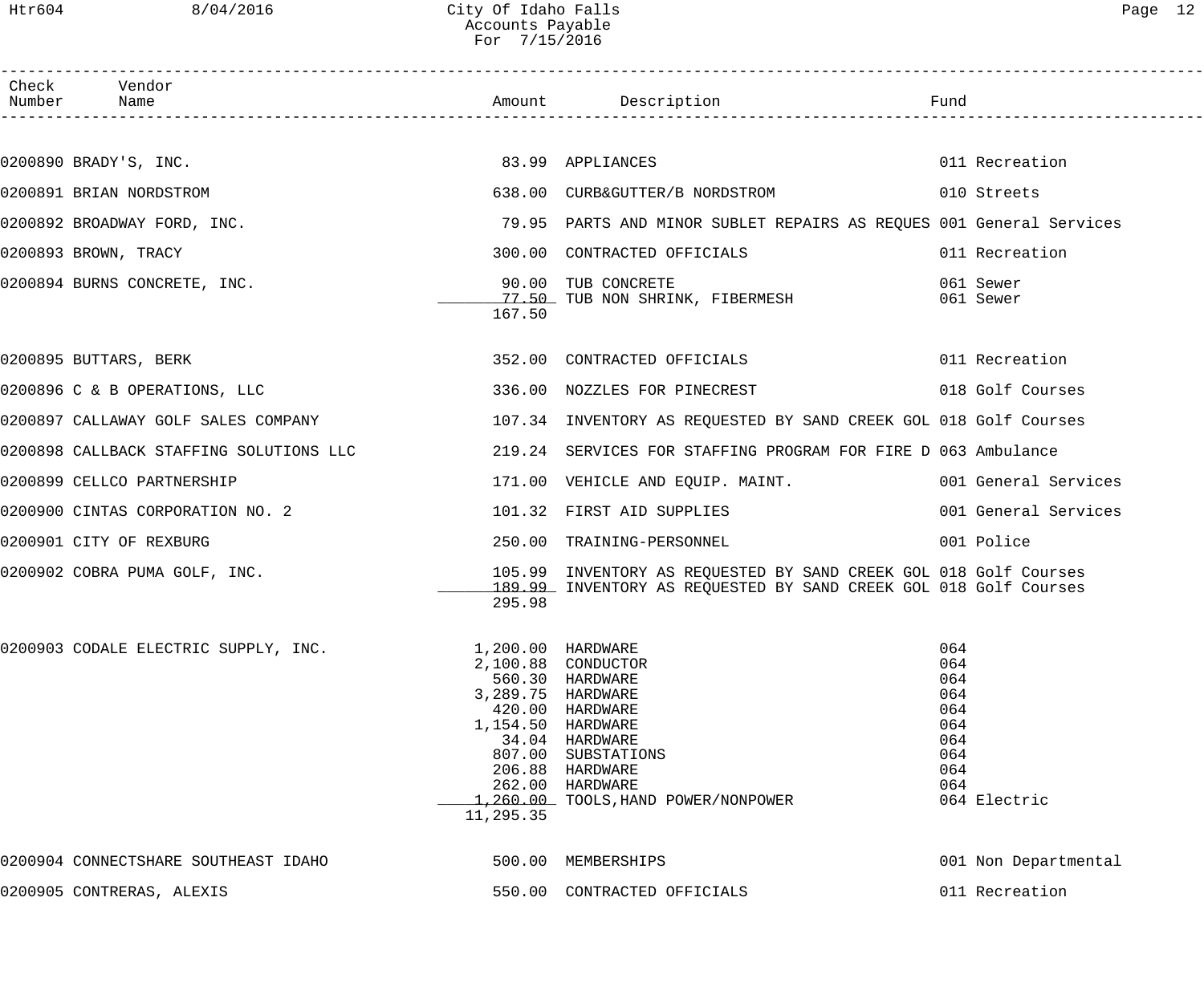------------------------------------------------------------------------------------------------------------------------------------

| Check<br>Number         | Vendor<br>Name                      |                            | Amount Description                                                                                                                                                                                               | Fund                                                                         |
|-------------------------|-------------------------------------|----------------------------|------------------------------------------------------------------------------------------------------------------------------------------------------------------------------------------------------------------|------------------------------------------------------------------------------|
|                         |                                     | 7,095.50                   | 0200906 CROP PRODUCTION SERVICES (208.00 FERTILIZER/SOIL CONDITION ) 018 Golf Courses<br>5,340.00 FERTILIZER/SOIL CONDITION (18 Golf Courses<br>1 E47 EQ INSECTICIDES<br>1,547.50 INSECTICIDES                   | 061 Sewer                                                                    |
| 0200907 CRSA            |                                     |                            | 2,720.00 CONSTRUCTION JOB/CONTRACT                                                                                                                                                                               | 001 Fire                                                                     |
|                         | 0200908 CURTIS, BENJAMIN            |                            | 132.00 CONTRACTED OFFICIALS                                                                                                                                                                                      | 011 Recreation                                                               |
| 0200909 DATAMARS, INC.  |                                     |                            | 48.07 BATTERY CHARGER FOR MICRO                                                                                                                                                                                  | 001 Police                                                                   |
|                         |                                     |                            | 0200910 DAVEY TREE SURGERY COMPANY 31,521.94 CONSTRUCTION JOB/CONTRACT                                                                                                                                           | 064 Electric                                                                 |
| 0200911 DAWSON, JAKE    |                                     |                            | 368.00 CONTRACTED OFFICIALS                                                                                                                                                                                      | 011 Recreation                                                               |
|                         | 0200912 DELTA AIR LINES, INC.       | $462.83$ ANIMALS<br>633.89 | 171.06 ANIMALS                                                                                                                                                                                                   | 001 Parks<br>001 Parks                                                       |
|                         |                                     |                            | 0200913 DEVELOPMENT WORKSHOP, INC. 6,380.00 JANITORIAL SERVICES FOR CITY BUILDINGS 001 General Services                                                                                                          |                                                                              |
|                         | 0200914 DOMINO'S PIZZA - DBA        |                            | 161.95 PIZZA AND DELIVERY CHARGES FOR BIRTHDAY 011 Recreation                                                                                                                                                    |                                                                              |
| 0200915 DONNA BRIDGES   |                                     | 616.00                     | CURB&GUTTER/DONNA BRIDGES                                                                                                                                                                                        | 010 Streets                                                                  |
| 0200916 DYNA SYSTEMS    |                                     | 995.95                     | 142.68 HARDWARE MISCELLANEOUS<br>213.06 HARDWARE MISCELLANEOUS<br>238.07 HARDWARE MISCELLANEOUS<br>202.90 HARDWARE MISCELLANEOUS<br>199.24 HARDWARE MISCELLANEOUS                                                | 064 Electric<br>064 Electric<br>064 Electric<br>064 Electric<br>064 Electric |
|                         | 0200917 EAGLE ROCK NURSERY          |                            | 333.64 FLOWERS FOR PINECREST                                                                                                                                                                                     | 018 Golf Courses                                                             |
|                         | 0200918 EAGLE ROCK SPECIALTIES, LLC | 4,471.64                   | 200.00 FREIGHT<br>4, 271, 64 WASTE WATER TREATMENT                                                                                                                                                               | 061 Sewer<br>061 Sewer                                                       |
|                         | 0200919 ELIZABETH STUART            |                            | 583.00 CURB&GUTTER/E STUART                                                                                                                                                                                      | 010 Streets                                                                  |
| 0200920 ELKINS, MICHAEL |                                     |                            | 638.00 CONTRACTED OFFICIALS                                                                                                                                                                                      | 011 Recreation                                                               |
| 0200921 ERIC DAY        |                                     |                            | 671.00 CURB&GUTTER/ERIC DAY                                                                                                                                                                                      | 010 Streets                                                                  |
|                         | 0200922 EVCO HOUSE OF HOSE - IDAHO  |                            | 29.28 PARTS AS REQUESTED BY CITY OF IDAHO FALL 001 General Services<br>17.69 PARTS AS REQUESTED BY CITY OF IDAHO FALL 001 General Services<br>6.38 PARTS AS REQUESTED BY CITY OF IDAHO FALL 001 General Services |                                                                              |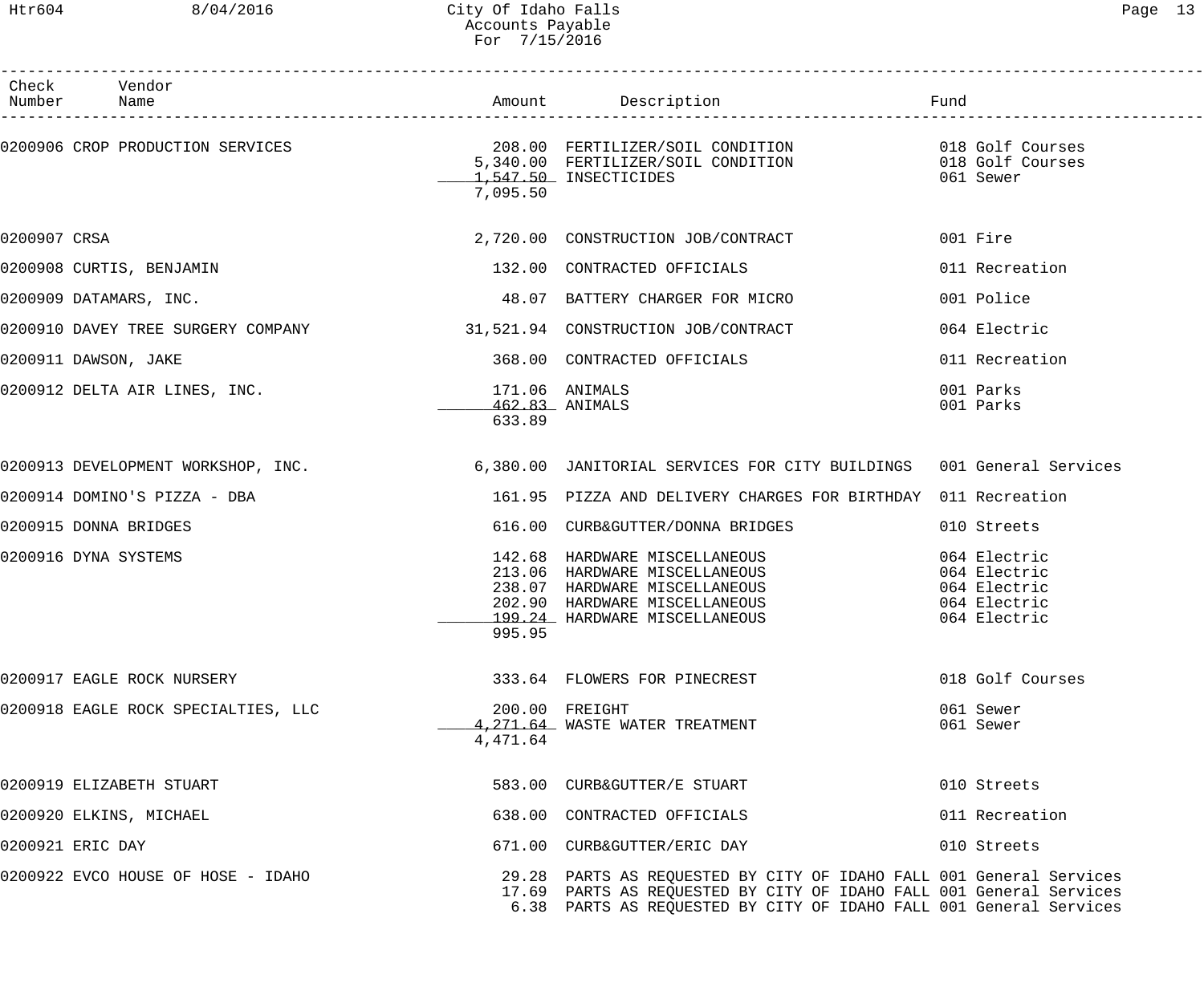### Htr604 8/04/2016 City Of Idaho Falls Page 14 Accounts Payable For 7/15/2016

| Number | Check Vendor<br>Name                                                                  |        | Amount Description                                                                                                                                                                                                                                                                                                                                                                                                                                                                                            | Fund                                                                         |
|--------|---------------------------------------------------------------------------------------|--------|---------------------------------------------------------------------------------------------------------------------------------------------------------------------------------------------------------------------------------------------------------------------------------------------------------------------------------------------------------------------------------------------------------------------------------------------------------------------------------------------------------------|------------------------------------------------------------------------------|
|        |                                                                                       | 53.35  |                                                                                                                                                                                                                                                                                                                                                                                                                                                                                                               |                                                                              |
|        | 0200923 FALLS PLUMBING SUPPLY, INC. 412.00 ROTOR SPORTS & BRASS IMPA 018 Golf Courses | 509.00 | 97.00 HILTI BITS                                                                                                                                                                                                                                                                                                                                                                                                                                                                                              | 064 Electric                                                                 |
|        | 0200924 FARRER, TOM                                                                   |        | 153.00 CONTRACTED OFFICIALS                                                                                                                                                                                                                                                                                                                                                                                                                                                                                   | 011 Recreation                                                               |
|        | 0200925 FARWEST LINE SPECIALTIES                                                      | 728.00 | 570.00 HARDWARE MISCELLANEOUS<br>26.00 HARDWARE MISCELLANEOUS<br>26.00 HARDWARE MISCELLANEOUS<br>132.00 TOOLS, HAND POWER/NONPOWER                                                                                                                                                                                                                                                                                                                                                                            | 064 Electric<br>064 Electric<br>064 Electric                                 |
|        | 0200926 FERGUSON ENTERPRISES, INC.                                                    | 633.28 | 20.00 MISCELLANEOUS PLUMBING SUPPLIES FOR BLDG 001 General Services<br>22.83 MISCELLANEOUS PLUMBING SUPPLIES FOR BLDG 001 General Services<br>67.48 MISCELLANEOUS PLUMBING SUPPLIES FOR BLDG 001 General Services<br>1.95 MISCELLANEOUS PLUMBING SUPPLIES FOR BLDG 001 General Services<br>465.54 MISCELLANEOUS PLUMBING SUPPLIES FOR BLDG 001 General Services<br>38.49 MISCELLANEOUS PLUMBING SUPPLIES FOR BLDG 001 General Services<br>16.99 MISCELLANEOUS PLUMBING SUPPLIES FOR BLDG 001 General Services |                                                                              |
|        | 0200927 FIRST RESPONDERS                                                              | 136.20 | 5.00 ALTERATIONS AND/OR EMBROIDERY TO POLICE 001 Police<br>36.00 ALTERATIONS AND/OR EMBROIDERY TO POLICE 001 Police<br>38.20 ALTERATIONS AND/OR EMBROIDERY TO POLICE 001 Police<br>4.00 ALTERATIONS AND/OR EMBROIDERY TO POLICE 001 Police<br>17.40 ALTERATIONS AND/OR EMBROIDERY TO POLICE 001 Police<br>17.80 ALTERATIONS AND/OR EMBROIDERY TO POLICE 001 Police<br>17.80 ALTERATIONS AND/OR EMBROIDERY TO POLICE 001 Police                                                                                |                                                                              |
|        | 0200928 FISHER'S TECHNOLOGY                                                           | 350.63 | 59.75 MAINTENANCE CONTRACT-EO<br>72.72 MAINTENANCE CONTRACT-EO<br>72.72 MAINTENANCE CONTRACT-EO<br>29.09 MAINTENANCE CONTRACT-EO<br>116.35 MAINTENANCE CONTRACT-EQ                                                                                                                                                                                                                                                                                                                                            | 064 Electric<br>064 Electric<br>064 Electric<br>064 Electric<br>064 Electric |
|        | 0200929 FLEETPRIDE, INC.                                                              | 125.79 | 4.57 PARTS AS REQUESTED BY CITY OF IDAHO FALL 001 General Services<br>103.32 PARTS AS REQUESTED BY CITY OF IDAHO FALL 001 General Services<br>7.16 PARTS AS REQUESTED BY CITY OF IDAHO FALL 001 General Services<br>10.74 PARTS AS REQUESTED BY CITY OF IDAHO FALL 001 General Services                                                                                                                                                                                                                       |                                                                              |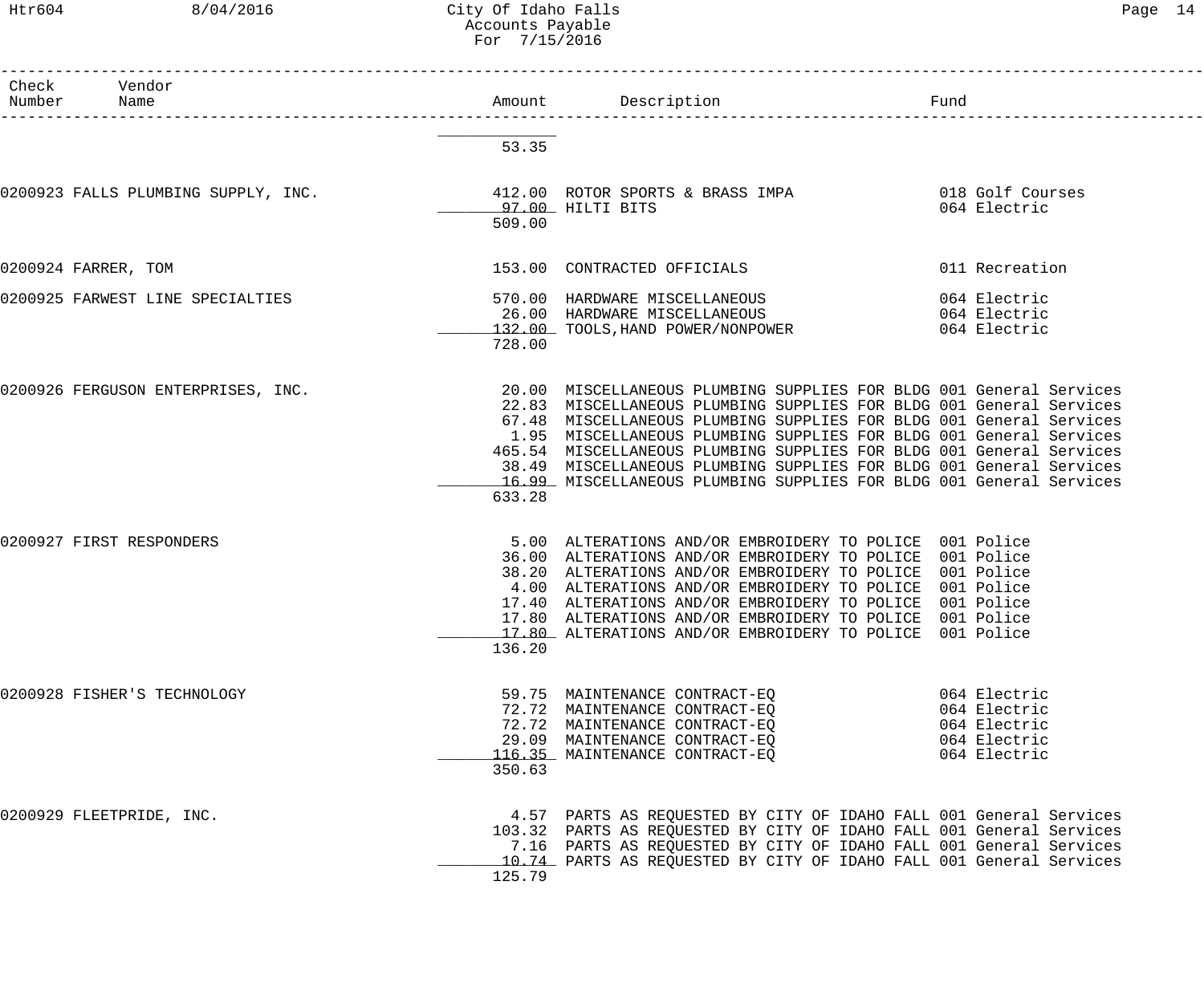# Htr604 8/04/2016 City Of Idaho Falls Page 15 Accounts Payable For 7/15/2016

| Check Vendor<br>Number Name                                                                           |                                                  |                                                                                                                                                                                                                                                                                               | Fund                            |                                  |
|-------------------------------------------------------------------------------------------------------|--------------------------------------------------|-----------------------------------------------------------------------------------------------------------------------------------------------------------------------------------------------------------------------------------------------------------------------------------------------|---------------------------------|----------------------------------|
| 0200930 FOUR SEASONS VENTURES, LLC 671.00 CURB&GUTTER/JACK MEIKLE 6010 Streets                        |                                                  |                                                                                                                                                                                                                                                                                               |                                 |                                  |
| 0200931 FREIGHTLINER OF UTAH THE SERIE SERIES AS REQUESTED BY CITY OF IDAHO FALL 001 General Services | 158.00                                           | 138.31- PARTS AS REQUESTED BY CITY OF IDAHO FALL 001 General Services<br>70.17- PARTS AS REQUESTED BY CITY OF IDAHO FALL 001 General Services<br>99.75- PARTS AS REQUESTED BY CITY OF IDAHO FALL 001 General Services<br>461.54 PARTS AS REQUESTED BY CITY OF IDAHO FALL 001 General Services |                                 |                                  |
| 0200932 GALE, MASON                                                                                   |                                                  | 66.00 CONTRACTED OFFICIALS                                                                                                                                                                                                                                                                    |                                 | 011 Recreation                   |
| 0200933 GAYLEN DENNING                                                                                |                                                  | 77.22 MILEAGE CLAIM/JUNE 2016                                                                                                                                                                                                                                                                 |                                 | 018 Golf Courses                 |
| 0200934 GAYLORD BROTHERS, INC.                                                                        |                                                  | 55.59 MISCELLANEOUS PRODUCTS                                                                                                                                                                                                                                                                  |                                 | 012 Library                      |
| 0200935 GENERAL PACIFIC, INC.                                                                         | 1,374.00 METERS<br>1,539.00 HARDWARE<br>7,206.60 | 834.00 HARDWARE<br>449.00 CONDUCTOR<br>3,010.60 HARDWARE                                                                                                                                                                                                                                      | 064<br>064<br>064<br>064<br>064 |                                  |
| 0200936 GOVERNMENTJOBS.COM, INC.                                                                      |                                                  | 5,860.00 MEMBERSHIPS                                                                                                                                                                                                                                                                          |                                 | 001 Human Resources              |
| 0200937 GREEN, KERRY                                                                                  |                                                  | 950.00 CONTRACTED OFFICIALS                                                                                                                                                                                                                                                                   |                                 | 011 Recreation                   |
| 0200938 GRIMES HORTICULTURE, INC. 2000 100 MISCELLANEOUS PLANTS, PLUGS AND SEEDS AS 001 Parks         | 2,977.98                                         | 1,461.85 MISCELLANEOUS PLANTS, PLUGS AND SEEDS AS 001 Parks<br>1,161.11 MISCELLANEOUS PLANTS, PLUGS AND SEEDS AS 001 Parks<br>401.18 MISCELLANEOUS PLANTS, PLUGS AND SEEDS AS 001 Parks<br>346.16- MISCELLANEOUS PLANTS, PLUGS AND SEEDS AS 001 Parks                                         |                                 |                                  |
| 0200939 HARRIS COMPUTER CORPORATION                                                                   | 65,000.00                                        | 20,000.00 COMPUTERS, DP/WORD PROC.<br>25,000.00 COMPUTERS, DP/WORD PROC.<br>20,000.00 COMPUTERS, DP/WORD PROC.                                                                                                                                                                                |                                 | 014 Merf<br>014 Merf<br>014 Merf |
| 0200940 HARRIS PUBLISHING                                                                             | 1,075.00                                         | 100.00 ELEC/IF POWER<br>975.00 ELEC/IF POWER                                                                                                                                                                                                                                                  |                                 | 064 Electric<br>064 Electric     |
| 0200941 HEWLETT PACKARD COMPANY                                                                       |                                                  | 865.83 COMPUTERS, DP/WORD PROC.                                                                                                                                                                                                                                                               |                                 | 001 City Attorney                |
| 0200942 HILL'S PET NUTRITION SALES, INC                                                               |                                                  | 30.16 SHIPPING CHARGES FOR DONATED ANIMAL FOOD 001 Police                                                                                                                                                                                                                                     |                                 |                                  |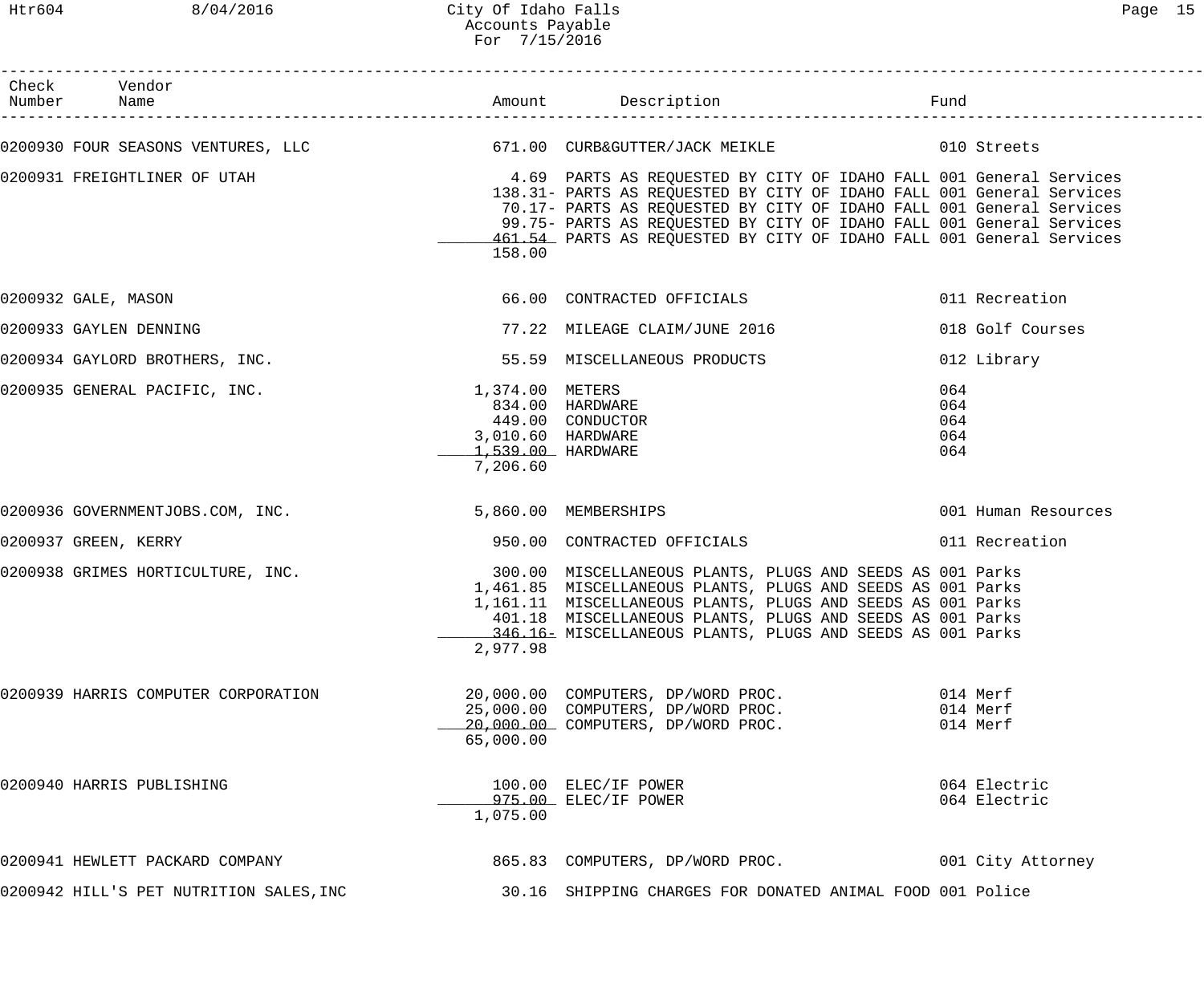# Htr604 8/04/2016 City Of Idaho Falls Page 16 Accounts Payable For 7/15/2016

| Check Vendor<br>Number Name                                          |        |                                                                                                                                                                                                                                                                                                                                                                                                        |                                                                                                                                              |
|----------------------------------------------------------------------|--------|--------------------------------------------------------------------------------------------------------------------------------------------------------------------------------------------------------------------------------------------------------------------------------------------------------------------------------------------------------------------------------------------------------|----------------------------------------------------------------------------------------------------------------------------------------------|
|                                                                      | 796.02 | 0200943 HIRNING TRUCK CENTER THE SERVICE STARTS AND MINOR SUBLET REPAIRS AS REQUES 001 General Services<br>14.50 PARTS AND MINOR SUBLET REPAIRS AS REQUES 001 General Services<br>100.00- PARTS AND MINOR SUBLET REPAIRS AS REQUES 001 General Services<br>751.39 PARTS AND MINOR SUBLET REPAIRS AS REQUES 001 General Services<br>19.00 PARTS AND MINOR SUBLET REPAIRS AS REQUES 001 General Services |                                                                                                                                              |
|                                                                      |        | 0200944 HOLDEN, KIDWELL, HAHN & CRAPO $1,280.00$ PROFESSIONAL/PERSONAL SRV 061 Water                                                                                                                                                                                                                                                                                                                   |                                                                                                                                              |
| 0200945 HOME DEPOT                                                   | 547.15 | 3.96 VINYLE LETTERS BLACK AND<br>89.85 RAKE 5 EA@ 17.97<br>199.00 CHOP SAW DEWALT 14" 15A H<br>53.92 OIL STAIN BEHR<br>101.94 OIL STAIN BEHR<br>98.48 BROOM, BLEACH, FLOOR SQUE                                                                                                                                                                                                                        | 001 Cemeteries<br>001 Cemeteries<br>001 Parks<br>001 Parks<br>001 Parks<br>001 Parks                                                         |
| 0200946 HOMER, RANDY                                                 |        | 625.00 CONTRACTED OFFICIALS                                                                                                                                                                                                                                                                                                                                                                            | 011 Recreation                                                                                                                               |
| 0200947 HORSLEY, CHRIS                                               |        | 238.00 CONTRACTED OFFICIALS                                                                                                                                                                                                                                                                                                                                                                            | 011 Recreation                                                                                                                               |
| 0200948 HUNT DESIGN                                                  |        | 1,425.00 PROFESSIONAL/PERSONAL SRV                                                                                                                                                                                                                                                                                                                                                                     | 064 Electric                                                                                                                                 |
| 0200949 HUNZEKER, HEATHER                                            |        | 494.00 CONTRACTED OFFICIALS                                                                                                                                                                                                                                                                                                                                                                            | 011 Recreation                                                                                                                               |
| 0200950 IDAHO DIV. OF BUILDING SAFETY 125.00 MAINTENANCE CONTRACT-EQ | 625.00 | 100.00 MAINTENANCE CONTRACT-EQ<br>100.00 MAINTENANCE CONTRACT-EQ<br>100.00 MAINTENANCE CONTRACT-EQ<br>100.00 MAINTENANCE CONTRACT-EQ<br>100.00 MAINTENANCE CONTRACT-EQ<br>100.00 MAINTENANCE CONTRACT-EQ                                                                                                                                                                                               | 001 General Services<br>001 General Services<br>001 General Services<br>001 General Services<br>001 General Services<br>001 General Services |
| 0200951 IDAHO FALLS CIVITAN CLUB                                     |        | 175.00 PROMOTION ITEMS                                                                                                                                                                                                                                                                                                                                                                                 | 001 Parks                                                                                                                                    |
| 0200952 IDAHO HUMANITIES COUNCIL                                     |        | 100.00 PROFESSIONAL/PERSONAL SRV                                                                                                                                                                                                                                                                                                                                                                       | 012 Library                                                                                                                                  |
| 0200953 INTELLICORP RECORDS, INC.                                    |        | 328.46 BACKGROUND CHECKS - VOLUNTEERS FOR SPORT 011 Recreation                                                                                                                                                                                                                                                                                                                                         |                                                                                                                                              |
| 0200954 JC GOLF ACCESSORIES                                          |        | 468.38 INVENTORY AS REQUESTED BY SAGE LAKES GOL 018 Golf Courses                                                                                                                                                                                                                                                                                                                                       |                                                                                                                                              |
| 0200955 JENNIFER MCCULLOCH                                           |        | 616.00 CURB&GUTTER/J MCCULLOCH                                                                                                                                                                                                                                                                                                                                                                         | 010 Streets                                                                                                                                  |
| 0200956 JOHN AND MARY LUND                                           |        | 638.00 CURB&GUTTER/JOHN LUND                                                                                                                                                                                                                                                                                                                                                                           | 010 Streets                                                                                                                                  |
| 0200957 KERI BRASHIER                                                |        | 627.00 CURB&GUTTER/KERI BRASHIER                                                                                                                                                                                                                                                                                                                                                                       | 010 Streets                                                                                                                                  |
| 0200958 KEY-LINE AUTOMOTIVE WAREHOUSE                                |        | 2.15 PARTS AS REQUESTED BY CITY OF IDAHO FALL 001 General Services                                                                                                                                                                                                                                                                                                                                     |                                                                                                                                              |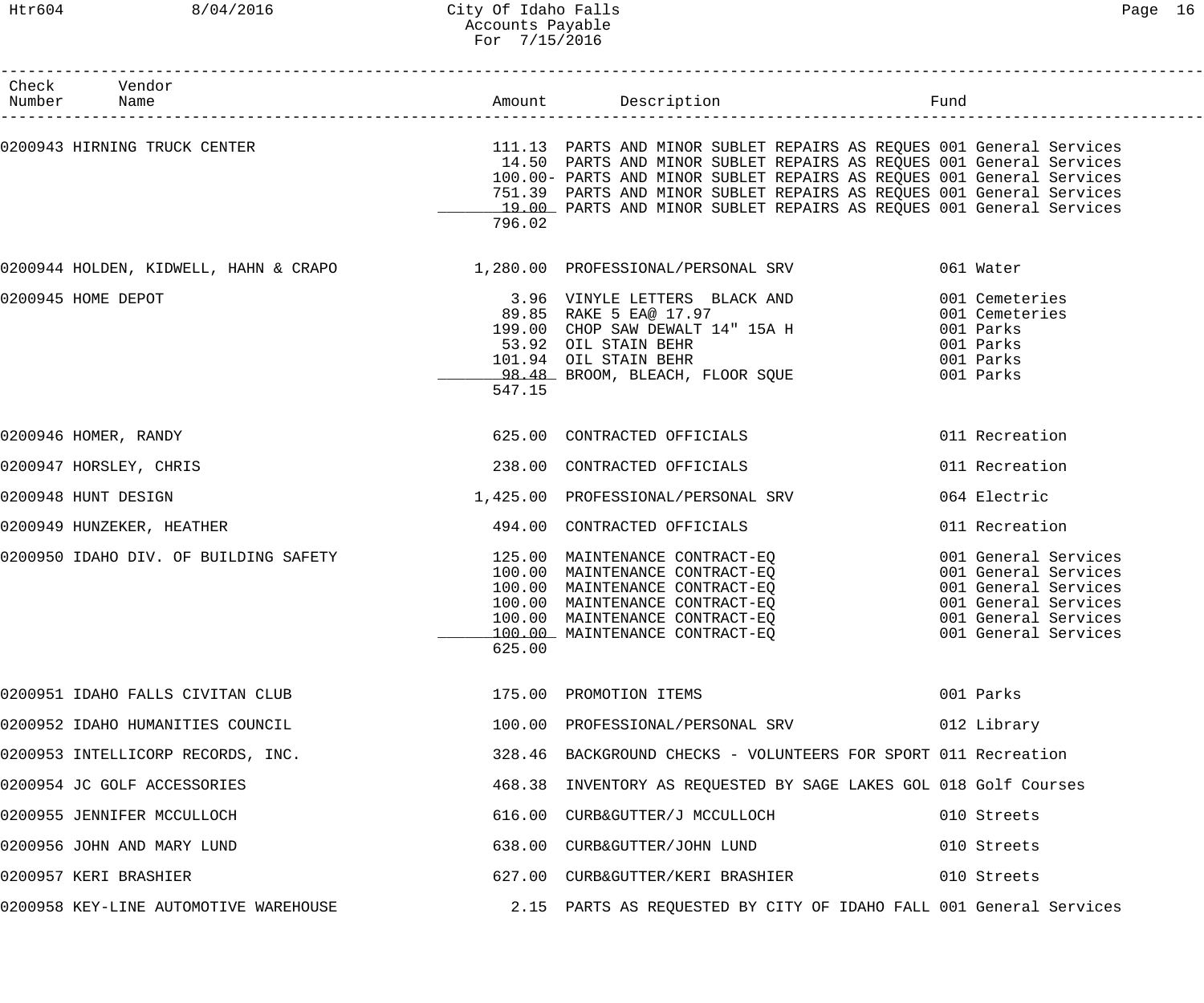# Htr604 8/04/2016 City Of Idaho Falls Page 17 Accounts Payable For 7/15/2016

| Check Vendor<br>Number Name                                                 |            |                                                                                                                                                                                                                                                                                                                                                                                                                                                                                                                                                                                                                                                                                                                                                                                                                                                                                  |                        |
|-----------------------------------------------------------------------------|------------|----------------------------------------------------------------------------------------------------------------------------------------------------------------------------------------------------------------------------------------------------------------------------------------------------------------------------------------------------------------------------------------------------------------------------------------------------------------------------------------------------------------------------------------------------------------------------------------------------------------------------------------------------------------------------------------------------------------------------------------------------------------------------------------------------------------------------------------------------------------------------------|------------------------|
|                                                                             | 751.49     | 10.93 PARTS AS REQUESTED BY CITY OF IDAHO FALL 001 General Services<br>708.93 PARTS AS REQUESTED BY CITY OF IDAHO FALL 001 General Services<br>137.62- PARTS AS REQUESTED BY CITY OF IDAHO FALL 001 General Services<br>21.50 PARTS AS REQUESTED BY CITY OF IDAHO FALL 001 General Services<br>2.60 PARTS AS REQUESTED BY CITY OF IDAHO FALL 001 General Services<br>137.62 PARTS AS REQUESTED BY CITY OF IDAHO FALL 001 General Services<br>5.37 PARTS AS REQUESTED BY CITY OF IDAHO FALL 001 General Services<br>7.00 PARTS AS REQUESTED BY CITY OF IDAHO FALL 001 General Services<br>69.00 PARTS AS REQUESTED BY CITY OF IDAHO FALL 001 General Services<br>20.58 PARTS AS REQUESTED BY CITY OF IDAHO FALL 001 General Services<br>5.58 PARTS AS REQUESTED BY CITY OF IDAHO FALL 001 General Services<br>11.52 PARTS AS REQUESTED BY CITY OF IDAHO FALL 001 General Services |                        |
|                                                                             | 134,665.74 | 0200959 KNIFE RIVER CORPORATION-NORTHWEST 78,228.13 CONSTRUCTION JOB/CONTRACT 610 Streets<br>55,697.98 CONSTRUCTION JOB/CONTRACT 65,697.98 CONSTRUCTION OF CONTRACT<br>139.63 CONSTRUCTION JOB/CONTRACT 061 Sewer                                                                                                                                                                                                                                                                                                                                                                                                                                                                                                                                                                                                                                                                |                        |
|                                                                             |            | 0200960 LEXIS NEXIS RISK DATA MANAGEMENT                    50.00  ADVANCE PEOPLE LOCATOR SERVICES FOR POLI 001 Police                                                                                                                                                                                                                                                                                                                                                                                                                                                                                                                                                                                                                                                                                                                                                           |                        |
| 0200961 LOHSE, TIM J.                                                       |            | 250.00 ATTENDANT FOR PINECREST CLUBHOUSE 018 Golf Courses                                                                                                                                                                                                                                                                                                                                                                                                                                                                                                                                                                                                                                                                                                                                                                                                                        |                        |
|                                                                             |            | 0200962 MAGIC VALLEY LABS, INC.                            943.00  LAB ANALYSIS AS REQUESTED BY SEWER DIVIS 061 Sewer                                                                                                                                                                                                                                                                                                                                                                                                                                                                                                                                                                                                                                                                                                                                                            |                        |
| 0200963 MANN MADE DESIGN AND PRINTING THE MANUSIC MANN MADE OF AND PRINTING |            |                                                                                                                                                                                                                                                                                                                                                                                                                                                                                                                                                                                                                                                                                                                                                                                                                                                                                  | 011 Recreation         |
| 0200964 MARIANI, ROBERT                                                     |            | 175.00 CONTRACTED OFFICIALS                                                                                                                                                                                                                                                                                                                                                                                                                                                                                                                                                                                                                                                                                                                                                                                                                                                      | 011 Recreation         |
| 0200965 MIKE SCADDEN                                                        |            | 320.00 REIMBURSE SCHOOL                                                                                                                                                                                                                                                                                                                                                                                                                                                                                                                                                                                                                                                                                                                                                                                                                                                          | 001 Fire               |
| 0200966 MIKE'S PHARMACY                                                     |            | 1,512.00 PURCHASE OF DRUGS AND SUPPLIES FOR CITY 063 Ambulance                                                                                                                                                                                                                                                                                                                                                                                                                                                                                                                                                                                                                                                                                                                                                                                                                   |                        |
| 0200967 MISKIN, KAYLEN                                                      |            | 150.00 CONTRACTED OFFICIALS                                                                                                                                                                                                                                                                                                                                                                                                                                                                                                                                                                                                                                                                                                                                                                                                                                                      | 011 Recreation         |
| 0200968 MIZUNO USA, INC.                                                    |            | 1,279.96 INVENTORY AS REQUESTED BY SAND CREEK GOL 018 Golf Courses                                                                                                                                                                                                                                                                                                                                                                                                                                                                                                                                                                                                                                                                                                                                                                                                               |                        |
| 0200969 MOUNTAIN FRESH WATER CO. INC.                                       | 20.00      | 10.00 MISCELLANEOUS PRODUCTS<br>10.00 MISCELLANEOUS PRODUCTS                                                                                                                                                                                                                                                                                                                                                                                                                                                                                                                                                                                                                                                                                                                                                                                                                     | 001 Mayor<br>001 Mayor |
| 0200970 MOUNTAIN RIVER VET HOSPITAL                                         |            | 515.00 SPAY/NEUTER/RABIES SERV                                                                                                                                                                                                                                                                                                                                                                                                                                                                                                                                                                                                                                                                                                                                                                                                                                                   | 001                    |
| 0200971 MOUNTAIN VALLEY FLOOR MATS LLC                                      | 48.80      | 18.40 LAUNDRY SERVICE/MATS FOR STREET DEPARTME 010 Streets<br>30.40 FLOOR MAT SERVICE FOR THE AQUATIC CENTER 011 Recreation                                                                                                                                                                                                                                                                                                                                                                                                                                                                                                                                                                                                                                                                                                                                                      |                        |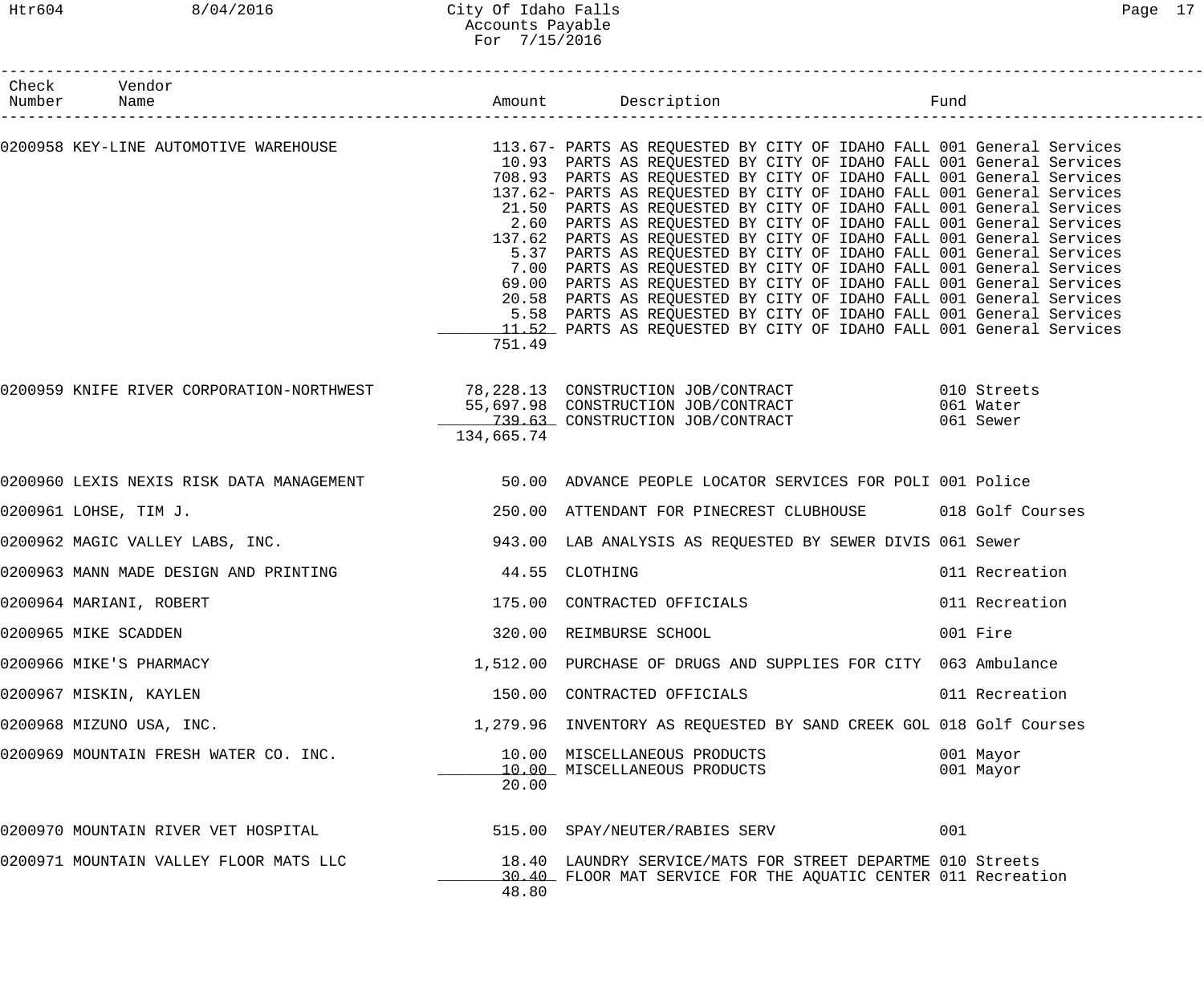### Htr604 8/04/2016 City Of Idaho Falls Page 18 Accounts Payable For 7/15/2016

| Check Vendor<br>Number Name |                                                                                                       |                                           |                                                                                                                                                                                                                                                                                                                                                                                                                                                                                                                                                                                                                                                                                                                                                                                                                                                                                                                                                                                                                                                                                                                                                                              |                         |  |
|-----------------------------|-------------------------------------------------------------------------------------------------------|-------------------------------------------|------------------------------------------------------------------------------------------------------------------------------------------------------------------------------------------------------------------------------------------------------------------------------------------------------------------------------------------------------------------------------------------------------------------------------------------------------------------------------------------------------------------------------------------------------------------------------------------------------------------------------------------------------------------------------------------------------------------------------------------------------------------------------------------------------------------------------------------------------------------------------------------------------------------------------------------------------------------------------------------------------------------------------------------------------------------------------------------------------------------------------------------------------------------------------|-------------------------|--|
|                             |                                                                                                       |                                           |                                                                                                                                                                                                                                                                                                                                                                                                                                                                                                                                                                                                                                                                                                                                                                                                                                                                                                                                                                                                                                                                                                                                                                              |                         |  |
|                             | 0200972 MWI VETERINARY SUPPLY COMPANY 1999 102.21 VACCINES FOR IDAHO FALLS SHELTER ANIMALS 001 Police |                                           |                                                                                                                                                                                                                                                                                                                                                                                                                                                                                                                                                                                                                                                                                                                                                                                                                                                                                                                                                                                                                                                                                                                                                                              |                         |  |
|                             | 0200973 NAPA AUTO PARTS                                                                               | 743.07                                    | 8.07 PARTS AS REQUESTED BY CITY OF IDAHO FALL 001 General Services<br>8.07- PARTS AS REQUESTED BY CITY OF IDAHO FALL 001 General Services<br>10.67- PARTS AS REQUESTED BY CITY OF IDAHO FALL 001 General Services<br>7.49 PARTS AS REQUESTED BY CITY OF IDAHO FALL 001 General Services<br>209.08 PARTS AS REQUESTED BY CITY OF IDAHO FALL 001 General Services<br>76.99 PARTS AS REQUESTED BY CITY OF IDAHO FALL 001 General Services<br>37.78 PARTS AS REQUESTED BY CITY OF IDAHO FALL 001 General Services<br>4.29 PARTS AS REQUESTED BY CITY OF IDAHO FALL 001 General Services<br>7.29 PARTS AS REQUESTED BY CITY OF IDAHO FALL 001 General Services<br>129.00 PARTS AS REQUESTED BY CITY OF IDAHO FALL 001 General Services<br>36.08 PARTS AS REQUESTED BY CITY OF IDAHO FALL 001 General Services<br>215.00 PARTS AS REQUESTED BY CITY OF IDAHO FALL 001 General Services<br>14.16- PARTS AS REQUESTED BY CITY OF IDAHO FALL 001 General Services<br>7.29 PARTS AS REQUESTED BY CITY OF IDAHO FALL 001 General Services<br>19.10 PARTS AS REQUESTED BY CITY OF IDAHO FALL 001 General Services<br>18.51 PARTS AS REQUESTED BY CITY OF IDAHO FALL 001 General Services |                         |  |
| 0200974 NIELSON, KEN        |                                                                                                       |                                           | 204.00 CONTRACTED OFFICIALS 6011 Recreation                                                                                                                                                                                                                                                                                                                                                                                                                                                                                                                                                                                                                                                                                                                                                                                                                                                                                                                                                                                                                                                                                                                                  |                         |  |
|                             | 0200975 NORTHGATE VETERINARY HOSPITAL                                                                 | 64.00<br>15.00<br>6.00<br>55.00<br>635.00 | 415.00 SPAY/NEUTER/RABIES SERV<br>22.00 SPAY AND NEUTER SERVICES FOR THE ANIMAL 001 Police<br>SPAY AND NEUTER SERVICES FOR THE ANIMAL 001 Police<br>SPAY AND NEUTER SERVICES FOR THE ANIMAL 001 Police<br>SPAY AND NEUTER SERVICES FOR THE ANIMAL 001 Police<br>SPAY AND NEUTER SERVICES FOR THE ANIMAL 001 Police<br>58.00 SPAY AND NEUTER SERVICES FOR THE ANIMAL 001 Police                                                                                                                                                                                                                                                                                                                                                                                                                                                                                                                                                                                                                                                                                                                                                                                               | 001                     |  |
|                             | 0200976 OVIVO USA, LLC                                                                                |                                           | 930.36 WASTE WATER TREATMENT                                                                                                                                                                                                                                                                                                                                                                                                                                                                                                                                                                                                                                                                                                                                                                                                                                                                                                                                                                                                                                                                                                                                                 | 061 Sewer               |  |
|                             | 0200977 PADDILA, PERCY                                                                                |                                           | 300.00 CONTRACTED OFFICIALS                                                                                                                                                                                                                                                                                                                                                                                                                                                                                                                                                                                                                                                                                                                                                                                                                                                                                                                                                                                                                                                                                                                                                  | 011 Recreation          |  |
| 0200978 PATTI REINES        |                                                                                                       |                                           | 108.00 REIMBURSE BOOKS                                                                                                                                                                                                                                                                                                                                                                                                                                                                                                                                                                                                                                                                                                                                                                                                                                                                                                                                                                                                                                                                                                                                                       | 001 Planning & Building |  |
|                             | 0200979 PEST CONTROL SERVICES, INC.                                                                   | 147.50                                    | 95.00 PEST CONTROL SERVICE AS REQUESTED BY BLD 001 General Services<br>52.50 MONTHLY PEST CONTROL SERVICES FOR AQUATI 011 Recreation                                                                                                                                                                                                                                                                                                                                                                                                                                                                                                                                                                                                                                                                                                                                                                                                                                                                                                                                                                                                                                         |                         |  |
|                             | 0200980 PINCOCK, TYLER                                                                                |                                           | 259.00 CONTRACTED OFFICIALS                                                                                                                                                                                                                                                                                                                                                                                                                                                                                                                                                                                                                                                                                                                                                                                                                                                                                                                                                                                                                                                                                                                                                  | 011 Recreation          |  |
|                             | 0200981 PING GOLF COMPANY, INC.                                                                       | 82.21                                     | 37.70 INVENTORY AS REQUESTED BY SAND CREEK GOL 018 Golf Courses<br>44.51 INVENTORY AS REQUESTED BY SAND CREEK GOL 018 Golf Courses                                                                                                                                                                                                                                                                                                                                                                                                                                                                                                                                                                                                                                                                                                                                                                                                                                                                                                                                                                                                                                           |                         |  |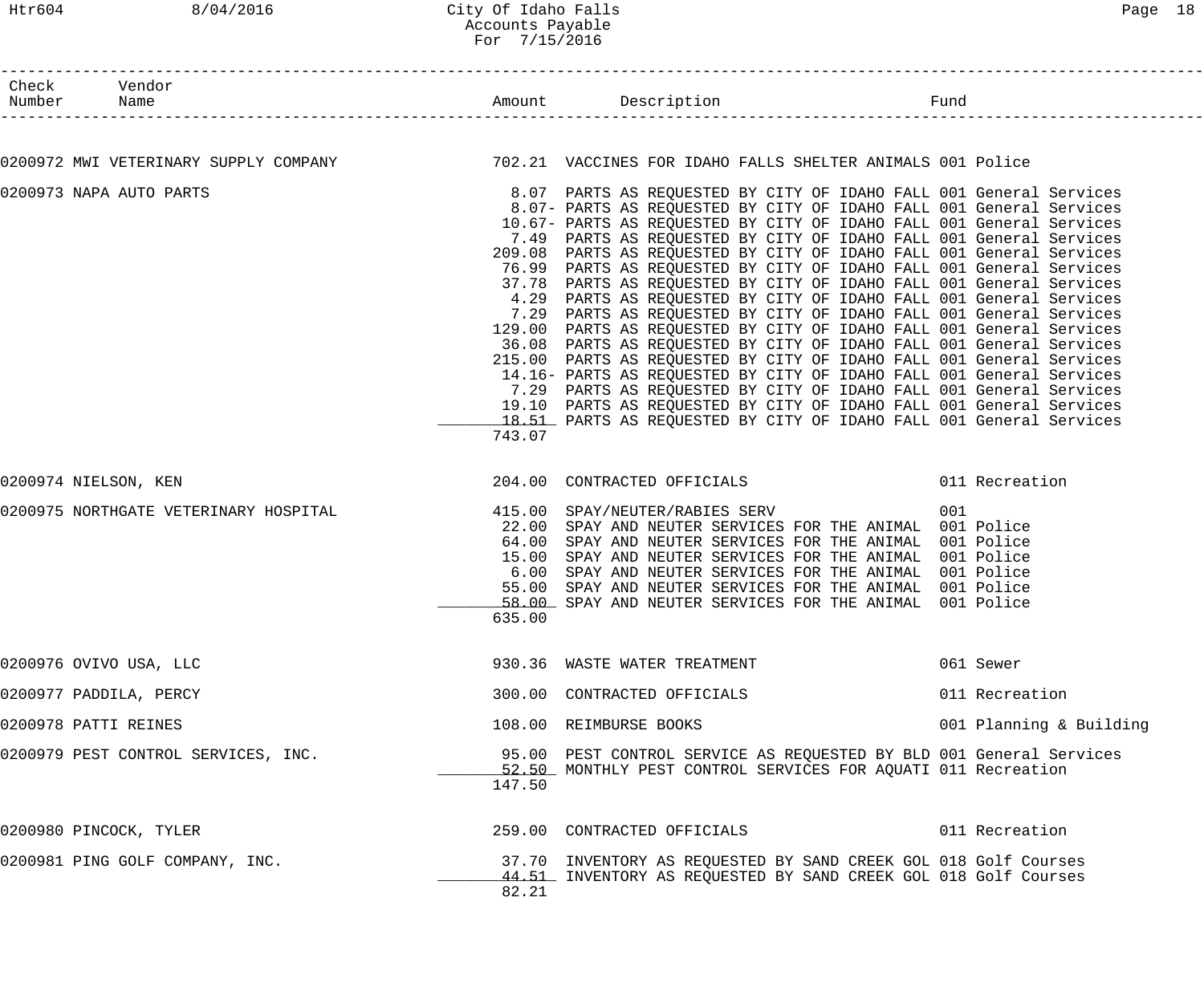### Htr604 8/04/2016 City Of Idaho Falls Page 19 Accounts Payable For 7/15/2016

| Check Vendor<br>Number | Name                           | Amount Description |                                                                                                                                                                                                                                                                                                                                                                                                                                                                                                                                                                                                                                                                                                                                                                                                                                                                                                                                                                                             | Fund                                                                                                                                                                                                                                                                                                                                |
|------------------------|--------------------------------|--------------------|---------------------------------------------------------------------------------------------------------------------------------------------------------------------------------------------------------------------------------------------------------------------------------------------------------------------------------------------------------------------------------------------------------------------------------------------------------------------------------------------------------------------------------------------------------------------------------------------------------------------------------------------------------------------------------------------------------------------------------------------------------------------------------------------------------------------------------------------------------------------------------------------------------------------------------------------------------------------------------------------|-------------------------------------------------------------------------------------------------------------------------------------------------------------------------------------------------------------------------------------------------------------------------------------------------------------------------------------|
|                        |                                |                    |                                                                                                                                                                                                                                                                                                                                                                                                                                                                                                                                                                                                                                                                                                                                                                                                                                                                                                                                                                                             |                                                                                                                                                                                                                                                                                                                                     |
|                        | 0200982 POST REGISTER, THE     | 3,872.49           | 153.91 LEGAL NOTICES/MARCH 2016<br>210.00 LEGAL NOTICES/MARCH 2016<br>210.00 LEGAL NOTICES/MARCH 2016<br>65.55 LEGAL NOTICES/MARCH 2016<br>263.34 LEGAL NOTICES/MARCH 2016<br>42.75 LEGAL NOTICES/MARCH 2016<br>206.67 LEGAL NOTICES/MARCH 2016<br>204.21 LEGAL NOTICES/MARCH 2016<br>223.89 LEGAL NOTICES/MARCH 2016<br><br>398.00 LEGAL NOTICES/ACCT #14783<br>1,200.00 LEGAL NOTICES/MARCH 2016                                                                                                                                                                                                                                                                                                                                                                                                                                                                                                                                                                                          | 001 Planning & Building<br>001 Planning & Building<br>001 Planning & Building<br>001 Police<br>001 Fire<br>001 Public Works Engineering<br>001 Public Works Engineering<br>001 Public Works Engineering<br>001 Public Works Engineering<br>001 Public Works Engineering<br>001 Public Works Engineering<br>001 Fire<br>064 Electric |
|                        | 0200983 PRECISION POWER, INC.  | 5,514.00           | 602.00 MAINTENANCE CONTRACT-EQ<br>608.00 MAINTENANCE CONTRACT-EQ<br>1,048.00 MAINTENANCE CONTRACT-EQ<br>655.00 MAINTENANCE CONTRACT-EQ<br>655.00 MAINTENANCE CONTRACT-EQ<br>875.00 MAINTENANCE CONTRACT-EQ<br>1,046.00 MAINTENANCE CONTRACT-EQ<br>680.00 MAINTENANCE CONTRACT-EQ                                                                                                                                                                                                                                                                                                                                                                                                                                                                                                                                                                                                                                                                                                            | 001 General Services<br>001 General Services<br>001 General Services<br>001 General Services<br>001 General Services<br>001 General Services<br>001 General Services                                                                                                                                                                |
|                        | 0200984 PRO-LINE FENCE COMPANY | 2,250.00 FENCING   |                                                                                                                                                                                                                                                                                                                                                                                                                                                                                                                                                                                                                                                                                                                                                                                                                                                                                                                                                                                             | 001 Cemeteries                                                                                                                                                                                                                                                                                                                      |
|                        | 0200985 PSI ENVIRONMENTAL      | 87.98              | 57.98 GARBAGE PICKUP FOR FIRE STATION #2<br>30.00 GARBAGE PICKUP FOR FIRE STATION #2                                                                                                                                                                                                                                                                                                                                                                                                                                                                                                                                                                                                                                                                                                                                                                                                                                                                                                        | 001 Fire<br>001 Fire                                                                                                                                                                                                                                                                                                                |
|                        | 0200986 PUCKETT, ROBERT        |                    | 136.00 CONTRACTED OFFICIALS                                                                                                                                                                                                                                                                                                                                                                                                                                                                                                                                                                                                                                                                                                                                                                                                                                                                                                                                                                 | 011 Recreation                                                                                                                                                                                                                                                                                                                      |
|                        | 0200987 QUALITY BOOKS, INC.    |                    | 295.67- PURCHASE OF MATERIALS FOR THE I.F. PUBLI 012 Library<br>1,903.16- PURCHASE OF MATERIALS FOR THE I.F. PUBLI 012 Library<br>8,103.80 PURCHASE OF MATERIALS FOR THE I.F. PUBLI 012 Library<br>2,441.79 PURCHASE OF MATERIALS FOR THE I.F. PUBLI 012 Library<br>1,224.49 PURCHASE OF MATERIALS FOR THE I.F. PUBLI 012 Library<br>1,302.91 PURCHASE OF MATERIALS FOR THE I.F. PUBLI 012 Library<br>1,170.01 PURCHASE OF MATERIALS FOR THE I.F. PUBLI 012 Library<br>1,444.81 PURCHASE OF MATERIALS FOR THE I.F. PUBLI 012 Library<br>1,371.51 PURCHASE OF MATERIALS FOR THE I.F. PUBLI 012 Library<br>9.99 PURCHASE OF MATERIALS FOR THE I.F. PUBLI 012 Library<br>616.82 PURCHASE OF MATERIALS FOR THE I.F. PUBLI 012 Library<br>121.12 PURCHASE OF MATERIALS FOR THE I.F. PUBLI 012 Library<br>29.07 PURCHASE OF MATERIALS FOR THE I.F. PUBLI 012 Library<br>99.84 PURCHASE OF MATERIALS FOR THE I.F. PUBLI 012 Library<br>501.30 PURCHASE OF MATERIALS FOR THE I.F. PUBLI 012 Library |                                                                                                                                                                                                                                                                                                                                     |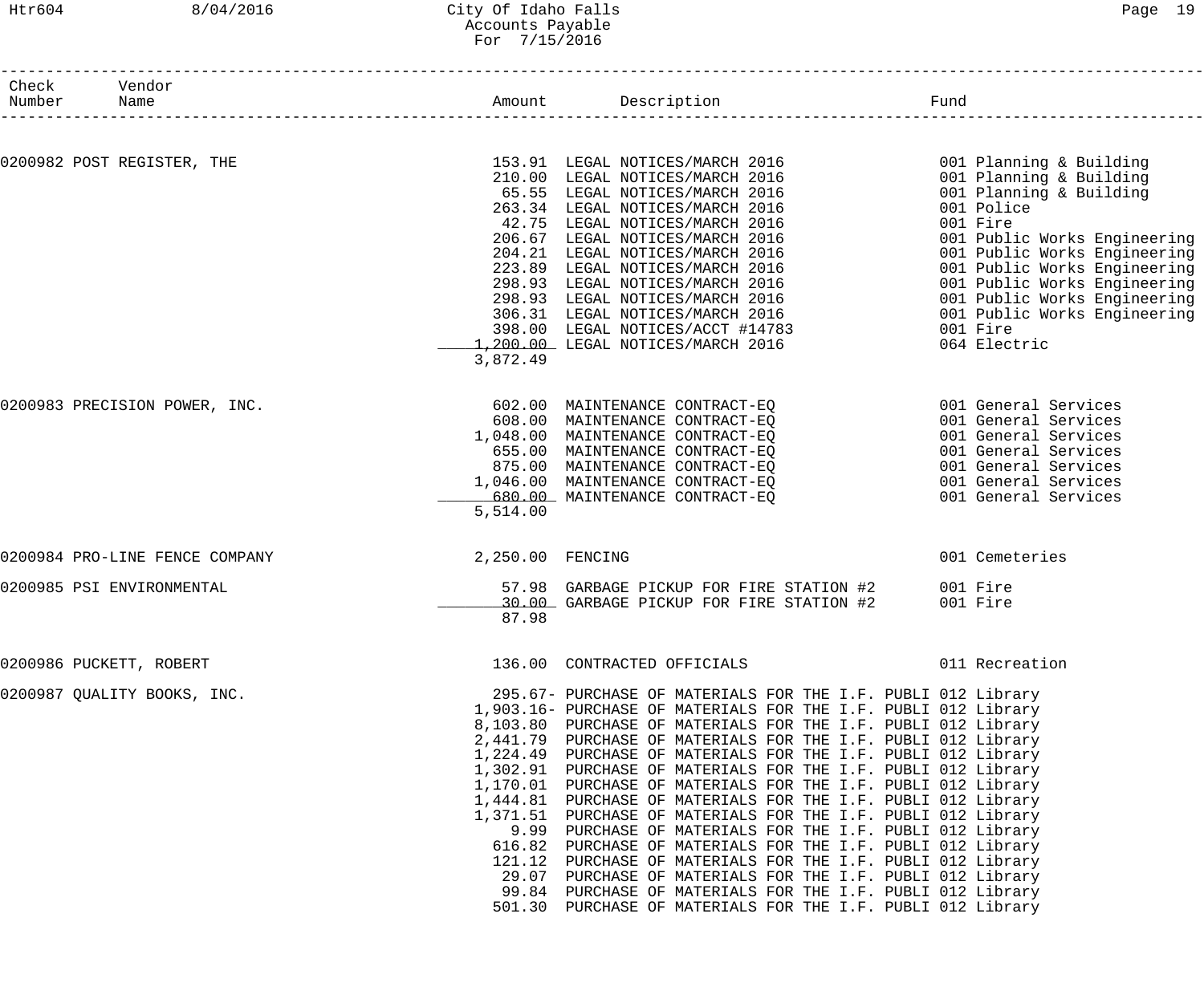# Htr604 8/04/2016 City Of Idaho Falls Page 20 Accounts Payable For 7/15/2016

| Check Vendor<br>Number Name                                               |               |                                                                                                                                                                                                                                                                                                                                                                                                                                                  |                                     |
|---------------------------------------------------------------------------|---------------|--------------------------------------------------------------------------------------------------------------------------------------------------------------------------------------------------------------------------------------------------------------------------------------------------------------------------------------------------------------------------------------------------------------------------------------------------|-------------------------------------|
| 0200987 QUALITY BOOKS, INC.                                               | 17,299.84     | 566.81 PURCHASE OF MATERIALS FOR THE I.F. PUBLI 012 Library<br>44.16 PURCHASE OF MATERIALS FOR THE I.F. PUBLI 012 Library<br>15.83 PURCHASE OF MATERIALS FOR THE I.F. PUBLI 012 Library<br>16.99 PURCHASE OF MATERIALS FOR THE I.F. PUBLI 012 Library<br>79.99 PURCHASE OF MATERIALS FOR THE I.F. PUBLI 012 Library<br>307.60 PURCHASE OF MATERIALS FOR THE I.F. PUBLI 012 Library<br>29.83 PURCHASE OF MATERIALS FOR THE I.F. PUBLI 012 Library |                                     |
| 0200988 R & S DISTRIBUTING                                                | 443.50        | 318.47 JANITORIAL ITEMS FOR THE AQUATIC CENTER 011 Recreation<br>32.00- JANITORIAL ITEMS FOR THE AQUATIC CENTER 011 Recreation<br>181.93- JANITORIAL ITEMS FOR THE AQUATIC CENTER 011 Recreation<br>338.96 JANITORIAL ITEMS FOR THE AQUATIC CENTER 011 Recreation                                                                                                                                                                                |                                     |
| 0200989 REID, JONATHAN                                                    |               | 132.00 CONTRACTED OFFICIALS                                                                                                                                                                                                                                                                                                                                                                                                                      | 011 Recreation                      |
| 0200990 RESPOND FIRST AID SYSTEMS                                         | 128.82        | 20.77 SAFETY EQUIPMENT<br>5.69 SAFETY EQUIPMENT<br>53.72 SAFETY EQUIPMENT<br>48.64 SAFETY EQUIPMENT<br>48.64 SAFETY EQUIPMENT<br>164 Electric                                                                                                                                                                                                                                                                                                    |                                     |
| 0200991 REYNOLDS, JERRY                                                   |               | 368.00 CONTRACTED OFFICIALS                                                                                                                                                                                                                                                                                                                                                                                                                      | 011 Recreation                      |
| 0200992 RHODEHOUSE CONSTRUCTION, INC. 25,608.53 CONSTRUCTION JOB/CONTRACT |               |                                                                                                                                                                                                                                                                                                                                                                                                                                                  | 061 Sewer                           |
| 0200993 RHONDA GRAY                                                       |               |                                                                                                                                                                                                                                                                                                                                                                                                                                                  | 010 Streets                         |
| 0200994 ROCKY MOUNTAIN POWER                                              |               | 846.15 UTILITIES JULY 2016                                                                                                                                                                                                                                                                                                                                                                                                                       | 001 Parks                           |
| 0200995 ROMERO, JAZMIN                                                    |               | 175.00 CONTRACTED OFFICIALS                                                                                                                                                                                                                                                                                                                                                                                                                      | 011 Recreation                      |
| 0200996 ROY REYNOLDS                                                      |               | 847.00 CURB&GUTTER/ROY REYNOLDS                                                                                                                                                                                                                                                                                                                                                                                                                  | 010 Streets                         |
| 0200997 RUSH'S KITCHEN SUPPLY COMPANY                                     | 57.73         | 39.99 10" CHEF KNIFE & KITCHEN<br>5.98 2 EA SLEEVE 10Z PORTION C 001 Parks<br>17.98 7" BUS BOX W/ COVER<br>6.22- PROFESSIONAL DISCOUNT                                                                                                                                                                                                                                                                                                           | 001 Parks<br>001 Parks<br>001 Parks |
| 0200998 RYAN GARDNER                                                      |               | 550.00 CURB&GUTTER/RYAN GARDNER                                                                                                                                                                                                                                                                                                                                                                                                                  | 010 Streets                         |
| 0200999 SANDPIPER RESTAURANT, THE                                         | 1,664.36 FOOD |                                                                                                                                                                                                                                                                                                                                                                                                                                                  | 018 Golf Courses                    |
| 0201000 SANT, MIKAYLA                                                     |               | 475.00 CONTRACTED OFFICIALS                                                                                                                                                                                                                                                                                                                                                                                                                      | 011 Recreation                      |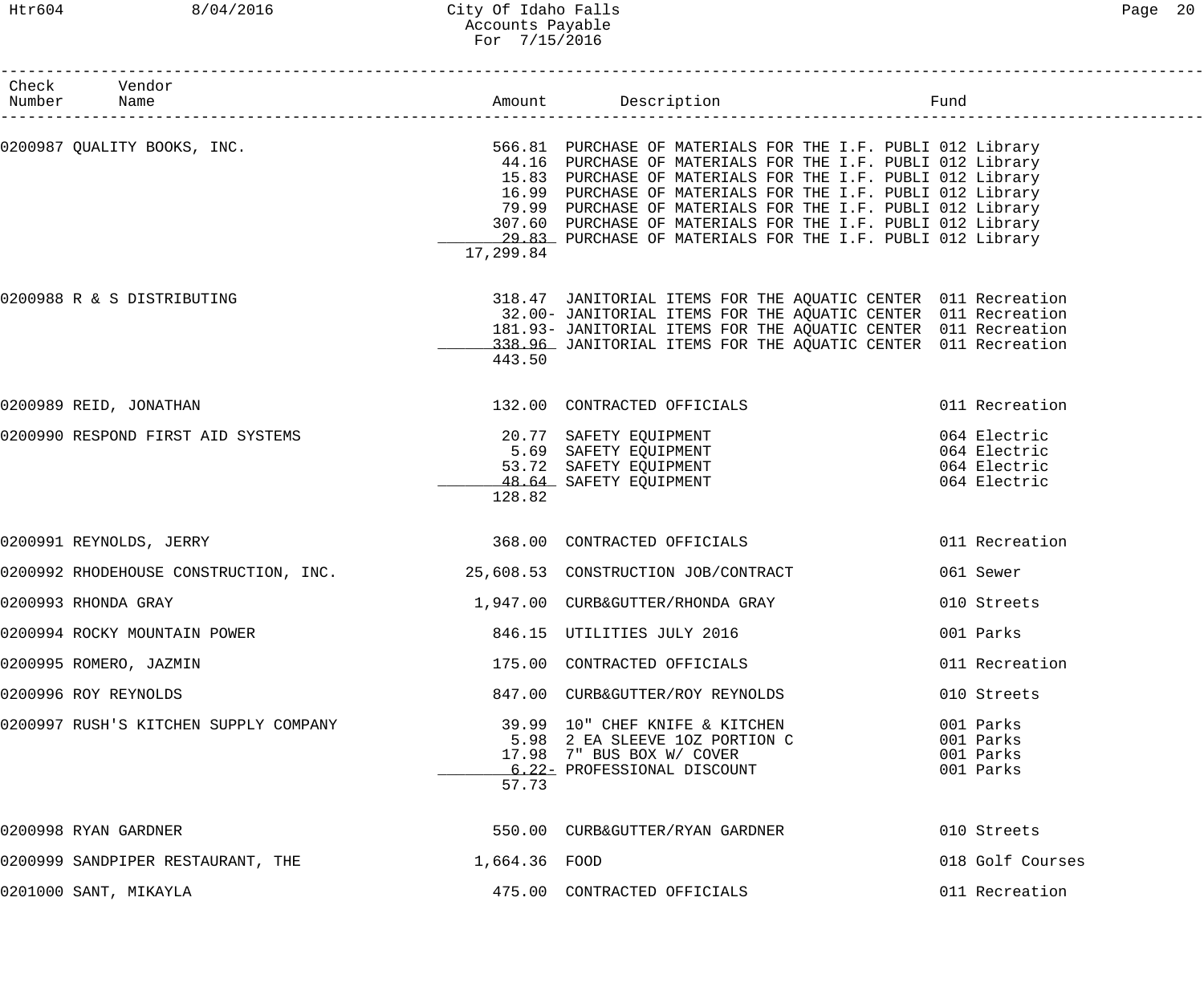|               | Check Vendor                                                         |          |                                                                                                                                                                           |                              |
|---------------|----------------------------------------------------------------------|----------|---------------------------------------------------------------------------------------------------------------------------------------------------------------------------|------------------------------|
|               | 0201001 SCHNEIDER, ANDREW                                            |          | 350.00 CONTRACTED OFFICIALS                                                                                                                                               | 011 Recreation               |
|               | 0201002 SIRSIDYNIX                                                   |          | 24,105.53 MAINTENANCE CONTRACT-EQ                                                                                                                                         | 012 Library                  |
|               | 0201003 SKM, INC.                                                    |          | 4,781.39 CONSTRUCTION JOB/CONTRACT                                                                                                                                        | 061 Water                    |
|               | 0201004 SLAVENS, JAMES A.                                            |          | 249.00 PROFESSIONAL/PERSONAL SRV                                                                                                                                          | 011 Recreation               |
|               | 0201005 SOUTH FORK ANIMAL CLINIC, LLC 315.00 SPAY/NEUTER/RABIES SERV |          |                                                                                                                                                                           | 001                          |
|               | 0201006 SPRINGFIELD, INC.                                            |          | 48.84 POLICE EQUIP & SUPPLIES                                                                                                                                             | 001 Police                   |
|               | 0201007 STAGECOACH REMODELING, INC. 605.00 CURB&GUTTER/STAGECOACH    |          |                                                                                                                                                                           | 010 Streets                  |
|               |                                                                      | 1,467.75 | 0201008 SUN MOUNTAIN SPORTS, INC.<br>1,460.40 INVENTORY AS REQUESTED BY SAND CREEK GOL 018 Golf Courses<br>1.35 INVENTORY AS REQUESTED BY SAND CREEK GOL 018 Golf Courses |                              |
|               | 0201009 SUNNYSIDE GARDENS                                            | 691.33   | 476.38 FLOWERS FOR PINECREST GOL 6018 Golf Courses<br>214.95 NURSERY STOCK & SUPPLIES                                                                                     | 064 Electric                 |
|               | 0201010 TERRY, MATT                                                  |          | 150.00 CONTRACTED OFFICIALS                                                                                                                                               | 011 Recreation               |
|               | 0201011 TETON MICROBIOLOGY LAB                                       | 288.00   | 18.00 LABORATORY ANALYSIS FOR WATER SAMPLES<br>270.00 LABORATORY ANALYSIS FOR WATER SAMPLES                                                                               | 061 Water<br>061 Water       |
|               | 0201012 TIM REINKE                                                   |          | 48.71 MILEAGE CLAIM/JUNE 2016 6018 Golf Courses                                                                                                                           |                              |
|               | 0201013 TOUR EDGE GOLF MFG., INC.                                    | 329.48   | 282.44 INVENTORY AS REQUESTED BY SAGE LAKES GOL 018 Golf Courses<br>47.04 INVENTORY AS REQUESTED BY SAGE LAKES GOL 018 Golf Courses                                       |                              |
|               | 0201014 TRANSUNION                                                   |          | 25.00 PEOPLE LOCATING AS REQUESTED BY THE POLI 001 Police                                                                                                                 |                              |
|               | 0201015 TXTWIRE COMMUNICATIONS, INC.                                 |          | 349.00 PROFESSIONAL/PERSONAL SRV                                                                                                                                          | 001 Non Departmental         |
| 0201016 ULINE |                                                                      |          | 37.71 12' SERVICE KIT FOR H-206                                                                                                                                           | 001 Police                   |
|               | 0201017 UNITED PARCEL SERVICE                                        | 83.87    | 57.08 FREIGHT<br>26.79 FREIGHT                                                                                                                                            | 064 Electric<br>064 Electric |
|               | 0201018 UPS SUPPLY CHAIN SOLUTIONS, INC.                             |          | 780.27 SEWER DEPARTMENT                                                                                                                                                   | 061 Sewer                    |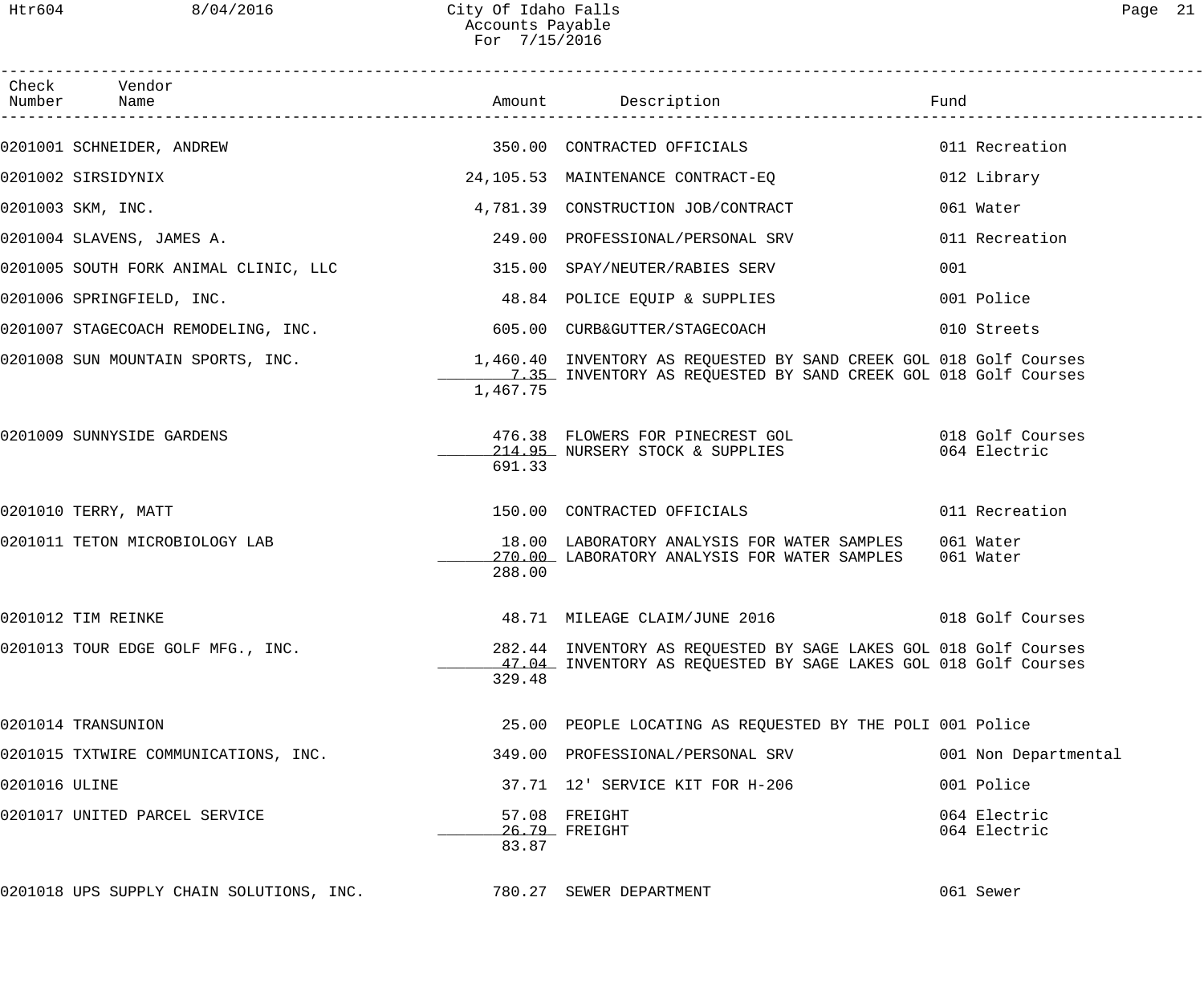| Check         | Vendor<br>Number Name                                                          |                                                 | Amount Description<br>1<br>----------------------                                                                                                                                                                 | Fund           |
|---------------|--------------------------------------------------------------------------------|-------------------------------------------------|-------------------------------------------------------------------------------------------------------------------------------------------------------------------------------------------------------------------|----------------|
|               | 0201019 VALUE LINE PUBLISHING, INC. 1,609.00 SUBSCRIPTIONS                     |                                                 |                                                                                                                                                                                                                   | 012 Library    |
|               | 0201020 VAN NESS FELDMAN ATTORNEYS LAW, LLP<br>75.25 PROFESSIONAL/PERSONAL SRV |                                                 |                                                                                                                                                                                                                   | 064 Electric   |
|               | 0201021 VERIZON WIRELESS                                                       |                                                 | 200.05 BILLING 6/02-07/01/16                                                                                                                                                                                      | 063 Ambulance  |
|               | 0201022 VERIZON WIRELESS                                                       |                                                 | 508.56 BILLING 5/24/16-6/23/16                                                                                                                                                                                    | 001            |
|               | 0201023 VERIZON WIRELESS                                                       |                                                 | 11,712.81 BILLING 5/29-6/28/16                                                                                                                                                                                    | 001            |
|               | 0201024 VERNON STEEL, INC.                                                     |                                                 | 35.98 PARTS AS REQUESTED BY CITY OF IDAHO FALL 001 General Services                                                                                                                                               |                |
|               | 0201025 WELCH, KELLY                                                           |                                                 | 712.50 ELEC/IF POWER                                                                                                                                                                                              | 064 Electric   |
| 0201026 WESCO |                                                                                | 1,776.40 HARDWARE<br>59.21 HARDWARE<br>1,835.61 |                                                                                                                                                                                                                   | 064<br>064     |
|               | 0201027 WESTERN STATES RENTAL STORE                                            | 452.43                                          | 124.10 PARTS AS REQUESTED BY CITY OF IDAHO FALL 001 General Services<br>34.08 PARTS AS REQUESTED BY CITY OF IDAHO FALL 001 General Services<br>294.25 VEHICLE AND EQUIP. MAINT. 1994.25 VEHICLE AND EQUIP. MAINT. |                |
|               | 0201028 WESTERN WHOLESALE INSTALLED                                            | 77.44                                           | 20.00 OVERHEAD DOOR PARTS AND LABOR AS REQUEST 001 General Services<br>9.56- OVERHEAD DOOR PARTS AND LABOR AS REQUEST 001 General Services<br>67.00 OVERHEAD DOOR PARTS AND LABOR AS REQUEST 001 General Services |                |
|               | 0201029 WILLIAMS, TOM                                                          |                                                 | 682.00 CONTRACTED OFFICIALS                                                                                                                                                                                       | 011 Recreation |

------------------------------------------------------------------------------------------------------------------------------------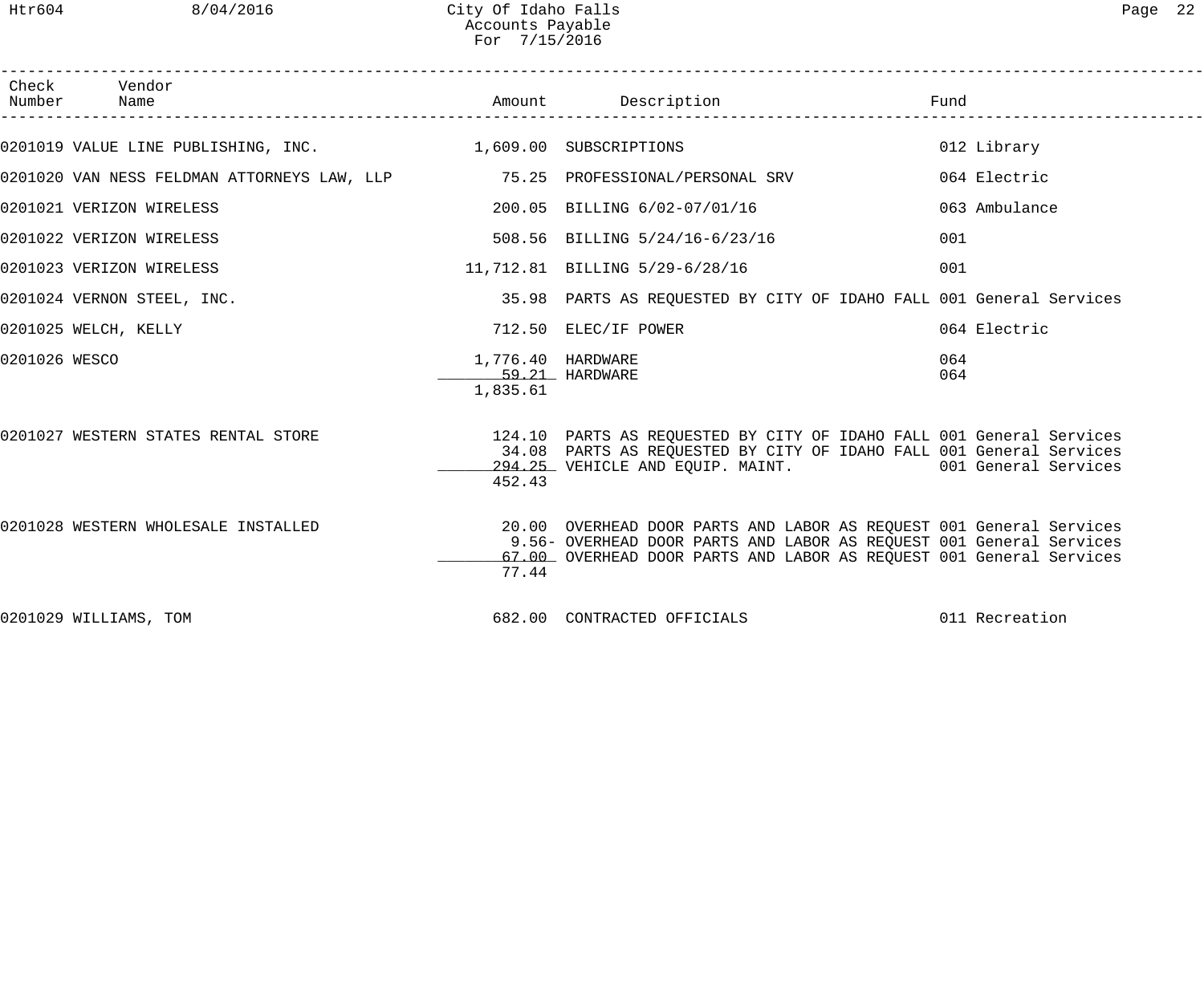### Htr604 8/04/2016 City Of Idaho Falls Page 23 Accounts Payable For 7/22/2016

|             | Check Vendor                    |          |                                                                                                                                                                                                                        |             |
|-------------|---------------------------------|----------|------------------------------------------------------------------------------------------------------------------------------------------------------------------------------------------------------------------------|-------------|
| Number Name |                                 |          |                                                                                                                                                                                                                        | Fund        |
|             | 0201030 A-1 RENTAL, INC.        |          |                                                                                                                                                                                                                        |             |
|             |                                 |          |                                                                                                                                                                                                                        |             |
|             |                                 |          | 598.12 HARDWARE MISCELLANEOUS 65.00 RENTAL 65.00 RENTAL 65.00 RENTAL 65.00 RENTAL 65.00 RENTAL 65.00 RENTAL 65.00 RENTAL 65.00 RENTAL 65.00 RENTAL 65.00 RENTAL 65.00 RENTAL 65.00 RENTAL 67.60 HARDWARE MISCELLANEOUS |             |
|             |                                 |          |                                                                                                                                                                                                                        |             |
|             |                                 |          |                                                                                                                                                                                                                        |             |
|             |                                 |          |                                                                                                                                                                                                                        |             |
|             |                                 |          | 146.84 TOOLS, HAND POWER/NONPOWER 064 Electric                                                                                                                                                                         |             |
|             |                                 | 1,081.51 |                                                                                                                                                                                                                        |             |
|             | 0201031 AARON O BUFFARDI        |          | 550.00 CURB & GUTTER PRGM 610 Streets                                                                                                                                                                                  |             |
|             | 0201032 ACUSHNET COMPANY        |          | 605.90 INVENTORY AS REQUESTED BY SAGE LAKES GOL 018 Golf Courses                                                                                                                                                       |             |
|             |                                 |          | 450.12 INVENTORY AS REQUESTED BY PINECREST GOLF 018 Golf Courses                                                                                                                                                       |             |
|             |                                 |          | 79.69 INVENTORY AS NEEDED BY SAND CREEK GOLF C 018 Golf Courses                                                                                                                                                        |             |
|             |                                 |          | 579.09 INVENTORY AS NEEDED BY SAND CREEK GOLF C 018 Golf Courses                                                                                                                                                       |             |
|             |                                 |          | 111.59 INVENTORY AS REQUESTED BY SAGE LAKES GOL 018 Golf Courses                                                                                                                                                       |             |
|             |                                 |          | 54.84 INVENTORY AS REQUESTED BY SAGE LAKES GOL 018 Golf Courses                                                                                                                                                        |             |
|             |                                 |          | 117.00 INVENTORY AS NEEDED BY SAND CREEK GOLF C 018 Golf Courses                                                                                                                                                       |             |
|             |                                 | 1,998.23 |                                                                                                                                                                                                                        |             |
|             | 0201033 ADVANCED SYSTEMS GROUP  |          | 708.00 MAINTENANCE CONTRACT-EQ 064 Electric                                                                                                                                                                            |             |
|             | 0201034 AIRGAS USA, LLC         |          | 285.99 WELDING SUPPLIES AS REQUIRED BY SANITATI 062 Sanitation                                                                                                                                                         |             |
|             |                                 |          | 148.78 PURCHASE OF OXYGEN SUPPLIES FOR CITY AMB 063 Ambulance                                                                                                                                                          |             |
|             |                                 |          | 475.28 PURCHASE OF OXYGEN SUPPLIES FOR CITY AMB 063 Ambulance                                                                                                                                                          |             |
|             |                                 |          | 96.83 PURCHASE OF OXYGEN SUPPLIES FOR CITY AMB 063 Ambulance                                                                                                                                                           |             |
|             |                                 | 1,006.88 |                                                                                                                                                                                                                        |             |
|             | 0201035 AIRSIDE SOLUTIONS, INC  |          | 1,403.64 AIRPORT MAINTENANCE                                                                                                                                                                                           | 060 Airport |
|             | 0201036 ALDER SALES CORPORATION |          | 962.50 SERVICES/MISCELLANEOUS                                                                                                                                                                                          | 012 Library |
|             |                                 |          | 0201038 ALSCO (AMERICAN LINEN DIV) 30.75 LAUNDRY SUPPLY AND SERVICE FOR THE FIRE 001 Fire                                                                                                                              |             |
|             |                                 |          | 60.41 LAUNDRY SUPPLY AND SERVICE FOR THE FIRE 001 Fire                                                                                                                                                                 |             |
|             |                                 |          | 62.62 LAUNDRY SUPPLY AND SERVICE FOR THE FIRE 001 Fire                                                                                                                                                                 |             |
|             |                                 |          | 52.14 LAUNDRY SUPPLY AND SERVICE FOR THE FIRE 001 Fire                                                                                                                                                                 |             |
|             |                                 |          | 33.28 LAUNDRY SUPPLY AND SERVICE FOR THE FIRE 001 Fire                                                                                                                                                                 |             |
|             |                                 |          | 38.80 LAUNDRY SUPPLY AND SERVICE FOR THE FIRE 001 Fire                                                                                                                                                                 |             |
|             |                                 |          | 30.07 LAUNDRY SUPPLY AND SERVICE FOR THE FIRE 001 Fire                                                                                                                                                                 |             |
|             |                                 |          | 39.00 LAUNDRY SUPPLY AND SERVICE FOR THE FIRE 001 Fire                                                                                                                                                                 |             |
|             |                                 |          | 105.21 LAUNDRY SUPPLY AND SERVICE FOR THE FIRE 001 Fire                                                                                                                                                                |             |
|             |                                 |          | 53.07 LAUNDRY SUPPLY AND SERVICE FOR THE FIRE 001 Fire                                                                                                                                                                 |             |
|             |                                 |          | 73.58 LAUNDRY SUPPLY AND SERVICE FOR THE FIRE 001 Fire                                                                                                                                                                 |             |
|             |                                 |          | 58.54 LAUNDRY SUPPLY AND SERVICE FOR THE FIRE 001 Fire                                                                                                                                                                 |             |
|             |                                 | 27.39    | 46.50 LAUNDRY SUPPLY AND SERVICE FOR THE FIRE 001 Fire<br>LAUNDRY SUPPLY AND SERVICE FOR THE FIRE 001 Fire                                                                                                             |             |
|             |                                 |          | 80.22 LAUNDRY SUPPLY AND SERVICE FOR THE FIRE 001 Fire                                                                                                                                                                 |             |
|             |                                 |          | 59.19 LAUNDRY SUPPLY AND SERVICE FOR THE FIRE 001 Fire                                                                                                                                                                 |             |
|             |                                 |          |                                                                                                                                                                                                                        |             |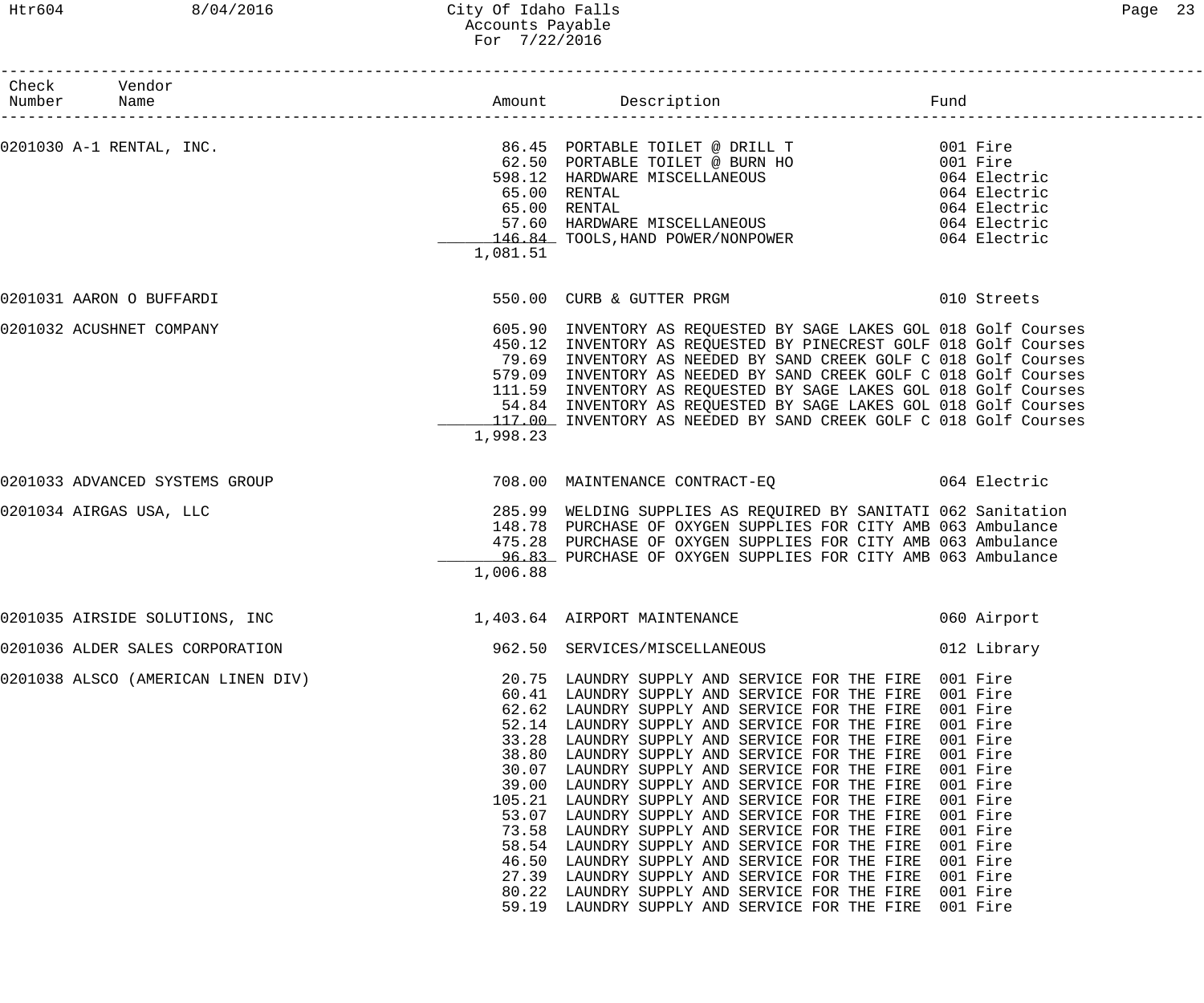# Htr604 8/04/2016 City Of Idaho Falls Page 24 Accounts Payable For 7/22/2016

| Check Vendor<br>Number Name                                                                |                                |                                                                                                                                                                                                                                                                                                                                                                                                                                                                                                                                                                                                                                                                                                                                                                                                                                                                                                                                                                                                                                                                                                                                                                                                                 |                                                                                                                                                                 |
|--------------------------------------------------------------------------------------------|--------------------------------|-----------------------------------------------------------------------------------------------------------------------------------------------------------------------------------------------------------------------------------------------------------------------------------------------------------------------------------------------------------------------------------------------------------------------------------------------------------------------------------------------------------------------------------------------------------------------------------------------------------------------------------------------------------------------------------------------------------------------------------------------------------------------------------------------------------------------------------------------------------------------------------------------------------------------------------------------------------------------------------------------------------------------------------------------------------------------------------------------------------------------------------------------------------------------------------------------------------------|-----------------------------------------------------------------------------------------------------------------------------------------------------------------|
| 0201038 ALSCO (AMERICAN LINEN DIV) 104.55 LAUNDRY SUPPLY AND SERVICE FOR THE FIRE 001 Fire | 1,878.68                       | 59.36 LAUNDRY SUPPLY AND SERVICE FOR THE FIRE 001 Fire<br>54.56 LAUNDRY SUPPLY AND SERVICE FOR THE FIRE 001 Fire<br>38.17 LAUNDRY SUPPLY AND SERVICE FOR THE FIRE 001 Fire<br>26.75 LAUNDRY SUPPLY AND SERVICE FOR THE FIRE 001 Fire<br>45.74 LAUNDRY SUPPLY AND SERVICE FOR THE FIRE 001 Fire<br>82.09 LAUNDRY SUPPLY AND SERVICE FOR THE FIRE 001 Fire<br>42.46 LAUNDRY SUPPLY AND SERVICE FOR THE FIRE 001 Fire<br>61.07 LAUNDRY SUPPLY AND SERVICE FOR THE FIRE 001 Fire<br>37.62 LAUNDRY SUPPLY AND SERVICE FOR THE FIRE 001 Fire<br>40.52 LAUNDRY SUPPLY AND SERVICE FOR THE FIRE<br>28.59 LAUNDRY SUPPLY AND SERVICE FOR THE FIRE<br>66.99 LAUNDRY SUPPLY AND SERVICE FOR THE FIRE<br>59.91 LAUNDRY SUPPLY AND SERVICE FOR THE FIRE 001 Fire<br>60.56 LAUNDRY SUPPLY AND SERVICE FOR THE FIRE 001 Fire<br>67.53 LAUNDRY SUPPLY AND SERVICE FOR THE FIRE 001 Fire<br>51.88 LAUNDRY SUPPLY AND SERVICE FOR THE FIRE 001 Fire<br>18.39 SUPPLIES AS REQUESTED BY PINECREST GOLF 018 Golf Courses<br>14.19 SUPPLIES AS REQUESTED BY PINECREST GOLF 018 Golf Courses<br>47.44 LAUNDRY SERVICE FOR SEWER DEPARTMENT 061 Sewer<br>29.51 LAUNDRY SERVICE FOR SEWER DEPARTMENT 061 Sewer<br>.03 CLOTHING & APPAREL | 001 Fire<br>001 Fire<br>001 Fire<br>064 Electric                                                                                                                |
| 0201039 AMAZON.COM - CITY PURCHASES                                                        | 1,624.01                       | 19.55 AUDIOVISUAL/PUBLICATION 6001 City Prosecuting Attorney<br>19.55 AUDIOVISUAL/PUBLICATION<br>3.99 FREIGHT<br>18.70 OFFICE SUPPLIES, GENERAL<br>33.99 OFFICE SUPPLIES, GENERAL<br>33.99 OFFICE SUPPLIES, GENERAL<br>33.99 OFFICE SUPPLIES, GENERAL<br>33.99 OFFICE SUPPLIES, GENERAL<br>215.77 MAINTENANC<br>245.77 MAINTENANCE CONTRACT-EQ<br>71.04 AQUATIC/WATER PRODUCTS<br>99.95 RADIO & COMMUNICATION<br>250.52 ELEC/IF POWER<br>250.52 ELEC/IF POWER<br>250.52 ELEC/IF POWER<br>250.52 ELEC/IF POWER<br>59.99 ELEC/IF POWER<br>3.00 HARDWARE MISCELLANEOUS<br>31.96 HARDWARE MISCELLANEOUS                                                                                                                                                                                                                                                                                                                                                                                                                                                                                                                                                                                                             | 001 City Prosecuting Attorney<br>011 Recreation<br>064 Electric<br>064 Electric<br>064 Electric<br>064 Electric<br>064 Electric<br>064 Electric<br>064 Electric |
| 0201040 ANDREW WISE                                                                        |                                | 555.00 RFND EDUCATNL CLASS FEES                                                                                                                                                                                                                                                                                                                                                                                                                                                                                                                                                                                                                                                                                                                                                                                                                                                                                                                                                                                                                                                                                                                                                                                 | 061 Sewer                                                                                                                                                       |
| 0201041 ANIMAL REFERENCE PATHOLOGY                                                         |                                | 615.40 VETERINARY LABORATORY SERVICES AS REQUES 001 Parks                                                                                                                                                                                                                                                                                                                                                                                                                                                                                                                                                                                                                                                                                                                                                                                                                                                                                                                                                                                                                                                                                                                                                       |                                                                                                                                                                 |
| 0201042 ANIXTER INC.                                                                       | 7,461.15 HARDWARE<br>10,292.15 | 866.00 HARDWARE<br>1,965.00 CONDUCTOR                                                                                                                                                                                                                                                                                                                                                                                                                                                                                                                                                                                                                                                                                                                                                                                                                                                                                                                                                                                                                                                                                                                                                                           | 064<br>064<br>064 Electric                                                                                                                                      |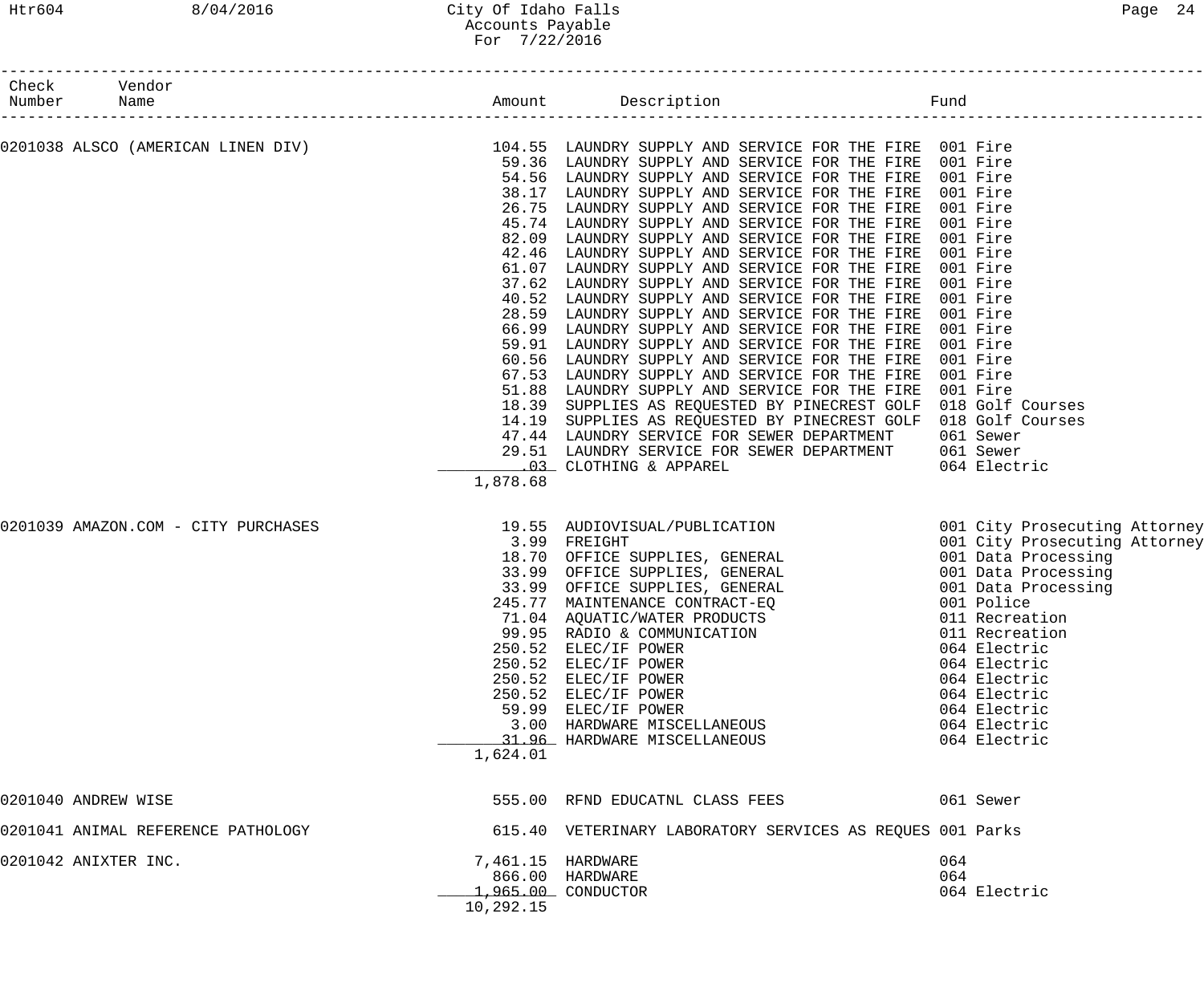# Htr604 8/04/2016 City Of Idaho Falls Page 25 Accounts Payable For 7/22/2016

| Check Vendor<br>Number Name                                                            |                                              |                                                                                                                                                                                                                                                                                                                                                                            |                                      |
|----------------------------------------------------------------------------------------|----------------------------------------------|----------------------------------------------------------------------------------------------------------------------------------------------------------------------------------------------------------------------------------------------------------------------------------------------------------------------------------------------------------------------------|--------------------------------------|
|                                                                                        |                                              | 0201043 ATS INLAND NW, LLC <b>1988 100 CONTROL 1200 ADD</b> 3,708.00 AIRPORT MAINTENANCE 1989 1999 1999 1999 1999 19                                                                                                                                                                                                                                                       |                                      |
|                                                                                        |                                              |                                                                                                                                                                                                                                                                                                                                                                            |                                      |
| 0201044 BILL'S BIKE COMPANY                                                            | 480.92                                       | 99.15 REPAIRS AND TUNE-UPS (ONLY) FOR POLICE D 001 Police<br>70.00 REPAIRS AND TUNE-UPS (ONLY) FOR POLICE D 001 Police<br>80.59 REPAIRS AND TUNE-UPS (ONLY) FOR POLICE D 001 Police<br>80.59 REPAIRS AND TUNE-UPS (ONLY) FOR POLICE D 001 Police<br>70.00 REPAIRS AND TUNE-UPS (ONLY) FOR POLICE D 001 Police<br>80.59 REPAIRS AND TUNE-UPS (ONLY) FOR POLICE D 001 Police |                                      |
| 0201045 BONNEVILLE COUNTY                                                              | 651.36                                       | 319.20 WASTE REMOVAL AS REQUESTED BY THE SEWER 061 Sewer<br>332.16 FREON REMOVAL AND HAULING OF USED TIRES 062 Sanitation                                                                                                                                                                                                                                                  |                                      |
|                                                                                        |                                              | 0201046 BUSHNELL OUTDOOR PRODUCTS 128.47 INVENTORY AS REQUESTED BY PINECREST GOLF 018 Golf Courses                                                                                                                                                                                                                                                                         |                                      |
| 0201047 CABLE ONE ADVERISING, INC.<br>441.00 PROMOTION ITEMS<br>678.00 PROMOTION ITEMS | 1,563.00                                     |                                                                                                                                                                                                                                                                                                                                                                            | 001 Parks<br>001 Parks<br>001 Parks  |
| 0201048 CALLAWAY GOLF SALES COMPANY                                                    | 1,327.62                                     | 1,057.02 INVENTORY AS REQUESTED BY PINECREST GOLF 018 Golf Courses<br>749.26 INVENTORY AS REQUESTED BY SAGE LAKES GOL 018 Golf Courses<br>152.01 INVENTORY AS REQUESTED BY SAGE LAKES GOL 018 Golf Courses<br>189.49- INVENTORY AS REQUESTED BY PINECREST GOLF 018 Golf Courses<br>441.18- INVENTORY AS REQUESTED BY PINECREST GOLF 018 Golf Courses                       |                                      |
| 0201049 CCI TRANSPORT & CRANE, INC.                                                    | 350.00 RENTAL<br>5,000.00 RENTAL<br>5,350.00 |                                                                                                                                                                                                                                                                                                                                                                            | 064 Electric<br>064 Electric         |
| 0201050 CHINA HUADIAN ENGINEERING CO. LTD 60,905.43 ELEC/IF POWER                      |                                              |                                                                                                                                                                                                                                                                                                                                                                            | 064 Electric                         |
| 0201051 CINTAS CORPORATION NO. 2                                                       |                                              | 180.12 1ST AIDKIT REFILLS                                                                                                                                                                                                                                                                                                                                                  | 001 Parks                            |
| 0201052 CLEAR VISION GOLF CART COVERS                                                  | 159.19                                       | 24.19 FREIGHT<br>135.00 PARKS & RECREATION MISC.                                                                                                                                                                                                                                                                                                                           | 018 Golf Courses<br>018 Golf Courses |
| 0201053 CLINT BYBEE                                                                    |                                              | 594.00 CURB & GUTTER PRGM                                                                                                                                                                                                                                                                                                                                                  | 010 Streets                          |
| 0201054 COBRA PUMA GOLF, INC.                                                          |                                              | 607.43 INVENTORY AS REQUESTED BY PINECREST GOLF 018 Golf Courses                                                                                                                                                                                                                                                                                                           |                                      |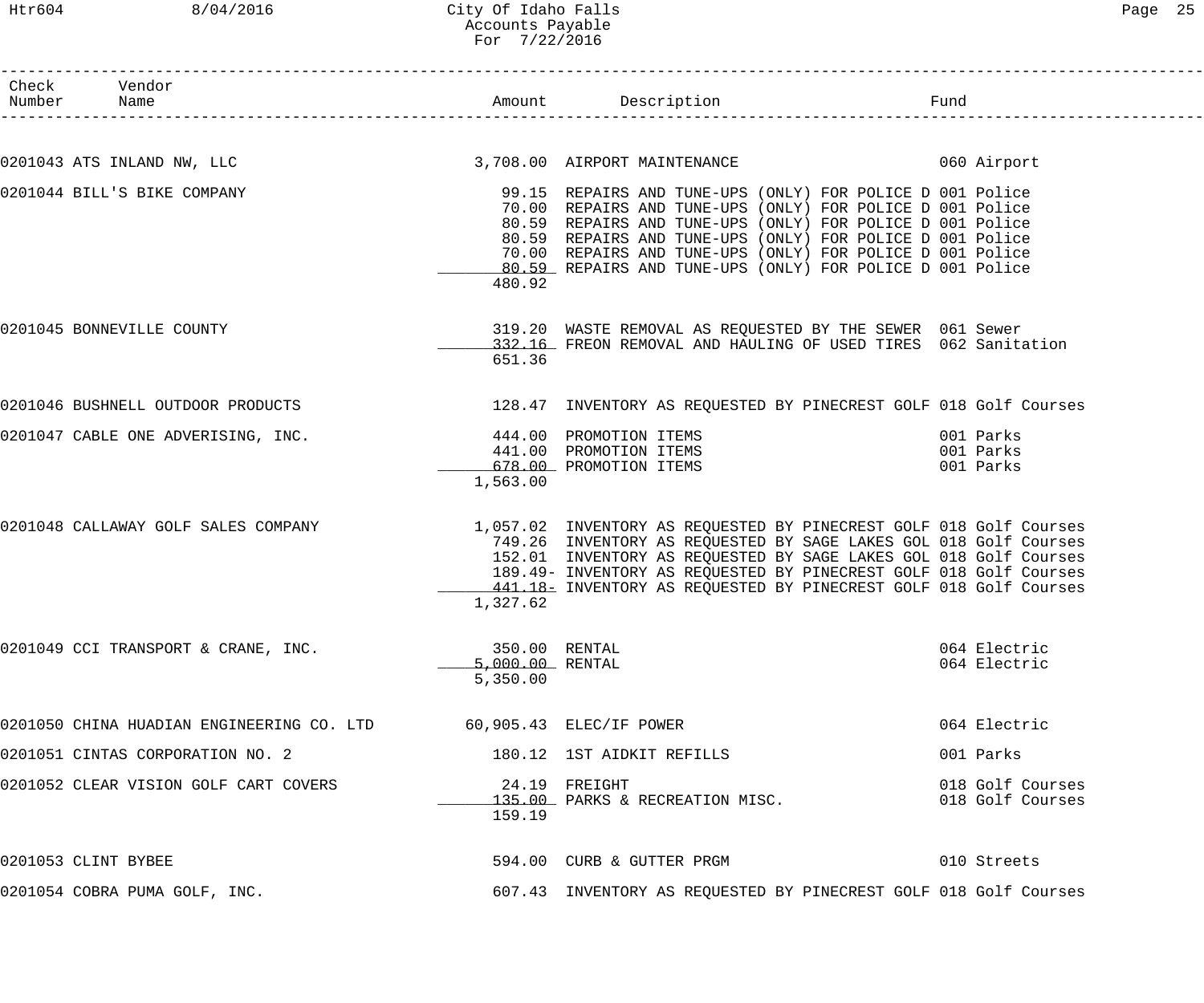| Check Vendor<br>Number Name         |          |                                                                                                                                                                                                                                                                                                                                                                                                                                                                                                                                                                                                                                                                                                                                                                                                                                                                                                                                                                                                                                                                                                                                                                                                                                                                                                                                                                                                                                                                                                                                                                                                                                                                                                                     |
|-------------------------------------|----------|---------------------------------------------------------------------------------------------------------------------------------------------------------------------------------------------------------------------------------------------------------------------------------------------------------------------------------------------------------------------------------------------------------------------------------------------------------------------------------------------------------------------------------------------------------------------------------------------------------------------------------------------------------------------------------------------------------------------------------------------------------------------------------------------------------------------------------------------------------------------------------------------------------------------------------------------------------------------------------------------------------------------------------------------------------------------------------------------------------------------------------------------------------------------------------------------------------------------------------------------------------------------------------------------------------------------------------------------------------------------------------------------------------------------------------------------------------------------------------------------------------------------------------------------------------------------------------------------------------------------------------------------------------------------------------------------------------------------|
|                                     | 2,614.99 | 064<br>064 Electric<br>064<br>064                                                                                                                                                                                                                                                                                                                                                                                                                                                                                                                                                                                                                                                                                                                                                                                                                                                                                                                                                                                                                                                                                                                                                                                                                                                                                                                                                                                                                                                                                                                                                                                                                                                                                   |
| 0201056 CULLIGAN WATER CONDITIONING | 271.00   |                                                                                                                                                                                                                                                                                                                                                                                                                                                                                                                                                                                                                                                                                                                                                                                                                                                                                                                                                                                                                                                                                                                                                                                                                                                                                                                                                                                                                                                                                                                                                                                                                                                                                                                     |
| 0201057 DATAEAST, LLC               |          |                                                                                                                                                                                                                                                                                                                                                                                                                                                                                                                                                                                                                                                                                                                                                                                                                                                                                                                                                                                                                                                                                                                                                                                                                                                                                                                                                                                                                                                                                                                                                                                                                                                                                                                     |
| 0201058 DAVIDSON TITLES, INC.       | 5,255.33 |                                                                                                                                                                                                                                                                                                                                                                                                                                                                                                                                                                                                                                                                                                                                                                                                                                                                                                                                                                                                                                                                                                                                                                                                                                                                                                                                                                                                                                                                                                                                                                                                                                                                                                                     |
| 0201059 DESERT MOUNTAIN CORP        |          | 010 Streets                                                                                                                                                                                                                                                                                                                                                                                                                                                                                                                                                                                                                                                                                                                                                                                                                                                                                                                                                                                                                                                                                                                                                                                                                                                                                                                                                                                                                                                                                                                                                                                                                                                                                                         |
|                                     |          | 001 Parks                                                                                                                                                                                                                                                                                                                                                                                                                                                                                                                                                                                                                                                                                                                                                                                                                                                                                                                                                                                                                                                                                                                                                                                                                                                                                                                                                                                                                                                                                                                                                                                                                                                                                                           |
|                                     |          | 064 Electric                                                                                                                                                                                                                                                                                                                                                                                                                                                                                                                                                                                                                                                                                                                                                                                                                                                                                                                                                                                                                                                                                                                                                                                                                                                                                                                                                                                                                                                                                                                                                                                                                                                                                                        |
|                                     |          | 001 Parks                                                                                                                                                                                                                                                                                                                                                                                                                                                                                                                                                                                                                                                                                                                                                                                                                                                                                                                                                                                                                                                                                                                                                                                                                                                                                                                                                                                                                                                                                                                                                                                                                                                                                                           |
|                                     |          | 010 Streets                                                                                                                                                                                                                                                                                                                                                                                                                                                                                                                                                                                                                                                                                                                                                                                                                                                                                                                                                                                                                                                                                                                                                                                                                                                                                                                                                                                                                                                                                                                                                                                                                                                                                                         |
| 0201064 DRC, LLC                    |          | 010 Streets                                                                                                                                                                                                                                                                                                                                                                                                                                                                                                                                                                                                                                                                                                                                                                                                                                                                                                                                                                                                                                                                                                                                                                                                                                                                                                                                                                                                                                                                                                                                                                                                                                                                                                         |
| 0201065 DURA-BILT TRANSMISSIONS     |          | 001 General Services                                                                                                                                                                                                                                                                                                                                                                                                                                                                                                                                                                                                                                                                                                                                                                                                                                                                                                                                                                                                                                                                                                                                                                                                                                                                                                                                                                                                                                                                                                                                                                                                                                                                                                |
| 0201066 DYNA SYSTEMS                |          | 001 General Services                                                                                                                                                                                                                                                                                                                                                                                                                                                                                                                                                                                                                                                                                                                                                                                                                                                                                                                                                                                                                                                                                                                                                                                                                                                                                                                                                                                                                                                                                                                                                                                                                                                                                                |
| 0201067 EASTSIDE PET CLINIC         |          |                                                                                                                                                                                                                                                                                                                                                                                                                                                                                                                                                                                                                                                                                                                                                                                                                                                                                                                                                                                                                                                                                                                                                                                                                                                                                                                                                                                                                                                                                                                                                                                                                                                                                                                     |
| 0201068 EATON CORPORATION           |          | 001 Data Processing                                                                                                                                                                                                                                                                                                                                                                                                                                                                                                                                                                                                                                                                                                                                                                                                                                                                                                                                                                                                                                                                                                                                                                                                                                                                                                                                                                                                                                                                                                                                                                                                                                                                                                 |
|                                     |          | 064 Electric                                                                                                                                                                                                                                                                                                                                                                                                                                                                                                                                                                                                                                                                                                                                                                                                                                                                                                                                                                                                                                                                                                                                                                                                                                                                                                                                                                                                                                                                                                                                                                                                                                                                                                        |
|                                     |          | 0201055 CODALE ELECTRIC SUPPLY, INC. 709.50 HARDWARE<br>78.00 HARDWARE MISCELLANEOUS<br>1,541.89 HARDWARE<br>285.60 HARDWARE<br>17.00 WATER SOFTENER RENTAL AND SALT FOR THE Z 001 Parks<br>52.00 WATER SOFTENER RENTAL AT THE RECREATION 011 Recreation<br>20.00 WATER SOFTENER RENTAL FOR SAND CREEK GOL 018 Golf Courses<br>182.00 RENTAL OF REVERSE OSMOSIS AND SOFTENER S 061 Sewer<br>150.00 COMPUTERS, DP/WORD PROC. 064 Electric<br>115.44 PURCHASE OF MATERIALS FOR THE I.F. PUBLI 012 Library<br>1,447.38 PURCHASE OF MATERIALS FOR THE I.F. PUBLI 012 Library<br>725.06 PURCHASE OF MATERIALS FOR THE I.F. PUBLI 012 Library<br>396.01 PURCHASE OF MATERIALS FOR THE I.F. PUBLI 012 Library<br>69.51 PURCHASE OF MATERIALS FOR THE I.F. PUBLI 012 Library<br>1,687.59 PURCHASE OF MATERIALS FOR THE I.F. PUBLI 012 Library<br>421.04 PURCHASE OF MATERIALS FOR THE I.F. PUBLI 012 Library<br>189.69 PURCHASE OF MATERIALS FOR THE I.F. PUBLI 012 Library<br>14.99 PURCHASE OF MATERIALS FOR THE I.F. PUBLI 012 Library<br>188.62 PURCHASE OF MATERIALS FOR THE I.F. PUBLI 012 Library<br>2,589.23 ROAD/HWY MATERIAL ASPHALT<br>0201060 DIRECTION MARKETING & DESIGN LLC 4,000.00 PROFESSIONAL/PERSONAL SRV<br>0201061 DIVERSIFIED STORAGE CONTAINERS 6 150.00 ELEC/IF POWER<br>0201062 DOCTORS FOSTER & SMITH, INC. 65.97 FEED/BEDDING (ANIMALS)<br>0201063 DONALD & JANICE DODSON FAMILY TRUST $1,903.00$ CURB & GUTTER PRGM<br>1,276.00 CURB & GUTTER PRGM<br>511.45 VEHICLE AND EQUIP. MAINT.<br>15.14 GARAGE SHOP SUPPLIES<br>127.76 SPAY AND NEUTER SERVICES FOR THE ANIMAL 001 Police<br>2,569.00 COMPUTERS, DP/WORD PROC.<br>0201069 EDGE CONSTRUCTION SUPPLY, INC. 490.00 HARDWARE MISCELLANEOUS |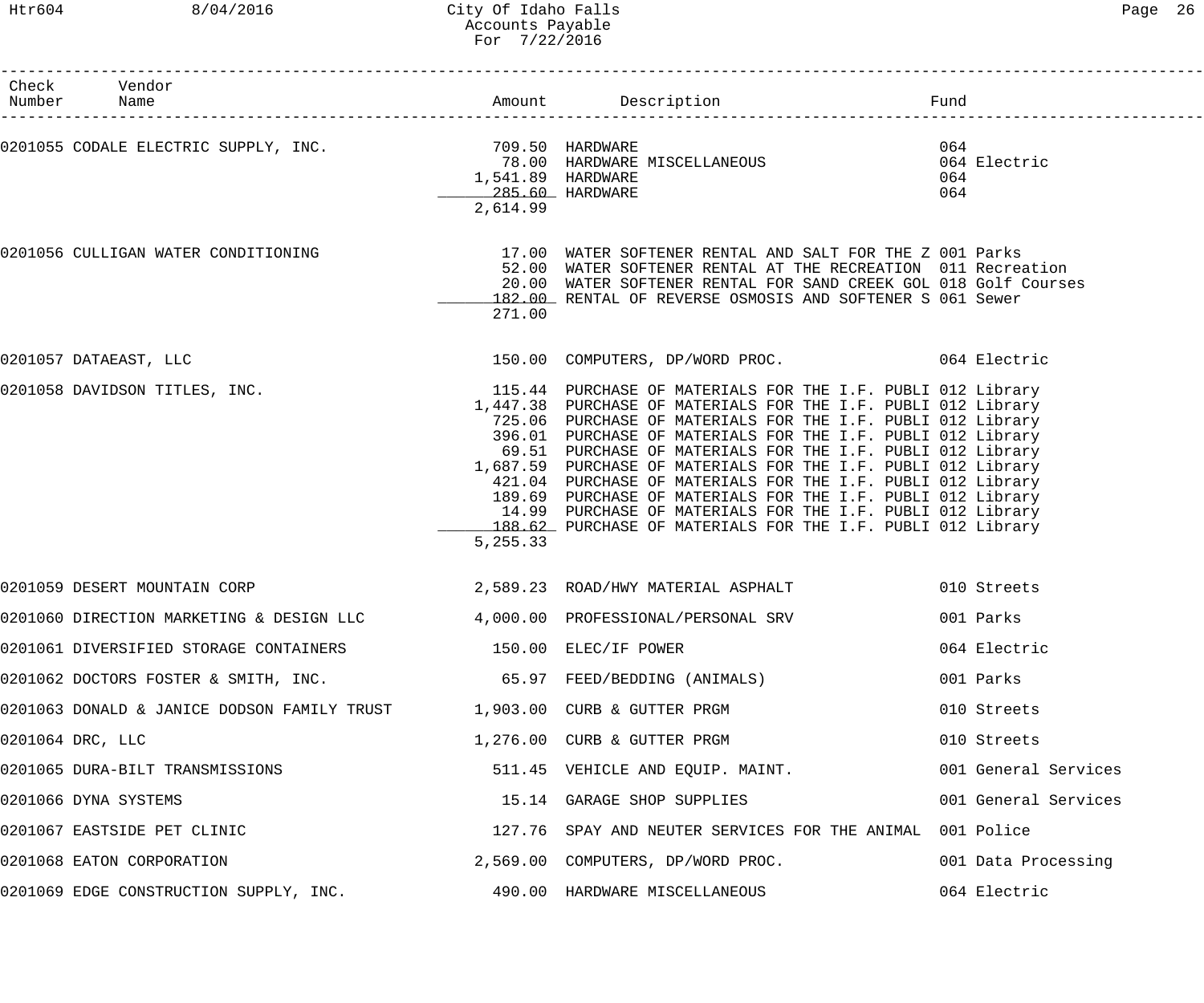Htr604 8/04/2016 City Of Idaho Falls Page 27 Accounts Payable For 7/22/2016

| Check Vendor<br>Number Name                                                                                          |           |                                                                                                                                                                                                                                                                                                                                                                                                                                        |            |                                  |
|----------------------------------------------------------------------------------------------------------------------|-----------|----------------------------------------------------------------------------------------------------------------------------------------------------------------------------------------------------------------------------------------------------------------------------------------------------------------------------------------------------------------------------------------------------------------------------------------|------------|----------------------------------|
| 0201070 EDMARK CHEVROLET/GMC                   43,111.49 EQUIPMENT-LRG & TURF               063 Ambulance            |           |                                                                                                                                                                                                                                                                                                                                                                                                                                        |            |                                  |
| 0201071 EVCO HOUSE OF HOSE - IDAHO               94.18 PARTS AS REQUESTED BY CITY OF IDAHO FALL 001 General Services | 367.26    | 45.13 PARTS AS REQUESTED BY CITY OF IDAHO FALL 001 General Services<br>33.35 PARTS AS REQUESTED BY CITY OF IDAHO FALL 001 General Services<br>100.05 PARTS AS REQUESTED BY CITY OF IDAHO FALL 001 General Services<br>73.75 PARTS AS REQUESTED BY CITY OF IDAHO FALL 001 General Services<br>9.28 PARTS AS REQUESTED BY CITY OF IDAHO FALL 001 General Services<br>11.52 PARTS AS REQUESTED BY CITY OF IDAHO FALL 001 General Services |            |                                  |
|                                                                                                                      |           |                                                                                                                                                                                                                                                                                                                                                                                                                                        |            |                                  |
| 0201073 FISHER SCIENTIFIC COMPANY 1904.14 LABORATORY EQUIP/MATERIAL 19961 Sewer                                      |           |                                                                                                                                                                                                                                                                                                                                                                                                                                        |            |                                  |
| 0201074 FLEETPRIDE, INC.                                                                                             | 585.91    | 282.30 EQ REPAIR AND MAINT<br>40.41 PARTS AS REQUESTED BY CITY OF IDAHO FALL 001 General Services<br>40.41 PARTS AS REQUESTED BY CITY OF IDAHO FALL 001 General Services<br>25.80 PARTS AS REQUESTED BY CITY OF IDAHO FALL 001 General Services<br>196.99 PARTS AS REQUESTED BY CITY OF IDAHO FALL 001 General Services                                                                                                                | 001        |                                  |
| 0201075 FREIGHTLINER OF UTAH                                                                                         |           | 86.34 PARTS AS REQUESTED BY CITY OF IDAHO FALL 001 General Services                                                                                                                                                                                                                                                                                                                                                                    |            |                                  |
| 0201076 GOODE MOTOR FORD, LLC                                                                                        | 55,984.19 | 29,843.44 EQUIPMENT-LRG & TURF<br>26,140.75 EQUIPMENT-LRG & TURF 6 (14 Merf                                                                                                                                                                                                                                                                                                                                                            |            |                                  |
| 0201077 HARRIS PUBLISHING                                                                                            | 500.00    | 250.00 PROMOTION ITEMS<br>250.00 PROMOTION ITEMS                                                                                                                                                                                                                                                                                                                                                                                       |            | 001 Parks<br>001 Parks           |
| 0201078 HOME DEPOT                                                                                                   | 219.62    | 156.12 TOOLS FOR FIRE PREVENTION<br>63.50 CONCRETE DYE, WOOD FILLER                                                                                                                                                                                                                                                                                                                                                                    |            | 001 Fire<br>001 General Services |
| 0201079 HOWARD EQUIPMENT & SUPPLY                                                                                    | 1,655.97  | 33.56 PURCHASE OF ANIMAL FOOD AND SUPPLIES FOR 001 Parks<br>1,622.41 PURCHASE OF ANIMAL FOOD AND SUPPLIES FOR 001 Parks                                                                                                                                                                                                                                                                                                                |            |                                  |
| 0201080 IDAHO BUREAU CRIMINAL IDENT. 1.828.50 FINGERPRINT PROCESSING FOR BUSINESS LICE 001 City Clerk                |           |                                                                                                                                                                                                                                                                                                                                                                                                                                        |            |                                  |
| 0201081 IDAHO FALLS JUNIOR GOLF ASSOCIATION                                                                          | 2,134.57  | 1,100.70 JR DUES REIMB/PINECREST<br>1,033.87 JR DUES REIMB/SAND CREEK                                                                                                                                                                                                                                                                                                                                                                  | 018<br>018 |                                  |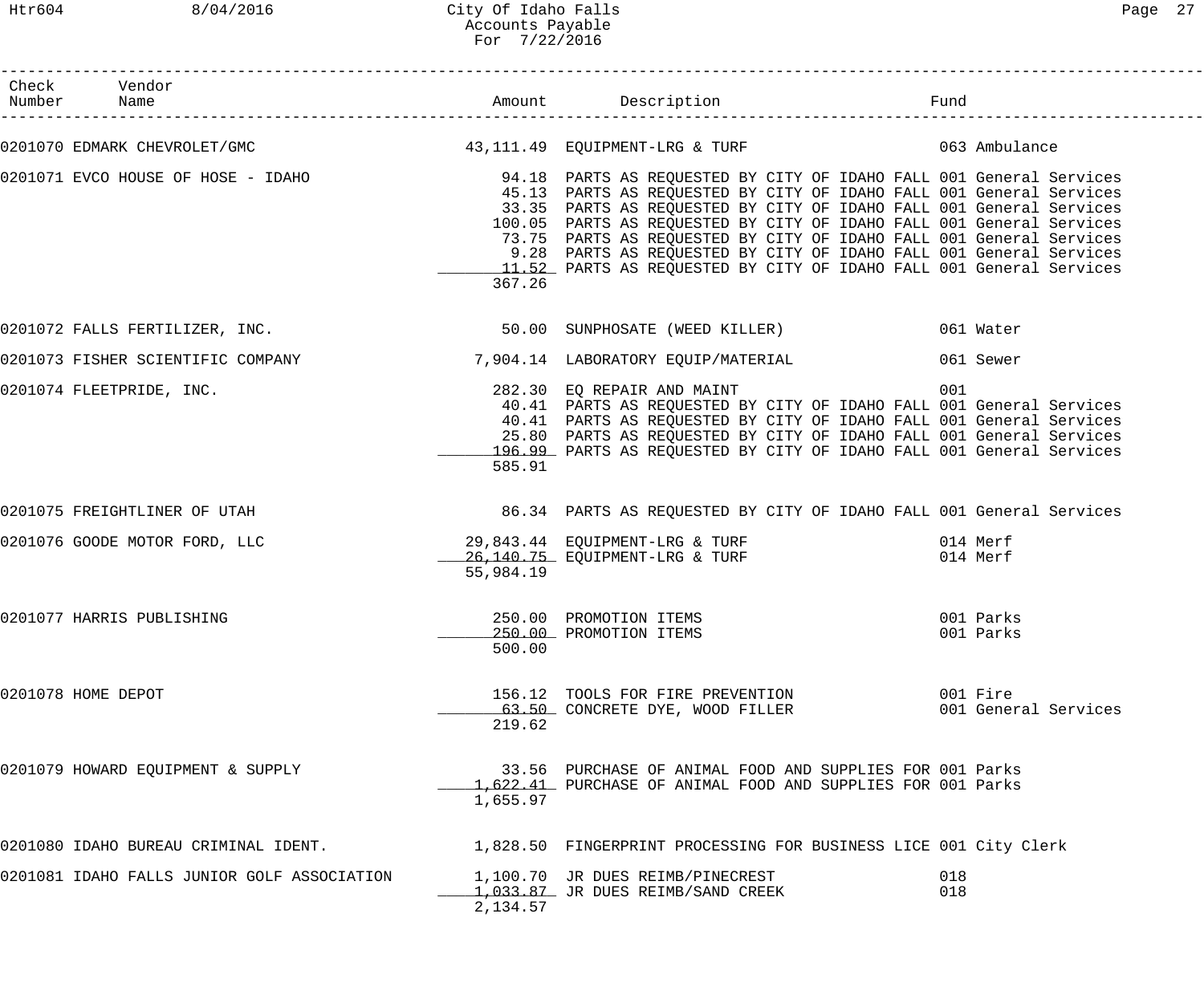## Htr604 8/04/2016 City Of Idaho Falls Page 28 Accounts Payable For 7/22/2016

| Check Vendor<br>Number Name                                                                                                     |          |                                                                                                                                              |     |                              |
|---------------------------------------------------------------------------------------------------------------------------------|----------|----------------------------------------------------------------------------------------------------------------------------------------------|-----|------------------------------|
|                                                                                                                                 |          |                                                                                                                                              |     |                              |
| 0201082 IDAHO FALLS MEN'S GOLF ASSC.                              550.00  DUES REIMB/PINECREST<br>450.00  DUES REIMB/SAND CREEK |          |                                                                                                                                              | 018 |                              |
|                                                                                                                                 |          |                                                                                                                                              | 018 |                              |
|                                                                                                                                 |          | 300.00 DUES REIMB/SAGE LAKES                                                                                                                 | 018 |                              |
|                                                                                                                                 | 1,300.00 |                                                                                                                                              |     |                              |
| 0201083 IDAHO SOD                                                                                                               |          | 13.60 80 SQFT SOD @ 0.17/FT                                                                                                                  |     | 001 Parks                    |
| 0201084 IES CUSTOM STAFFING, LLC 315.60 PROFESSIONAL/PERSONAL SRV 010 Streets                                                   |          |                                                                                                                                              |     |                              |
| 0201085 INGRAM LIBRARY SERVICE                                                                                                  |          | 10,006.69 PURCHASE OF MATERIALS FOR THE I.F. PUBLI 012 Library                                                                               |     |                              |
| 0201086 INTERMOUNTAIN GAS COMPANY                                                                                               |          | 3.57 UTILITIES JULY 2016<br>390.55 UTILITIES JULY 2016<br>2.81 UTILITIES JULY 2016<br>2.06 UTILITIES JULY 2016<br>729.38 UTILITIES JULY 2016 |     | 001 General Services         |
|                                                                                                                                 |          |                                                                                                                                              |     | 001 General Services         |
|                                                                                                                                 |          |                                                                                                                                              |     | 001 General Services         |
|                                                                                                                                 |          |                                                                                                                                              |     | 001 Police                   |
|                                                                                                                                 |          |                                                                                                                                              |     | 001 Police                   |
|                                                                                                                                 |          | 2.06 UTILITIES JULY 2016                                                                                                                     |     | 001 Parks                    |
|                                                                                                                                 |          | 32.11 UTILITIES JULY 2016                                                                                                                    |     | 001 Parks                    |
|                                                                                                                                 |          | 8.06 UTILITIES JULY 2016                                                                                                                     |     | 001 Parks                    |
|                                                                                                                                 |          | 233.88 UTILITIES JULY 2016                                                                                                                   |     | 001 Parks                    |
|                                                                                                                                 |          | 18.59 UTILITIES JULY 2016                                                                                                                    |     | 001 Parks                    |
|                                                                                                                                 |          | 24.60 UTILITIES JULY 2016                                                                                                                    |     | 001 Parks                    |
|                                                                                                                                 |          | 11.07 UTILITIES JULY 2016                                                                                                                    |     | 001 Parks                    |
|                                                                                                                                 |          | 17.83 UTILITIES JULY 2016                                                                                                                    |     | 001 Cemeteries               |
|                                                                                                                                 |          | 2.06 UTILITIES JULY 2016                                                                                                                     |     | 001 Cemeteries               |
|                                                                                                                                 |          | 31.35 UTILITIES JULY 2016                                                                                                                    |     | 001 Fire                     |
|                                                                                                                                 |          | 31.90 UTILITIES JULY 2016                                                                                                                    |     | 001 Fire                     |
|                                                                                                                                 |          | 3.57 UTILITIES JULY 2016                                                                                                                     |     | 001 Public Works Engineering |
|                                                                                                                                 |          | 11.07 UTILITIES JULY 2016                                                                                                                    |     | 018 Golf Courses             |
|                                                                                                                                 |          | 227.32 UTILITIES JULY 2016                                                                                                                   |     | 060 Airport                  |
|                                                                                                                                 |          | 666.71 UTILITIES JULY 2016                                                                                                                   |     | 060 Airport                  |
|                                                                                                                                 |          | 73.41 UTILITIES JULY 2016                                                                                                                    |     | 060 Airport                  |
|                                                                                                                                 |          | 10.31 UTILITIES JULY 2016                                                                                                                    |     | 061 Sewer                    |
|                                                                                                                                 |          | 86.93 UTILITIES JULY 2016                                                                                                                    |     | 061 Sewer                    |
|                                                                                                                                 |          | 7.31 UTILITIES JULY 2016                                                                                                                     |     | 061 Water                    |
|                                                                                                                                 |          | 2.06 UTILITIES JULY 2016                                                                                                                     |     | 061 Water                    |
|                                                                                                                                 |          | 29.11 UTILITIES JULY 2016                                                                                                                    |     | 061 Water                    |
|                                                                                                                                 |          | 2.06 UTILITIES JULY 2016                                                                                                                     |     | 061 Water                    |
|                                                                                                                                 |          | 9.58 UTILITIES JULY 2016                                                                                                                     |     | 061 Water                    |
|                                                                                                                                 | 2,671.32 |                                                                                                                                              |     |                              |
| 0201087 INTERMTN CONCRETE SPECIALTIES                                                                                           |          | 41.22 CONCRETE                                                                                                                               |     | 064 Electric                 |
| 0201088 JC GOLF ACCESSORIES                                                                                                     |          | 405.76 INVENTORY AS REQUESTED BY SAGE LAKES GOL 018 Golf Courses                                                                             |     |                              |
| 0201089 KEY-LINE AUTOMOTIVE WAREHOUSE                                                                                           |          | 47.52- PARTS AS REQUESTED BY CITY OF IDAHO FALL 001 General Services                                                                         |     |                              |
|                                                                                                                                 |          | 3.04 PARTS AS REQUESTED BY CITY OF IDAHO FALL 001 General Services                                                                           |     |                              |
|                                                                                                                                 |          | 9.61 PARTS AS REQUESTED BY CITY OF IDAHO FALL 001 General Services                                                                           |     |                              |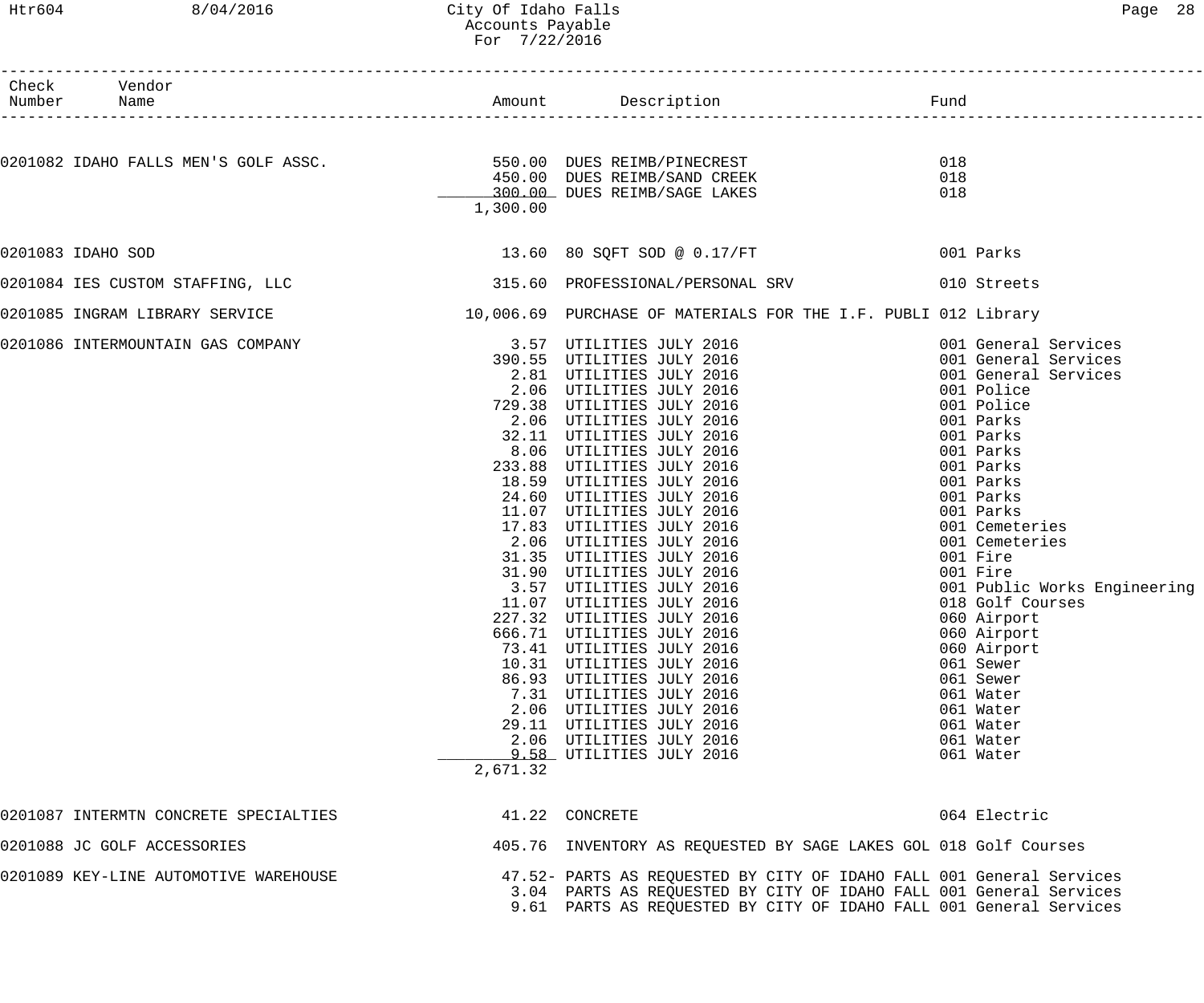| Check | Vendor<br>Number Name                 |          | Amount Description<br>--------------------------------                                                                                                                                                                                                                                                                                                                                                                                                                                                                                                                                                                                                                                                                                                                                                                                                                                                                                                                                                                                                                                                                                                                            | Fund |                                              |
|-------|---------------------------------------|----------|-----------------------------------------------------------------------------------------------------------------------------------------------------------------------------------------------------------------------------------------------------------------------------------------------------------------------------------------------------------------------------------------------------------------------------------------------------------------------------------------------------------------------------------------------------------------------------------------------------------------------------------------------------------------------------------------------------------------------------------------------------------------------------------------------------------------------------------------------------------------------------------------------------------------------------------------------------------------------------------------------------------------------------------------------------------------------------------------------------------------------------------------------------------------------------------|------|----------------------------------------------|
|       | 0201089 KEY-LINE AUTOMOTIVE WAREHOUSE | 264.70   | 73.53 PARTS AS REQUESTED BY CITY OF IDAHO FALL 001 General Services<br>18.00- PARTS AS REQUESTED BY CITY OF IDAHO FALL 001 General Services<br>52.94 PARTS AS REQUESTED BY CITY OF IDAHO FALL 001 General Services<br>14.09 PARTS AS REQUESTED BY CITY OF IDAHO FALL 001 General Services<br>25.23 PARTS AS REQUESTED BY CITY OF IDAHO FALL 001 General Services<br>134.76 PARTS AS REQUESTED BY CITY OF IDAHO FALL 001 General Services<br>17.02 PARTS AS REQUESTED BY CITY OF IDAHO FALL 001 General Services                                                                                                                                                                                                                                                                                                                                                                                                                                                                                                                                                                                                                                                                   |      |                                              |
|       | 0201090 KIM'S CUSTOM CLUBS            | 1,141.00 | 330.00 INVENTORY AS REQUESTED BY PINECREST GOLF 018 Golf Courses<br>250.00 INVENTORY AS REQUESTED BY PINECREST GOLF 018 Golf Courses<br>10.00 INVENTORY AS REQUESTED BY PINECREST GOLF 018 Golf Courses<br>5.00 INVENTORY AS REQUESTED BY PINECREST GOLF 018 Golf Courses<br>101.00 INVENTORY AS REQUESTED BY PINECREST GOLF 018 Golf Courses<br>18.00 INVENTORY AS REQUESTED BY PINECREST GOLF 018 Golf Courses<br>30.00 INVENTORY AS REQUESTED BY PINECREST GOLF 018 Golf Courses<br>40.00 INVENTORY AS REQUESTED BY PINECREST GOLF 018 Golf Courses<br>30.00 INVENTORY AS REQUESTED BY PINECREST GOLF 018 Golf Courses<br>25.00 GOLF CLUB REPAIRS AS REQUESTED BY SAND C 018 Golf Courses<br>45.00 GOLF CLUB REPAIRS AS REQUESTED BY SAND C 018 Golf Courses<br>30.00 GOLF CLUB REPAIRS AS REQUESTED BY SAND C 018 Golf Courses<br>10.00 GOLF CLUB REPAIRS AS REQUESTED BY SAND C 018 Golf Courses<br>30.00 GOLF CLUB REPAIRS AS REQUESTED BY SAND C 018 Golf Courses<br>152.00 GOLF CLUB REPAIRS AS REQUESTED BY SAND C 018 Golf Courses<br>5.00 GOLF CLUB REPAIRS AS REQUESTED BY SAGE L 018 Golf Courses<br>30.00 GOLF CLUB REPAIRS AS REQUESTED BY SAGE L 018 Golf Courses |      |                                              |
|       | 0201091 KING GEORGE'S ROYAL FLUSH     | 308.00   | 184.00 SERVICES/MISCELLANEOUS<br>124.00 SERVICES/MISCELLANEOUS                                                                                                                                                                                                                                                                                                                                                                                                                                                                                                                                                                                                                                                                                                                                                                                                                                                                                                                                                                                                                                                                                                                    |      | 001 General Services<br>001 General Services |
|       | 0201092 KREHBIEL'S SALES & SERVICE    |          | 13,934.00 EQUIPMENT-LRG & TURF                                                                                                                                                                                                                                                                                                                                                                                                                                                                                                                                                                                                                                                                                                                                                                                                                                                                                                                                                                                                                                                                                                                                                    |      | 001 Cemeteries                               |
|       | 0201093 L.N. CURTIS & SONS            | 7,681.00 | 255.00- FIRE PROTECT EQ/SUP/MAINT<br>475.00 FIRE PROTECT EQ/SUP/MAINT<br>7,461.00 FIRE PROTECT EQ/SUP/MAINT                                                                                                                                                                                                                                                                                                                                                                                                                                                                                                                                                                                                                                                                                                                                                                                                                                                                                                                                                                                                                                                                       |      | 001 Fire<br>001 Fire<br>001 Fire             |
|       | 0201094 LANDMARK SIGNS                |          | 459.92 VEHICLE AND EQUIP. MAINT.                                                                                                                                                                                                                                                                                                                                                                                                                                                                                                                                                                                                                                                                                                                                                                                                                                                                                                                                                                                                                                                                                                                                                  |      | 001 General Services                         |
|       | 0201095 LAW ENFORCEMENT TARGETS, INC. | 152.00   | 108.00 BUILDING SUP/REPR/MAINT.<br>44.00 FREIGHT                                                                                                                                                                                                                                                                                                                                                                                                                                                                                                                                                                                                                                                                                                                                                                                                                                                                                                                                                                                                                                                                                                                                  |      | 001 Police<br>001 Police                     |

0201096 MEL'S LOCK & KEY 20.00 MAKE KEYS AND REPAIR LOCKS AS REQUESTED 001 General Services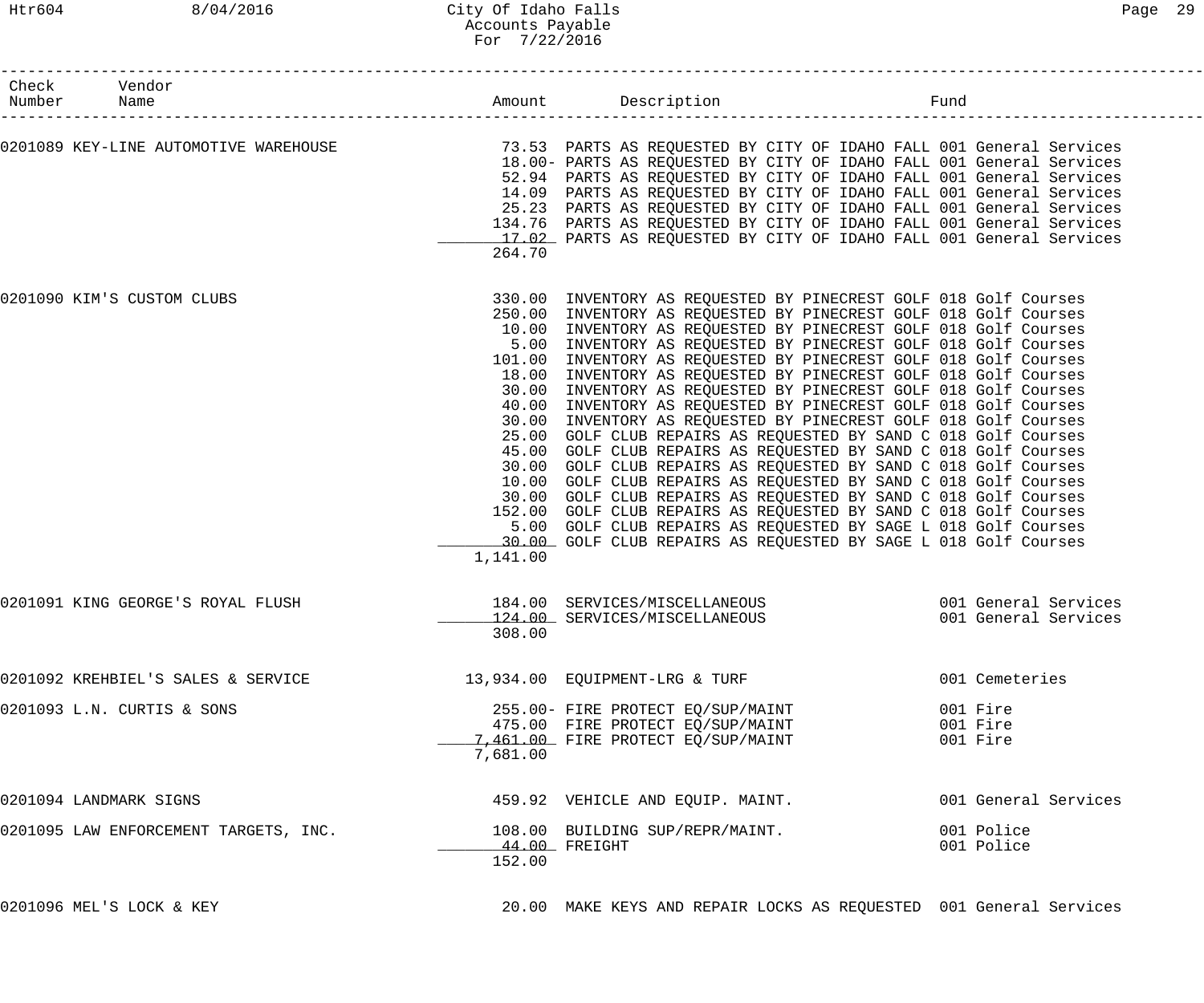| Check Vendor                        |                                                           |          | Number Name Fund                                                                                                                                                                                                                                                                                                                                                                                                                                                                                                                                                                                                                                                                                                                                                                                                                                                                                                                                                                                                                                                                                                                                                                                                                            |                                                              |
|-------------------------------------|-----------------------------------------------------------|----------|---------------------------------------------------------------------------------------------------------------------------------------------------------------------------------------------------------------------------------------------------------------------------------------------------------------------------------------------------------------------------------------------------------------------------------------------------------------------------------------------------------------------------------------------------------------------------------------------------------------------------------------------------------------------------------------------------------------------------------------------------------------------------------------------------------------------------------------------------------------------------------------------------------------------------------------------------------------------------------------------------------------------------------------------------------------------------------------------------------------------------------------------------------------------------------------------------------------------------------------------|--------------------------------------------------------------|
|                                     |                                                           |          |                                                                                                                                                                                                                                                                                                                                                                                                                                                                                                                                                                                                                                                                                                                                                                                                                                                                                                                                                                                                                                                                                                                                                                                                                                             |                                                              |
|                                     | 0201097 MOUNTAIN STATES TRANSFORMER 23,678.00 SUBSTATIONS |          |                                                                                                                                                                                                                                                                                                                                                                                                                                                                                                                                                                                                                                                                                                                                                                                                                                                                                                                                                                                                                                                                                                                                                                                                                                             | 064 Electric                                                 |
|                                     |                                                           | 93.75    | 0201098 MOUNTAIN VALLEY FLOOR MATS LLC 25.60 LAUNDRY SERVICE/MATS FOR IDAHO FALLS LIB 012 Library<br>5.75 LAUNDRY SERVICE/MATS FOR IDAHO FALLS LIB 012 Library<br>25.60 LAUNDRY SERVICE/MATS FOR IDAHO FALLS LIB 012 Library<br>18.40 LAUNDRY SERVICE/MATS FOR SANITATION DEPA 062 Sanitation<br>18.40 LAUNDRY SERVICE/MATS FOR SANITATION DEPA 062 Sanitation                                                                                                                                                                                                                                                                                                                                                                                                                                                                                                                                                                                                                                                                                                                                                                                                                                                                              |                                                              |
| 0201099 MOWER OFFICE SYSTEMS        |                                                           | 612.00   | 335.00 PRINTER INK AS REQUESTED BY AQUATIC CENT 011 Recreation<br>277.00 PRINTER INK AS REQUESTED BY AQUATIC CENT 011 Recreation                                                                                                                                                                                                                                                                                                                                                                                                                                                                                                                                                                                                                                                                                                                                                                                                                                                                                                                                                                                                                                                                                                            |                                                              |
| 0201100 NAPA AUTO PARTS             |                                                           | 478.64   | 4.99 PARTS AS REQUESTED BY CITY OF IDAHO FALL 001 General Services<br>4.99 PARTS AS REQUESTED BY CITY OF IDAHO FALL 001 General Services<br>6.91 PARTS AS REQUESTED BY CITY OF IDAHO FALL 001 General Services<br>4.99 PARTS AS REQUESTED BY CITY OF IDAHO FALL 001 General Services<br>4.79 PARTS AS REQUESTED BY CITY OF IDAHO FALL 001 General Services<br>19.58 PARTS AS REQUESTED BY CITY OF IDAHO FALL 001 General Services<br>9.29 PARTS AS REQUESTED BY CITY OF IDAHO FALL 001 General Services<br>8.49 PARTS AS REQUESTED BY CITY OF IDAHO FALL 001 General Services<br>150.47 PARTS AS REQUESTED BY CITY OF IDAHO FALL 001 General Services<br>190.20 PARTS AS REQUESTED BY CITY OF IDAHO FALL 001 General Services<br>.43 PARTS AS REQUESTED BY CITY OF IDAHO FALL 001 General Services<br>20.29 PARTS AS REQUESTED BY CITY OF IDAHO FALL 001 General Services<br>39.53- PARTS AS REQUESTED BY CITY OF IDAHO FALL 001 General Services<br>3.69 PARTS AS REQUESTED BY CITY OF IDAHO FALL 001 General Services<br>2.48 PARTS AS REQUESTED BY CITY OF IDAHO FALL 001 General Services<br>42.58 PARTS AS REQUESTED BY CITY OF IDAHO FALL 001 General Services<br>44.00 PARTS AS REQUESTED BY CITY OF IDAHO FALL 001 General Services |                                                              |
| 0201101 NEW HORIZON COMPUTER CENTER |                                                           | 3,795.00 | 948.75 TRAINING-PERSONNEL<br>948.75 TRAINING-PERSONNEL<br>379.50 TRAINING-PERSONNEL<br>1,518.00 TRAINING-PERSONNEL                                                                                                                                                                                                                                                                                                                                                                                                                                                                                                                                                                                                                                                                                                                                                                                                                                                                                                                                                                                                                                                                                                                          | 064 Electric<br>064 Electric<br>064 Electric<br>064 Electric |
| 0201102 NEW IMAGE CAR WASH          |                                                           |          | 126.00 DETAIL & CLEANING OF CITY OF IDAHO FALLS 001 General Services                                                                                                                                                                                                                                                                                                                                                                                                                                                                                                                                                                                                                                                                                                                                                                                                                                                                                                                                                                                                                                                                                                                                                                        |                                                              |
| 0201103 NIKE GOLF                   |                                                           | 155.52   | 46.74 INVENTORY AS REQUESTED BY SAGE LAKES GOL 018 Golf Courses<br>108.78 INVENTORY AS REQUESTED BY SAGE LAKES GOL 018 Golf Courses                                                                                                                                                                                                                                                                                                                                                                                                                                                                                                                                                                                                                                                                                                                                                                                                                                                                                                                                                                                                                                                                                                         |                                                              |
| 0201104 NORTHWEST SAFETY CLEAN      |                                                           |          | 50.17 TURNOUT REPAIR                                                                                                                                                                                                                                                                                                                                                                                                                                                                                                                                                                                                                                                                                                                                                                                                                                                                                                                                                                                                                                                                                                                                                                                                                        | 001 Fire                                                     |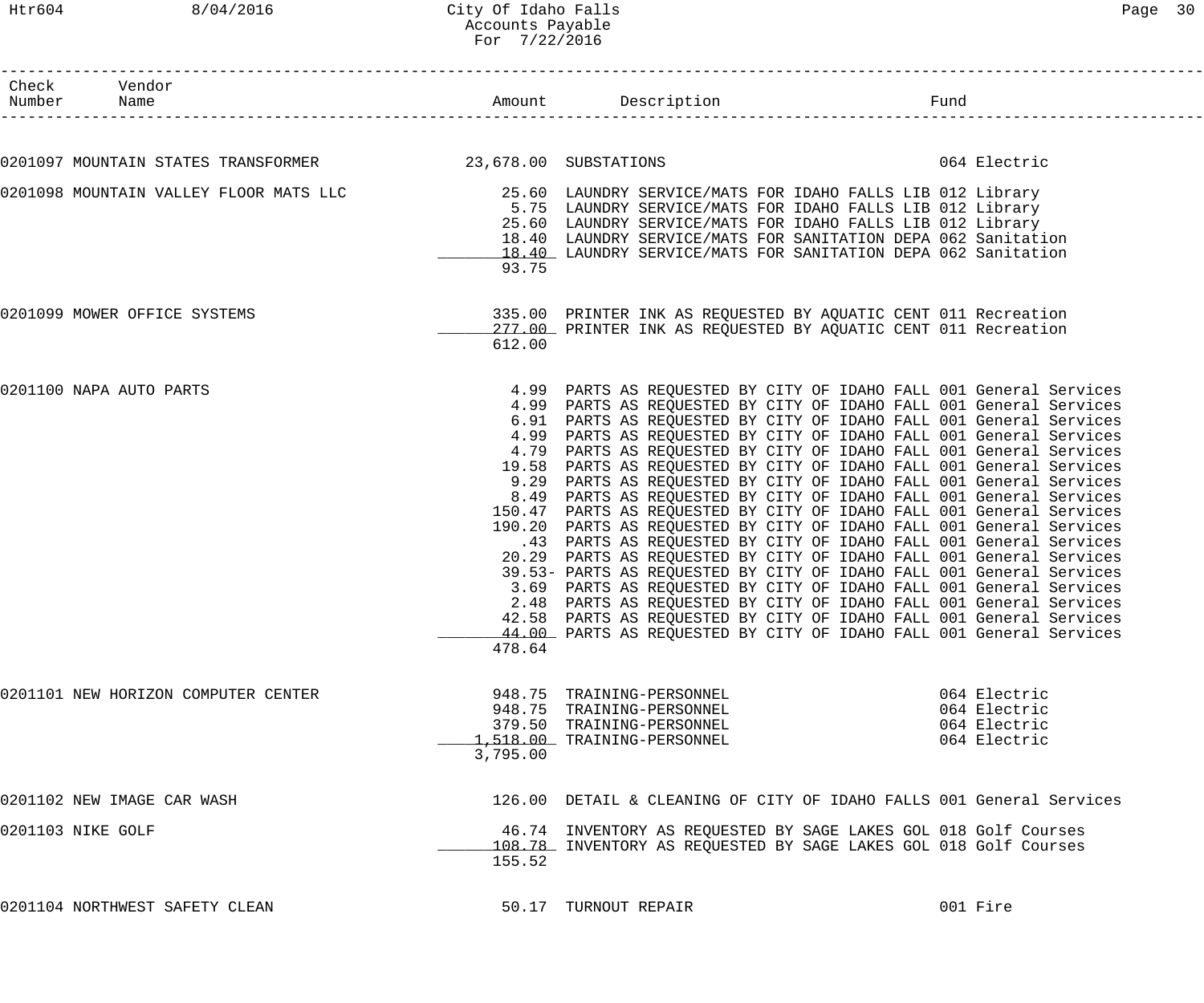### Htr604 8/04/2016 City Of Idaho Falls Page 31 Accounts Payable For 7/22/2016

| c<br><u>.</u> |  |
|---------------|--|
|---------------|--|

| Check Vendor<br>Number<br>Name                        |                          |                                                                                                                                                                                                                                                                                                                                                                                                                                                                                                                                                                                                                                                                                                                                                                                                                                                                                                                                                                                                                                                                                                                                                                                                                                                                                                                                                                                                                                                                                                                                                                           |                      |
|-------------------------------------------------------|--------------------------|---------------------------------------------------------------------------------------------------------------------------------------------------------------------------------------------------------------------------------------------------------------------------------------------------------------------------------------------------------------------------------------------------------------------------------------------------------------------------------------------------------------------------------------------------------------------------------------------------------------------------------------------------------------------------------------------------------------------------------------------------------------------------------------------------------------------------------------------------------------------------------------------------------------------------------------------------------------------------------------------------------------------------------------------------------------------------------------------------------------------------------------------------------------------------------------------------------------------------------------------------------------------------------------------------------------------------------------------------------------------------------------------------------------------------------------------------------------------------------------------------------------------------------------------------------------------------|----------------------|
|                                                       |                          |                                                                                                                                                                                                                                                                                                                                                                                                                                                                                                                                                                                                                                                                                                                                                                                                                                                                                                                                                                                                                                                                                                                                                                                                                                                                                                                                                                                                                                                                                                                                                                           | 064 Electric         |
| 0201105 OLD DOMINION FREIGHT LINE, INC 329.53 FREIGHT | 403.27 FREIGHT<br>632.80 |                                                                                                                                                                                                                                                                                                                                                                                                                                                                                                                                                                                                                                                                                                                                                                                                                                                                                                                                                                                                                                                                                                                                                                                                                                                                                                                                                                                                                                                                                                                                                                           | 064 Electric         |
| 0201106 OSWALD SERVICE, INC.                          |                          | 54.95 PARTS AS REQUESTED BY CITY OF IDAHO FALL 001 General Services                                                                                                                                                                                                                                                                                                                                                                                                                                                                                                                                                                                                                                                                                                                                                                                                                                                                                                                                                                                                                                                                                                                                                                                                                                                                                                                                                                                                                                                                                                       |                      |
| 0201107 OVERDRIVE, INC.                               | 60,722.77                | 14.08 PURCHASE OF MATERIALS FOR THE I.F. PUBLI 012 Library<br>1,745.42 PURCHASE OF MATERIALS FOR THE I.F. PUBLI 012 Library<br>119.97 PURCHASE OF MATERIALS FOR THE I.F. PUBLI 012 Library<br>24,793.11 PURCHASE OF MATERIALS FOR THE I.F. PUBLI 012 Library<br>126.82 PURCHASE OF MATERIALS FOR THE I.F. PUBLI 012 Library<br>1,405.39 PURCHASE OF MATERIALS FOR THE I.F. PUBLI 012 Library<br>357.98 PURCHASE OF MATERIALS FOR THE I.F. PUBLI 012 Library<br>18.99 PURCHASE OF MATERIALS FOR THE I.F. PUBLI 012 Library<br>75.96 PURCHASE OF MATERIALS FOR THE I.F. PUBLI 012 Library<br>76.00 PURCHASE OF MATERIALS FOR THE I.F. PUBLI 012 Library<br>18.19 PURCHASE OF MATERIALS FOR THE I.F. PUBLI 012 Library<br>28.98 PURCHASE OF MATERIALS FOR THE I.F. PUBLI 012 Library<br>10,236.40 PURCHASE OF MATERIALS FOR THE I.F. PUBLI 012 Library<br>10.99 PURCHASE OF MATERIALS FOR THE I.F. PUBLI 012 Library<br>153.47 PURCHASE OF MATERIALS FOR THE I.F. PUBLI 012 Library<br>1,125.05 PURCHASE OF MATERIALS FOR THE I.F. PUBLI 012 Library<br>827.88 PURCHASE OF MATERIALS FOR THE I.F. PUBLI 012 Library<br>84.00 PURCHASE OF MATERIALS FOR THE I.F. PUBLI 012 Library<br>75.00 PURCHASE OF MATERIALS FOR THE I.F. PUBLI 012 Library<br>619.80 PURCHASE OF MATERIALS FOR THE I.F. PUBLI 012 Library<br>9,428.65 PURCHASE OF MATERIALS FOR THE I.F. PUBLI 012 Library<br>17.99 PURCHASE OF MATERIALS FOR THE I.F. PUBLI 012 Library<br>55.60 PURCHASE OF MATERIALS FOR THE I.F. PUBLI 012 Library<br>9,307.05 PURCHASE OF MATERIALS FOR THE I.F. PUBLI 012 Library |                      |
| 0201108 PAUL CONWAY SHIELDS, INC.                     | 932.66                   | 915.38 CLOTHING & APPAREL<br>17.28 FREIGHT                                                                                                                                                                                                                                                                                                                                                                                                                                                                                                                                                                                                                                                                                                                                                                                                                                                                                                                                                                                                                                                                                                                                                                                                                                                                                                                                                                                                                                                                                                                                | 001 Fire<br>001 Fire |
| 0201109 PAYPAL, INC.                                  |                          | 924.20 SERVICES TO PROCESS CREDIT CARD PAYMENTS 001 Treasurer                                                                                                                                                                                                                                                                                                                                                                                                                                                                                                                                                                                                                                                                                                                                                                                                                                                                                                                                                                                                                                                                                                                                                                                                                                                                                                                                                                                                                                                                                                             |                      |
| 0201110 PING GOLF COMPANY, INC.                       | 731.32                   | 647.61 INVENTORY AS REQUESTED BY SAGE LAKES GOL 018 Golf Courses<br>83.71 INVENTORY AS REQUESTED BY SAGE LAKES GOL 018 Golf Courses                                                                                                                                                                                                                                                                                                                                                                                                                                                                                                                                                                                                                                                                                                                                                                                                                                                                                                                                                                                                                                                                                                                                                                                                                                                                                                                                                                                                                                       |                      |
| 0201111 PLATT ELECTRIC / REXEL, INC.                  |                          | 118.82 MISCELLANEOUS ELECTRICAL SUPPLIES FOR BL 001 General Services<br>156.80 MISCELLANEOUS ELECTRICAL SUPPLIES FOR BL 001 General Services<br>14.80 MISCELLANEOUS ELECTRICAL SUPPLIES FOR BL 001 General Services<br>162.59 MISCELLANEOUS ELECTRICAL SUPPLIES FOR BL 001 General Services                                                                                                                                                                                                                                                                                                                                                                                                                                                                                                                                                                                                                                                                                                                                                                                                                                                                                                                                                                                                                                                                                                                                                                                                                                                                               |                      |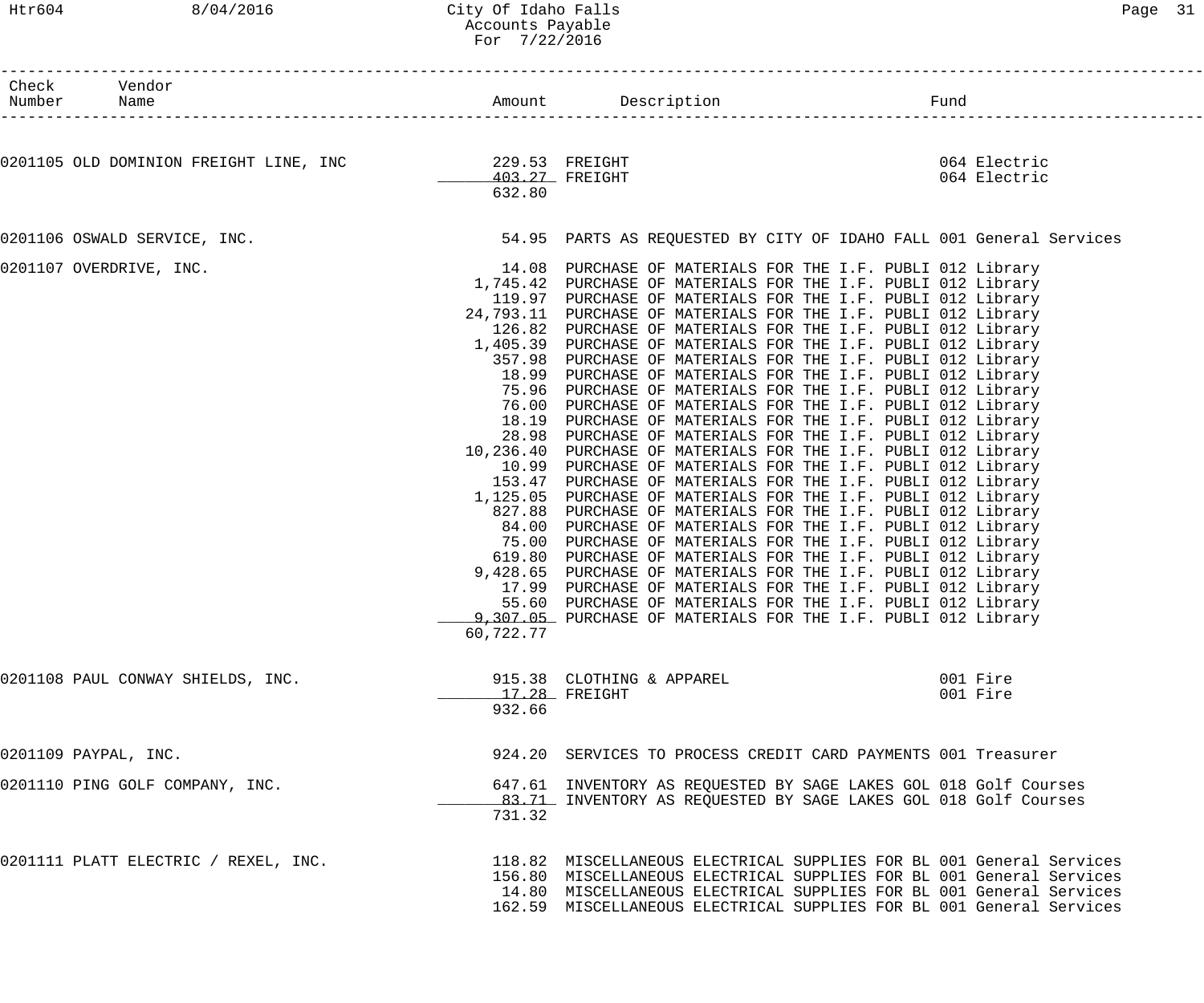Htr604 8/04/2016 City Of Idaho Falls Page 32 Accounts Payable For 7/22/2016

| Check Vendor<br>Number Name            |                                         |                                                                                                                                                                                                                                                                                           |                                              |
|----------------------------------------|-----------------------------------------|-------------------------------------------------------------------------------------------------------------------------------------------------------------------------------------------------------------------------------------------------------------------------------------------|----------------------------------------------|
|                                        | 453.01                                  |                                                                                                                                                                                                                                                                                           |                                              |
| 0201112 POST REGISTER, THE             |                                         | 600.00 LEGAL NOTICES/ACCT 81220                                                                                                                                                                                                                                                           | 001 Fire                                     |
| 0201113 PRECISION POWER, INC.          |                                         | 627.00 MAINTENANCE CONTRACT-EQ                                                                                                                                                                                                                                                            | 001 General Services                         |
| 0201114 PRO RENTALS/PRO EQUIP, LLC     | 171.80 RENTAL<br>56.10 RENTAL<br>227.90 |                                                                                                                                                                                                                                                                                           | 001 General Services<br>001 General Services |
| 0201115 QUALITY AUTO BODY              |                                         | 1,278.60 ACCIDENT REPAIRS, FLEET 6001 General Services                                                                                                                                                                                                                                    |                                              |
| 0201116 QUALITY BOOKS, INC.            | 1,129.75                                | 558.82 PURCHASE OF MATERIALS FOR THE I.F. PUBLI 012 Library<br>76.59 PURCHASE OF MATERIALS FOR THE I.F. PUBLI 012 Library<br>191.00 PURCHASE OF MATERIALS FOR THE I.F. PUBLI 012 Library<br>103.34 PURCHASE OF MATERIALS FOR THE I.F. PUBLI 012 Library                                   |                                              |
| 0201117 QUALITY SPORTS, INC.           |                                         | 451.00 INVENTORY AS REQUESTED BY SAGE LAKES GOL 018 Golf Courses                                                                                                                                                                                                                          |                                              |
| 0201118 R & S DISTRIBUTING             | 145.86                                  | 26.82 JANITORIAL ITEMS FOR THE AQUATIC CENTER 011 Recreation<br>119.04 JANITORIAL ITEMS FOR THE AQUATIC CENTER 011 Recreation                                                                                                                                                             |                                              |
| 0201119 REDI FOR EAST IDAHO            |                                         | 30,000.00 MISCELLANEOUS PRODUCTS                                                                                                                                                                                                                                                          | 001 Non Departmental                         |
| 0201120 ROCKY MOUNTAIN ENVIRONMENTAL   |                                         | 1,552.50 PROFESSIONAL/PERSONAL SRV                                                                                                                                                                                                                                                        | 061 Water                                    |
| 0201121 RODDA PAINT COMPANY            |                                         | 439.08 PAINT NEEDED FOR RUNWAY                                                                                                                                                                                                                                                            | 060 Airport                                  |
| 0201122 RON'S TIRE INC.                | 258.26                                  | 120.66 PARTS AS REQUESTED BY CITY OF IDAHO FALL 001 General Services<br>84.43 PARTS AS REQUESTED BY CITY OF IDAHO FALL 001 General Services<br>41.18 PARTS AS REQUESTED BY CITY OF IDAHO FALL 001 General Services<br>11.99 PARTS AS REQUESTED BY CITY OF IDAHO FALL 001 General Services |                                              |
| 0201123 RONALD O'CONNER                |                                         | 154.00 RFND ENROLLMENT FEE                                                                                                                                                                                                                                                                | 061 Sewer                                    |
| 0201124 RUSH TRUCK CENTERS, INC.       | 367.80                                  | 241.90 EQ REPAIR AND MAINT<br>125.90 PARTS AS REQUESTED BY CITY OF IDAHO FALL 001 General Services                                                                                                                                                                                        | 001                                          |
| 0201125 SEASONS WEST, INC.             |                                         | 2,785.00 SERVICES/MISCELLANEOUS                                                                                                                                                                                                                                                           | 064 Electric                                 |
| 0201126 SERVICE VENDING OF IDAHO, INC. | 400.00 FOOD                             |                                                                                                                                                                                                                                                                                           | 018 Golf Courses                             |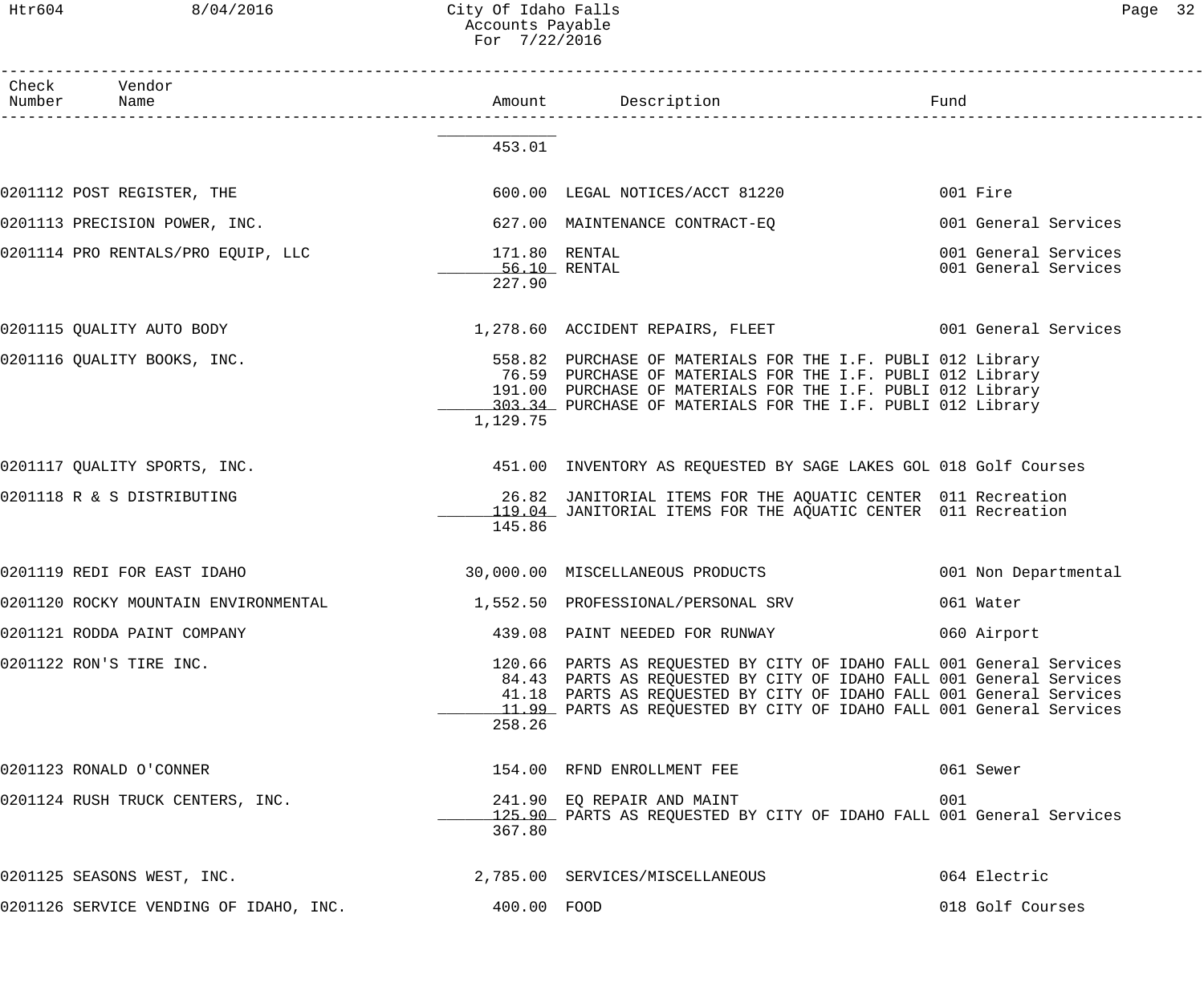### Htr604 8/04/2016 City Of Idaho Falls Page 33 Accounts Payable For 7/22/2016

| Check Vendor<br>Number Name                        |                         |                                                                                                                                                                                                                                        |                                      |
|----------------------------------------------------|-------------------------|----------------------------------------------------------------------------------------------------------------------------------------------------------------------------------------------------------------------------------------|--------------------------------------|
| 0201126 SERVICE VENDING OF IDAHO, INC. 620.16 FOOD | 349.70 FOOD<br>1,369.86 |                                                                                                                                                                                                                                        | 018 Golf Courses<br>018 Golf Courses |
| 0201127 SHAMROCK STORES, INC                       | 745.98                  |                                                                                                                                                                                                                                        |                                      |
|                                                    |                         | 0201128 SHERWIN-WILLIAMS COMPANY                     192.50  TRAFFIC PAINT (50 GAL) PR               001 Public Works Engineering                                                                                                      |                                      |
| 0201129 SHRED-IT USA LLC                           |                         | 95.22 SHREDDING DOCUMENTS FOR THE LIBRARY 012 Library                                                                                                                                                                                  |                                      |
| 0201130 SOLOMON CORPORATION                        |                         | 2,000.00 TRANSFORMERS                                                                                                                                                                                                                  | 064 Electric                         |
| 0201131 SPRAGUE PEST SOLUTIONS                     |                         | 165.00 PEST CONTROL SERVICES AS REQUESTED BY TH 001 Parks                                                                                                                                                                              |                                      |
| 0201132 SPRINGFIELD, INC.                          |                         | 615.27 POLICE EQUIP & SUPPLIES 001 Police                                                                                                                                                                                              |                                      |
| 0201133 STATE TRAILER SUPPLY                       |                         | 79.55 PARTS AS REQUESTED BY CITY OF IDAHO FALL 001 General Services                                                                                                                                                                    |                                      |
| 0201134 STRYKER MEDICAL                            |                         | 944.88 EQUIPMENT-LRG & TURF                                                                                                                                                                                                            | 063 Ambulance                        |
| 0201135 SUN MOUNTAIN SPORTS, INC.                  | 299.26                  | 255.40 INVENTORY AS REQUESTED BY SAGE LAKES GOL 018 Golf Courses<br>43.86 INVENTORY AS REQUESTED BY SAGE LAKES GOL 018 Golf Courses                                                                                                    |                                      |
| 0201136 SUPERIOR SIGNALS, INC.                     | 1,404.50                | 724.50 EQ REPAIR AND MAINT<br>680.00 EQ REPAIR AND MAINT                                                                                                                                                                               | 001<br>001                           |
| 0201137 SWAGIT PRODUCTIONS, LLC                    |                         | 935.00 COMPUTERS, DP/WORD PROC.                                                                                                                                                                                                        | 001 Data Processing                  |
| 0201138 T K RENTALS                                |                         | 600.00 SEWER DEPARTMENT                                                                                                                                                                                                                | 061 Sewer                            |
| 0201139 TAYLOR MADE GOLF COMPANY                   | 348.38                  | 46.93 INVENTORY AS REQUESTED BY PINECREST GOLF 018 Golf Courses<br>301.45 INVENTORY AS REQUESTED BY PINECREST GOLF 018 Golf Courses                                                                                                    |                                      |
| 0201140 TEREX UTILITIES, INC.                      |                         | 995.00 VEHICLE AND EQUIP. MAINT. 001 General Services<br>295.00 VEHICLE AND EQUIP. MAINT. 001 General Services<br>295.00 VEHICLE AND EQUIP. MAINT. 001 General Services<br>295.00 VEHICLE AND EQUIP. MAINT. 001 General Services<br>29 |                                      |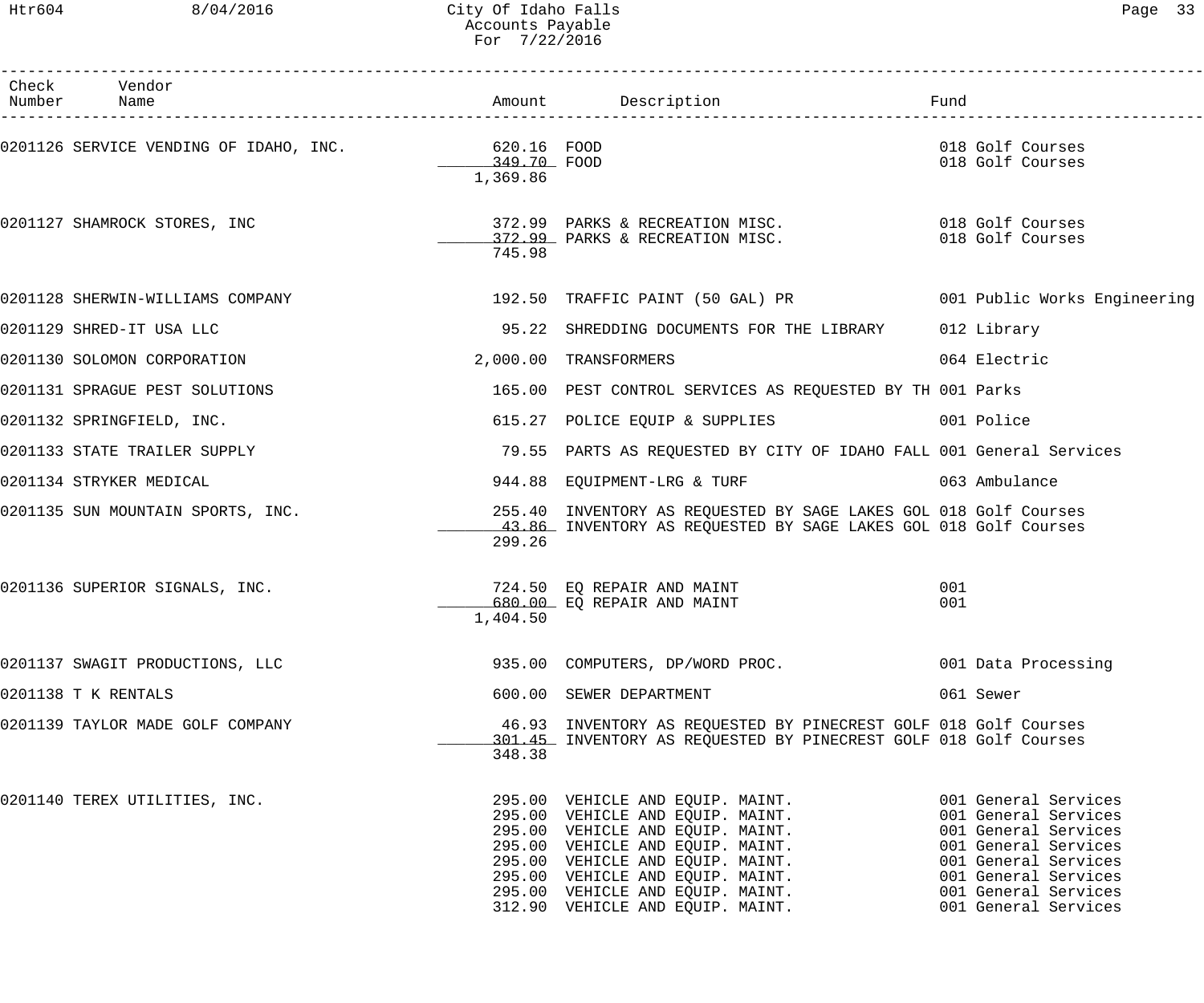### Htr604 8/04/2016 City Of Idaho Falls Page 34 Accounts Payable For 7/22/2016

|               | Check Vendor<br>Number Name               |                                                     |                                                                                                                                                                                                                                                                                                               |                                                          |
|---------------|-------------------------------------------|-----------------------------------------------------|---------------------------------------------------------------------------------------------------------------------------------------------------------------------------------------------------------------------------------------------------------------------------------------------------------------|----------------------------------------------------------|
|               |                                           | 4,442.90                                            | 0201140 TEREX UTILITIES, INC.<br>295.00 VEHICLE AND EQUIP. MAINT. 001 General Services<br>295.00 VEHICLE AND EQUIP. MAINT. 001 General Services<br>295.00 VEHICLE AND EQUIP. MAINT. 001 General Services<br>295.00 VEHICLE AND EQUIP.<br>295.00 PARTS AND MINOR SUBLET REPAIRS AS REQUES 001 General Services |                                                          |
|               |                                           |                                                     | 0201141 TETON MICROBIOLOGY LAB 370.00 LABORATORY ANALYSIS FOR WATER SAMPLES 061 Water                                                                                                                                                                                                                         |                                                          |
|               |                                           | 273.38                                              | 0201142 TURF EQUIP & IRRIGATION, INC. 4 . 254.22 TURF DC PARTS AS REQUESTED BY CITY OF IF 001 General Services<br>19.16 TURF DC PARTS AS REQUESTED BY CITY OF IF 001 General Services                                                                                                                         |                                                          |
|               | 0201143 U & I KIWANIAN                    |                                                     | 145.00 PROMOTION ITEMS                                                                                                                                                                                                                                                                                        | 060 Airport                                              |
|               |                                           |                                                     | 0201144 U-HAUL INTERNATIONAL INC. 2007 18.93 PROPANE AS NEEDED FOR EQUIPMENT AND SHOP 001 General Services                                                                                                                                                                                                    |                                                          |
|               | 0201145 VALLEY READY MIX INC.             |                                                     | 224.25 CONCRETE AROUND HYDRANT -                                                                                                                                                                                                                                                                              | 001 Fire                                                 |
|               | 0201146 VERICOM, LLC                      | $19.55$ FREIGHT<br>1,124.95                         | 20.00 FREIGHT<br>890.00 AIRPORT MAINTENANCE<br>195.40 AIRPORT MAINTENANCE<br>1955 EDELGUE                                                                                                                                                                                                                     | 060 Airport<br>060 Airport<br>060 Airport<br>060 Airport |
|               | 0201147 VIP SOLUTIONS, LLC                | 65.00 FREIGHT<br>1,091.06                           | 1,026.06 AQUATIC/WATER PRODUCTS                                                                                                                                                                                                                                                                               | 011 Recreation<br>011 Recreation                         |
|               | 0201148 WALL 2 WALL                       |                                                     | 24,430.00 FLOOR/WINDOW COVERINGS                                                                                                                                                                                                                                                                              | 012 Library                                              |
|               | 0201149 WAXIE SANITARY SUPPLY             | 111.22                                              | 74.22 CAN LINERS<br>37.00 LIQUID LAUNDRY DETERGENT                                                                                                                                                                                                                                                            | 011 Recreation<br>061 Sewer                              |
| 0201150 WESCO |                                           | 3,316.32 HARDWARE<br>8,004.96 HARDWARE<br>11,321.28 |                                                                                                                                                                                                                                                                                                               | 064<br>064                                               |
|               | 0201151 WESTERN RECORDS DESTRUCTION, INC. |                                                     | 35.00 PAPER RECYCLING                                                                                                                                                                                                                                                                                         | 001 Parks                                                |
|               | 0201152 WESTERN STATES RENTAL STORE       |                                                     | 124.10 PARTS AS REQUESTED BY CITY OF IDAHO FALL 001 General Services<br>464.48 PARTS AS REQUESTED BY CITY OF IDAHO FALL 001 General Services                                                                                                                                                                  |                                                          |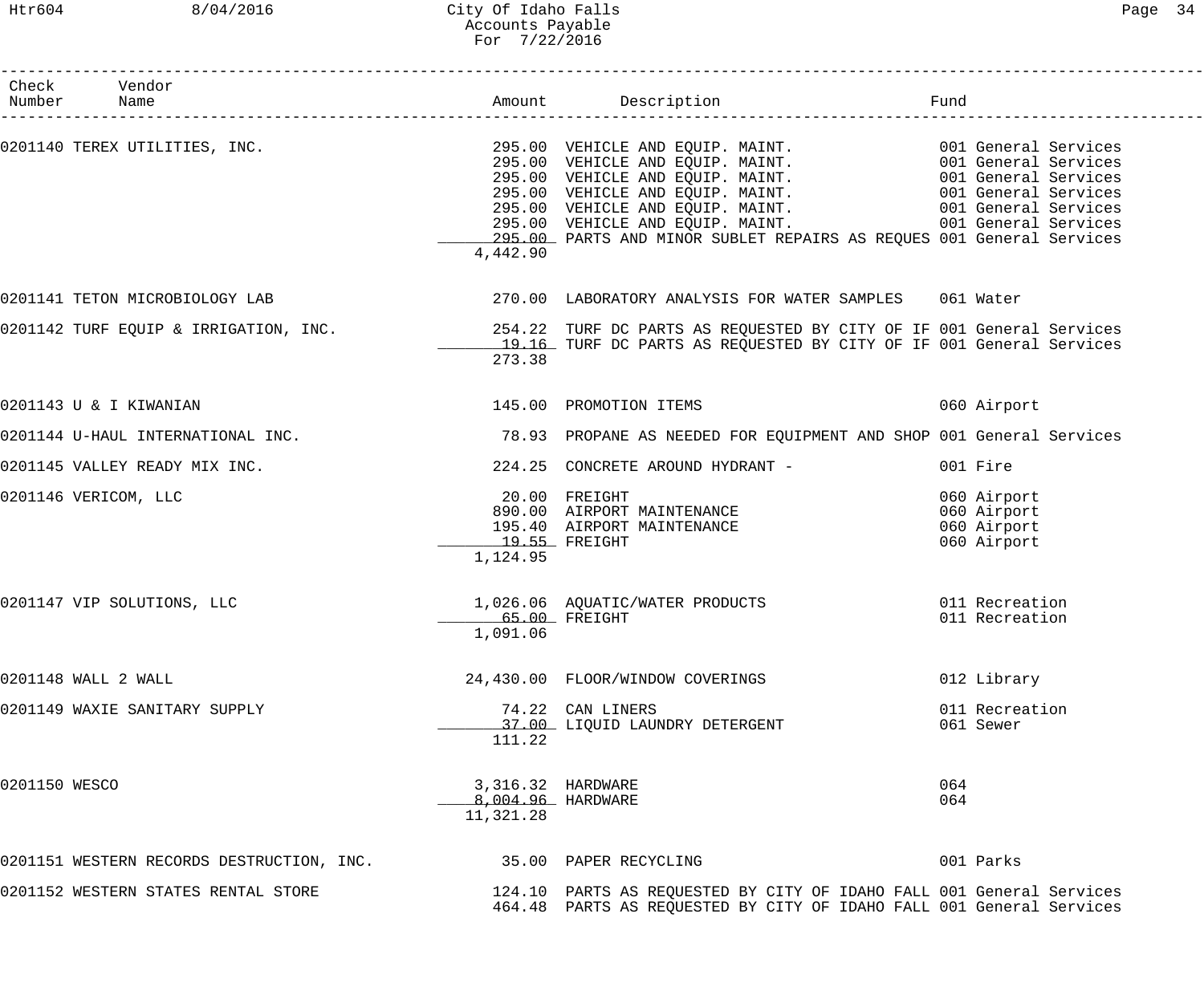|                   | Check Vendor<br>Number Name         |                            | Amount Description                                                                                                                                                                                                                                                                                                                                                 | Fund                                         |  |
|-------------------|-------------------------------------|----------------------------|--------------------------------------------------------------------------------------------------------------------------------------------------------------------------------------------------------------------------------------------------------------------------------------------------------------------------------------------------------------------|----------------------------------------------|--|
|                   | 0201152 WESTERN STATES RENTAL STORE | 1,220.01                   | 21.53- PARTS AS REQUESTED BY CITY OF IDAHO FALL 001 General Services<br>58.74 PARTS AS REQUESTED BY CITY OF IDAHO FALL 001 General Services<br>456.86 PARTS AS REQUESTED BY CITY OF IDAHO FALL 001 General Services<br>116.87 PARTS AS REQUESTED BY CITY OF IDAHO FALL 001 General Services<br>20.49 PARTS AS REQUESTED BY CITY OF IDAHO FALL 001 General Services |                                              |  |
|                   | 0201153 WESTERN SYSTEMS             | 162.23 FREIGHT<br>1,727.65 | 1,565.42 EQ REPAIR AND MAINT                                                                                                                                                                                                                                                                                                                                       | 001 General Services<br>001 General Services |  |
|                   | 0201154 WESTERN WHOLESALE INSTALLED | 176.64                     | 96.00 OVERHEAD DOOR PARTS AND LABOR AS REQUEST 001 General Services<br>80.64 OVERHEAD DOOR PARTS AND LABOR AS REQUEST 001 General Services                                                                                                                                                                                                                         |                                              |  |
|                   | 0201155 YOST, INC.                  | 1,296.00                   | 648.00 MAINTENANCE CONTRACT-EQ<br>648.00 MAINTENANCE CONTRACT-EO                                                                                                                                                                                                                                                                                                   | 012 Library<br>012 Library                   |  |
| 0201156 ZIP PRINT |                                     | 331.26                     | 2.00 PHOTOCOPIES AND POSTERS AS NEEDED BY AQU 011 Recreation<br>329.26 PRINTING                                                                                                                                                                                                                                                                                    | 018 Golf Courses                             |  |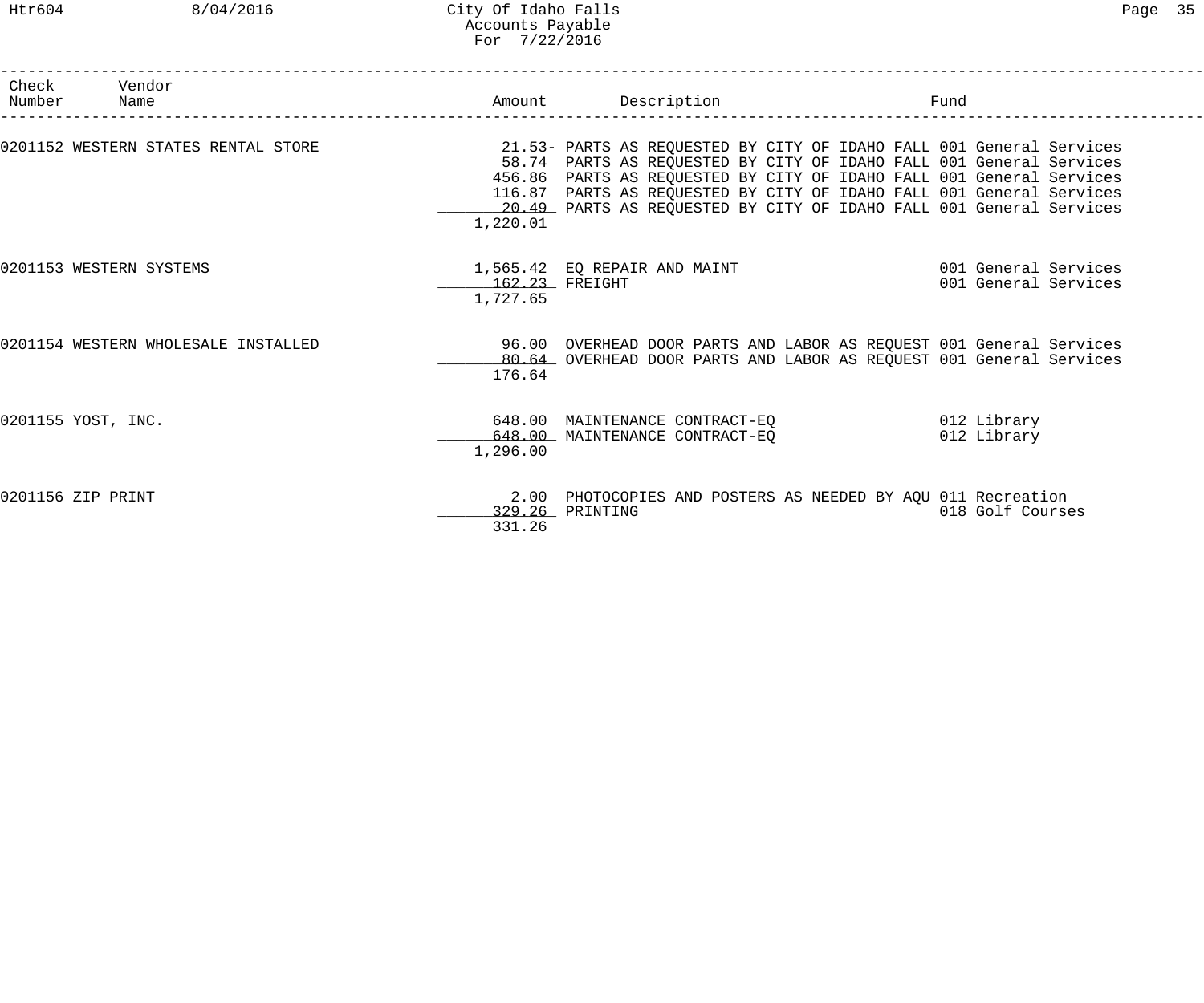### Htr604 8/04/2016 City Of Idaho Falls Page 36 Accounts Payable For 7/29/2016

| Check Vendor<br>Number Name           |          |                                                                                                                                                                                                                                                                                                                | Fund                                        |
|---------------------------------------|----------|----------------------------------------------------------------------------------------------------------------------------------------------------------------------------------------------------------------------------------------------------------------------------------------------------------------|---------------------------------------------|
|                                       |          | 0201157 ACUSHNET COMPANY COMPANY COMPANY COMPANY COMPANY AS REQUESTED BY SAGE LAKES GOL 018 Golf Courses                                                                                                                                                                                                       |                                             |
|                                       | 713.49   |                                                                                                                                                                                                                                                                                                                |                                             |
| 0201159 AIRGAS USA, LLC               | 752.56   | 249.58 WELDING SUPPLIES AS REQUIRED BY SANITATI 062 Sanitation<br>EXECUTE CONFIDENT CONTROLLER<br>SO.70 WELDING EQUIP/SUPPLIES<br>38.48 WELDING EQUIP/SUPPLIES<br>312.40 WELDING EQUIP/SUPPLIES<br>50.70 WELDING EQUIP/SUPPLIES<br>312.40 WELDING EQUIP/SUPPLIES<br>50.70 WELDING EQUIP/SUPPLIES<br>50.70 WELD |                                             |
|                                       | 180.47   | 0201160 ALSCO (AMERICAN LINEN DIV) 31.26 WEEKLY DELIVERY AND CHANGE OUT OF ENTRAN 060 Airport<br>47.44 LAUNDRY SERVICE FOR SEWER DEPARTMENT 061 Sewer<br>41.77 LAUNDRY SERVICE FOR SEWER DEPARTMENT 061 Sewer                                                                                                  |                                             |
| 0201161 AMAZON.COM - CITY PURCHASES   | 1,107.23 | 549.99 PHOTOGRAPHIC EQ/SUPPLIES 001 General Services<br>37.98 ANIMALS<br>26.80 ANIMALS<br>12.49 FREIGHT<br>218.45 OFFICE MACHINES & ACCESS.<br>83.79 POLICE EQUIP & SUPPLIES<br>30.54 POLICE EQUIP & SUPPLIES<br>93.34 POLICE EQUIP & SUPPLIES<br>107.23<br>30.54 POLICE EQUIP & SUPPLIES<br>107.23            | 001 Parks<br>001 Parks                      |
| 0201162 AMERICAN INSURANCE SERVICE    | 691.00   | 322.00 PROFESSIONAL/PERSONAL SRV<br>369.00 PROFESSIONAL/PERSONAL SRV                                                                                                                                                                                                                                           | 001 Non Departmental<br>001 Human Resources |
| 0201163 AMERICAN PUBLIC POWER ASSOC.  |          | 45.50 ELEC/IF POWER                                                                                                                                                                                                                                                                                            | 064 Electric                                |
| 0201164 AMMON VETERINARY HOSPITAL     |          | 325.00 SPAY/NEUTER/RABIES SERV                                                                                                                                                                                                                                                                                 | 001                                         |
| 0201165 ANIXTER INC.                  | 3,313.50 | 1,770.00 HARDWARE<br>1,543.50 CONDUCTOR                                                                                                                                                                                                                                                                        | 064<br>064                                  |
| 0201166 ARCHITECTURAL BUILDING SUPPLY |          | 14.00 MISCELLANEOUS PURCHASES AS REQUESTED BY 001 General Services<br>270.00 MISCELLANEOUS PURCHASES AS REQUESTED BY 001 General Services                                                                                                                                                                      |                                             |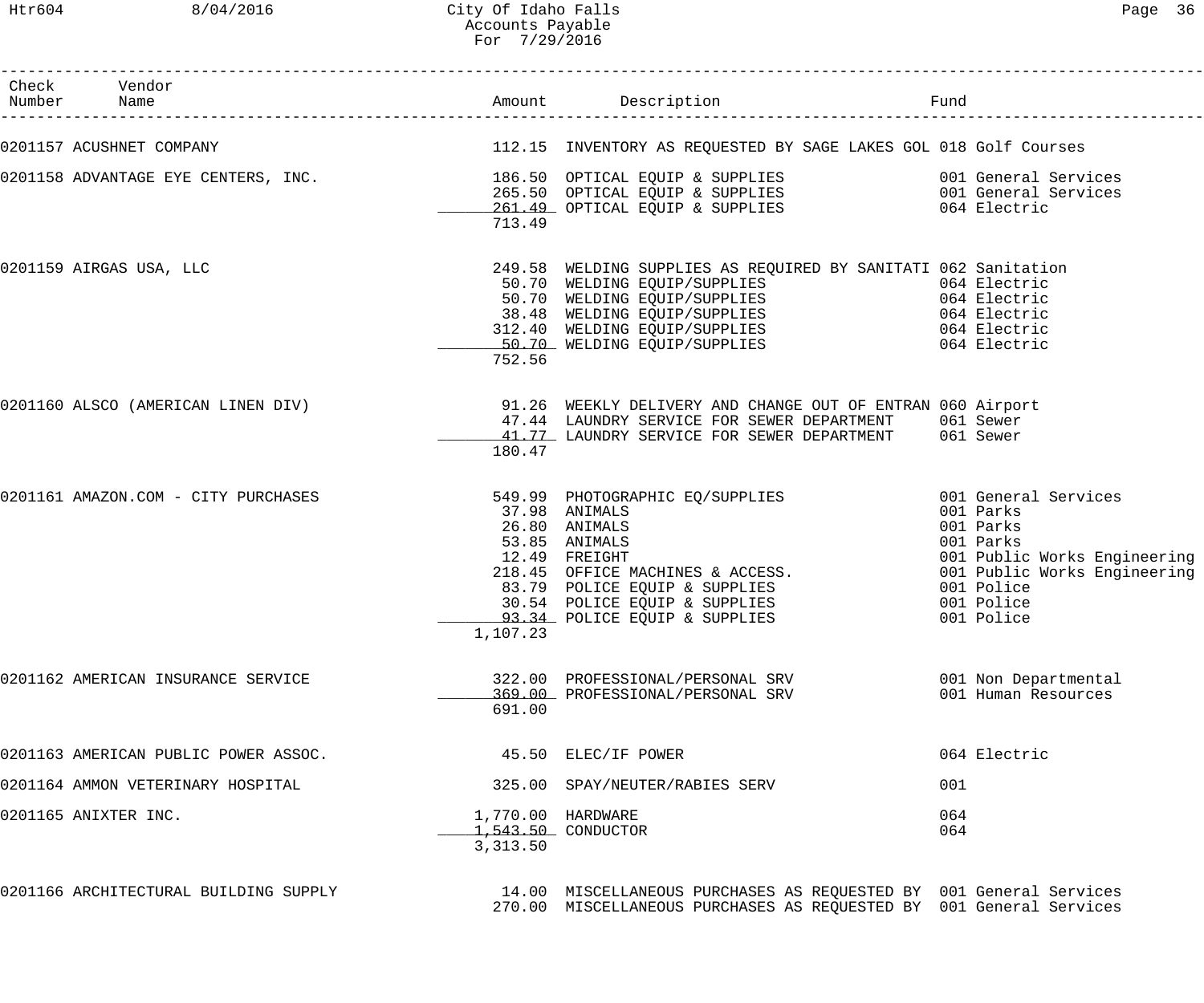## Htr604 8/04/2016 City Of Idaho Falls Page 37 Accounts Payable For 7/29/2016

| Check Vendor<br>Number Name |                                     |          |                                                                                                                                                                                                                                                                                                                                                                                                                                          | Fund                                                                      |
|-----------------------------|-------------------------------------|----------|------------------------------------------------------------------------------------------------------------------------------------------------------------------------------------------------------------------------------------------------------------------------------------------------------------------------------------------------------------------------------------------------------------------------------------------|---------------------------------------------------------------------------|
|                             |                                     | 770.00   | 0201166 ARCHITECTURAL BUILDING SUPPLY 165.00 MISCELLANEOUS PURCHASES AS REQUESTED BY 001 General Services<br>121.00 MISCELLANEOUS PURCHASES AS REQUESTED BY 001 General Services                                                                                                                                                                                                                                                         |                                                                           |
|                             |                                     |          | 0201167 ATS INLAND NW, LLC 30 CONTROLL 4, 733.00 AIRPORT MAINTENANCE 300 CONTROLL 060 Airport                                                                                                                                                                                                                                                                                                                                            |                                                                           |
|                             |                                     | 403.80   | 0201168 AUTO TRIM DESIGN / TRIM LINE 34.00 PARTS AND MINOR SUBLET REPAIRS AS REQUES 001 General Services<br>239.85 PARTS AND MINOR SUBLET REPAIRS AS REQUES 001 General Services<br>79.95 PARTS AND MINOR SUBLET REPAIRS AS REQUES 001 General Services                                                                                                                                                                                  |                                                                           |
|                             | 0201169 BMC WEST BUILDING MATERIALS | 633.90   | 632.96 LUMBER & RELATED PRODUCTS 632.96 LUMBER & RELATED PRODUCTS<br><u>_______94</u> PARKS & RECREATION MISC.                                     001 Parks                                                                                                                                                                                                                                                                             |                                                                           |
|                             |                                     | 1,915.38 | 0201170 BONNEVILLE INDUSTRIAL SUPPLY 313.60 CUSTODIAL SUPPLIES/EQUIP 001 Parks<br>1,254.40 CUSTODIAL SUPPLIES/EQUIP 001 Parks<br>347.38 MISCELLANEOUS PURCHASES AS REQUIRED BY S 061 Sewer                                                                                                                                                                                                                                               |                                                                           |
|                             | 0201171 BRADY INDUSTRIES LLC        | 546.50   | 315.75 CUSTODIAL SUPPLIES/EQUIP 664 Electric<br>230.75 CUSTODIAL SUPPLIES/EQUIP 064 Electric                                                                                                                                                                                                                                                                                                                                             |                                                                           |
|                             | 0201172 BROADWAY FORD, INC.         | 490.77   | 6.13 PARTS AND MINOR SUBLET REPAIRS AS REQUES 001 General Services<br>17.80 PARTS AND MINOR SUBLET REPAIRS AS REQUES 001 General Services<br>257.10 PARTS AND MINOR SUBLET REPAIRS AS REQUES 001 General Services<br>143.67 PARTS AND MINOR SUBLET REPAIRS AS REQUES 001 General Services<br>90.00 PARTS AND MINOR SUBLET REPAIRS AS REQUES 001 General Services<br>23.93- PARTS AND MINOR SUBLET REPAIRS AS REQUES 001 General Services |                                                                           |
|                             | 0201173 BROADWAY VETERINARY CLINIC  | 443.91   | 95.00 SPAY/NEUTER/RABIES SERV<br>75.00 SPAY/NEUTER/RABIES SERV<br>30.00 SPAY/NEUTER/RABIES SERV<br>12.37 6316 SHELTER CONVENIA<br>25.00 # 66142 SICK ANIMAL EXAM<br>141.70 INVOICE # 10053<br>64.84 INVOICE # 10391                                                                                                                                                                                                                      | 001<br>001<br>001<br>001 Police<br>001 Police<br>001 Police<br>001 Police |
| 0201174 BUDGET YARDSCAPING  |                                     | 175.00   | 75.00 SERVICES/MISCELLANEOUS<br>100.00 SERVICES/MISCELLANEOUS                                                                                                                                                                                                                                                                                                                                                                            | 064 Electric<br>064 Electric                                              |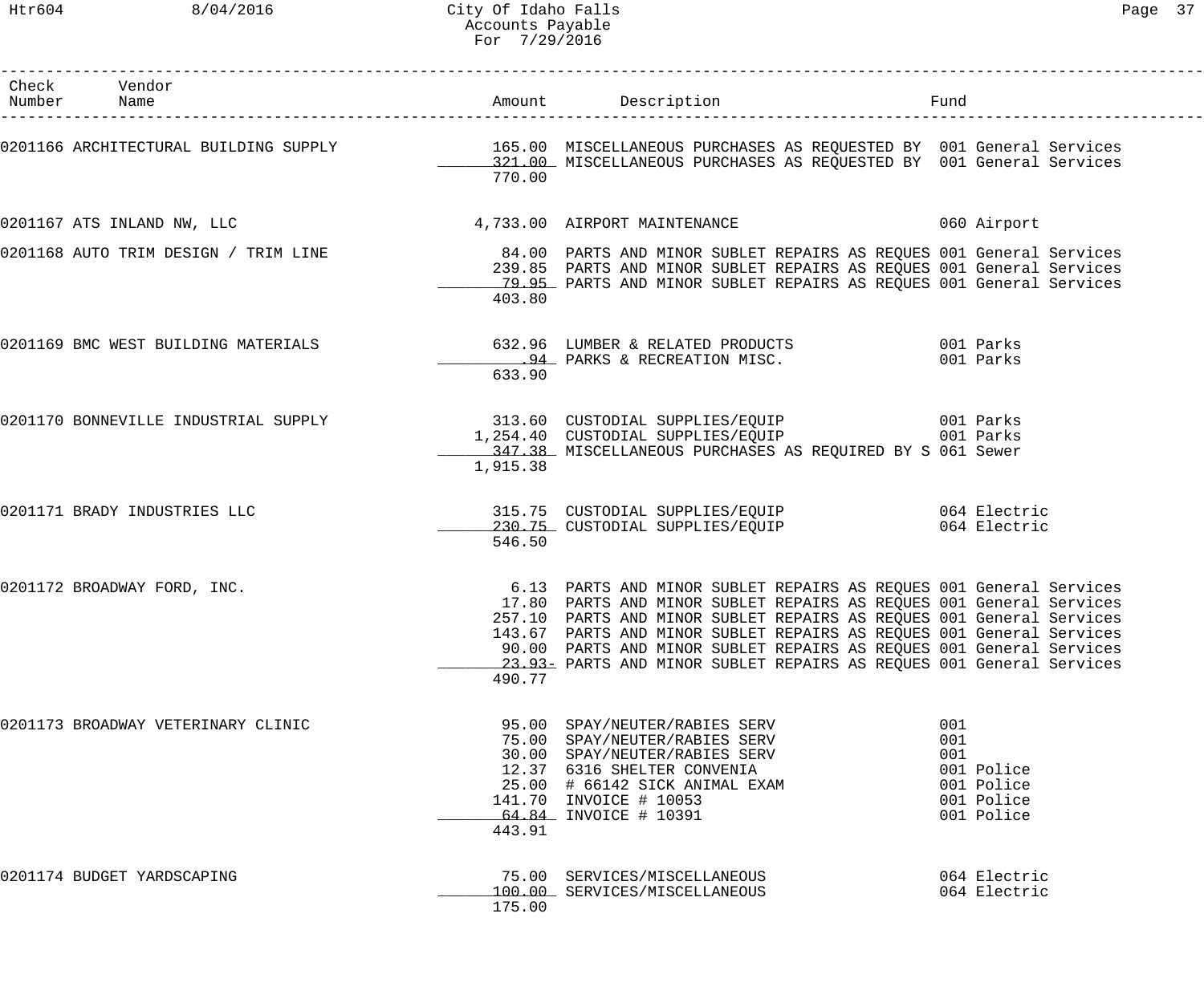# Htr604 8/04/2016 City Of Idaho Falls Page 38 Accounts Payable For 7/29/2016

| Check Vendor<br>Number Name |                                                               |                         | Amount Description <b>Example 1</b> Fund                                                                                                                                                                                                                                                                           |                                                                                                                           |
|-----------------------------|---------------------------------------------------------------|-------------------------|--------------------------------------------------------------------------------------------------------------------------------------------------------------------------------------------------------------------------------------------------------------------------------------------------------------------|---------------------------------------------------------------------------------------------------------------------------|
|                             |                                                               |                         |                                                                                                                                                                                                                                                                                                                    |                                                                                                                           |
|                             |                                                               | 628.63                  | 0201175 BURNS CONCRETE, INC. 444.13 PARKS & RECREATION MISC. 001 Parks 6 01 Parks<br>184.50 CONCRETE DELIVERED AS REQUESTED BY THE S 010 Streets                                                                                                                                                                   |                                                                                                                           |
|                             | 0201176 C & B OPERATIONS, LLC                                 | 8,577.17                | 23.16 PARTS AND MINOR SUBLET REAPIRS AS REQUES 001 General Services<br>42.86 PARTS AND MINOR SUBLET REAPIRS AS REQUES 001 General Services                                                                                                                                                                         |                                                                                                                           |
|                             | 0201177 CABLE ONE ADVERISING, INC. 480 180.00 PROMOTION ITEMS |                         |                                                                                                                                                                                                                                                                                                                    | 001 Parks                                                                                                                 |
|                             | 0201178 CALLAWAY GOLF SALES COMPANY                           | 490.79                  | 277.07 INVENTORY AS REQUESTED BY PINECREST GOLF 018 Golf Courses<br>213.72 INVENTORY AS REQUESTED BY SAGE LAKES GOL 018 Golf Courses                                                                                                                                                                               |                                                                                                                           |
| 0201179 CAMERON WARD        |                                                               |                         | 311.00 RFND EDUCATION EXPENSE                                                                                                                                                                                                                                                                                      | 001 Data Processing                                                                                                       |
|                             | 0201180 CASCADE SIGNAL CORPORATION                            | 15,600.00 ELEC/IF POWER |                                                                                                                                                                                                                                                                                                                    | 046 Traffic Light Cap Imp                                                                                                 |
| 0201181 CENTURYLINK         |                                                               | 1,449.98                | 47.76 RADIO/ALARM LINES-JULY 16<br>173.00 RADIO/ALARM LINES-JULY 16<br>46.17 RADIO/ALARM LINES-JULY 16<br>95.52 RADIO/ALARM LINES-JULY 16<br>70.00 RADIO/ALARM LINES-JULY 16<br>120.95 RADIO/ALARM LINES-JULY 16<br>85.00 RADIO/ALARM LINE<br>394.80 RADIO/ALARM LINES-JULY 16<br>377.78 RADIO/ALARM LINES-JULY 16 | 001 General Services<br>001 Cemeteries<br>011 Recreation<br>011 Recreation<br>060 Airport<br>064 Electric<br>064 Electric |
|                             | 0201182 CHAMBER OF COMMERCE                                   |                         | 450.00 MEMBERSHIPS                                                                                                                                                                                                                                                                                                 | 001 Police                                                                                                                |
|                             | 0201183 CODALE ELECTRIC SUPPLY, INC.                          | 5,942.80                | 980.00 HARDWARE<br>471.00 FIBER OPTIC MATERIAL<br>1,027.80 SAFETY EQUIPMENT<br>1,130.00 FIBER OPTIC MATERIAL<br>2,334.00 HARDWARE                                                                                                                                                                                  | 064<br>064<br>064 Electric<br>064<br>064                                                                                  |
| 0201184 COLSON SIGNS        |                                                               |                         | 2,550.00 AUTO/TRK MAINT/ACCESS.                                                                                                                                                                                                                                                                                    | 063 Ambulance                                                                                                             |
|                             | 0201185 CONSOLIDATED ELECTRICAL DIST.                         |                         | 493.00 NETWORK EQUIPMENT                                                                                                                                                                                                                                                                                           | 001 General Services                                                                                                      |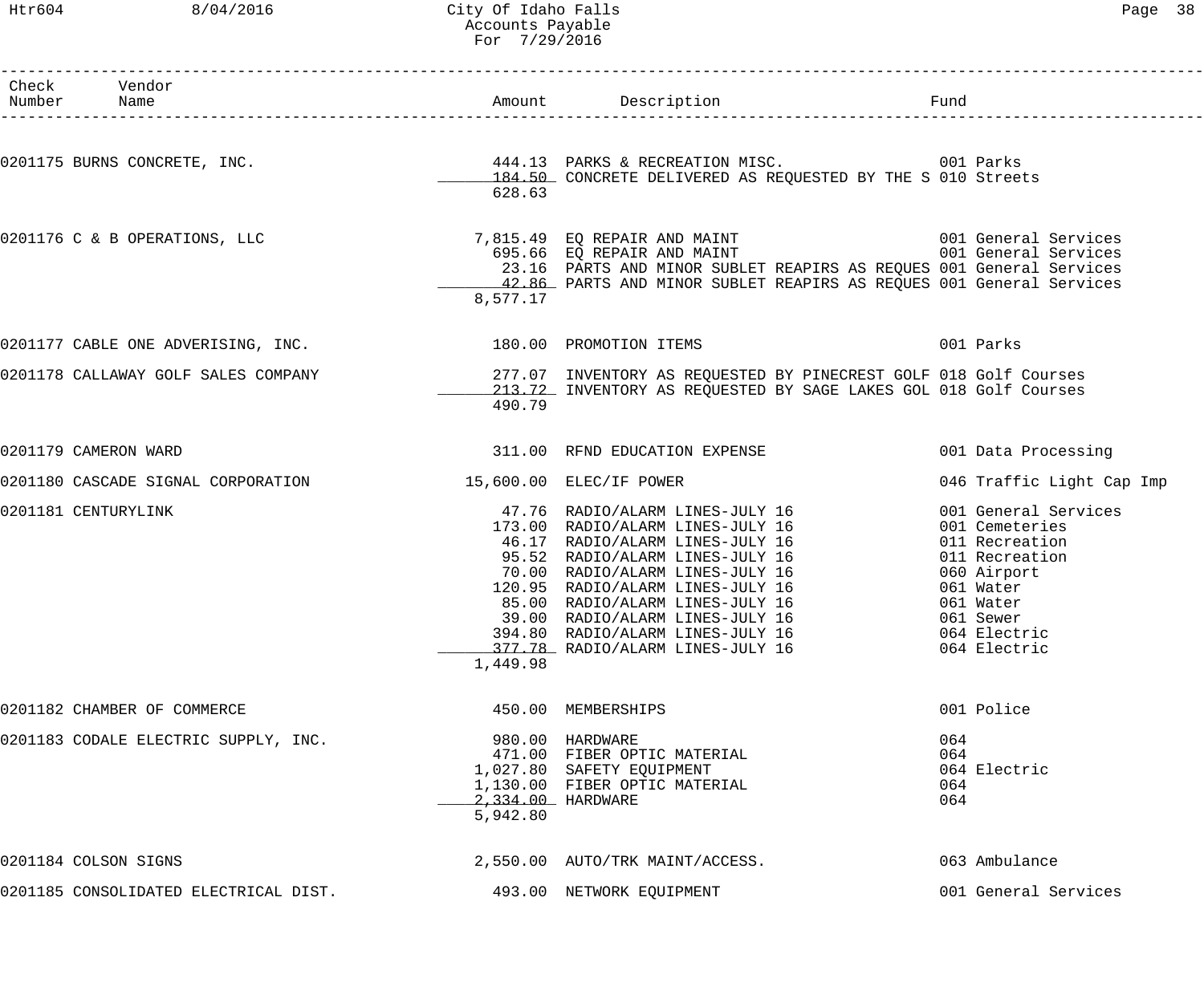# Htr604 8/04/2016 City Of Idaho Falls Page 39 Accounts Payable For 7/29/2016

------------------------------------------------------------------------------------------------------------------------------------

| Check<br>Number | Vendor<br>Name                                                                                           |          | Amount Description                                                                                                                                                                                                                                                                                                                                                                                                                                                                                                                                                                                                                                                                                                                                                                                                                                                                                                                                                     | Fund       |                      |
|-----------------|----------------------------------------------------------------------------------------------------------|----------|------------------------------------------------------------------------------------------------------------------------------------------------------------------------------------------------------------------------------------------------------------------------------------------------------------------------------------------------------------------------------------------------------------------------------------------------------------------------------------------------------------------------------------------------------------------------------------------------------------------------------------------------------------------------------------------------------------------------------------------------------------------------------------------------------------------------------------------------------------------------------------------------------------------------------------------------------------------------|------------|----------------------|
|                 | 0201186 COUNTRYSIDE VET. HOSPITAL PLLC          95.00 SPAY/NEUTER SERVICES<br>95.00 SPAY/NEUTER SERVICES | 190.00   |                                                                                                                                                                                                                                                                                                                                                                                                                                                                                                                                                                                                                                                                                                                                                                                                                                                                                                                                                                        | 001<br>001 |                      |
|                 | 0201187 COVERT COMPANY SCALES                                                                            |          | 150.00 TOOLS, HAND POWER/NONPOWER 064 Electric                                                                                                                                                                                                                                                                                                                                                                                                                                                                                                                                                                                                                                                                                                                                                                                                                                                                                                                         |            |                      |
|                 | 0201188 DAVIDSON TITLES, INC.                                                                            | 3,698.83 | 232.60 PURCHASE OF MATERIALS FOR THE I.F. PUBLI 012 Library<br>12.65 PURCHASE OF MATERIALS FOR THE I.F. PUBLI 012 Library<br>43.09 PURCHASE OF MATERIALS FOR THE I.F. PUBLI 012 Library<br>100.94 PURCHASE OF MATERIALS FOR THE I.F. PUBLI 012 Library<br>541.54 PURCHASE OF MATERIALS FOR THE I.F. PUBLI 012 Library<br>19.95 PURCHASE OF MATERIALS FOR THE I.F. PUBLI 012 Library<br>474.05 PURCHASE OF MATERIALS FOR THE I.F. PUBLI 012 Library<br>1,422.09 PURCHASE OF MATERIALS FOR THE I.F. PUBLI 012 Library<br>22.95 PURCHASE OF MATERIALS FOR THE I.F. PUBLI 012 Library<br>19.98 PURCHASE OF MATERIALS FOR THE I.F. PUBLI 012 Library<br>53.90 PURCHASE OF MATERIALS FOR THE I.F. PUBLI 012 Library<br>28.28 PURCHASE OF MATERIALS FOR THE I.F. PUBLI 012 Library<br>68.56 PURCHASE OF MATERIALS FOR THE I.F. PUBLI 012 Library<br>641.19 PURCHASE OF MATERIALS FOR THE I.F. PUBLI 012 Library<br>17.06 PURCHASE OF MATERIALS FOR THE I.F. PUBLI 012 Library |            |                      |
|                 | 0201189 DIAMOND QUALITY TRAILERS                                                                         |          | 4,199.00 EQUIPMENT-LRG & TURF 6 001 Public Works Engineering                                                                                                                                                                                                                                                                                                                                                                                                                                                                                                                                                                                                                                                                                                                                                                                                                                                                                                           |            |                      |
|                 | 0201190 DIRECT AUTOMOTIVE DISTRIBUTING                                                                   | 352.65   | 45.16 PARTS AS REQUESTED BY CITY OF IDAHO FALL 001 General Services<br>204.05 PARTS AS REQUESTED BY CITY OF IDAHO FALL 001 General Services<br>50.21 PARTS AS REQUESTED BY CITY OF IDAHO FALL 001 General Services<br>53.23 PARTS AS REQUESTED BY CITY OF IDAHO FALL 001 General Services                                                                                                                                                                                                                                                                                                                                                                                                                                                                                                                                                                                                                                                                              |            |                      |
|                 | 0201191 DMC SALES & SUPPLY, INC. 2001000 190.80 FUEL AND ADDITIVES                                       |          |                                                                                                                                                                                                                                                                                                                                                                                                                                                                                                                                                                                                                                                                                                                                                                                                                                                                                                                                                                        | 001        |                      |
|                 | 0201192 DOBLE ENGINEERING COMPANY                                                                        |          | 6,353.50 TOOLS, HAND POWER/NONPOWER                                                                                                                                                                                                                                                                                                                                                                                                                                                                                                                                                                                                                                                                                                                                                                                                                                                                                                                                    |            | 064 Electric         |
|                 | 0201193 DYNA SYSTEMS                                                                                     |          | 593.42 GARAGE SHOP SUPPLIES                                                                                                                                                                                                                                                                                                                                                                                                                                                                                                                                                                                                                                                                                                                                                                                                                                                                                                                                            |            | 001 General Services |
|                 | 0201194 EASTERN IDAHO TECH COLLEGE                                                                       |          | 130.00 TRAINING-PERSONNEL                                                                                                                                                                                                                                                                                                                                                                                                                                                                                                                                                                                                                                                                                                                                                                                                                                                                                                                                              |            | 001 Fire             |
|                 | 0201195 EASTSIDE PET CLINIC                                                                              |          | 575.00 SPAY/NEUTER/RABIES SERV                                                                                                                                                                                                                                                                                                                                                                                                                                                                                                                                                                                                                                                                                                                                                                                                                                                                                                                                         | 001        |                      |
|                 | 0201196 EBERLE DESIGN, INC.                                                                              |          | 150.00 ELEC/IF POWER                                                                                                                                                                                                                                                                                                                                                                                                                                                                                                                                                                                                                                                                                                                                                                                                                                                                                                                                                   |            | 064 Electric         |
|                 | 0201197 EDGE CONSTRUCTION SUPPLY, INC. 263.34 KRYLON BLUE UPSIDE DOWN P                                  |          |                                                                                                                                                                                                                                                                                                                                                                                                                                                                                                                                                                                                                                                                                                                                                                                                                                                                                                                                                                        |            | 061 Water            |
|                 | 0201198 ELECTRIC MOTOR SERVICE COMPANY 104.67 PUMP REPAIRS AS REQUESTED BY THE SEWER D 061 Sewer         |          |                                                                                                                                                                                                                                                                                                                                                                                                                                                                                                                                                                                                                                                                                                                                                                                                                                                                                                                                                                        |            |                      |
|                 | 0201199 ENERGY LABORATORIES, INC.                                                                        |          | 600.00 LABORATORY ANALYSIS AT WASTEWATER TREATM 061 Sewer                                                                                                                                                                                                                                                                                                                                                                                                                                                                                                                                                                                                                                                                                                                                                                                                                                                                                                              |            |                      |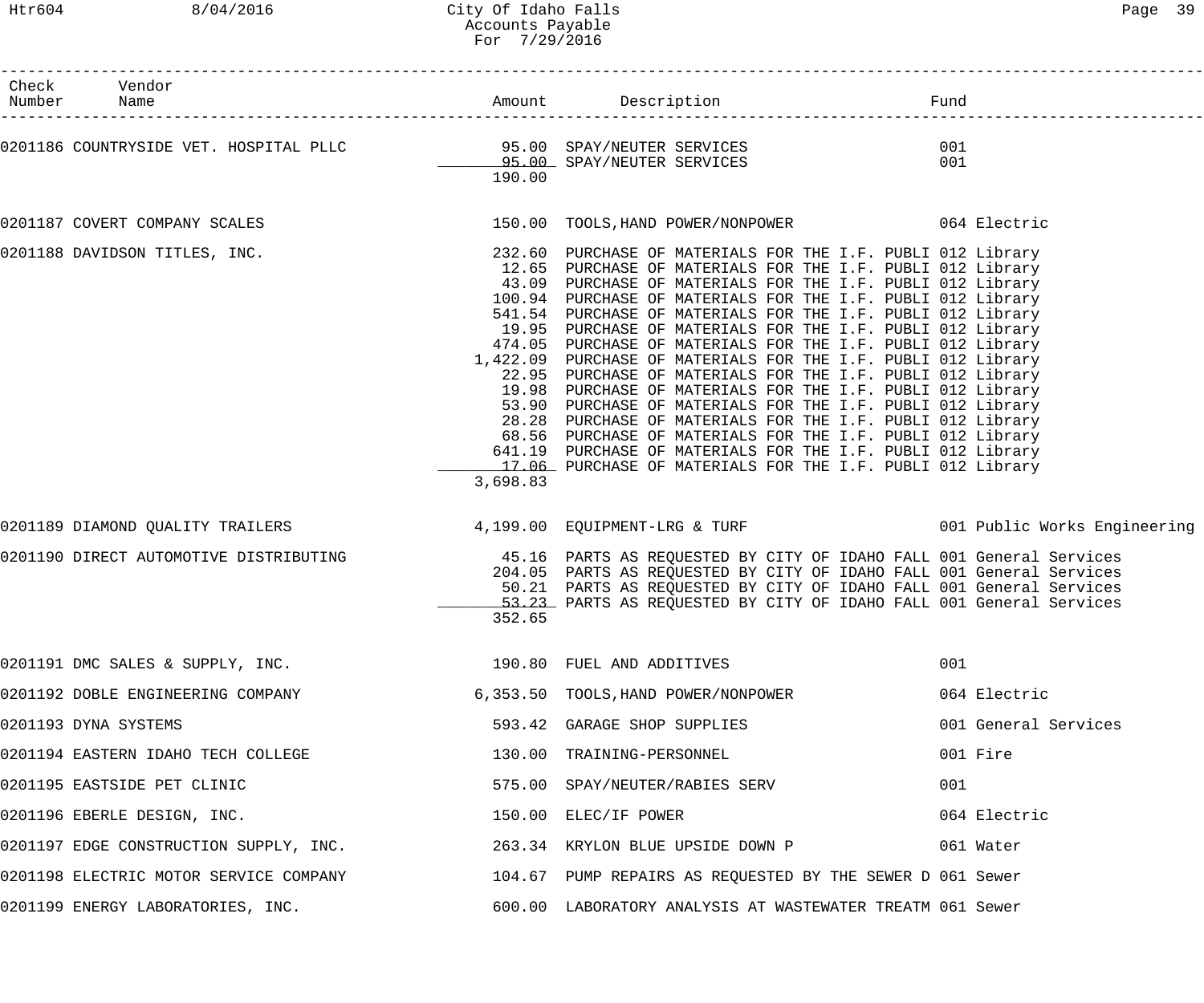| Check Vendor<br>Number Name<br>------------------- |        |                                                                                                                                                                                                                                                                                                                                                                                                                                                                                                                                                                                                                                                                                                                                                                                                                                                                                                                                                                                                                                                                                                                             |                                                                                                                 |
|----------------------------------------------------|--------|-----------------------------------------------------------------------------------------------------------------------------------------------------------------------------------------------------------------------------------------------------------------------------------------------------------------------------------------------------------------------------------------------------------------------------------------------------------------------------------------------------------------------------------------------------------------------------------------------------------------------------------------------------------------------------------------------------------------------------------------------------------------------------------------------------------------------------------------------------------------------------------------------------------------------------------------------------------------------------------------------------------------------------------------------------------------------------------------------------------------------------|-----------------------------------------------------------------------------------------------------------------|
|                                                    |        |                                                                                                                                                                                                                                                                                                                                                                                                                                                                                                                                                                                                                                                                                                                                                                                                                                                                                                                                                                                                                                                                                                                             |                                                                                                                 |
| 0201200 EP PRO                                     |        | 1,008.75 INVENTORY AS REQUESTED BY PINECREST GOLF 018 Golf Courses                                                                                                                                                                                                                                                                                                                                                                                                                                                                                                                                                                                                                                                                                                                                                                                                                                                                                                                                                                                                                                                          |                                                                                                                 |
|                                                    | 34.95  | 13.64 PARTS AS REQUESTED BY CITY OF IDAHO FALL 001 General Services<br>7.35 BRASS TWIST NOZZLE 3/4" G 061 Water<br>2.25 5/8" GHT SHORT SHANK MALE 061 Water<br>1.65 .925" BRASS FERRULE 061 Water<br>2.50 LABOR CHARGE 061 Water                                                                                                                                                                                                                                                                                                                                                                                                                                                                                                                                                                                                                                                                                                                                                                                                                                                                                            |                                                                                                                 |
| 0201202 FALLS PLUMBING SUPPLY, INC.                |        | 20.08 REPAIRS AND SUPPLIES AS REQUESTED BY PAR 001 Parks<br>32.35 REPAIRS AND SUPPLIES AS REQUESTED BY PAR 001 Parks<br>57.00 REPAIRS AND SUPPLIES AS REQUESTED BY PAR 001 Parks<br>19.86 REPAIRS AND SUPPLIES AS REQUESTED BY FOR 001 Parks<br>2.48 REPAIRS AND SUPPLIES AS REQUESTED BY FOR 001 Parks<br>9.26 REPAIRS AND SUPPLIES AS REQUESTED BY FOR 001 Parks<br>18.00 REPAIRS AND SUPPLIES AS REQUESTED BY CEM 001 Cemeteries<br>89.14 MISCELLANEOUS PLUMBING SUPPLIES FOR BLDG 001 General Services<br>18.66 MISCELLANEOUS PLUMBING SUPPLIES FOR BLDG 001 General Services<br>59.86 REPAIRS AND SUPPLIES AS REQUESTED BY FOR 001 Parks<br>17.27 MISCELLANEOUS PLUMBING SUPPLIES FOR BLDG 001 General Services<br>250.99 MISCELLANEOUS PLUMBING SUPPLIES FOR BLDG 001 General Services<br>209.00 MISCELLANEOUS PLUMBING SUPPLIES FOR BLDG 001 General Services<br>3.03 12 FT ADJUSTABLE NOZZLE<br>4.26 4 POP-UP PRO SPRAY BODY<br>1.08 1/2 FUNNY PIPE 90 MIP<br>4.26 4 POP-UP PRO SPRAY BODY<br>1.08 1/2 FUNNY PIPE 90 MIP<br>UPL Water<br>3.80 1 PVC SADDLE KTAP SW ELB<br>14.00 3 STRAND CONTROLER WIRE<br>333.86 6 | 061 Water<br>061 Water<br>061 Water                                                                             |
| 0201203 FENTON'S OFFICE SOLUTIONS INC.             | 557.00 | 120.00 MAINTENANCE CONTRACT-EQ<br>60.00 MAINTENANCE CONTRACT-EQ<br>60.00 MAINTENANCE CONTRACT-EQ<br>60.00 MAINTENANCE CONTRACT-EQ<br>217.00 REPAIR TO IBM WHEELWRITER<br>40.00 MAINTENANCE CONTRACT-EQ                                                                                                                                                                                                                                                                                                                                                                                                                                                                                                                                                                                                                                                                                                                                                                                                                                                                                                                      | 001 Treasurer<br>001 Treasurer<br>001 General Services<br>001 Planning & Building<br>001 Finance<br>060 Airport |
| 0201204 FIRST RESPONDERS                           |        | 24.00 ALTERATIONS AND/OR EMBROIDERY TO POLICE 001 Police                                                                                                                                                                                                                                                                                                                                                                                                                                                                                                                                                                                                                                                                                                                                                                                                                                                                                                                                                                                                                                                                    |                                                                                                                 |
| 0201205 FIRST STREET WELDING, INC.                 |        | 47.07 PARTS AND MINOR SUBLET REPAIRS AS REQUES 001 General Services                                                                                                                                                                                                                                                                                                                                                                                                                                                                                                                                                                                                                                                                                                                                                                                                                                                                                                                                                                                                                                                         |                                                                                                                 |
| 0201206 FISHER SCIENTIFIC COMPANY                  |        | 1,350.00 LABORATORY EQUIP/MATERIAL                                                                                                                                                                                                                                                                                                                                                                                                                                                                                                                                                                                                                                                                                                                                                                                                                                                                                                                                                                                                                                                                                          | 061 Sewer                                                                                                       |
| 0201207 FLEETPRIDE, INC.                           |        | 258.63 PARTS AS REQUESTED BY CITY OF IDAHO FALL 001 General Services<br>10.98 PARTS AS REQUESTED BY CITY OF IDAHO FALL 001 General Services                                                                                                                                                                                                                                                                                                                                                                                                                                                                                                                                                                                                                                                                                                                                                                                                                                                                                                                                                                                 |                                                                                                                 |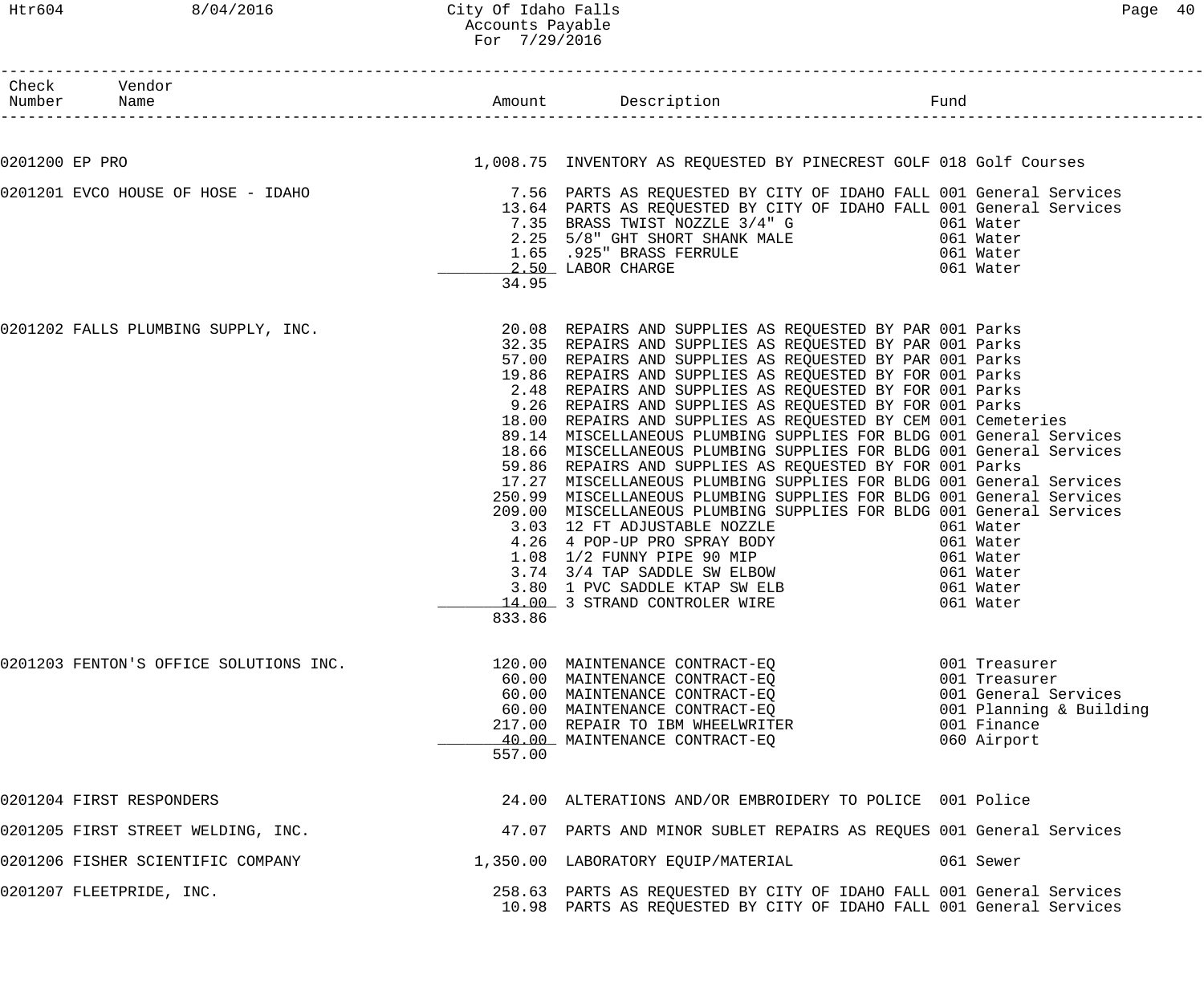# Htr604 8/04/2016 City Of Idaho Falls Page 41 Accounts Payable For 7/29/2016

| Check Vendor<br>Number Name                                          |          |                                                                                                                                                                                                                                                                                                                                                                                         |                                                                                                                   |
|----------------------------------------------------------------------|----------|-----------------------------------------------------------------------------------------------------------------------------------------------------------------------------------------------------------------------------------------------------------------------------------------------------------------------------------------------------------------------------------------|-------------------------------------------------------------------------------------------------------------------|
|                                                                      | 269.61   |                                                                                                                                                                                                                                                                                                                                                                                         |                                                                                                                   |
| 0201208 FOOD SERVICES OF AMERICA                                     | 1,110.10 | 262.62 ANIMAL FOOD AND REQUIRED SUPPLIES FOR ZO 001 Parks<br>103.71 ANIMAL FOOD AND REQUIRED SUPPLIES FOR ZO 001 Parks<br>289.64 ANIMAL FOOD AND REQUIRED SUPPLIES FOR ZO 001 Parks<br>232.16 ANIMAL FOOD AND REQUIRED SUPPLIES FOR ZO 001 Parks<br>133.07 ANIMAL FOOD AND REQUIRED SUPPLIES FOR ZO 001 Parks<br>88.90 ANIMAL FOOD AND REQUIRED SUPPLIES FOR ZO 001 Parks               |                                                                                                                   |
| 0201209 FREIGHTLINER OF UTAH                                         | 301.73   | 148.02 PARTS AS REQUESTED BY CITY OF IDAHO FALL 001 General Services<br>15.00 PARTS AS REQUESTED BY CITY OF IDAHO FALL 001 General Services<br>111.91 PARTS AS REQUESTED BY CITY OF IDAHO FALL 001 General Services<br>26.80 PARTS AS REQUESTED BY CITY OF IDAHO FALL 001 General Services                                                                                              |                                                                                                                   |
|                                                                      |          | 0201210 GOODE MOTOR FORD, LLC 36, 118.45 EQUIPMENT-LRG & TURF 6 COODE MOTOR Electric                                                                                                                                                                                                                                                                                                    |                                                                                                                   |
| 0201211 GRAYBAR ELECTRIC COMPANY, INC. 400.00 FIBER OPTIC MATERIAL   |          |                                                                                                                                                                                                                                                                                                                                                                                         | 064                                                                                                               |
|                                                                      |          | 0201212 GUSTAVE A. LARSON COMPANY (2008) 2008 190.00 HVAC SUPPLIES AS REQUESTED BY BUILDING M 001 General Services                                                                                                                                                                                                                                                                      |                                                                                                                   |
| 0201213 HARBOR FREIGHT - STORE #332                                  |          | 47.94 BANNER HANGING HARDWARE                                                                                                                                                                                                                                                                                                                                                           | 001 Parks                                                                                                         |
| 0201214 HD SUPPLY WATERWORKS, LTD 1,350.56 SEWER DEPARTMENT          |          |                                                                                                                                                                                                                                                                                                                                                                                         | 061 Sewer                                                                                                         |
|                                                                      |          | 0201215 HEALTH & WELLNESS CENTER 168.50 CITY PHYSICAL/JUNE 2016 001 Police                                                                                                                                                                                                                                                                                                              |                                                                                                                   |
| 0201216 HENDRICKSONS TOWING, INC.                                    |          | 75.00 TOW SERVICE - CITY VEHICLES AS REQUESTED 001 General Services                                                                                                                                                                                                                                                                                                                     |                                                                                                                   |
| 0201217 HERITAGE CHURCH ORGAN CO. INC. 2,604.52 ELECTRONIC EQUIPMENT | 2,694.52 | 90.00 TRAVEL/LODGING                                                                                                                                                                                                                                                                                                                                                                    | 001 General Services<br>001 General Services                                                                      |
|                                                                      |          | 0201218 HILL'S PET NUTRITION SALES, INC 54.74 SHIPPING CHARGES FOR DONATED ANIMAL FOOD 001 Police                                                                                                                                                                                                                                                                                       |                                                                                                                   |
| 0201219 HOLM JR, PAUL K.                                             |          | 600.00 MISCELLANEOUS PRODUCTS                                                                                                                                                                                                                                                                                                                                                           | 001 Non Departmental                                                                                              |
| 0201220 HOME DEPOT                                                   |          | 75.00 LIGHTING EQUIPMENT<br>128.54 PARKS & RECREATION MISC.<br>128.54 PARKS & RECREATION MISC.<br>399.00 CUSTODIAL SUPPLIES/EQUIP<br>21.00 CUSTODIAL SUPPLIES/EQUIP<br>49.94 CUSTODIAL SUPPLIES/EQUIP<br>14.21 TNSECTICIDES<br>399.00 CUSTODIAL SUPPLIES/EQUIP<br>14.21 INSECTICIDES<br>17.14 CUSTODIAL SUPPLIES/EQUIP<br>64.74 SEED, SOD, SOIL, ETC.<br>10.98 PARKS & RECREATION MISC. | 001 Parks<br>001 Parks<br>001 Parks<br>001 Parks<br>001 Parks<br>001 Parks<br>001 Parks<br>001 Parks<br>001 Parks |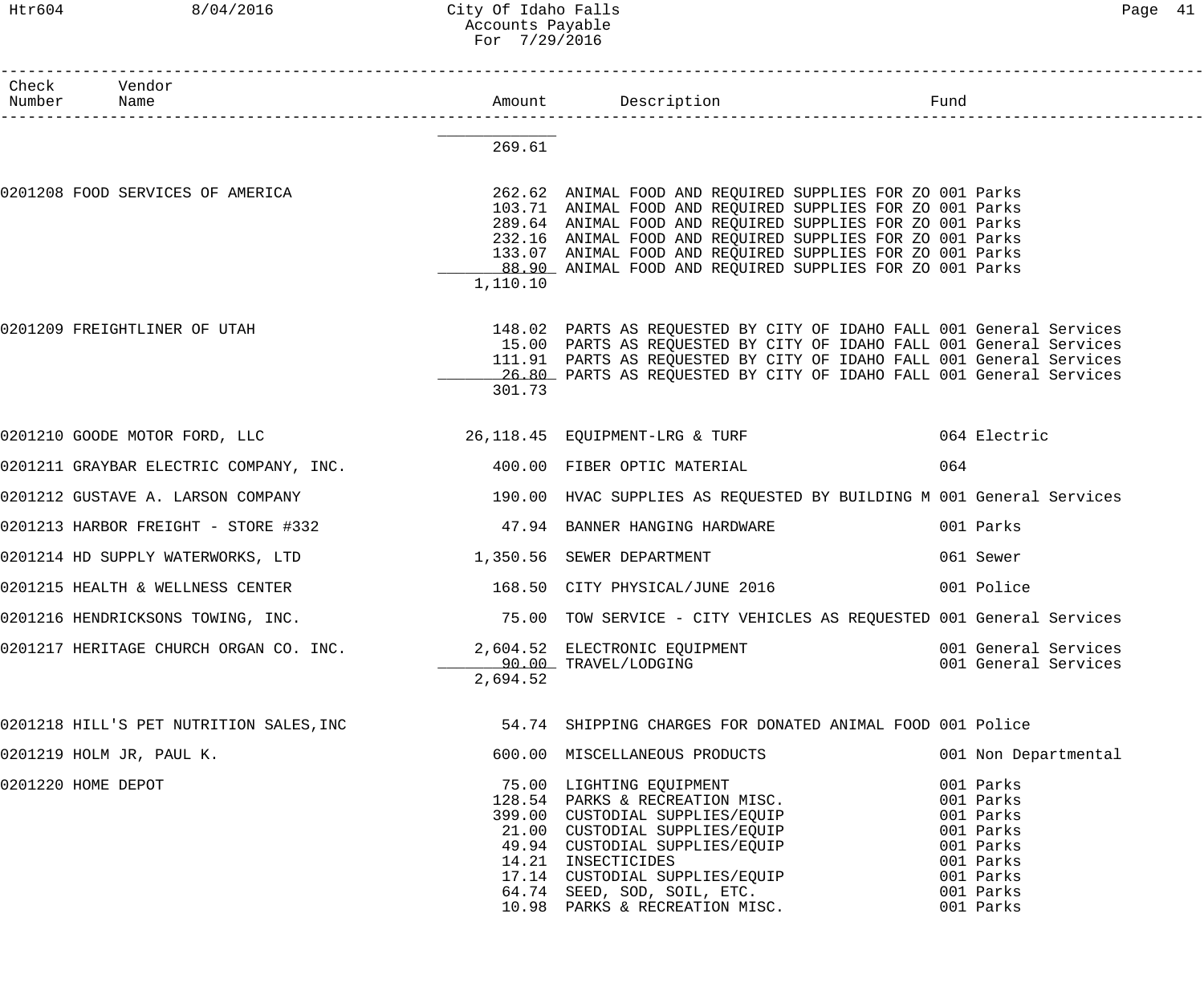# Htr604 8/04/2016 City Of Idaho Falls Page 42 Accounts Payable For 7/29/2016

| Check Vendor<br>Number Name<br>------------------- |                                       |                   |                                                                                                                                                                                  |                                                              |
|----------------------------------------------------|---------------------------------------|-------------------|----------------------------------------------------------------------------------------------------------------------------------------------------------------------------------|--------------------------------------------------------------|
| 0201220 HOME DEPOT                                 |                                       |                   |                                                                                                                                                                                  |                                                              |
|                                                    | 0201221 IDAHO BUREAU OF OCCUPATIONAL  | 2,002.26<br>90.00 | 30.00 WATER OPERATOR'S CERTIFICATION LICENSE R 061 Water<br>30.00 LICENSE/REGISTRATION RENEWAL FOR SEWER E 061 Sewer<br>30.00 LICENSE/REGISTRATION RENEWAL FOR SEWER E 061 Sewer |                                                              |
|                                                    | 0201222 IDAHO FALLS CIVITAN CLUB      |                   | 100.00 JEFF PARSONS - 4TH QTR (J 601 Fire                                                                                                                                        |                                                              |
|                                                    | 0201223 IDAHO FUN JUMPS, LLC          | 268.20 RENTAL     |                                                                                                                                                                                  | 001 Police                                                   |
|                                                    | 0201224 IES CUSTOM STAFFING, LLC      |                   | 420.80 PROFESSIONAL/PERSONAL SRV 010 Streets                                                                                                                                     |                                                              |
|                                                    | 0201225 INGRAM LIBRARY SERVICE        |                   | 20,406.56 PURCHASE OF MATERIALS FOR THE I.F. PUBLI 012 Library                                                                                                                   |                                                              |
|                                                    | 0201226 INVENSYS SYSTEMS, INC.        | 11,362.01         | 2,840.50 COMPUTERS, DP/WORD PROC.<br>2,840.50 COMPUTERS, DP/WORD PROC.<br>1,136.20 COMPUTERS, DP/WORD PROC.<br>4,544.81 COMPUTERS, DP/WORD PROC.                                 | 064 Electric<br>064 Electric<br>064 Electric<br>064 Electric |
| 0201227 JASON MASON                                |                                       |                   | 200.50 REIMBURSE CDL & HAZ TEST 6001 General Services                                                                                                                            |                                                              |
|                                                    | 0201228 JC GOLF ACCESSORIES           |                   | 644.10 INVENTORY AS REQUESTED BY SAND CREEK GOL 018 Golf Courses                                                                                                                 |                                                              |
|                                                    | 0201229 KEY-LINE AUTOMOTIVE WAREHOUSE |                   | 444.60 ABSORBANT/FLOOR DRY (60)                                                                                                                                                  | 001 Fire                                                     |
|                                                    | 0201230 KIWANIS CLUB OF IDAHO FALLS   | 280.00            | 140.00 MEMBERSHIPS<br>140.00 MEMBERSHIP DUES AND FEES FOR IDAHO FALLS 012 Library                                                                                                | 001 Police                                                   |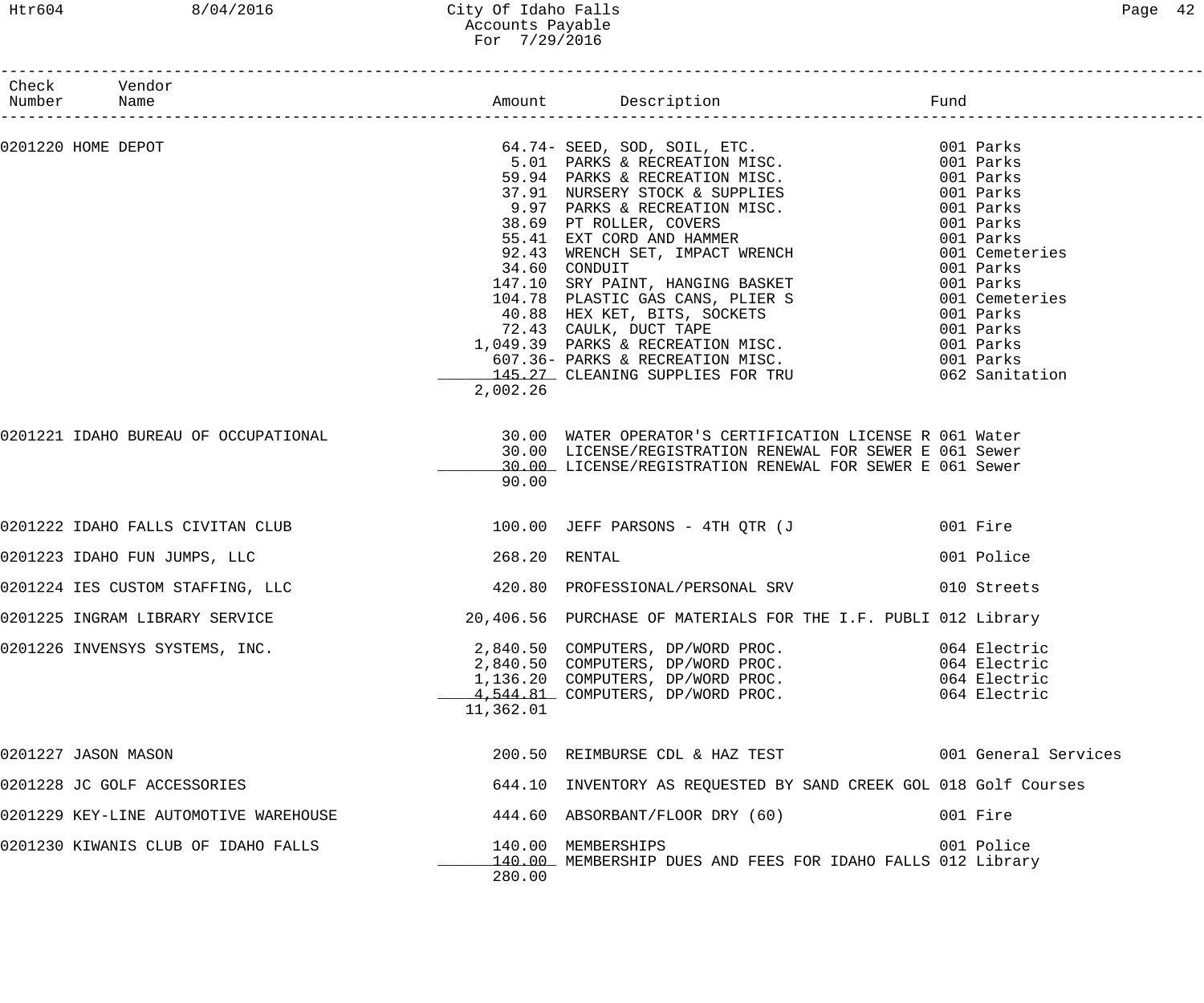------------------------------------------------------------------------------------------------------------------------------------

| Check<br>Number    | Vendor<br>Name                         |          | Amount Description                                                                                                                                                                                                                                                                                                                                                                                                                                                                                 | Fund                                                                              |
|--------------------|----------------------------------------|----------|----------------------------------------------------------------------------------------------------------------------------------------------------------------------------------------------------------------------------------------------------------------------------------------------------------------------------------------------------------------------------------------------------------------------------------------------------------------------------------------------------|-----------------------------------------------------------------------------------|
| 0201231 KONE, INC. |                                        | 852.00   | 696.00 SERVICES/MISCELLANEOUS 064 Electric<br>156.00 SERVICES/MISCELLANEOUS 064 Electric                                                                                                                                                                                                                                                                                                                                                                                                           |                                                                                   |
|                    | 0201232 KUPI BROADCASTING COMPANY      |          | 500.00 ELEC/IF POWER                                                                                                                                                                                                                                                                                                                                                                                                                                                                               | 064 Electric                                                                      |
|                    | 0201233 L.N. CURTIS & SONS             | 3,941.60 | 3,521.60 FIRE PROTECT EQ/SUP/MAINT<br>120.00 FIRE PROTECT EQ/SUP/MAINT 601 Fire                                                                                                                                                                                                                                                                                                                                                                                                                    | 001 Fire                                                                          |
|                    | 0201234 LIFEGUARD STORE, INC.          | 123.50   | 7.41 FREIGHT<br>116.09 SAFETY EQUIPMENT                                                                                                                                                                                                                                                                                                                                                                                                                                                            | 011 Recreation<br>011 Recreation                                                  |
|                    | 0201235 LOWE'S COMMERCIAL SERVICES     | 1,012.93 | 155.05 PAINTING-EQUIP & PRODUCTS 064 Electric<br>181.27 PAINTING-EQUIP & PRODUCTS 064 Electric<br>91.16 PAINTING-EQUIP & PRODUCTS 064 Electric<br>38.43 HARDWARE MISCELLANEOUS 064 Electric<br>338.20 FURNITURE<br>338.20 FURNITURE<br>34.09 LUMBER & RELATED PRODUCTS<br>47.41 HARDWARE MISCELLANEOUS<br>7.70 PAINTING-EQUIP & PRODUCTS<br>7.70 PAINTING-EQUIP & PRODUCTS<br>1064 Electric<br>52.22 TOOLS, HAND POWER/NONPOWER 064 Electric<br>67.40 CONCRETE                                     | 064 Electric<br>064 Electric                                                      |
|                    | 0201236 MADISON MEMORIAL HOSPITAL      | 401.00   | 166.25 TRAINING-PERSONNEL<br>131.25 TRAINING-PERSONNEL<br>31.50 TRAINING-PERSONNEL<br>54.00 TRAINING-PERSONNEL<br>18.00 TRAINING-PERSONNEL                                                                                                                                                                                                                                                                                                                                                         | 063 Ambulance<br>063 Ambulance<br>063 Ambulance<br>063 Ambulance<br>063 Ambulance |
|                    | 0201237 MEL'S LOCK & KEY               |          | 30.00 MAKE KEYS AND REPAIR LOCKS AS REQUESTED 001 General Services                                                                                                                                                                                                                                                                                                                                                                                                                                 |                                                                                   |
|                    | 0201238 MIZUNO USA, INC.               |          | 687.22 INVENTORY AS REQUESTED BY SAND CREEK GOL 018 Golf Courses                                                                                                                                                                                                                                                                                                                                                                                                                                   |                                                                                   |
|                    | 0201239 MOONEY CONSULTING              |          | 8,050.00 PROFESSIONAL/PERSONAL SRV                                                                                                                                                                                                                                                                                                                                                                                                                                                                 | 064 Electric                                                                      |
|                    | 0201240 MOUNTAIN VALLEY FLOOR MATS LLC |          | 17.15 CLEANING AND RENTAL FLOOR MATS FOR ANIMA 001 Police<br>24.25 LAUNDRY SERVICE/MATS FOR BUILDING MAINTE 001 General Services<br>50.90 LAUNDRY SERVICE/MATS FOR BUILDING MAINTE 001 General Services<br>34.85 LAUNDRY SERVICE/MATS FOR BUILDING MAINTE 001 General Services<br>6.00 LAUNDRY SERVICE/MATS FOR BUILDING MAINTE 001 General Services<br>24.25 LAUNDRY SERVICE/MATS FOR BUILDING MAINTE 001 General Services<br>50.90 LAUNDRY SERVICE/MATS FOR BUILDING MAINTE 001 General Services |                                                                                   |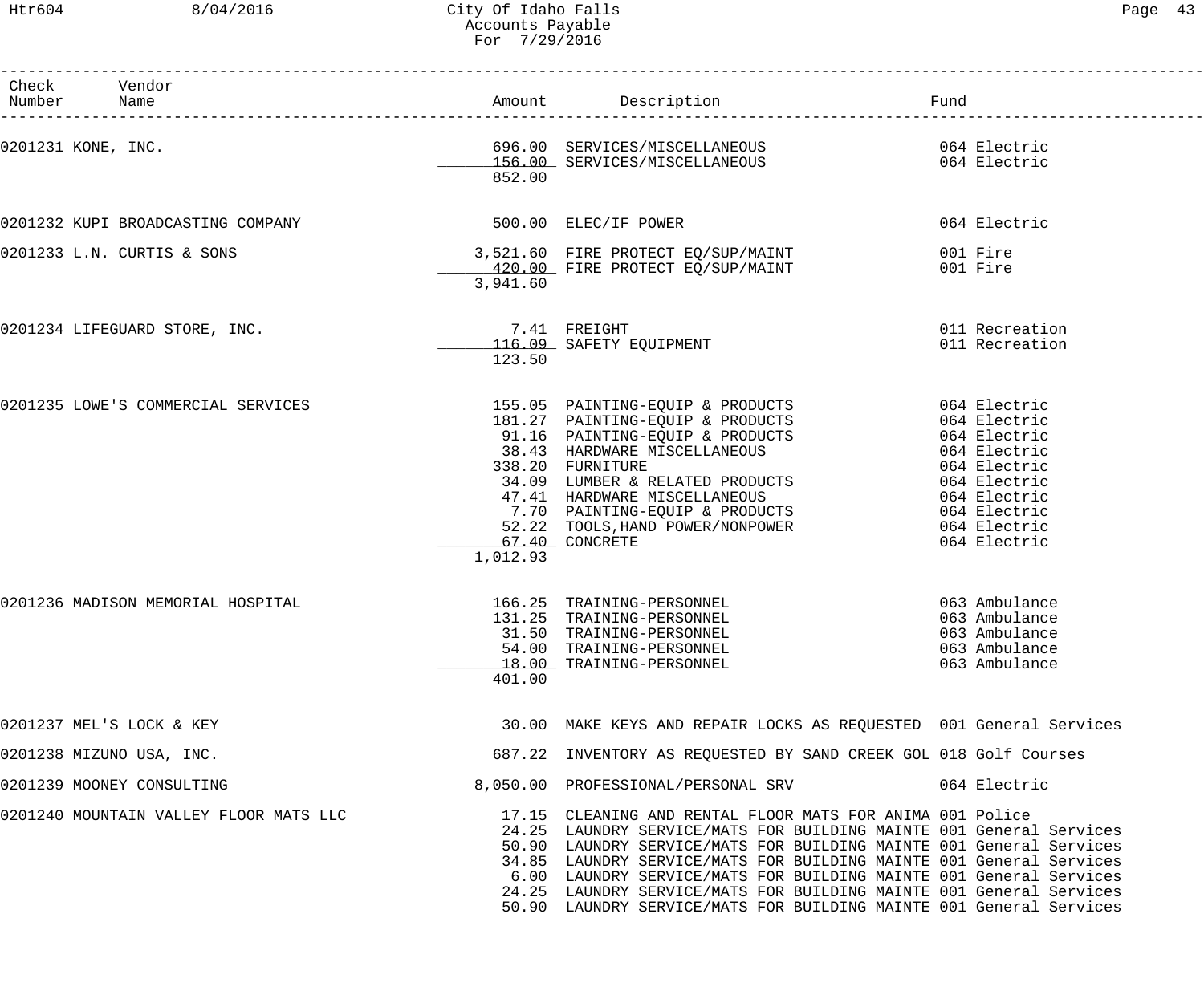# Htr604 8/04/2016 City Of Idaho Falls Page 44 Accounts Payable For 7/29/2016

| Check Vendor<br>Number Name                                  |          | Amount Description                                                                                                                                                                                                                                                                                                                                                                                                                                                                                                                                                 | Fund                                |
|--------------------------------------------------------------|----------|--------------------------------------------------------------------------------------------------------------------------------------------------------------------------------------------------------------------------------------------------------------------------------------------------------------------------------------------------------------------------------------------------------------------------------------------------------------------------------------------------------------------------------------------------------------------|-------------------------------------|
|                                                              | 370.30   | 0201240 MOUNTAIN VALLEY FLOOR MATS LLC 24.25 LAUNDRY SERVICE/MATS FOR BUILDING MAINTE 001 General Services<br>50.90 LAUNDRY SERVICE/MATS FOR BUILDING MAINTE 001 General Services<br>18.40 LAUNDRY SERVICE/MATS FOR STREET DEPARTME 010 Streets<br>5.75 LAUNDRY SERVICE/MATS FOR IDAHO FALLS LIB 012 Library<br>25.60 LAUNDRY SERVICE/MATS FOR IDAHO FALLS LIB 012 Library<br>5.75 LAUNDRY SERVICE/MATS FOR IDAHO FALLS LIB 012 Library<br>25.60 LAUNDRY SERVICE/MATS FOR IDAHO FALLS LIB 012 Library<br>5.75 LAUNDRY SERVICE/MATS FOR IDAHO FALLS LIB 012 Library |                                     |
| 0201241 MOWER OFFICE SYSTEMS                                 | 1,711.40 | 1,025.90 OFFICE SUPPLIES, GENERAL 601 Police<br>685.50 OFFICE SUPPLIES, GENERAL                                                                                                                                                                                                                                                                                                                                                                                                                                                                                    | 001 Police                          |
|                                                              | 528.31   | 0201242 MUSSELMAN EQUIPMENT CO., INC. 236.10 GARAGE SHOP SUPPLIES 001<br>197.56 PARTS AND MINOR SUBLET REPAIRS AS REQUES 001 General Services<br>94.65 PARTS AND MINOR SUBLET REPAIRS AS REQUES 001 General Services                                                                                                                                                                                                                                                                                                                                               |                                     |
| 0201243 NAPA AUTO PARTS                                      |          | 212.29 EQ REPAIR AND MAINT                                                                                                                                                                                                                                                                                                                                                                                                                                                                                                                                         | 001                                 |
| 0201244 NIKE GOLF                                            | 133.31   | 67.98 INVENTORY AS REQUESTED BY SAGE LAKES GOL 018 Golf Courses<br>65.33 INVENTORY AS REQUESTED BY SAGE LAKES GOL 018 Golf Courses                                                                                                                                                                                                                                                                                                                                                                                                                                 |                                     |
| 0201245 OLDCASTLE PRECAST / AMCOR, INC. 7,278.00 METER-WATER |          |                                                                                                                                                                                                                                                                                                                                                                                                                                                                                                                                                                    | 061 Water                           |
| 0201246 OPTICAL ILLUSIONS                                    |          | 277.50 OPTICAL EQUIP & SUPPLIES                                                                                                                                                                                                                                                                                                                                                                                                                                                                                                                                    | 061 Sewer                           |
| 0201247 PACIFIC STEEL & RECYCLING                            |          | 229.35 ROUND TUBE 20' 5 EA                                                                                                                                                                                                                                                                                                                                                                                                                                                                                                                                         | 001 Parks                           |
| 0201248 PAUL CONWAY SHIELDS, INC.                            | 228.31   | 213.56 CLOTHING & APPAREL<br>14.75 FREIGHT                                                                                                                                                                                                                                                                                                                                                                                                                                                                                                                         | 001 Fire<br>001 Fire                |
| 0201249 PING GOLF COMPANY, INC.                              | 1,529.68 | 266.58 INVENTORY AS REQUESTED BY SAGE LAKES GOL 018 Golf Courses<br>453.27 INVENTORY AS REQUESTED BY SAGE LAKES GOL 018 Golf Courses<br>809.83 INVENTORY AS REQUESTED BY SAGE LAKES GOL 018 Golf Courses                                                                                                                                                                                                                                                                                                                                                           |                                     |
| 0201250 PIPECO, INC.                                         |          | 157.27 PLUMBING EQUIP/SUPPLIES                                                                                                                                                                                                                                                                                                                                                                                                                                                                                                                                     | 001 Parks                           |
| 0201251 PLATT ELECTRIC / REXEL, INC.                         |          | 77.28 HARDWARE<br>137.20 HARDWARE MISCELLANEOUS<br>727.31 FIBER OPTIC MATERIAL                                                                                                                                                                                                                                                                                                                                                                                                                                                                                     | 064<br>064 Electric<br>064 Electric |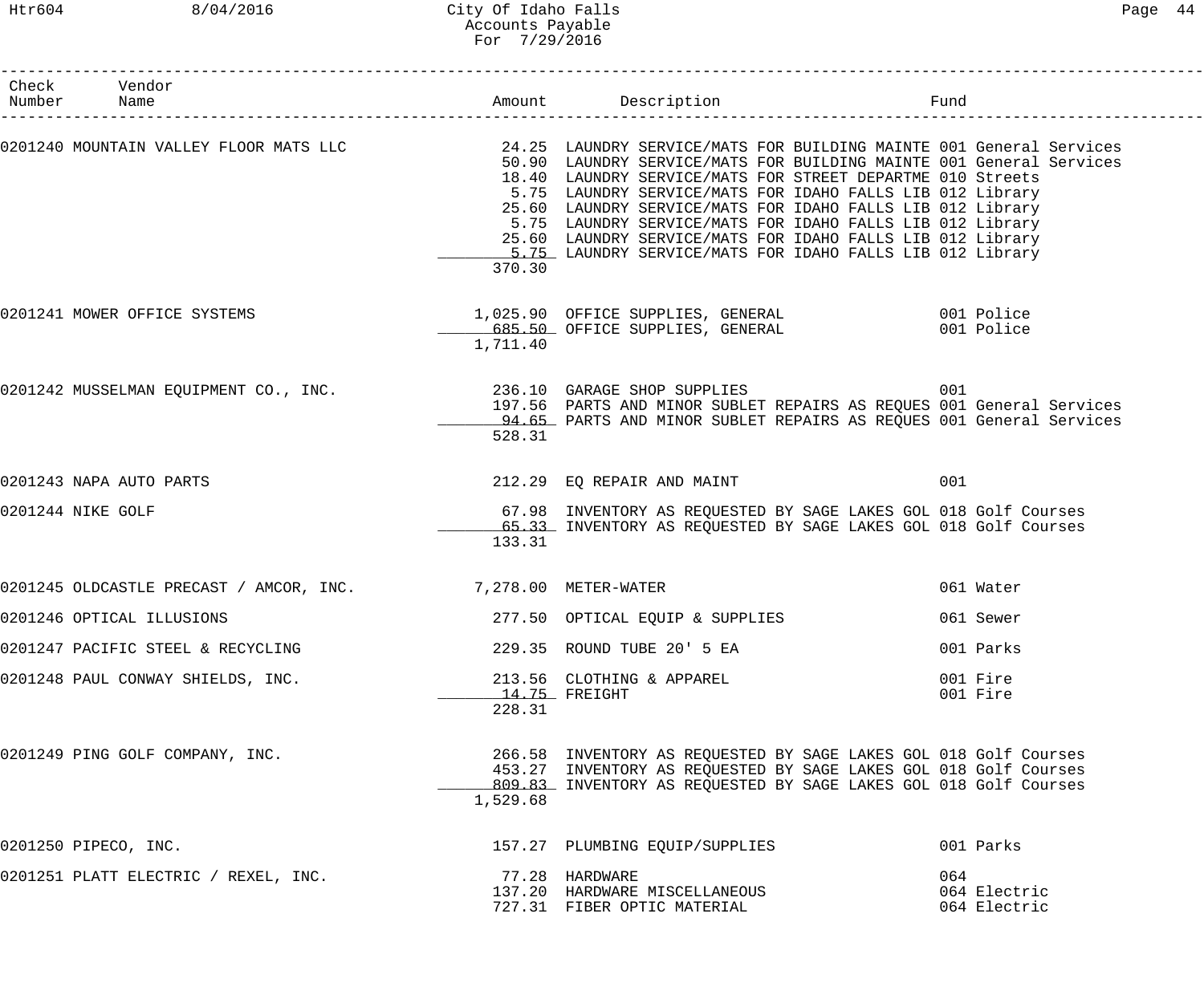# Htr604 8/04/2016 City Of Idaho Falls Page 45 Accounts Payable For 7/29/2016

| Check Vendor<br>Number Name                                                                                                                                                                                                              |          |                                                                 |            |
|------------------------------------------------------------------------------------------------------------------------------------------------------------------------------------------------------------------------------------------|----------|-----------------------------------------------------------------|------------|
|                                                                                                                                                                                                                                          |          |                                                                 |            |
|                                                                                                                                                                                                                                          |          |                                                                 |            |
|                                                                                                                                                                                                                                          |          |                                                                 |            |
| COURSI PLATT ELECTRIC / REXEL, INC.<br>19901251 PLATT ELECTRIC / REXEL, INC.<br>1990251 PLATT ELECTRIC / REXEL, INC.<br>1990261 RARUWARE MISCELLANEOUS<br>2000261 REACTRIC 360021 HARUWARE MISCELLANEOUS<br>2000261 REACTRIC 360021 HARU |          |                                                                 |            |
|                                                                                                                                                                                                                                          |          |                                                                 |            |
|                                                                                                                                                                                                                                          |          |                                                                 |            |
|                                                                                                                                                                                                                                          |          |                                                                 |            |
|                                                                                                                                                                                                                                          |          |                                                                 |            |
|                                                                                                                                                                                                                                          |          |                                                                 |            |
|                                                                                                                                                                                                                                          |          |                                                                 |            |
|                                                                                                                                                                                                                                          |          |                                                                 |            |
|                                                                                                                                                                                                                                          |          |                                                                 |            |
|                                                                                                                                                                                                                                          |          |                                                                 |            |
|                                                                                                                                                                                                                                          |          |                                                                 |            |
|                                                                                                                                                                                                                                          |          |                                                                 |            |
|                                                                                                                                                                                                                                          |          |                                                                 |            |
|                                                                                                                                                                                                                                          |          |                                                                 |            |
|                                                                                                                                                                                                                                          |          |                                                                 |            |
|                                                                                                                                                                                                                                          |          |                                                                 |            |
|                                                                                                                                                                                                                                          | 2,787.52 |                                                                 |            |
|                                                                                                                                                                                                                                          |          |                                                                 |            |
| 0201252 PRO RENTALS/PRO EQUIP, LLC                                                                                                                                                                                                       |          | 30.00 REPAIRS AND SUPPLIES AS REQUESTED BY CEM 001 Cemeteries   |            |
| 0201253 PROACTIVE SPORTS GROUP                                                                                                                                                                                                           |          | 78.50 INVENTORY AS REQUESTED BY PINECREST GOLF 018 Golf Courses |            |
| 0201254 QUALITY BOOKS, INC.                                                                                                                                                                                                              |          | 22.91 PURCHASE OF MATERIALS FOR THE I.F. PUBLI 012 Library      |            |
|                                                                                                                                                                                                                                          |          | 230.79 PURCHASE OF MATERIALS FOR THE I.F. PUBLI 012 Library     |            |
|                                                                                                                                                                                                                                          | 253.70   |                                                                 |            |
| 0201255 QUICK PRINT - DBA                                                                                                                                                                                                                |          | 179.55 PRINTING                                                 | 001 Police |
| 0201256 RED-D-ARC WELDERENTALS                                                                                                                                                                                                           |          | 630.00 BUILDING SUP/REPR/MAINT.                                 | 001 Parks  |
|                                                                                                                                                                                                                                          |          | 400.00 FREIGHT                                                  | 001 Parks  |
|                                                                                                                                                                                                                                          |          | 27.75 PARKS & RECREATION MISC.                                  | 001 Parks  |
|                                                                                                                                                                                                                                          |          | 925.00 RENTAL                                                   | 001 Parks  |
|                                                                                                                                                                                                                                          | 1,982.75 |                                                                 |            |
|                                                                                                                                                                                                                                          |          |                                                                 |            |
| 0201257 RHODE ISLAND NOVELTY, INC.                                                                                                                                                                                                       |          | 168.72 FREIGHT                                                  | 001 Parks  |
|                                                                                                                                                                                                                                          |          | 416.40 RESALE ITEMS                                             | 001 Parks  |
|                                                                                                                                                                                                                                          | 585.12   |                                                                 |            |
| 0201258 ROCKY MOUNTAIN INFO NETWORK 6 250.00 MEMBERSHIPS                                                                                                                                                                                 |          |                                                                 | 001 Police |
| 0201259 RON'S TIRE INC.                                                                                                                                                                                                                  |          | 3.56 REPAIRS AND SUPPLIES AS REQUESTED BY HOR 001 Parks         |            |
|                                                                                                                                                                                                                                          |          |                                                                 |            |
| 0201260 RUSH TRUCK CENTERS, INC.                                                                                                                                                                                                         |          | 17.66 EQ REPAIR AND MAINT                                       | 001        |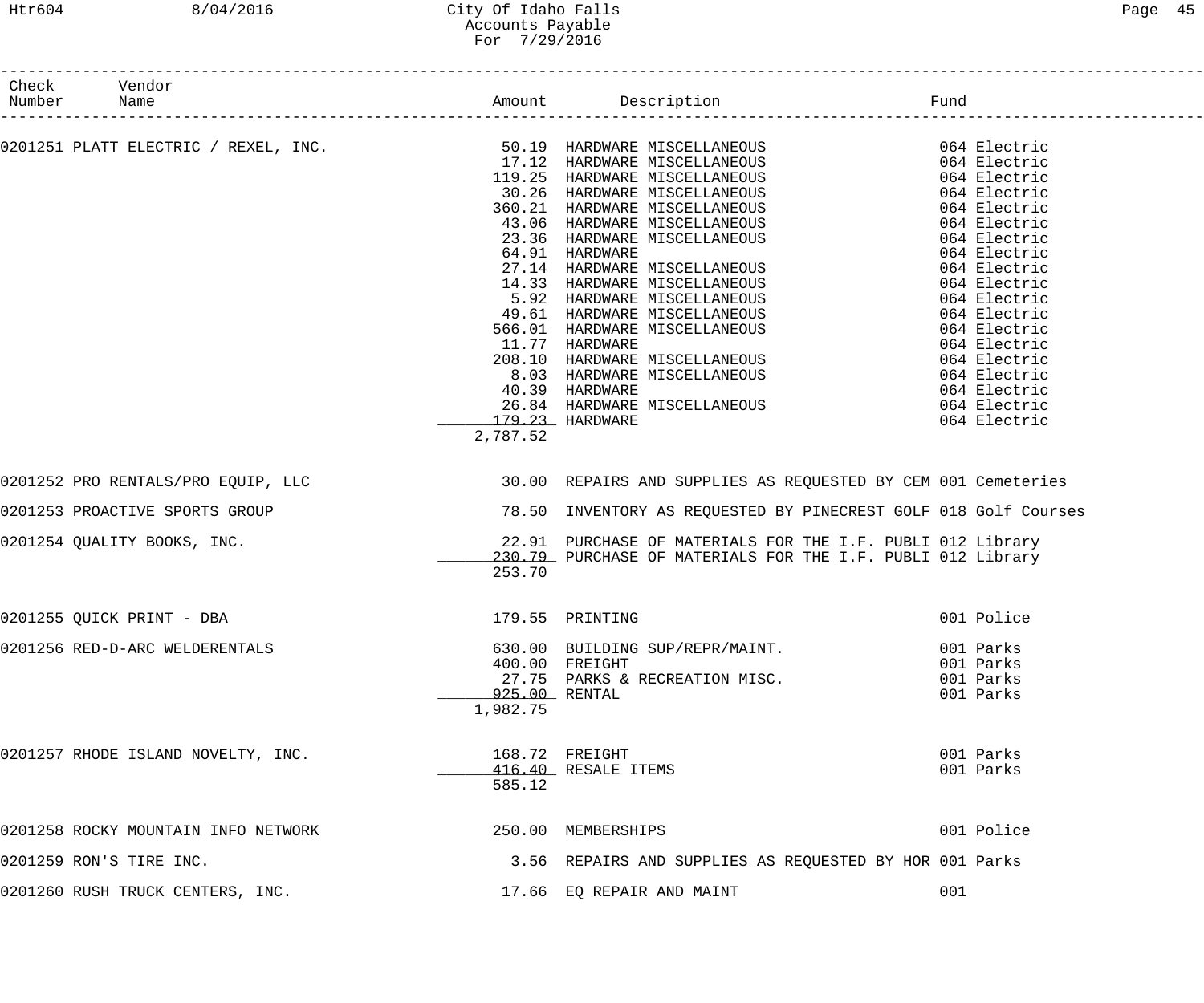------------------------------------------------------------------------------------------------------------------------------------

| Page | 46 |
|------|----|
|------|----|

| Check<br>Number | Vendor<br>Name                                                          |          |                                                                                                                                      | Fund                             |
|-----------------|-------------------------------------------------------------------------|----------|--------------------------------------------------------------------------------------------------------------------------------------|----------------------------------|
|                 |                                                                         | 1,464.00 |                                                                                                                                      |                                  |
|                 | 0201262 SHELLEY VETERINARY HOSPITAL 6275.00 SPAY/NEUTER/RABIES SERV     |          |                                                                                                                                      | 001                              |
|                 | 0201263 SHERMAN & REILLY, INC.<br>1,124.28 HARDWARE MISCELLANEOUS       |          |                                                                                                                                      | 064 Electric                     |
|                 | 0201264 SHERWIN-WILLIAMS COMPANY                                        |          |                                                                                                                                      |                                  |
|                 | 0201265 SHRED-IT USA LLC                                                | 184.50   | 64.54 SHREDDING SERVICES FOR THE IDAHO FALLS P 001 Police<br>119.96 SHREDDING SERVICES FOR THE CITY OF IDAHO 001 Non Departmental    |                                  |
|                 | 0201266 SIGNATURE SIGNS, LLC                                            |          | 230.00 RECURIT ACADEMY FLAG 2016                                                                                                     | 001 Fire                         |
|                 | 0201267 SKM, INC.                                                       |          | 261.25 CONSTRUCTION JOB/CONTRACT                                                                                                     | 061 Water                        |
|                 | 0201268 SKYLINE ANIMAL HOSPITAL                                         | 295.00   | 95.00 SPAY/NEUTER/RABIES SERV<br>105.00 SPAY/NEUTER/RABIES SERV<br>95.00 SPAY/NEUTER/RABIES SERV                                     | 001<br>001<br>001                |
|                 | 0201269 SOUTHWESTERN EQUIPMENT COMPANY 100 1,187.00 EQ REPAIR AND MAINT |          |                                                                                                                                      | 001                              |
|                 | 0201270 STEAM STORE ROCKY MOUNTAIN INC 373.10 FLOAT VALVE, PC KIT PUMP  |          |                                                                                                                                      | 061 Sewer                        |
|                 | 0201271 STRYKER MEDICAL                                                 |          | 5,818.80 AMBULANCE SUPPLIES                                                                                                          | 063 Ambulance                    |
|                 | 0201272 SUPERIOR PRINTING AND DESIGN                                    |          | 208.00 CLOTHING & APPAREL                                                                                                            | 001 Parks                        |
|                 | 0201273 SYBERTECH WASTE REDUCTION LIMITED                               | 941.40   | 267.10 FREIGHT<br>674.30 NURSERY STOCK & SUPPLIES                                                                                    | 001 Parks<br>001 Parks           |
|                 | 0201274 TAYLOR MADE GOLF COMPANY                                        | 350.52   | 116.19 INVENTORY AS REQUESTED BY PINECREST GOLF 018 Golf Courses<br>234.33 INVENTORY AS REQUESTED BY PINECREST GOLF 018 Golf Courses |                                  |
|                 | 0201275 TETON MICROBIOLOGY LAB                                          | 540.00   | 270.00 LABORATORY ANALYSIS FOR WATER SAMPLES<br>270.00 LABORATORY ANALYSIS FOR WATER SAMPLES                                         | 061 Water<br>061 Water           |
|                 | 0201276 TGW - THE GOLF WAREHOUSE                                        |          | 15.00 FREIGHT<br>1,045.00 SPORTING & ATHLETIC EQ                                                                                     | 011 Recreation<br>011 Recreation |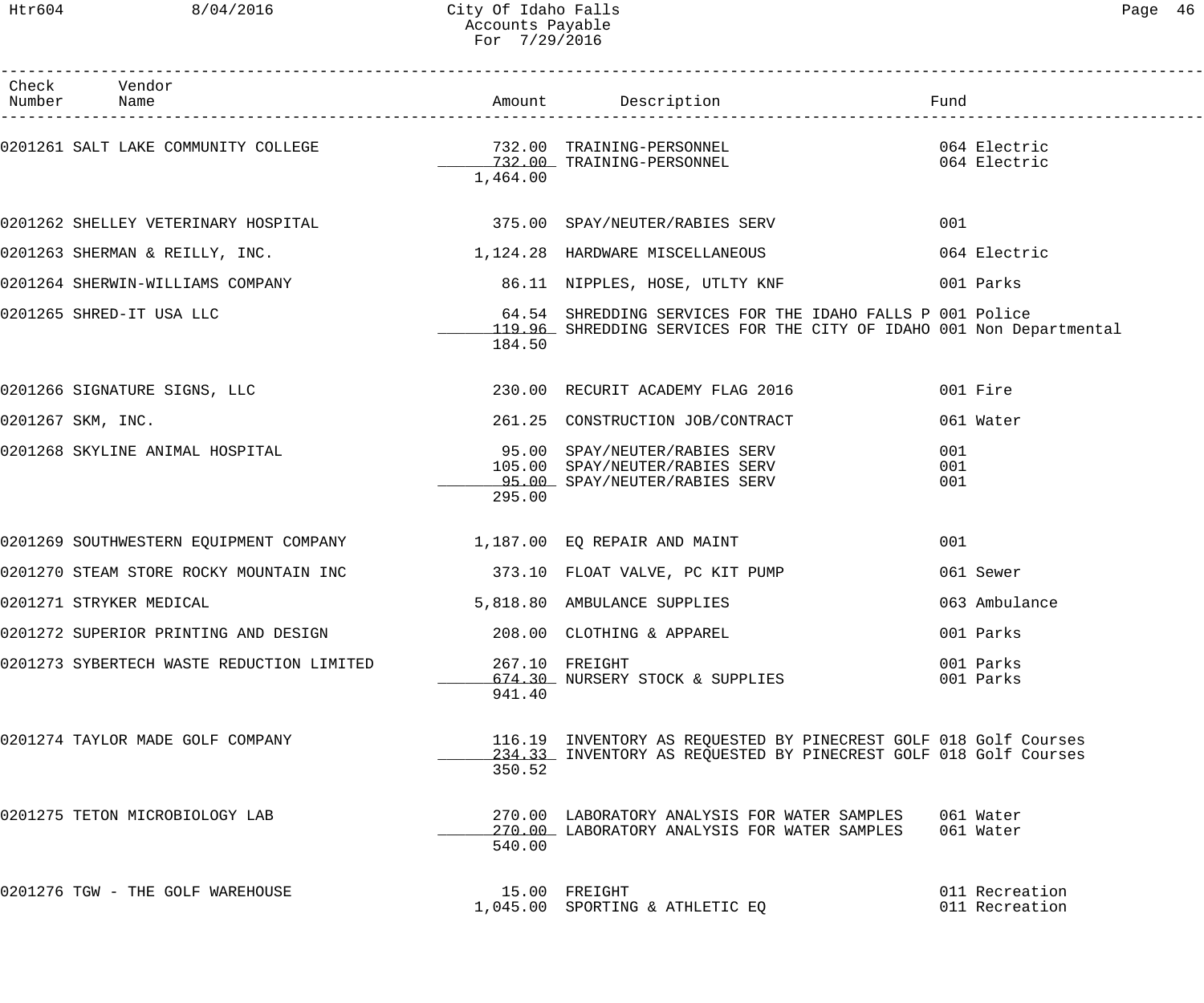Htr604 8/04/2016 City Of Idaho Falls Page 47 Accounts Payable For 7/29/2016

| $\neg$ $\bigcap$ $\bigcap$ |  |
|----------------------------|--|
|----------------------------|--|

| Check Vendor<br>Number Name                                          |          | Fund                                                                                                                                                                                                                                                                                                         |                                                                                                                                                                                                           |
|----------------------------------------------------------------------|----------|--------------------------------------------------------------------------------------------------------------------------------------------------------------------------------------------------------------------------------------------------------------------------------------------------------------|-----------------------------------------------------------------------------------------------------------------------------------------------------------------------------------------------------------|
|                                                                      | 1,060.00 |                                                                                                                                                                                                                                                                                                              |                                                                                                                                                                                                           |
| 0201277 TOWER IMAGING                                                | 316.97   | and the contract of the contract of the contract of the contract of the contract of the contract of the contract of the contract of the contract of the contract of the contract of the contract of the contract of the contra<br>16.99 FREIGHT<br>299.98 OFFICE SUPPLIES, GENERAL                           | 001 General Services                                                                                                                                                                                      |
| 0201278 TOWN & COUNTRY GARDENS                                       |          | 500.00 ELEC/IF POWER                                                                                                                                                                                                                                                                                         | 064 Electric                                                                                                                                                                                              |
| 0201279 TRIAXIS ENGINEERING, INC.                                    |          | 170.00 PROFESSIONAL/PERSONAL SRV                                                                                                                                                                                                                                                                             | 064 Electric                                                                                                                                                                                              |
| 0201280 UNITED PARCEL SERVICE                                        | 34.61    | 21.54 FREIGHT<br>$13.07$ FREIGHT                                                                                                                                                                                                                                                                             | 064 Electric<br>064 Electric                                                                                                                                                                              |
| 0201281 UPPER VALLEY VETERINARY CLINIC 65.00 SPAY/NEUTER/RABIES SERV |          |                                                                                                                                                                                                                                                                                                              | 001                                                                                                                                                                                                       |
| 0201282 UPS STORE #2271                                              | 66.15    | 15.89 SHIPPING SERVICES FOR IDAHO FALLS POLICE 001 Police<br>7.71 SHIPPING SERVICES FOR IDAHO FALLS POLICE 001 Police<br>17.41 SHIPPING SERVICES FOR IDAHO FALLS POLICE 001 Police<br>8.71 SHIPPING SERVICES FOR IDAHO FALLS POLICE 001 Police<br>16.43 SHIPPING SERVICES FOR IDAHO FALLS POLICE 001 Police  |                                                                                                                                                                                                           |
|                                                                      |          | 0201283 URS ENERGY & CONSTRUCTION, INC. 10,198.16 CONSTRUCTION JOB/CONTRACT 642 Street Capital Imp                                                                                                                                                                                                           |                                                                                                                                                                                                           |
|                                                                      | 980.20   | 0201284 UTILITY TRAILER/TRUCK SALES 6 1948.86 PARTS AS REQUESTED BY CITY OF IDAHO FALL 001 General Services<br>- 31.34 PARTS AS REOUESTED BY CITY OF IDAHO FALL 001 General Services                                                                                                                         |                                                                                                                                                                                                           |
| 0201285 VALLEY OFFICE SYSTEMS                                        | 1,498.37 | 232.00 MAINTENANCE CONTRACT-EQ<br>137.00 MAINTENANCE CONTRACT-EQ<br>150.00 MAINTENANCE CONTRACT-EQ<br>80.33 MAINTENANCE CONTRACT-EQ<br>80.34 MAINTENANCE CONTRACT-EQ<br>279.97 MAINTENANCE CONTRACT-EQ<br>279.98 MAINTENANCE CONTRACT-EQ<br>121.25 MAINTENANCE CONTRACT-EO<br>137.50 MAINTENANCE CONTRACT-EQ | 001 Police<br>001 Parks<br>001 Non Departmental<br>001 General Services<br>001 General Services<br>001 Planning & Building<br>001 Public Works Engineering<br>001 Public Works Engineering<br>060 Airport |
| 0201286 WATSON ROTO-ROOTER FIRST CLASS                               |          | 449.00 PORTABLE TOILETS AS NEEDED BY PARKS DEPA 001 Parks                                                                                                                                                                                                                                                    |                                                                                                                                                                                                           |
| 0201287 WAXIE SANITARY SUPPLY                                        |          | 105.88 CUSTODIAL SUPPLIES                                                                                                                                                                                                                                                                                    | 001 General Services                                                                                                                                                                                      |
| 0201288 WILD THINGS TRUCK & CAR ACCESS                               |          | 2,555.00 POLICE EQUIP & SUPPLIES                                                                                                                                                                                                                                                                             | 014 Merf                                                                                                                                                                                                  |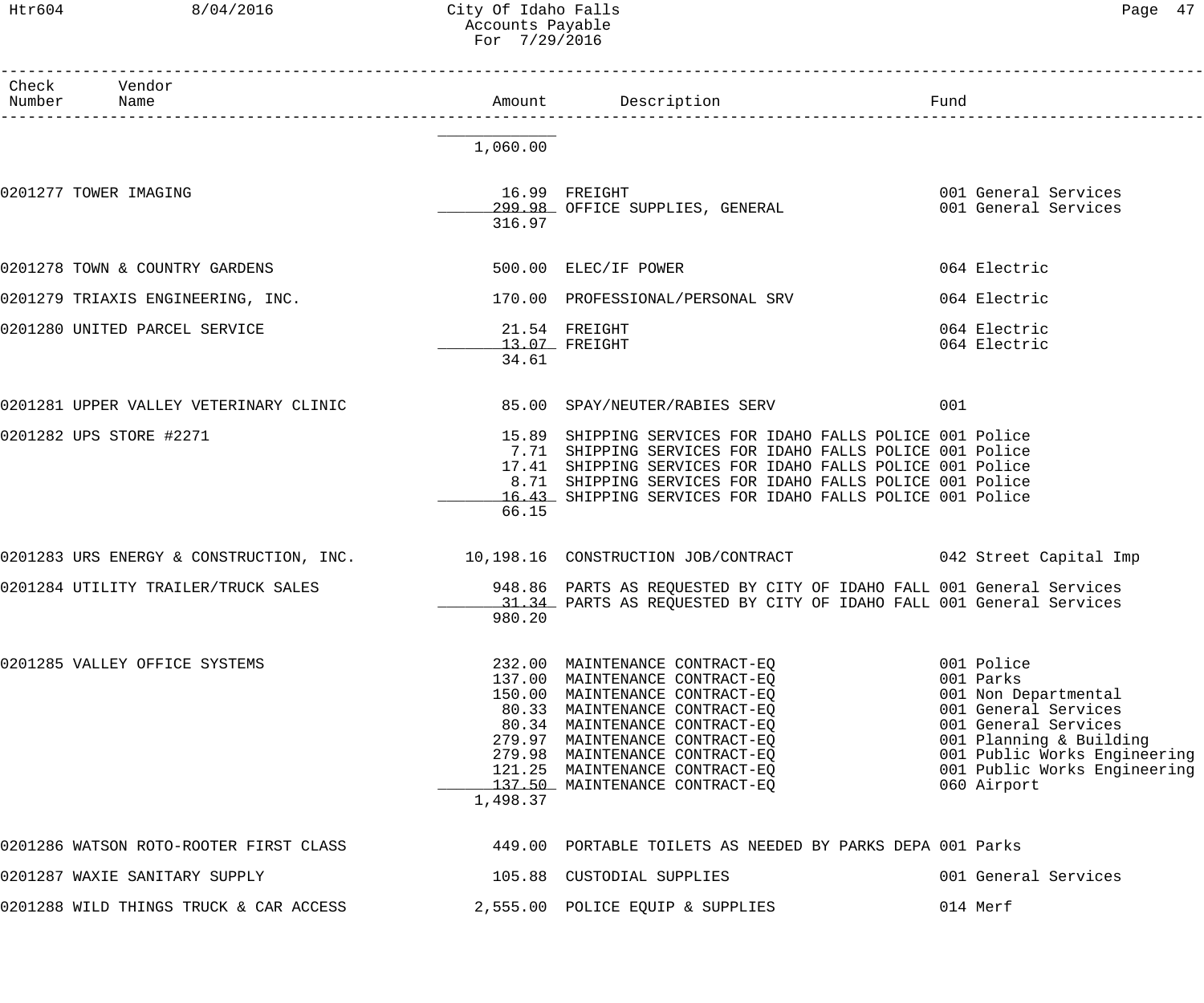| Check<br>Number | Vendor<br>Name                         | Amount                    | Description                                                                    | Fund                    |  |
|-----------------|----------------------------------------|---------------------------|--------------------------------------------------------------------------------|-------------------------|--|
|                 | 0201289 WILLOWCREEK ANIMAL HOSPITAL PC | 400.00<br>75.00<br>550.00 | VET CONSULTING/TREATMENT<br>SPAY/NEUTER SERVICES<br>75.00 SPAY/NEUTER SERVICES | 001 Parks<br>001<br>001 |  |
|                 | 0201290 YELLOWSTONE LEATHER PRODUCTS   |                           | 241.20 SAFETY EQUIPMENT                                                        | 064 Electric            |  |
|                 | 0201291 YELLOWSTONE LUMBER, LLC        | 461.08                    | MATERIALS USED AT TRAININ                                                      | 001 Fire                |  |
|                 | 0201292 2FA, INC.                      | 1,422.00                  | SUBSCRIPTIONS                                                                  | 001 Police              |  |
|                 | 0201293 2M COMPANY, INC.               |                           | 99.83 RELAY 4" CONTROL BOX                                                     | 061 Sewer               |  |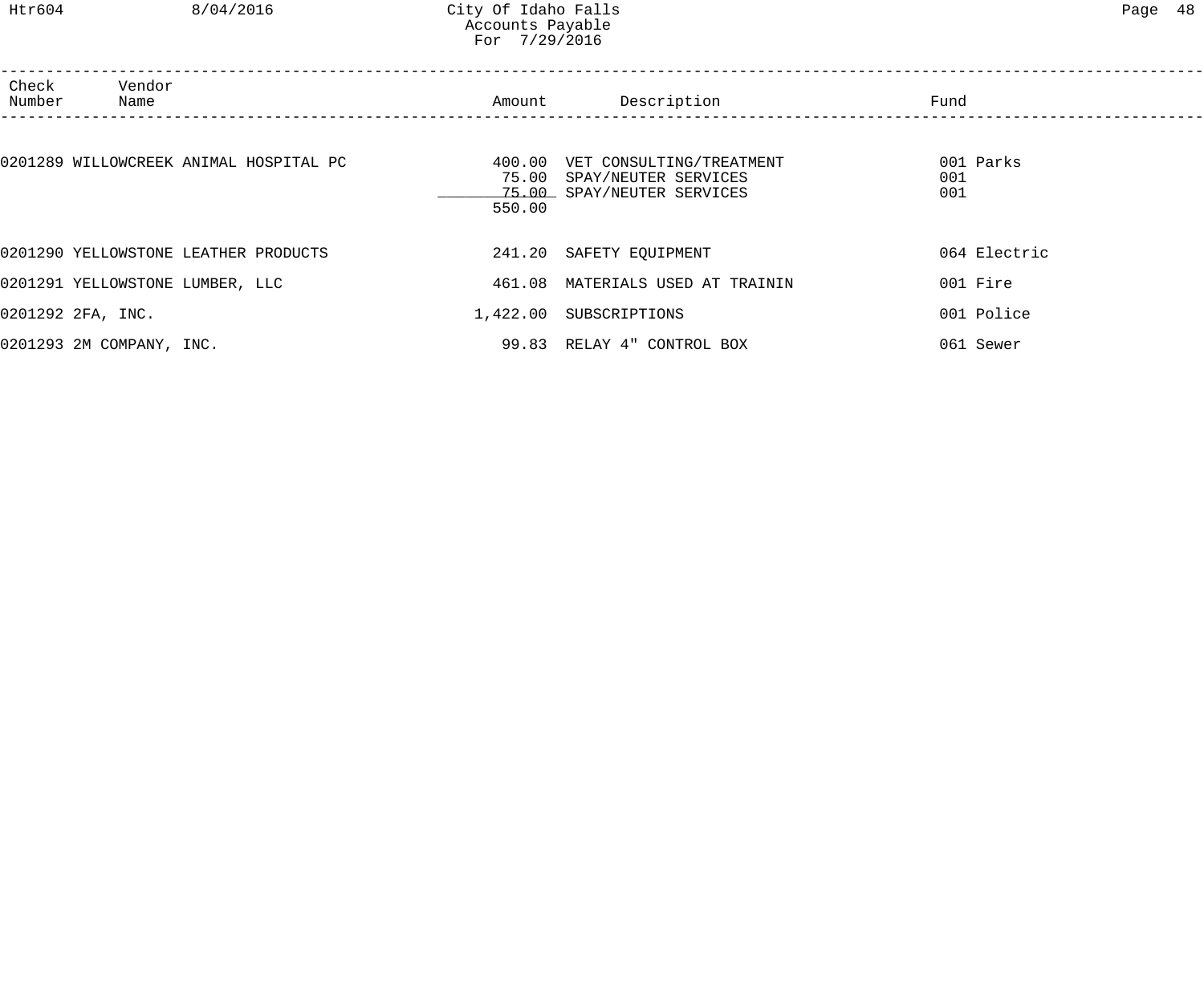## City Of Idaho Falls Summary of Accounts Payable By Fund From 7/01/2016 To 7/31/2016 ------------------------------------------------------------------------------------------------------------------------------------

| 001 | General Fund            | 347,540.69   |
|-----|-------------------------|--------------|
| 010 | Street Fund             | 100,528.80   |
| 011 | Recreation Fund         | 15,449.07    |
| 012 | Library Fund            | 181,034.47   |
| 014 | MERF Fund               | 143,636.57   |
| 015 | EL Public Purpose Fund  | 33,961.65    |
| 018 | Golf Fund               | 42,563.72    |
| 019 | Self-Insurance Fund     | 4,800.00     |
| 042 | Street Capital Imp Fund | 10,198.16    |
| 046 | Traffic Light Cap Imp F | 53,036.33    |
| 060 | Airport Fund            | 24,745.08    |
| 061 | Water & Sewer Fund      | 138, 274. 73 |
| 062 | Sanitation Fund         | 2,438.66     |
| 063 | Ambulance Fund          | 361,485.64   |
| 064 | Electric Light Fund     | 262,947.83   |
|     |                         | 1,722,641.40 |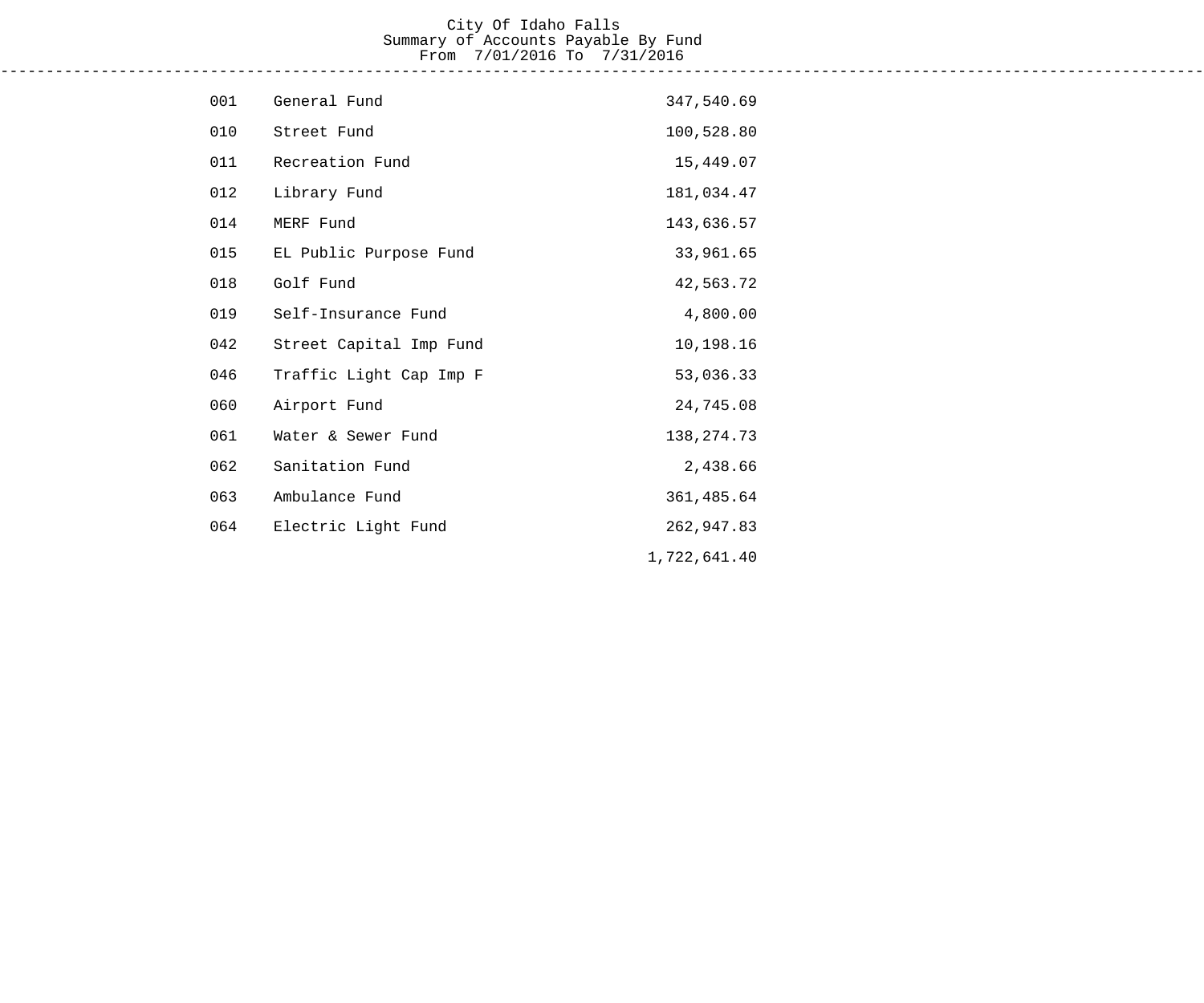| Check | Vendor<br>Number Name                                   |           |                                                                                                                                                                                                                   | Fund                    |
|-------|---------------------------------------------------------|-----------|-------------------------------------------------------------------------------------------------------------------------------------------------------------------------------------------------------------------|-------------------------|
|       | 0001414 AMERICAN PLANNING ASSOCIATION 62.50 MEMBERSHIPS |           |                                                                                                                                                                                                                   | 001 Planning & Building |
|       | 0001415 CERTIFIED LABORATORIES                          |           | 1,037.00 AIRPORT MAINTENANCE                                                                                                                                                                                      | 060 Airport             |
|       | 0001416 IDAHO TRANSPORTATION DEPT-BOIS                  | 283.56    | 255.00 LICENSE PLATE RENEWALS, TRANSFERS AND NE 001 General Services<br>23.46 LICENSE PLATE RENEWALS, TRANSFERS AND NE 001 General Services<br>5.10 LICENSE PLATE RENEWALS, TRANSFERS AND NE 001 General Services |                         |
|       | 0001417 INKED WEAR LLC                                  |           | 783.38 CLOTHING & APPAREL 2011 Recreation                                                                                                                                                                         |                         |
|       | 0001418 JOHNSTONE SUPPLY, IDAHO FALLS DBA               | 48.15     | 12.60 MISCELLANEOUS REPAIR PARTS REQUESTED BY 001 General Services<br>35.55 MISCELLANEOUS REPAIR PARTS REQUESTED BY 001 General Services                                                                          |                         |
|       | 0001419 KENWORTH SALES COMPANY, INC.                    | 463.91    | 6.23 PARTS AS REQUESTED BY CITY OF IDAHO FALL 001 General Services<br>457.68 PARTS AS REQUESTED BY CITY OF IDAHO FALL 001 General Services                                                                        |                         |
|       | 0001420 L.N. CURTIS & SONS                              | 10,121.35 | 8,280.00 CLOTHING & APPAREL 063 Ambulance<br>1,841.35 CLOTHING & APPAREL 063 Ambulance                                                                                                                            |                         |
|       |                                                         | 301.19    | 0001421 SOUTHWESTERN EQUIPMENT COMPANY 288.50 PARTS AS REQUESTED BY CITY OF IDAHO FALL 001 General Services<br>12.69 PARTS AS REQUESTED BY CITY OF IDAHO FALL 001 General Services                                |                         |
|       | 0001422 SPRAGUE PEST SOLUTIONS                          |           | 165.00 PEST CONTROL SERVICES AS REQUESTED BY TH 001 Parks                                                                                                                                                         |                         |
|       | 0001423 THOMSON REUTERS WEST                            |           | 223.50 SUBSCRIPTIONS                                                                                                                                                                                              | 001 Planning & Building |

------------------------------------------------------------------------------------------------------------------------------------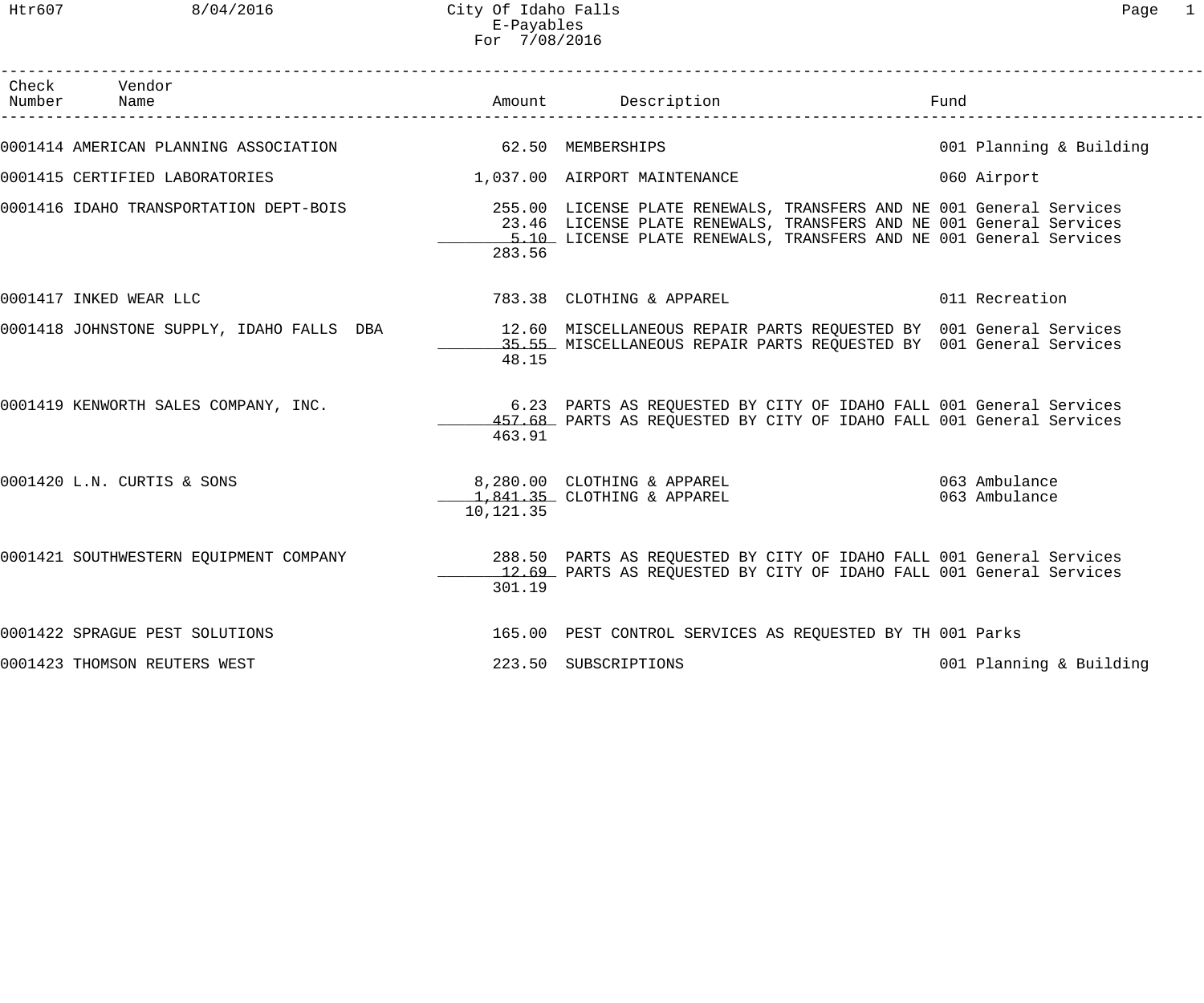Htr607 8/04/2016 City Of Idaho Falls Page 2 E-Payables For 7/15/2016

| Check Vendor<br>Number Name                                             |        |                                                                                                                                                    | Fund                     |
|-------------------------------------------------------------------------|--------|----------------------------------------------------------------------------------------------------------------------------------------------------|--------------------------|
|                                                                         | 219.43 | 0001424 CHIEF SUPPLY CORPORATION 601 CORPORATION 115.97 POLICE EQUIP & SUPPLIES<br>16.49 FREIGHT<br>10.49 FREIGHI<br>86.97 POLICE EQUIP & SUPPLIES | 001 Police<br>001 Police |
|                                                                         |        |                                                                                                                                                    | 064 Electric             |
| 0001426 O'REILLY AUTO PARTS                                             |        | 29.89 PARTS AS REQUESTED BY CITY OF IDAHO FALL 001 General Services                                                                                |                          |
| 0001427 PEAK-RYZEX, INC.                                                |        | 643.87 MAINTENANCE CONTRACT-EQ 001 Data Processing                                                                                                 |                          |
| 0001428 ROCKY MOUNTAIN BOILER, INC.                                     |        | 230.00 AIR CONDITIONING/HEATING                                                                                                                    | 001 General Services     |
| 0001429 SCHINDLER ELEVATOR CORPORATION 2,563.92 MAINTENANCE CONTRACT-EQ |        |                                                                                                                                                    | 060 Airport              |
| 0001430 THOMSON REUTERS WEST                                            | 713.31 | 113.33 MONTHLY WESTLAW SUBSCRIPTION AND BOOKS F 001 City Attorney<br>599.98 MONTHLY WESTLAW SUBSCRIPTION AND BOOKS F 001 City Attorney             |                          |
| 0001431 WOVO IDENTITY SOLUTIONS, LLC 60.00 PROFESSIONAL/PERSONAL SRV    |        |                                                                                                                                                    | 060 Airport              |
| 0001432 ZIP PRINT                                                       | 149.63 | 34.13 MISCELLANEOUS PRODUCTS 001 Non Departmental<br>115.50 PHOTOCOPIES AND POSTERS AS NEEDED BY AQU 011 Recreation                                |                          |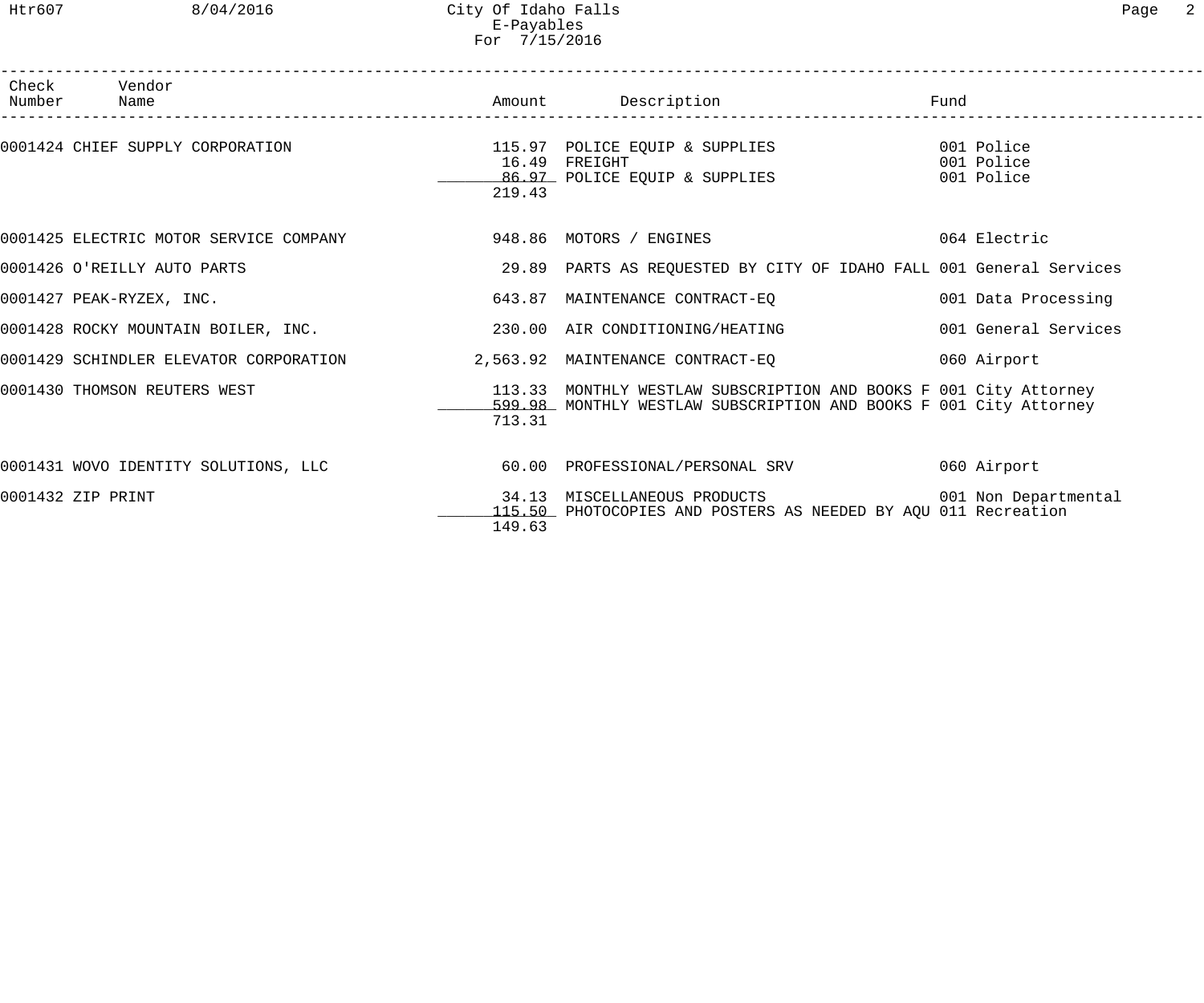## Htr607 8/04/2016 City Of Idaho Falls Page 3 E-Payables For 7/22/2016

| Check Vendor<br>Number Name            |                             | Amount Description                                                                                                                        | Fund                                                         |
|----------------------------------------|-----------------------------|-------------------------------------------------------------------------------------------------------------------------------------------|--------------------------------------------------------------|
|                                        | 1,287.00                    | 132.00 COMPUTERS, DP/WORD PROC.                                                                                                           | 001 Public Works Engineering                                 |
| 0001434 CERTIFIED LABORATORIES         | 130.10 FREIGHT<br>1,986.50  | 283.64 AIRPORT MAINTENANCE<br>192.17 FREIGHT<br>1,380.59 AIRPORT MAINTENANCE                                                              | 060 Airport<br>060 Airport<br>060 Airport<br>060 Airport     |
| 0001435 ELECTRIC MOTOR SERVICE COMPANY | 99.63                       | 24.63 MOTORS / ENGINES<br>75.00 MOTORS / ENGINES                                                                                          | 001 General Services<br>001 General Services                 |
| 0001436 FIRST STREET WELDING, INC.     | 98.18                       | 2.78 PARTS AND MINOR SUBLET REPAIRS AS REQUES 001 General Services<br>95.40 PARTS AND MINOR SUBLET REPAIRS AS REQUES 001 General Services |                                                              |
| 0001437 HD FOWLER COMPANY              | 355.63                      | 120.65 IRRIGATION SUPPLIES AS REQUESTED BY PINE 018 Golf Courses<br>101.60 3" ROMAC 511 CPLG<br>133.38 2" INS X MIP ADAPTER BRON          | 061 Water<br>061 Water                                       |
| 0001438 INT'L CODE COUNCIL, INC.       |                             | 55.00 MEMBERSHIP #8131301 CORY                                                                                                            | 001 Fire                                                     |
| 0001439 LAMAR COMPANIES                | 1,600.00 RENTAL<br>1,950.00 | 350.00 PROMOTION ITEMS                                                                                                                    | 001 Parks<br>001 Parks                                       |
| 0001440 PRIORITY DISPATCH CORPORATION  | 4,000.00                    | 2,000.00 TRAINING-PERSONNEL<br>2,000.00 TRAINING-PERSONNEL                                                                                | 063 Ambulance<br>063 Ambulance                               |
| 0001441 TARGET-SOLUTIONS LEARNING      |                             | 473.75 COMPUTERS, DP/WORD PROC.<br>473.75 COMPUTERS, DP/WORD PROC.<br>473.75 COMPUTERS, DP/WORD PROC.<br>473.75 COMPUTERS, DP/WORD PROC.  | 064 Electric<br>064 Electric<br>064 Electric<br>064 Electric |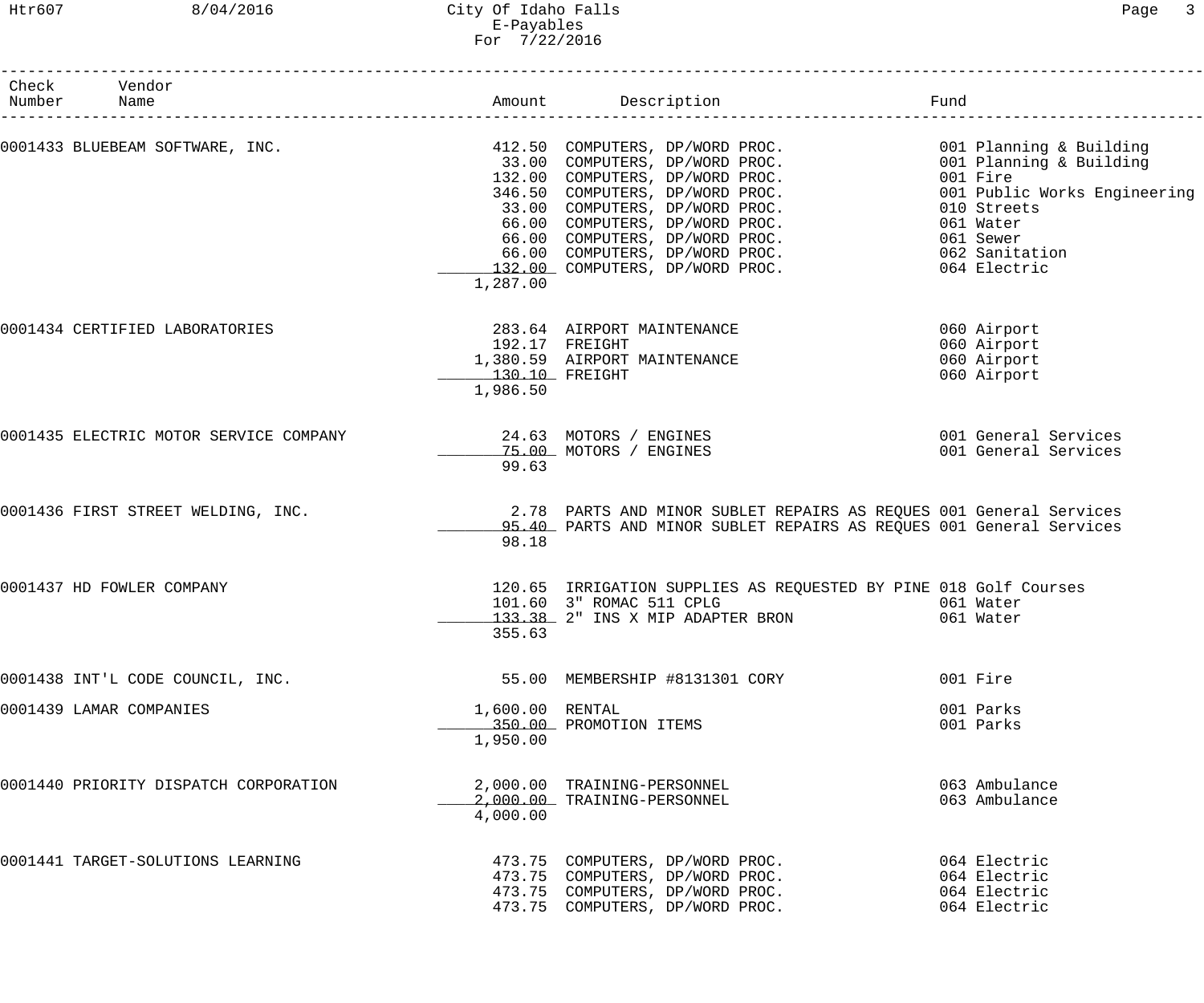| Htr607          | 8/04/2016      | City Of Idaho Falls<br>E-Payables<br>For 7/22/2016 |             |      | Page | $\overline{4}$ |
|-----------------|----------------|----------------------------------------------------|-------------|------|------|----------------|
| Check<br>Number | Vendor<br>Name | Amount                                             | Description | Fund |      |                |

 $1,895.00$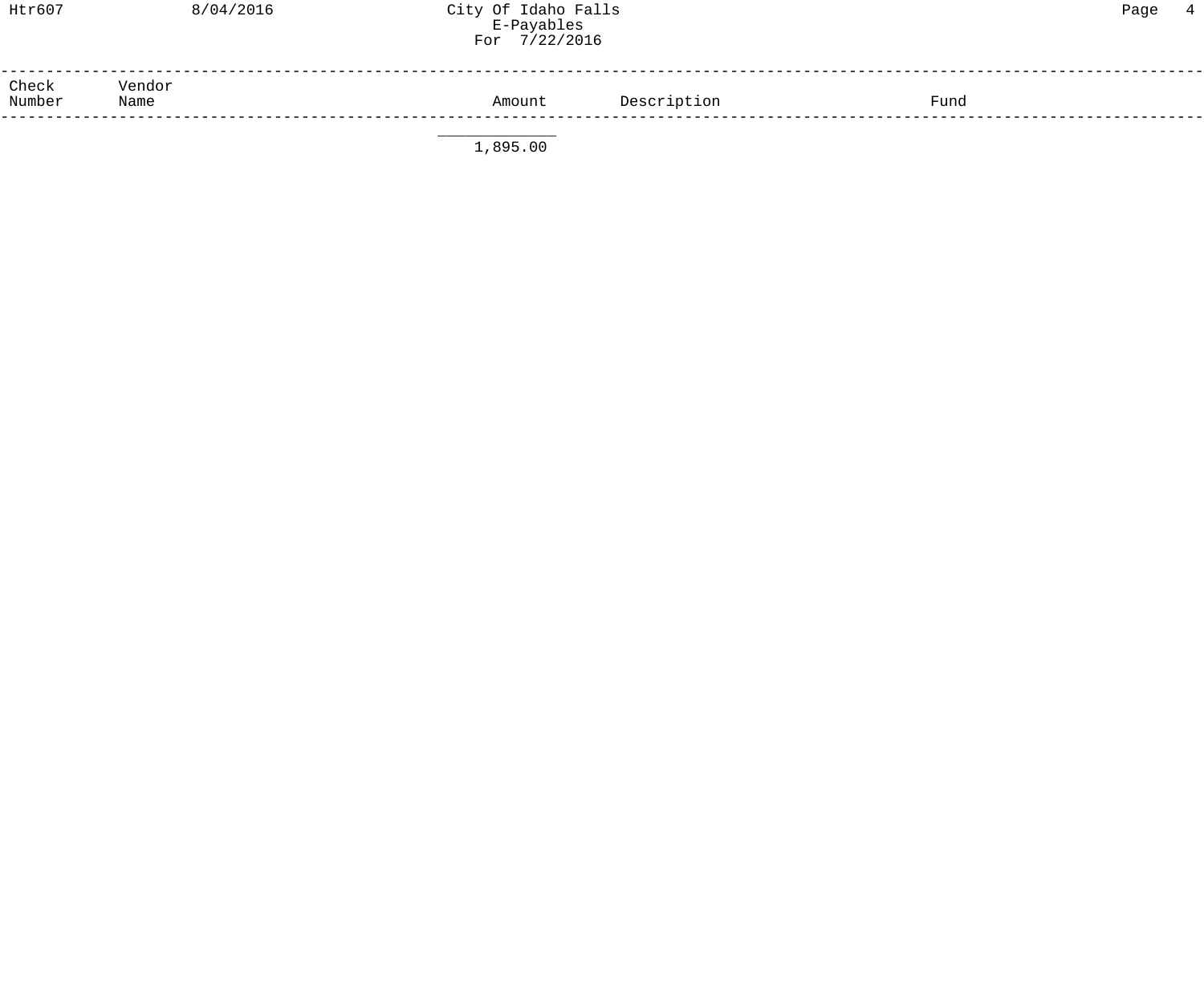| Check<br>Number | Vendor<br>Name                                                                         |                             | Amount Description                                                                                                                                                                                                            | Fund                           |
|-----------------|----------------------------------------------------------------------------------------|-----------------------------|-------------------------------------------------------------------------------------------------------------------------------------------------------------------------------------------------------------------------------|--------------------------------|
|                 |                                                                                        |                             | 0001442 IDAHO TRANSPORTATION DEPT-BOIS 30.60 LICENSE PLATE RENEWALS, TRANSFERS AND NE 001 General Services                                                                                                                    |                                |
|                 | 0001443 JIM'S TROPHY ROOM                                                              | 450.00<br>530.35            | 8X12 SIGNS "DO NOT TOUCH" 001 Parks<br>20.90 PURCHASE OF SPECIAL SUPPLIES FOR THE LIB 012 Library<br>24.50 PURCHASE OF SPECIAL SUPPLIES FOR THE LIB 012 Library<br>34.95 PURCHASE OF SPECIAL SUPPLIES FOR THE LIB 012 Library |                                |
|                 | 0001444 OMNI SECURITY SYSTEMS, INC.                            1,500.00  ELEC/IF POWER | 100.00 HARDWARE<br>1,600.00 |                                                                                                                                                                                                                               | 064 Electric<br>064 Electric   |
|                 | 0001445 PIONEER EQUIPMENT COMPANY                                                      |                             | 4,278.00 EQUIPMENT-LRG & TURF                                                                                                                                                                                                 | 001 Parks                      |
|                 | 0001446 S.D. MYERS, INC.                                                               |                             | 141.00 SERVICES/MISCELLANEOUS                                                                                                                                                                                                 | 064 Electric                   |
|                 | 0001447 ZOLL DATA SYSTEMS, INC.                                                        | 9,200.00                    | 3,000.00 COMPUTERS, DP/WORD PROC.<br>6,200.00 COMPUTERS, DP/WORD PROC.                                                                                                                                                        | 063 Ambulance<br>063 Ambulance |

------------------------------------------------------------------------------------------------------------------------------------